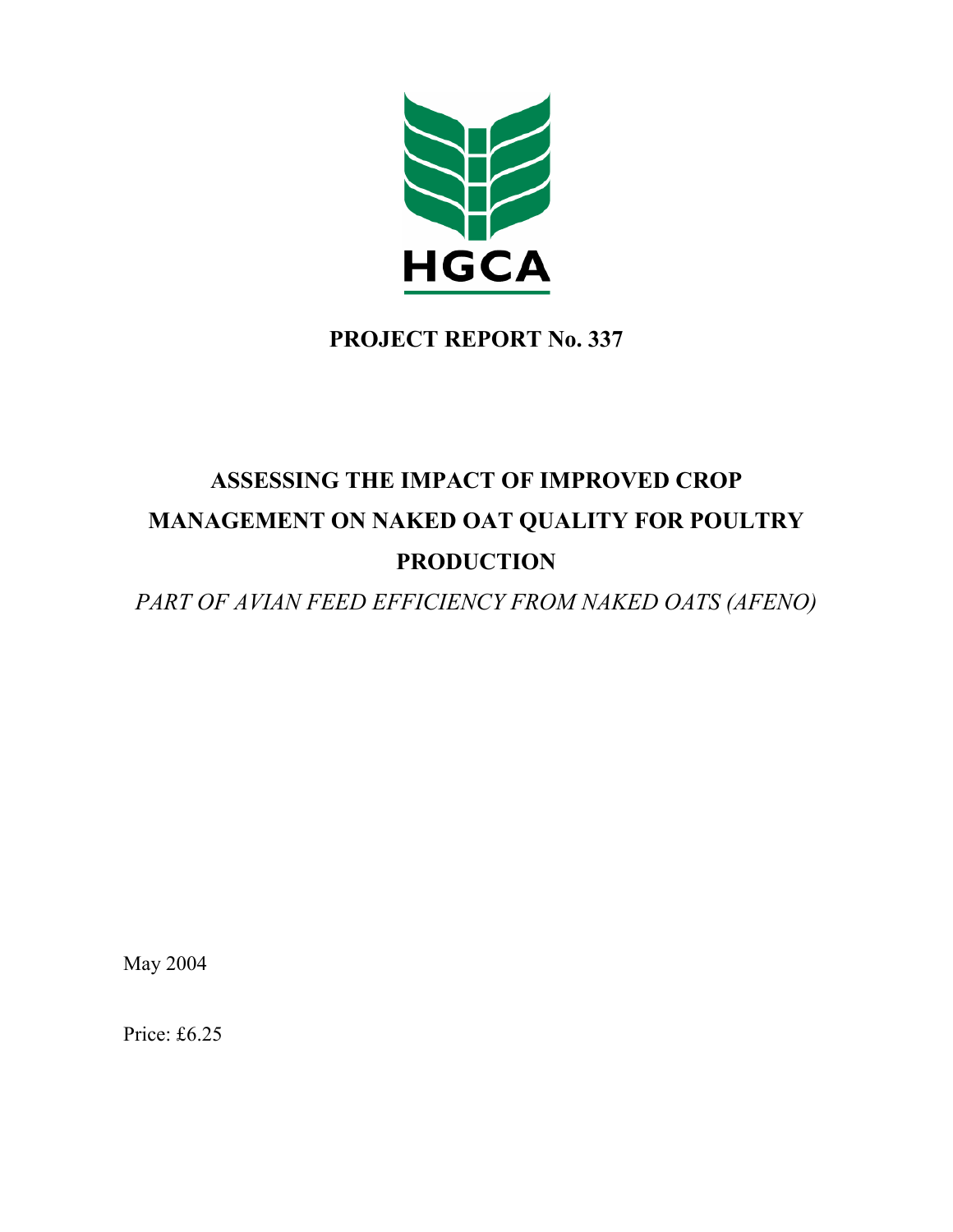# **PROJECT REPORT No. 337**

# **ASSESSING THE IMPACT OF IMPROVED CROP MANAGEMENT ON NAKED OAT QUALITY FOR POULTRY PRODUCTION**  *PART OF AVIAN FEED EFFICIENCY FROM NAKED OATS (AFENO)*

by

# A  $WADE<sup>1</sup>$  and C MAUNSELL<sup>2</sup>

# <sup>1</sup> Oat Services, 226 Bassett Avenue, Southampton, Hampshire SO16 7FU

# <sup>2</sup> ADAS Consultancy Ltd., Rosemaund Research Centre, Hereford HR1 3PG

This is the final report of an HGCA-funded project that formed part of a larger project, 'Avian Feed Efficiency from Naked Oats' (AFENO). The AFENO project was funded by Defra, HGCA, British Poultry Council, Bernard Matthews plc, BCA Co-operative and Export Ltd., British United Turkeys Ltd., SW Seeds Ltd., Sun Valley Foods Ltd. and Superiot Company Ltd. at a total cost of £764,940. The work started in October 2000 and lasted for 39 months and the HGCA grant to ADAS was £189,898 (project 2305).

The Home-Grown Cereals Authority (HGCA) has provided funding for this project but has not conducted the research or written this report. While the authors have worked on the best information available to them, neither HGCA nor the authors shall in any event be liable for any loss, damage or injury howsoever suffered directly or indirectly in relation to the report or the research on which it is based.

Reference herein to trade names and proprietary products without stating that they are protected does not imply that they may be regarded as unprotected and thus free for general use. No endorsement of named products is intended nor is it any criticism implied of other alternative, but unnamed, products.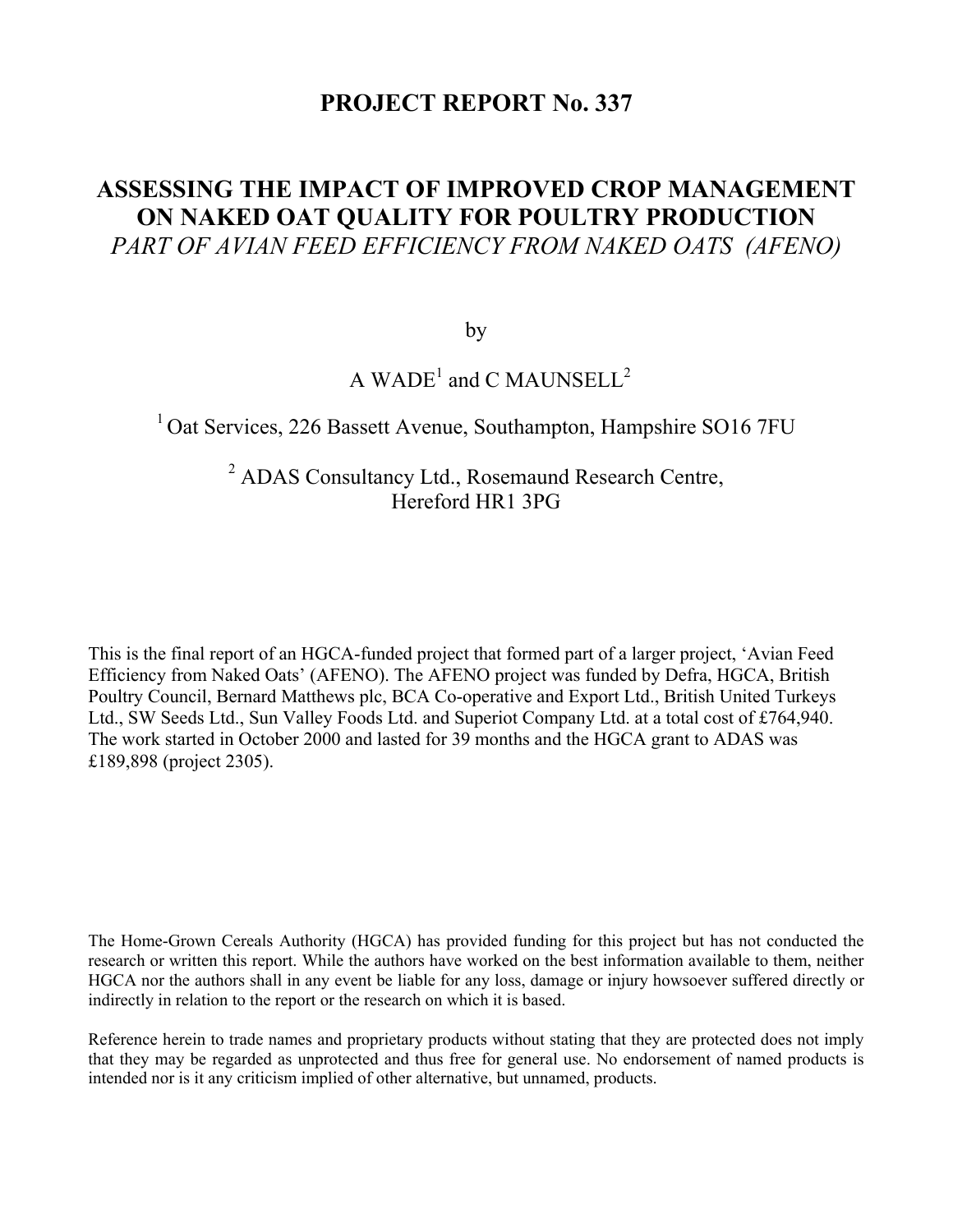# **CONTENTS**

| Aims |  |
|------|--|
|      |  |
|      |  |
|      |  |
|      |  |
|      |  |
|      |  |
|      |  |
|      |  |
|      |  |
|      |  |
|      |  |
|      |  |
|      |  |
|      |  |
|      |  |
|      |  |
|      |  |
|      |  |
|      |  |
|      |  |
|      |  |
|      |  |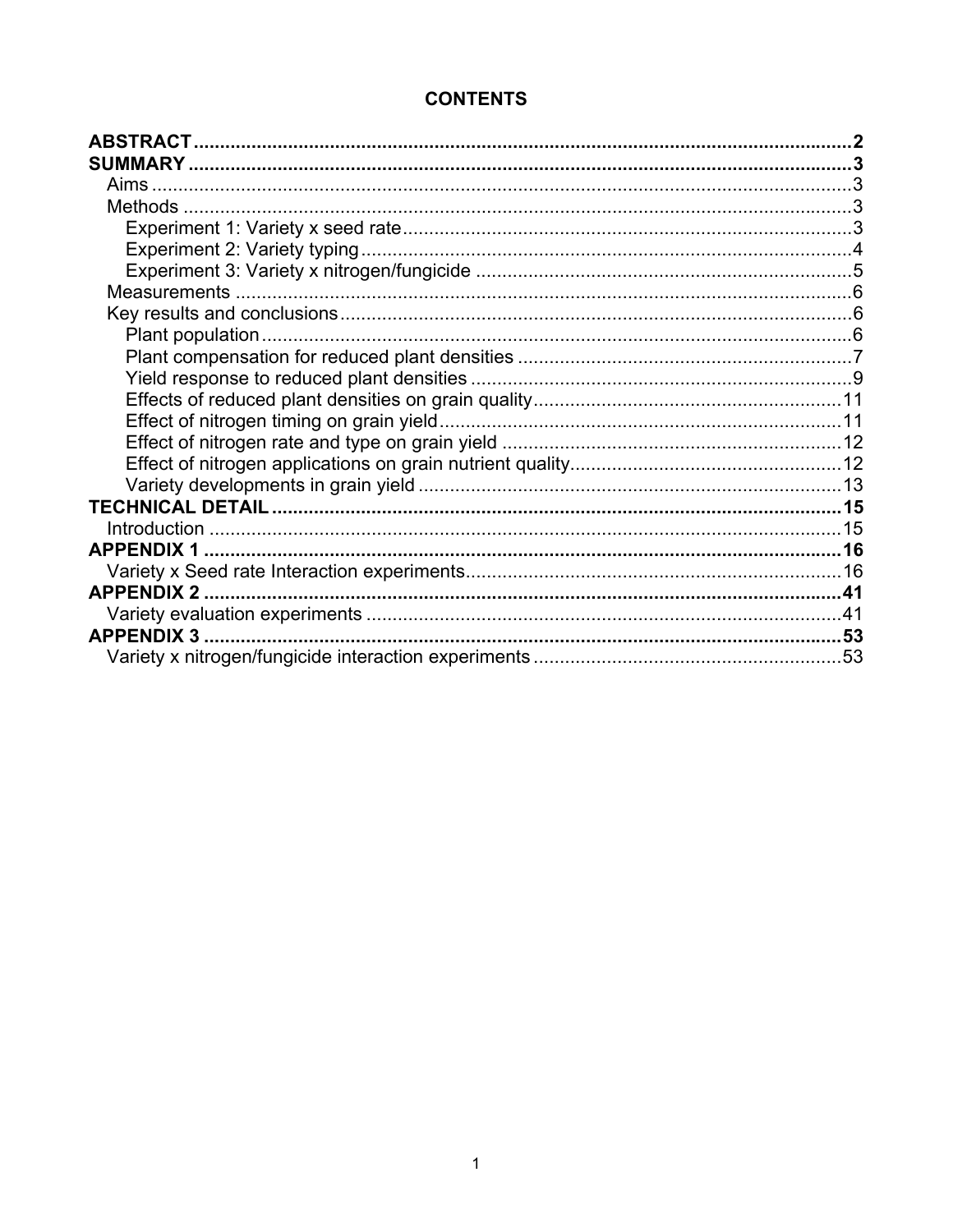#### **ABSTRACT**

Advances in plant breeding at IGER, Aberystwyth have led to the establishment of naked oats as a viable break crop option for growers and advanced varieties of 'high oil' naked oats offer the potential for significantly enhanced performance in monogastric diets.

Oats are a cereal break crop option for growers. However the relatively modest annual production is constrained by the lack of viable markets to sustain an attractive return to the grower. The animal feed market has the potential to double the area of oats under production, whilst offering the compounder a starch based high-energy alternative to the high levels of wheat currently used in poultry diets. An increase in the cultivated area of oats would also benefit the environment through encouraging biodiversity together with the advantages of lower fertiliser, herbicide, and pesticide regimes when compared to wheat.

The Avian Feed Efficiency from Naked Oats (AFENO) project was established to conduct a coordinated programme of research to test the advantages of naked oats to the grower as an economic break crop, to the poultry industry as an effective in broiler and turkey rations, and to the consumer in improved meat quality. This report forms the part of the AFENO project report concerned with crop agronomy, which was funded by HGCA.

#### Yield response to reduced plant densities.

The economic optima were between 82 and 132 plants  $m<sup>2</sup>$  indicating the possibility to reduce seed rates from current commercial practice. However this is dependent on favourable seeding conditions, date of sowing and the inherent lower germination of naked oats needs to be taken into account.

Effects of reduced plant densities on quality.

Reduction in plant densities gave an increase in thousand grain weight (TGW). There was a positive correlation between protein content and TGW. However oil content reduced with increasing TGW.

Effect of nitrogen timing on grain yield.

In the absence of significant lodging the optimum yield was not affected by nitrogen timing.

Effect of nitrogen rate on grain yield.

Variety, soil fertility and plant population affect the potential for improved yield from increasing nitrogen applications. On average every 1 kg/ha of applied nitrogen increased grain yield by 13 kg/ha. Yield responses from liquid foliar urea as a late-season application were inconsistent.

Effect of nitrogen application on grain nutrient quality.

Nitrogen management provides the grower with a method of manipulating grain quality. However increases in oil were at the expense of protein.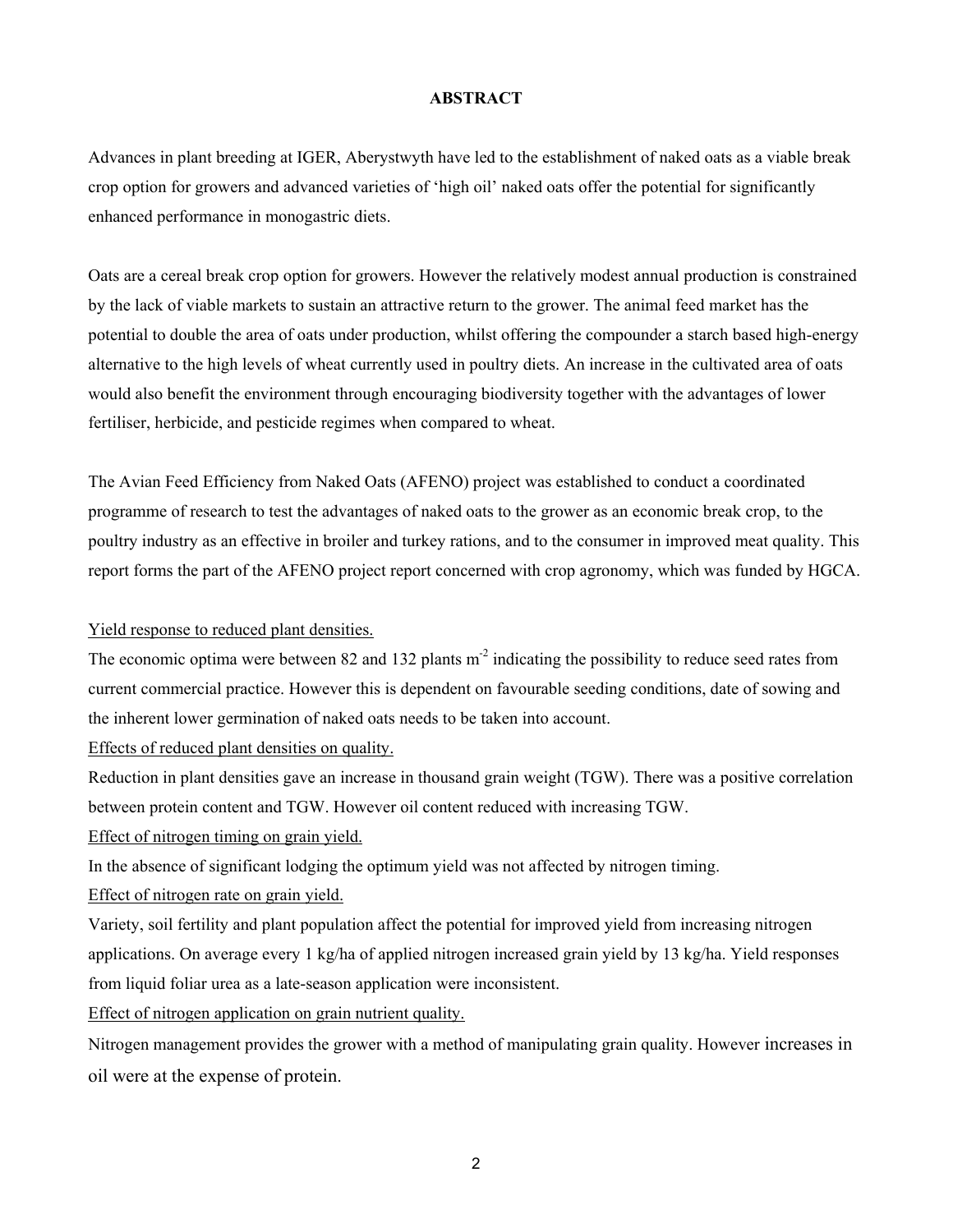#### **SUMMARY**

#### **Aims**

To investigate and understand the effects of husbandry techniques on grain quality and nutrient density of naked oats.

To produce grain of a known range of protein and oil contents for feed evaluation to demonstrate their suitability and benefits for inclusion in avian diets. The results of this work are reported in the complete AFENO project report which is available from Oat Services Ltd.

#### Objectives:

- 1. To develop an understanding, using close monitoring of crop growth and development, of how crop husbandry techniques affect yield and grain nutrients.
- 2. To evaluate how growers can use these agronomic techniques to manipulate grain quality whilst maximising their income.
- 3. To demonstrate that high protein and high oil content naked oats can be produced across the UK using new dwarf and semi-dwarf varieties combined with improved agronomic and crop husbandry techniques.
- 4. To nutrient profile the resultant grain and produce up-to-date information of oat nutritional value for the animal feed milling and compounding industry.

#### **Methods**

In each of three years, three fully randomised and replicated field experiments were carried out at ADAS Rosemaund, Preston Wynne, Hereford. These investigated the effects of a number of agronomic inputs such as variety, seed rate, strobilurin fungicides, applied nitrogen (type, timing and rate) on grain yield and quality. Additional sites in Scotland and the East of England managed by Scottish Agronomy Ltd and SW Semundo Ltd respectively were used to further test the interactions and validate results at different sites. In 2001, a variety x nitrogen/fungicide trial was set-up at Hilton on Fern, Midlothian on spring oats and on winter oats at Caythorpe, Lincolnshire. In 2002, a variety x nitrogen/fungicide trial was set-up at Kirkness, Fife and Abbots Ripton, Cambridgshire both on winter oats. In 2003, a winter oat variety x nitrogen trial was set-up at Abbots Ripton, Cambridgshire only. At all sites in all years plots were drilled with an 'Oyjord type' tractor-mounted seed drill. Plot dimensions were 2m wide by 24m long at the ADAS Rosemaund, 2m wide by 12m long at Scottish Agronomy Ltd and 1.5m wide by 6m long at SW Semundo Ltd. Other than the experimental treatments described crops were grown using standard rates of agrochemicals and fertilisers with an aim to maintain undisturbed and healthy crop growth.

#### Experiment 1: Variety x seed rate

In 2001, three varieties (Grafton, Icon, Millennium), which represented commercially available varieties at the time, were chosen. Grafton is the leading conventional height naked oat; Icon is the only commercially available dwarf naked oat and Millennium is a thin-husked conventional variety. These varieties were sown at five seed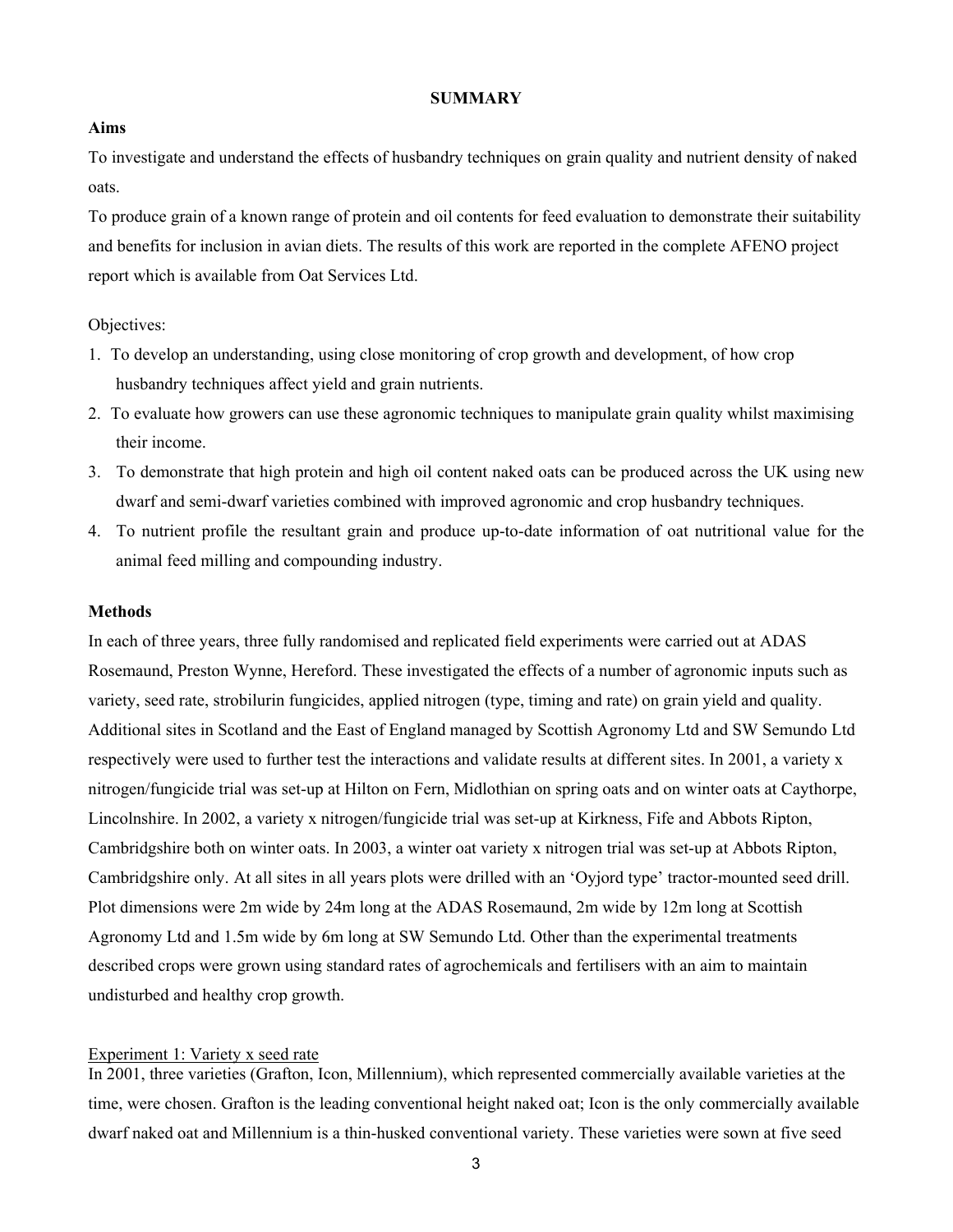rates (50, 100, 200, 400 and 800 seeds m<sup>-2</sup>) in a split plot design with variety as main plots and seed rate as subplots each replicated four times.

In 2002, three varieties (Grafton, Lexicon, Hendon), were chosen. Lexicon is a popular conventional height naked oat and Hendon is a new dwarf naked oat. These varieties were sown at three seed rates (200, 400 and 600 seeds m-<sup>2</sup>). Three different seed lots of each variety from different parent seed crops were used. The experimental design was a split plot plus two way factorial with variety as main plots and seed rate and seed lot as sub-plots each replicated four times.

In 2003, two varieties (Grafton, Millennium), were chosen. These varieties were sown at five seed rates (50, 100, 200, 400 and 600 seeds m-²) in a fully randomised two way factorial design replicated four times.

#### Experiment 2: Variety typing

In all three years at ADAS Rosemaund a range of varieties were sown at a standard seed rate (400 seeds m-2). The list of varieties tested in each year can be seen in the following table.

| Variety                                  | 2001             | 2002   | 2003 |
|------------------------------------------|------------------|--------|------|
| Ayr                                      |                  |        |      |
| <b>Birnam</b>                            |                  |        |      |
| <b>Buffalo</b>                           |                  |        |      |
| Dalguise                                 |                  |        |      |
| Expression                               |                  | へくくくへん | くくくく |
| Gerald                                   |                  |        |      |
| Grafton                                  |                  |        |      |
| Harpoon                                  |                  |        |      |
| Hendon                                   |                  |        |      |
| Icon                                     |                  |        |      |
| Image                                    | へんへんへんへんへんへんへんへん |        |      |
| Jalna                                    |                  |        |      |
| Kingfisher                               |                  | くくくく   |      |
| Krypton                                  |                  |        |      |
| Lexicon                                  |                  |        |      |
| Millennium                               |                  |        |      |
| Viscount                                 |                  |        |      |
| 91-229Cn234 (Chris – high oil)           |                  |        |      |
| 91-229Cn253 (Fatso - high oil            |                  |        |      |
| 93-76Cn1/1                               |                  |        |      |
| 94-116Cn4/1 (New husked dwarf)           |                  |        |      |
| 95-205Acn1/2 (Large grained short naked) |                  |        |      |
| 95-56Acn3 (MM/Jalna)                     |                  | くくくく   |      |
| 96-140Cn1 (New high oil)                 |                  |        |      |
| 95-240Cn 3/1/1/1                         |                  |        |      |
| 95-27 Cn5/1                              |                  |        |      |
| 95-75 Cn5/1                              |                  |        |      |

The experimental design was fully randomised block design with four replicates.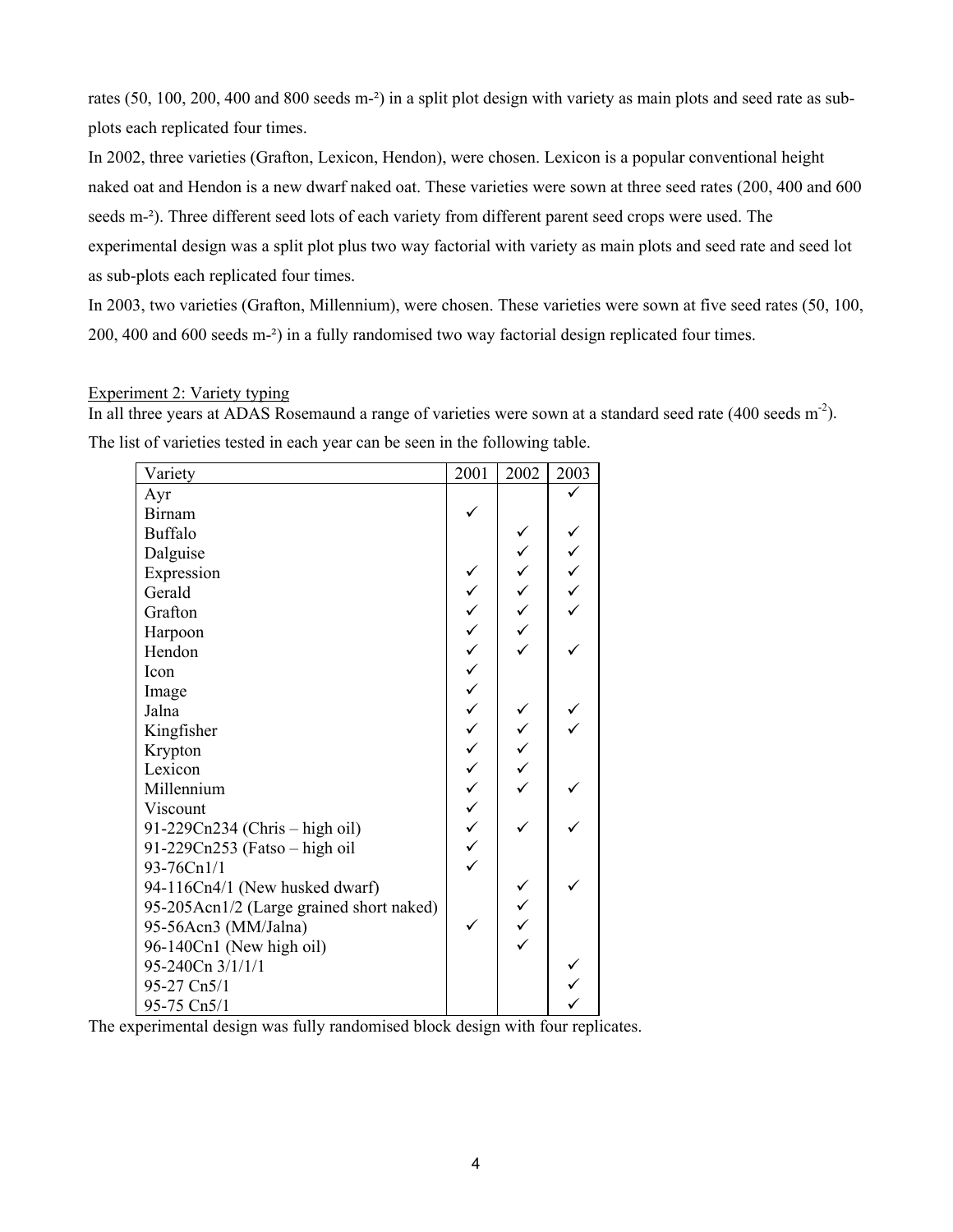#### Experiment 3: Variety x nitrogen/fungicide

In 2001, three winter naked oat varieties (Grafton, Icon and Hendon) were sown at two seed rates 200 and 400 seeds m<sup>-2</sup> at two sites Rosemaund and Caythorpe. At Midlothian two spring oat varieties (Bullion and Neon) were sown at the same seed rates.

Three nitrogen treatments with different rates and timings of prilled ammonium nitrate were applied as follows:

|         | Ammonium Nitrate kg N/ha |         |         | Foliar Urea<br>kg N/ha | Total Rate kg<br>N/ha |
|---------|--------------------------|---------|---------|------------------------|-----------------------|
| Trt No. | GS 30                    | GS 31/2 | GS 33/7 | GS65                   |                       |
|         | 80                       |         | 40      |                        | 120                   |
|         | 40                       | 40      | 40      |                        | 120                   |
|         | 40                       | 40      | 40      | 60                     | 180                   |

Three fungicide treatment programmes were applied as follows:

| Treatment No. | Product                    | Rate l/ha        | Timing                      |
|---------------|----------------------------|------------------|-----------------------------|
|               | Alto $100 + \text{Corbel}$ |                  | $0.4 + 0.5$ GS 31/2 & GS 39 |
|               | Mantra                     | 10               | GS 31/2                     |
|               | Mantra                     | $\overline{1}$ 0 | GS 31/2 & GS 39             |

The experimental design was a split plot plus three way factorial with varieties as main plots, seed rate, nitrogen and fungicide treatments as randomised sub-plots with three replicates.

In 2002, three winter naked oat varieties (Grafton, Hendon and Expression) were sown at two seed rates 200 and 400 seeds m-2 at three sites Rosemaund, Abbots Ripton and Kirkness. Due to poor plant establishment associated with sowing problems the Abbots Ripton site had to be abandoned.

Five nitrogen/fungicide treatments with different type and timings of nitrogen were applied as follows:

|   |          |                          | Treatment No. Ammonium Nitrate kg N/ha Foliar Urea kg N/ha Fungicide l/ha |              |              |
|---|----------|--------------------------|---------------------------------------------------------------------------|--------------|--------------|
|   | GS 30/31 | GS 32                    | GS 65                                                                     | GS31/2       | GS 39        |
|   | 120      | $\overline{\phantom{0}}$ | ۰                                                                         | Alto 100 0.4 | Alto 100 0.4 |
|   |          |                          |                                                                           | Corbel $0.5$ | Corbel 0.5   |
|   | 40       | 80                       |                                                                           | Alto 100 0.4 | Alto 100 0.4 |
|   |          |                          |                                                                           | Corbel 0.5   | Corbel $0.5$ |
|   | 40       | 40                       | 40                                                                        | Alto 100 0.4 | Alto 100 0.4 |
|   |          |                          |                                                                           | Corbel 0.5   | Corbel 0.5   |
| 4 | 40       | 40                       | 60                                                                        | Alto 100 0.4 | Alto 100 0.4 |
|   |          |                          |                                                                           | Corbel 0.5   | Corbel 0.5   |
|   | 40       | 40                       | 40                                                                        | Opera 1.0    | Opera 1.0    |

The experimental design was a split plot plus two way factorial with varieties as main plots, seed rate and nitrogen/fungicide treatments as randomised sub-plots with three replicates.

In 2003, three winter oat varieties (Hendon, Buffalo and Millenium) were sown at a single seed rate of 400 seeds m<sup>-2</sup> at two sites Rosemaund, Abbots Ripton.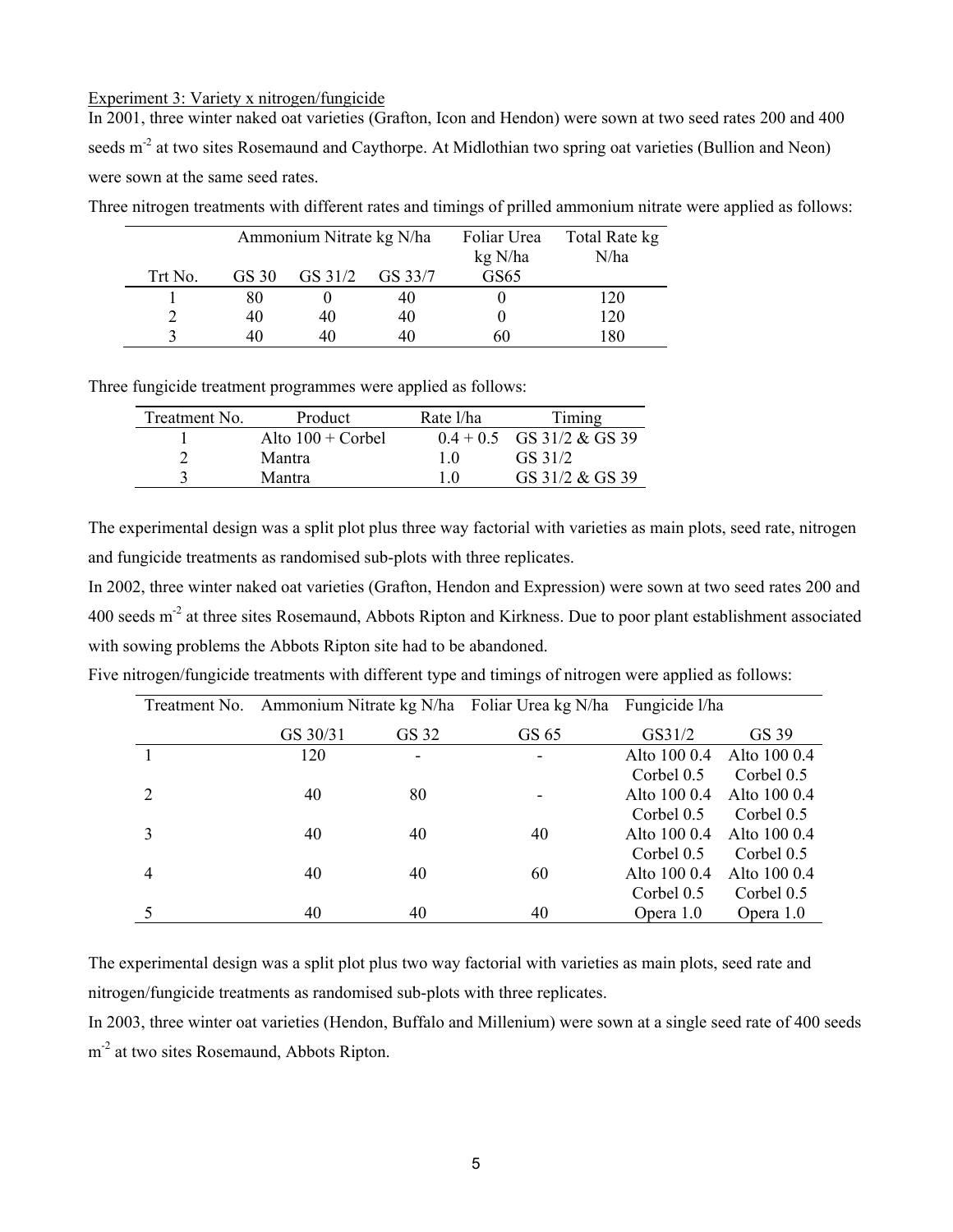Three nitrogen treatments with different rates and timings of prilled ammonium nitrate were applied at Rosemaund as follows:

|           |       | Ammonium Nitrate N kg/ha |                         |
|-----------|-------|--------------------------|-------------------------|
| Treatment | GS 30 | GS 32                    | Total N kg/ha           |
|           | 40    | 60                       | 100 (RB 209 rec $+30$ ) |
|           | 40    | 120                      | 160 (RB 209 rec $+90$ ) |
|           | 40    | 180                      | 220 (RB 209 rec + 150)  |

Six nitrogen treatments with different rates and timings of prilled ammonium nitrate were applied at Abbots Ripton as follows:

|           | Ammonium Nitrate N kg/ha |       | Foliar Urea |         |                         |
|-----------|--------------------------|-------|-------------|---------|-------------------------|
|           |                          |       |             | N kg/ha |                         |
| Treatment | GS 30                    | GS 32 | GS 65       | GS 65   | Total N kg/ha           |
|           | 40                       | 60    |             |         | 100 (RB 209 rec - 30)   |
| ⌒         | 40                       | 90    |             |         | 130 (RB 209 rec)        |
| 3         | 40                       | 90    |             | 30      | 160 (RB 209 rec $+30$ ) |
|           | 40                       | 90    | 30          |         | 160 (RB 209 rec $+30$ ) |
|           | 40                       | 120   | $_{0}$      |         | 160 (RB 209 rec $+30$ ) |
|           | 40                       | 150   |             |         | 190 (RB 209 rec + 60)   |

The experimental design was a split plot plus factorial with nitrogen as main plots and variety as randomised sub-plots with three replicates.

#### **Measurements**

In the detailed field experiments at ADAS Rosemaund crop establishment was assessed pre-tillering with the number of plants counted in 10m x 1m row lengths per plot. Weekly measurements of light interception with ceptometers (Sunfleck meters) allowed canopy development to be monitored through the growing season. Crop growth assessed as both dry matter and green area index measurements were taken from a sub set of treatments and experiments at stem extension (GS31) and when 50% of all the main shoots reached mid-anthesis (GS65). An assessment of the components of yield was made on samples taken immediately pre-harvest. Grain yield was measured using a plot combine from a harvest area of 10m by 2m. Grain specific weight was measured using a manual chondrometer, grain moisture content was calculated after oven drying at  $80^{\circ}$ C for 48 hrs. Thousandgrain weight was measured using a numigral grain counter. Grain sub-samples for nutritional analyses were taken and cleaned to industry standard before being sent to DirectLabs for nutrient profiling and larger bulked samples sent to the Roslin Institute for poultry feeding studies.

#### **Key results and conclusions**

#### Plant population

The number of plants established from a given seed rate varied significantly between years, and average plant densities ranged from 46 to 414 plants  $m<sup>2</sup>$  from the range of seed rates used. Plant populations were lowest in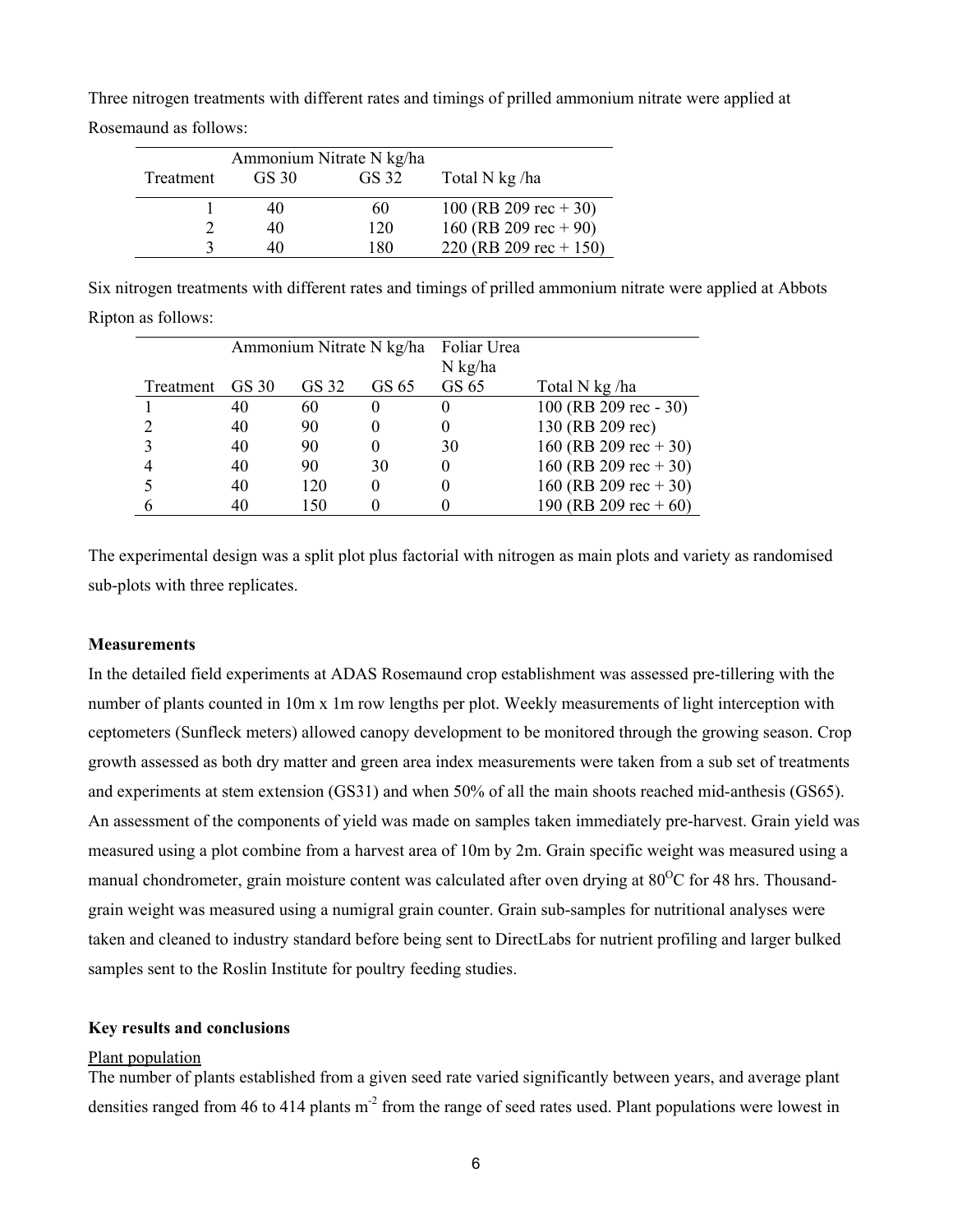the first year (autumn 2000), plant densities ranged from a low of 36 plants  $m<sup>2</sup>$  for Icon sown at 50 seeds  $m<sup>2</sup>$  to a high of 320 plants m<sup>-2</sup> for Grafton sown at 800 seeds m<sup>-2</sup>. Plant establishment averaged across the varieties ranged from 85% at 50 seeds m<sup>-2</sup> to 37% at 800 seeds m<sup>-2</sup>. This concurred with findings in wheat (Spink et al, 2000) although on average the rate of decline was greater. This may be explained by the extreme wet weather conditions of autumn 2000 where 402 mm of rainfall occurred between September and December the most since 1960. In year 2 (autumn 2001) where only three seed rates (200, 400 and 600 seeds m-2) were sown, plant densities ranged from 111 plants m<sup>-2</sup> for Grafton sown at 200 seeds m<sup>-2</sup> to 378 plants m<sup>-2</sup> for Hendon sown at 600 seeds m-2. Plant establishment was more typical with higher seed rates at 50%. In year 3 (autumn 2003), plant densities ranged from 48 plants m<sup>-2</sup> for Grafton sown at 50 seeds m<sup>-2</sup> to 468 plants m<sup>-2</sup> for Millennium sown at 600 seeds m<sup>-2</sup>. Plant establishment averaged across the varieties was highest in this year with 87% at 50 seeds  $m<sup>2</sup>$  to 69% at 600 seeds  $m<sup>2</sup>$ ; this was due to favourable mild and damp autumn conditions. In years 1 and 3 where both naked and husked varieties were grown lower plant establishment (10 to 20%) was achieved at lower the seed rates in the naked varieties. This may be attributable to the lower germination found in naked oat seed. As long as it taken into consideration by growers when calculating their seed rate it does not preclude the use of lower seed rates in naked oats.

#### Plant compensation for reduced plant densities

In wheat tiller production primarily through extension of the duration of tillering has been shown to be a key mechanism by which plants compensate for reduced plant densities. Counts of tiller numbers on tagged plants on three seed rates every fourteen days suggests that in oats low seed rates also compensate with increased tiller production and duration (Figure 1). Tiller production averaged across three varieties peaked at 14 tillers/plant on 21 May 2001 for the 50 seeds m<sup>-2</sup> whereas it was 6 tillers/plant on the 14 April for 800 seeds m<sup>-2</sup>. By the end of tillering there were 11 tillers/plant from the 50 seeds  $m<sup>2</sup>$  compared with 3 for the 800 seeds  $m<sup>2</sup>$ . Fertile shoot counts assessed from a destructive growth analysis sample at stem extension and at mid-anthesis showed that a 6.4-fold difference in plant density had been reduced to a 2.6 fold difference in shoot number by increased tiller production. This compensation was reduced further by improved tiller survival at reduced populations such that the difference immediately pre-harvest was reduced to 2.4 fold. Similar compensation was also seen in both year 2 and 3 seed rate trials. In 2002, on average 4.4 tillers/plant were produced from 200 seeds  $m<sup>2</sup>$  compared with 2.8 from the 800 seeds  $m<sup>2</sup>$  the differences smaller due to the smaller difference in seed rate. A 2.2 fold difference in plant density was reduced to 1.7 by stem extension and

further to 1.4 by mid-anthesis. In 2003, an 8.3 fold difference in plant density was reduced to 1.5 fold difference in panicle numbers immediately pre-harvest.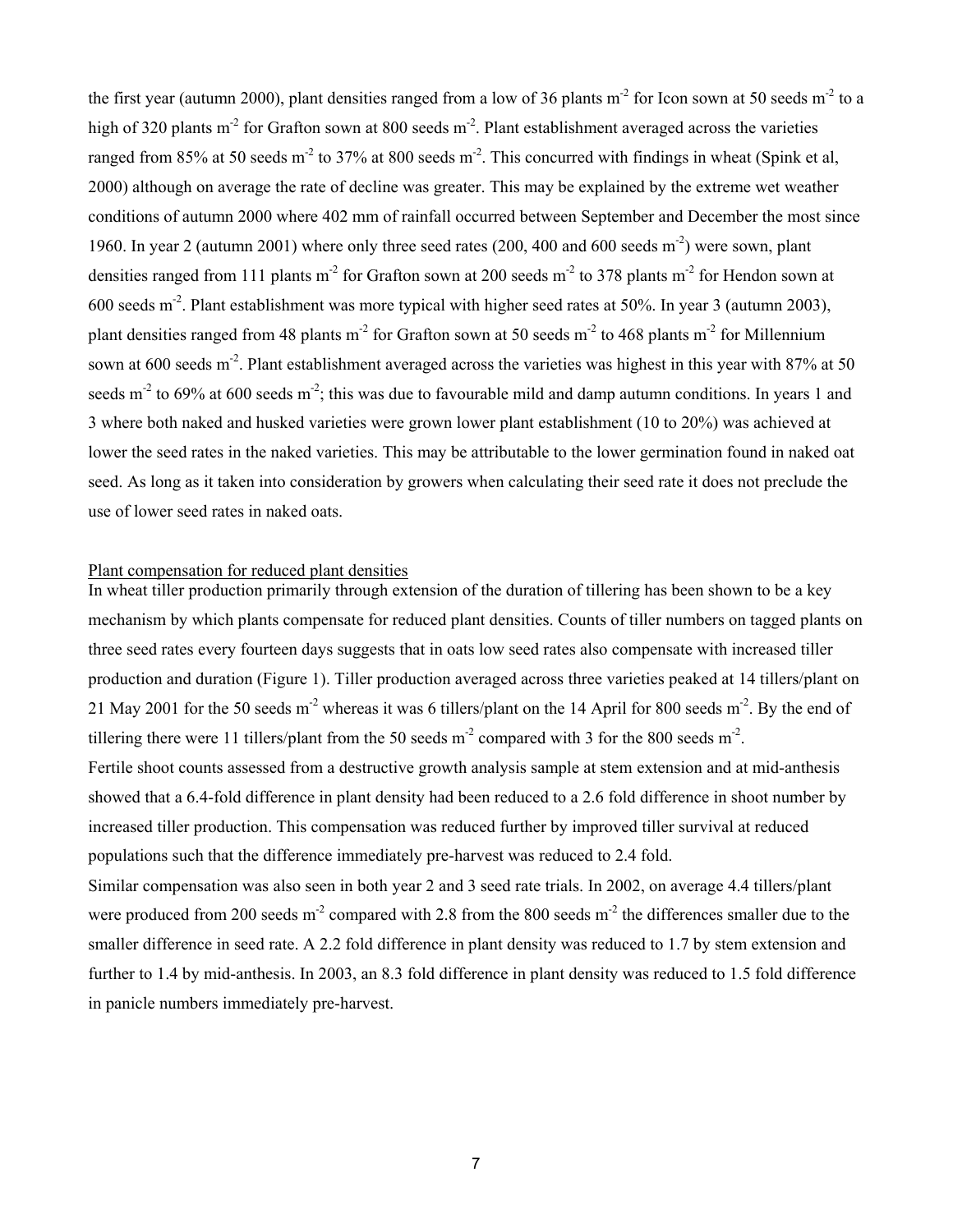

Figure 1. Tiller counts meaned across three varieties at three seed rates in 2001.

Early season measures of variety effects on tiller production showed that Icon in year 1 and Lexicon in year 2 had a greater tillering capacity than the other varieties however the tillers produced were not retained as by later in the growing season the differences were no longer present. Grafton in all years was the least well-tillered variety.

Another compensation method to reduced plant densities seen in other cereals is increased grain number per panicle. In two out of the three years significantly more grain was produced per panicle at low plant densities (figure 2.).



Figure 2. Regression analysis to indicate the relationship between grain number per panicle and plant density (plants  $m<sup>2</sup>$ ) in winter oats from two site seasons.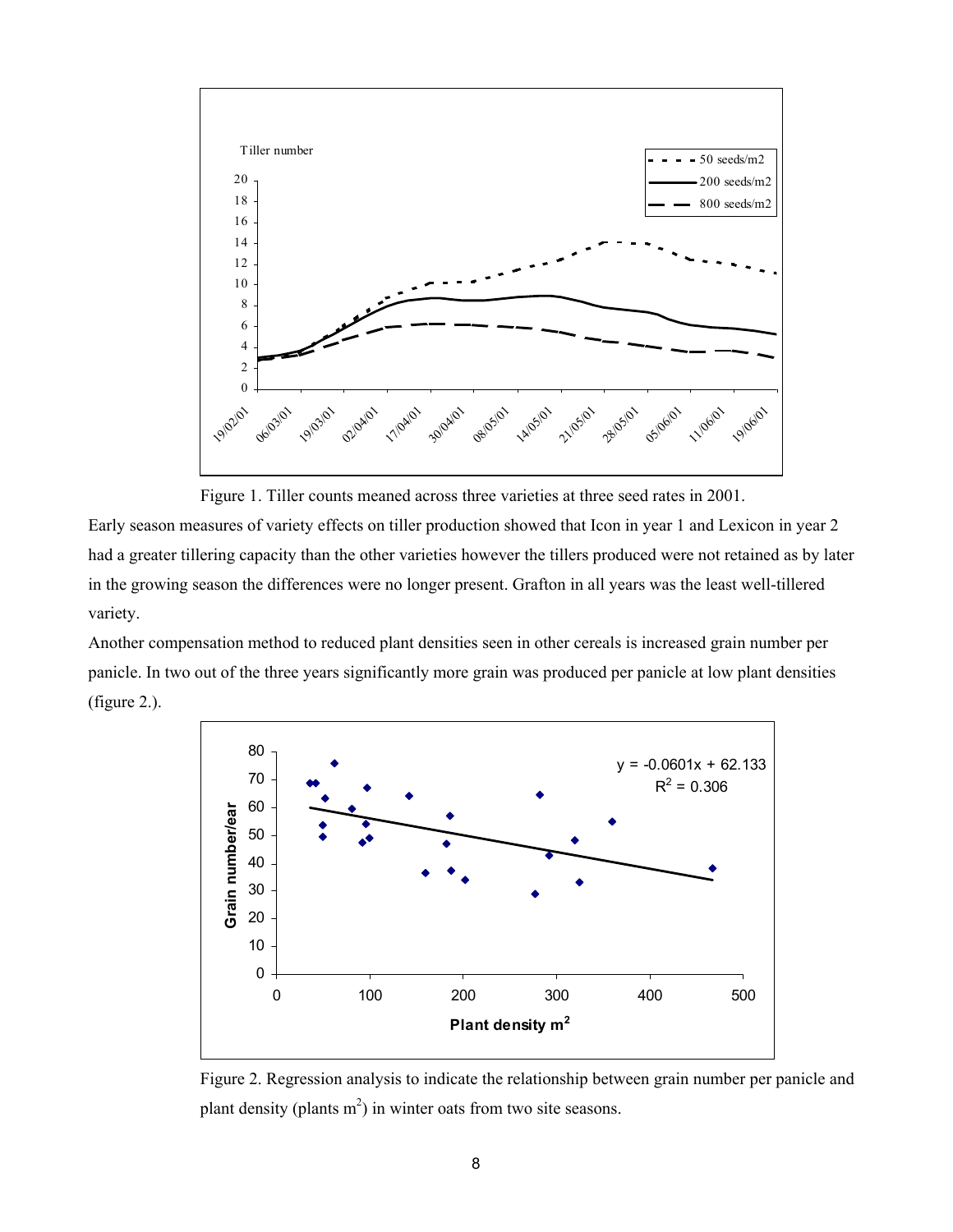In 2001, 35% more grain per panicle  $(p=0.009)$  was produced as plant density was reduced from 190 to 70 plants  $m<sup>2</sup>$ . This resulted in a 44% or 0.6g increase in grain weight per panicle for the same reduction in plant density. A smaller but still significant increase ( $p=0.006$ ) in grain number per panicle of 11% was seen in 2003 when plant density was reduced from 304 to 91 plants  $m<sup>2</sup>$  and grain weight per panicle increased by 22%.

Variety main effects on grain number per panicle were also significant in two out of three years. In 2001, both Grafton and Icon had significantly ( $p=0.007$ ) increased number of grains, with average increases of 57 and 39% respectively over Millennium. In 2003, Grafton had 67% more (*p*=<0.001) grains per panicle than Millennium.

#### Yield response to reduced plant densities

Yields of naked oat varieties ranged from a low of 2.85 t/ha in Grafton in 2001 to a high of 7.66 t/ha in Hendon in 2002. The husked variety Millennium ranged from 5.37 to 8.66 t/ha in 2001 and 2003 respectively. Initially yield increased rapidly as seed rates increased but slowed once 200 seeds m-2 was reached. In 2001, when yields were below average, there was a trend for yields to increase up to the highest seed rates (figure 3.). In 2002 where a reduced number of seed rates was used there was no significant yield increase after 400 seeds  $m<sup>2</sup>$  was reached. In 2003, where late season lodging occurred in seed rates greater than 100 seeds m<sup>-2</sup> yield decreased at the higher seed rates particularly in variety Millennium (figure 4.). Using the linear plus exponential curve fits presented in figure 1.3 and 1.4 and a seed cost to grain price ratio of 6:1, economic optimum seed rates were estimated. Optima were 202, 159 and 165 seeds m<sup>-2</sup> for Grafton, Icon and Millennium respectively in 2001 and 86 seeds m-2 for Grafton and Millennium in 2003. Using establishment figures these can be equated in to economic optimum plant populations of 98, 76 and 132 plants m<sup>-2</sup> for Grafton, Icon and Millennium respectively in 2001 and 82 plants m<sup>-2</sup> for Grafton and Millennium in 2003. Optima could not be estimated in 2002 with the reduced number of seed rates available. This suggests that there is scope to reduce seed rates in winter oats depending on drilling date and seed bed conditions. However the lower germination in naked oats would need to be taken into account when seed rates were calculated. The reduction of lodging at the reduced seed rates in 2003 indicates an additional benefit to reduced plant densities. Lodging is still seen by many growers as a major problem in oats and so reducing seed rates may be cost-effective way for growers to reducing lodging risk with negligible effect on yield.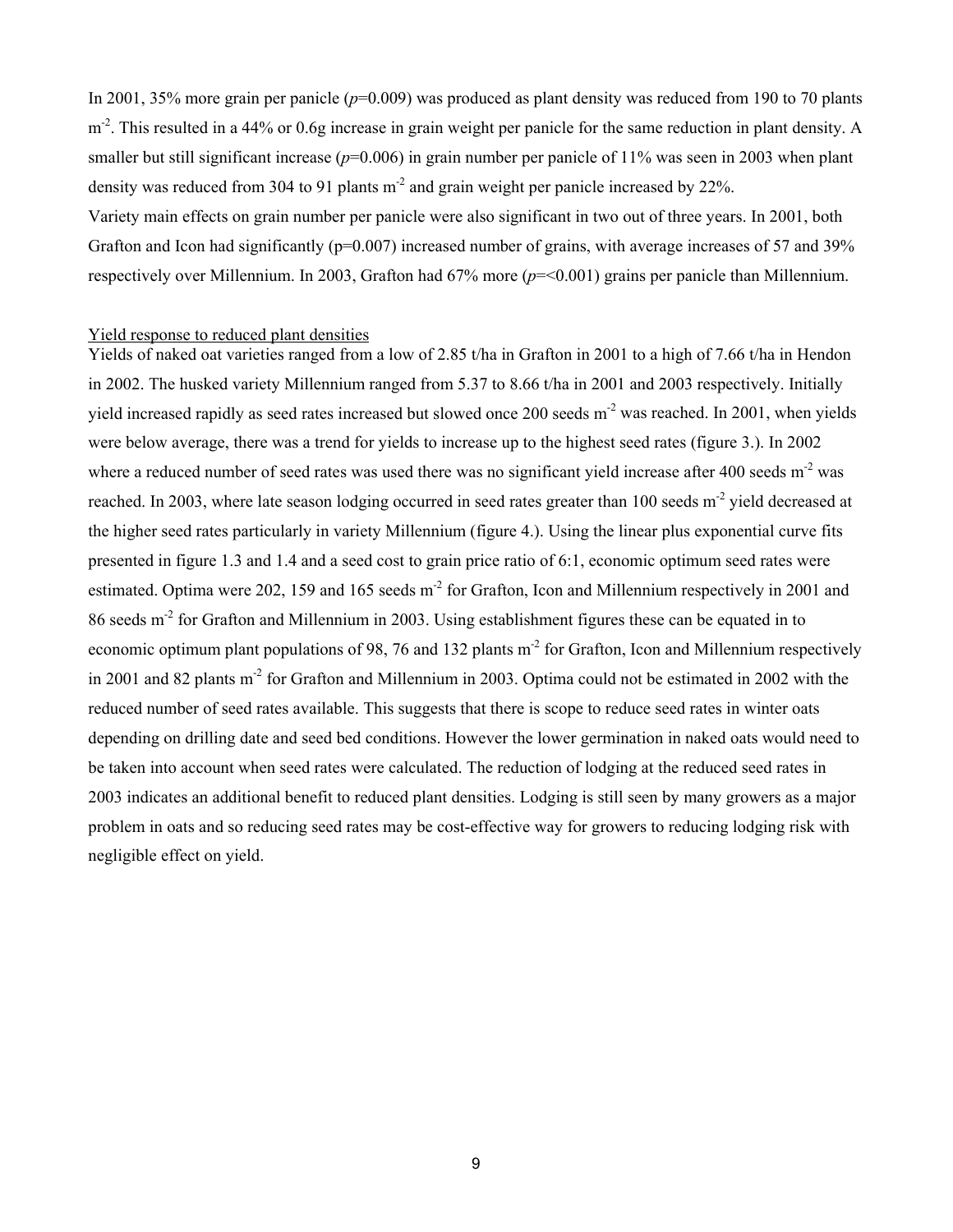

Figure 3. Relationship between seed rate seeds m<sup>-2</sup> and grain yield t/ha at ADAS Rosemaund. Curve fitted linear plus exponential  $Y = a + b(r)^{x} + cx$ . Variety; Grafton (**■** fitted curve solid line); Millennium (O fitted curve dashed line); Icon (+ fitted curve broken line).



Figure 4. Relationship between seed rate seeds m<sup>-2</sup> and grain yield t/ha at ADAS Rosemaund. Curve fitted linear plus exponential  $Y = a + b(r)^{x} + cx$ . Variety; Grafton (**■** fitted curve solid line); Millennium (O fitted curve dashed line).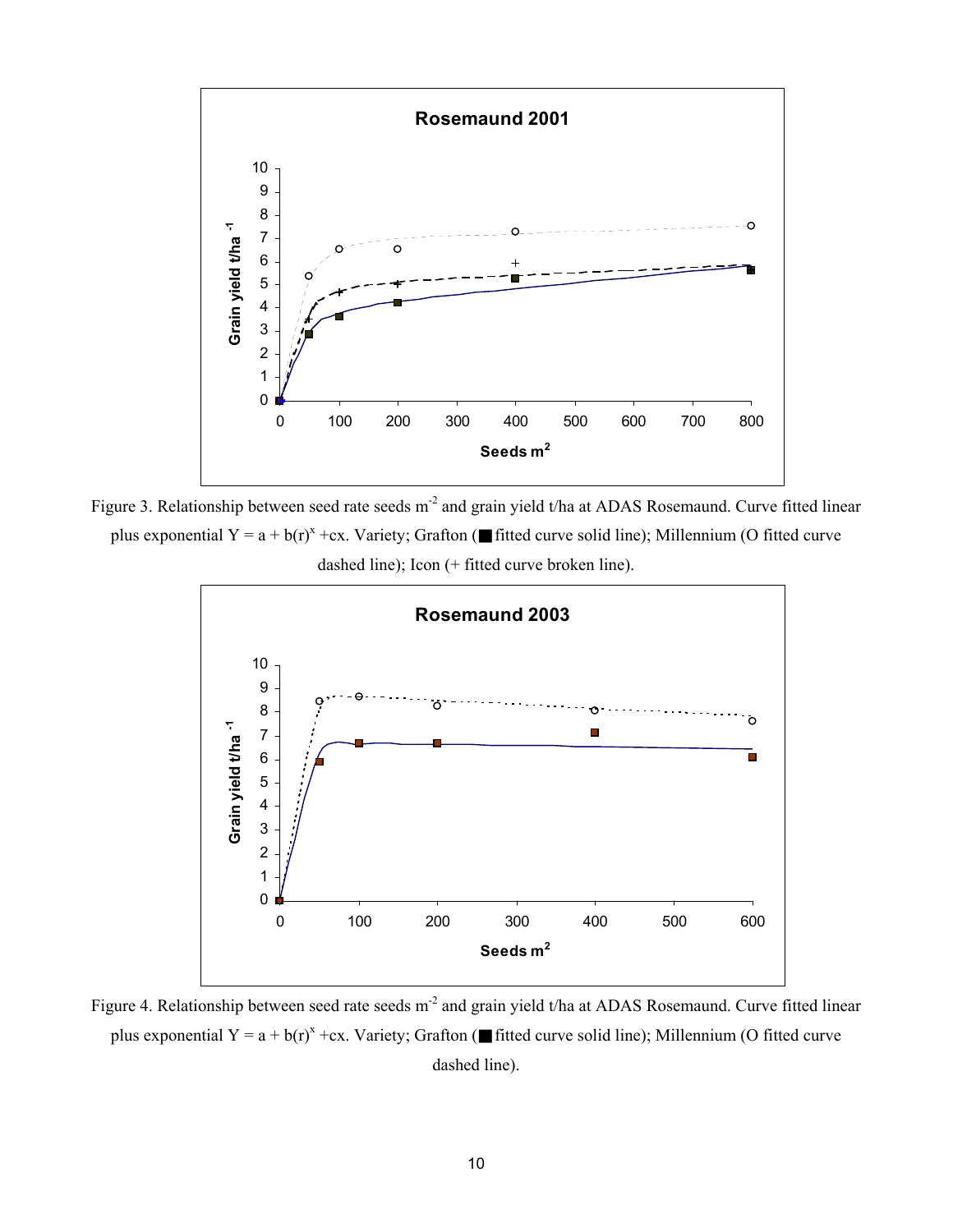#### Effects of reduced plant densities on grain quality

There was a trend for grain size to be increased at reduced plant densities in both 2001 and 2003. Average grain size increased significantly 11 % when plant population was reduced from 297 to 46 plants  $m<sup>2</sup>$  in 2001. Increases were smaller in 2003 with a 7 % increase in average grain size as plant population was reduced from 414 to 50 plants m<sup>-2</sup>. These increases were more pronounced in the naked varieties with 15 % and 10 % increases in 2001 and 2003 respectively over the same plant density ranges.

There was an indication that as plant population was reduced and thus thousand-grain weight increased the amount of oil in the grain decreased, indicated by the linear regression presented in figure 1.5. It has been generally accepted that grain oil content is in the main controlled genetically and therefore can only be manipulated by growers by variety choice. However, this data suggests that by growing crops at high seed rates growers may be able to increase to a small degree the oil content of grain. But these increases in oil content are counter balanced by decreases in protein content as plant population is increased and grain size reduced. Even these small increases in oil content may be of value due to its high energy content and therefore feed value but would have to be balanced with the increased cost of production.



Figure 5. Relationship between thousand grain weight (g) and oil % ( $\bullet$ ); thousand grain weight (g) and protein % ( $\bullet$ ) at ADAS Rosemaund 2001.

#### Effect of nitrogen timing on grain yield

Grain yield response to timing of nitrogen application was investigated in year 2. At both sites Rosemaund and Kirkness no significant differences were found in grain yield. The greatest yield response compared to the 120 kg/ha single application at Rosemaund was 0.26 t/ha for the 40 plus 80 kg/ha two split treatment and the corresponding treatment comparison at Kirkness resulted in a 0.18 t/ha yield response. As a result on average across the three naked oat varieties and two seed rates this two split 40 plus 80 kg/ha nitrogen application gave a yield of 6.88 t/ha. The yield responses to late applications of foliar urea were greatest at the Scottish site with a 0.15 t/ha increase from a 60 kg/ha application at GS65 but at Rosemaund there was little yield response to foliar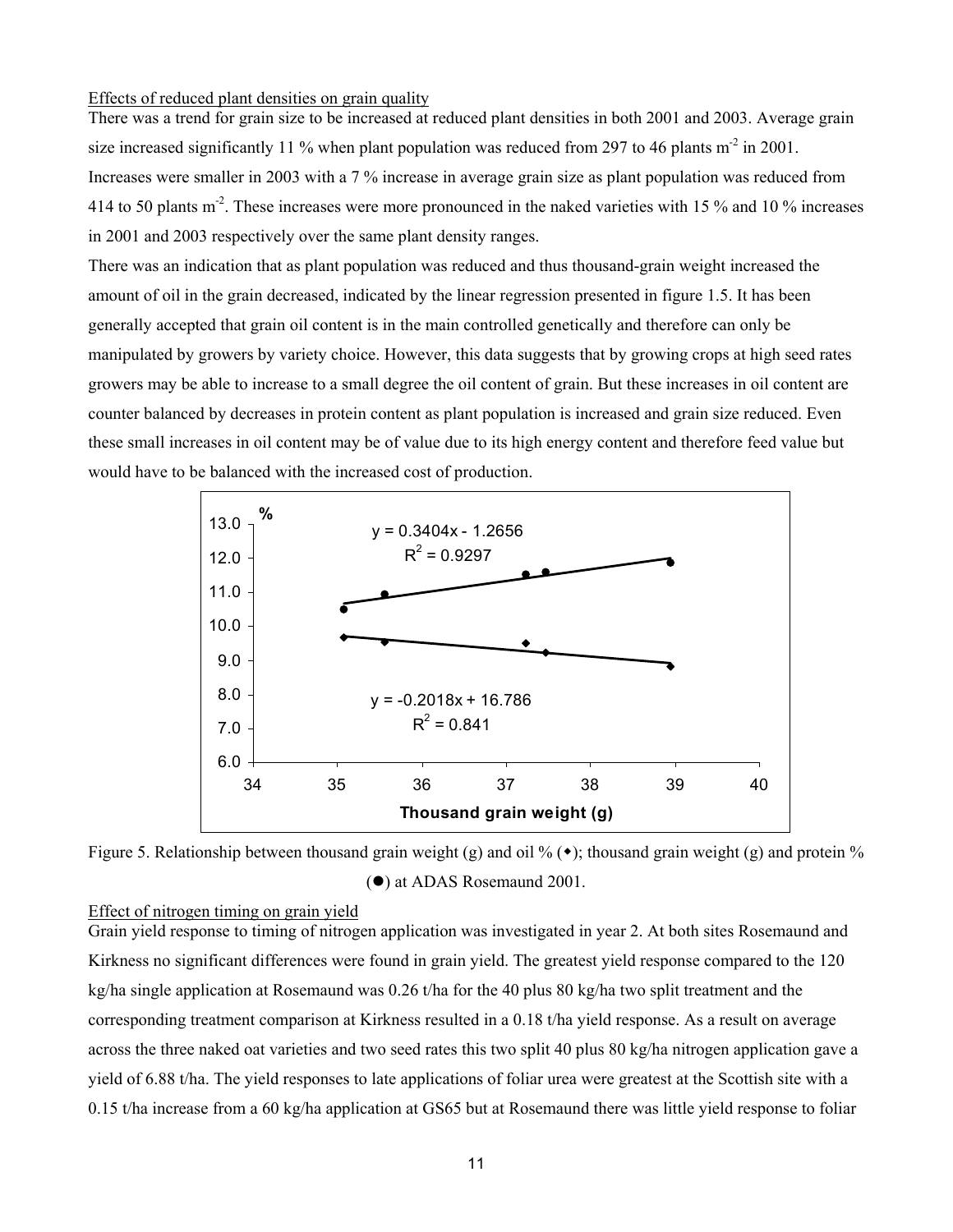urea. This data suggests that in the absence of significant lodging optimum yield in winter oats is relatively independent of the timing of the nitrogen application but a split application at GS30/1 and GS32 is likely to maximise yield.

#### Effect of nitrogen rate and type on grain yield

In the absence of significant lodging in 2001 trials, grain yield increased significantly as rate of applied nitrogen was increased. Yield responses were greatest in the spring oat trial in Midlothian, a 30 kg increase in nitrogen from 70 to 100 kg/ha produced a 0.5 t/ha mean yield increase  $(p=0.001)$ . At Caythorpe an increase of 60 kg from 60 to 120 kg/ha produced a mean yield increase of 0.27 t/ha  $(p=0.001)$ . Both trials in 2002 and the Rosemaund trial in 2001 treatments were designed to investigate the effects of nitrogen timing and are discussed in the previous section. At both Rosemaund and Abbots Ripton sites in 2003 mean grain yield increased with increasing nitrogen rate up to 160 kg/ha of applied nitrogen after which there was a decrease. At Rosemaund this was caused by significant levels of lodging in all treatments but at its worst in the highest applied nitrogen treatment. Average lodging scores recorded on 29 July were 26, 37 and 56 % for 100, 160 and 190 kg/ha respectively. The lodging resistant dwarf varieties Hendon and Buffalo also lodged in the trial which was intended to test lodging resistance at high applied nitrogen levels. This suggests that variety, soil fertility, plant population should all be taken into consideration when planning nitrogen strategy to optimise yield. On average across seven site seasons for every 1 kg/ha of applied nitrogen there was an increase of 13 kg of grain. There was a trend for yield to increase rapidly up to 125 kg/ha of applied nitrogen but slowed thereafter.

Yield responses to the use of liquid foliar urea as a late season nitrogen application was inconsistent. In 2001 they were positive at all sites, 0.07, 0.11 and 0.18 t/ha from Midlothian, Caythorpe and Rosemaund respectively. At both Kirkness and Rosemaund in 2002 yield responses were negative -0.15 and -0.3 t/ha respectively compared with a comparative two split solid treatment. At Abbots Ripton in 2003 a GS65 foliar urea treatment was compared with a solid nitrogen treatment at the same timing. The solid nitrogen gave an average yield of 7.38 t/ha compared to the liquid at 7.10 t/ha.

#### Effect of nitrogen applications on grain nutrient quality

Chemical analysis of the grain using the acid hydrolysis method was used to determine oil levels. Results showed a significant effect of nitrogen application timing on grain oil content at Rosemaund in 2001 ( $p = 0.001$ ) and 2002 (*p*=0.027) (figure 6.).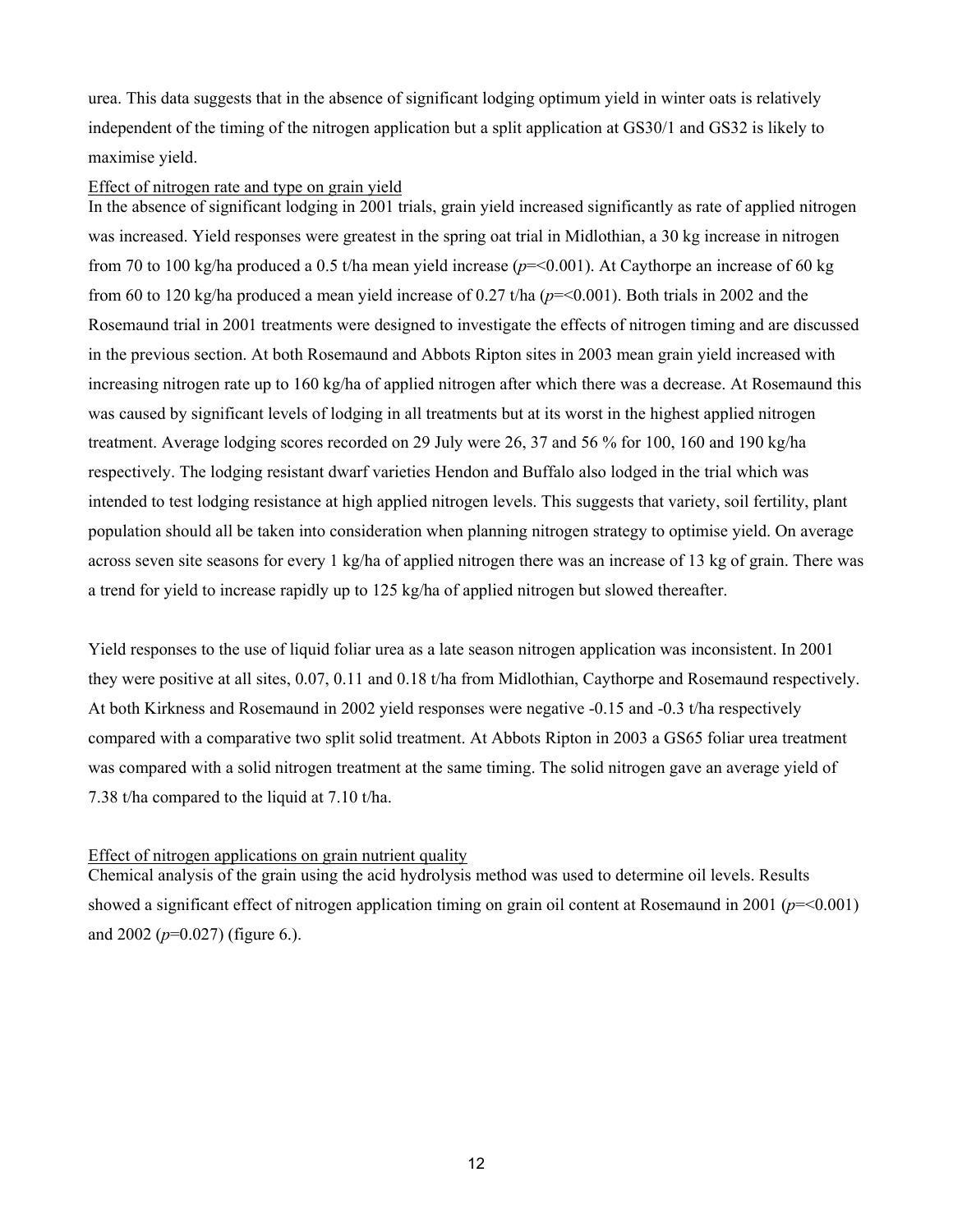

Figure 6. Effect of nitrogen application timing on protein (%) and oil (%) in grain from Rosemaund in 2002.

In general this indicated that early applications of nitrogen maximised oil content. This was supported by data from the Kirkness trial in 2002 where the highest oil levels of 10.62 and 10.88% were achieved from the 120 kg/ha single application and 40 plus 80 kg/ha split application respectively (*p*=0.007). However protein levels calculated from Leco nitrogen % multiplied by 6.25 showed that early nitrogen application treatments were lower from those that contained late applications of foliar urea. In 2001, foliar urea treatments significantly increased protein levels over two split solid nitrogen applications by 1.1, 1.2 and 1.8 % at Midlothian, Rosemaund and Caythorpe respectively. At Rosemaund in 2002 the same comparison of treatments significantly increased protein by 1.62 %. But at the Kirkness site in 2002 no significant increases in protein content with late nitrogen applications were detected.

Results suggest that nitrogen management provides growers with a way of manipulating grain nutrients. But increases in oil content are at the expense of grain protein suggesting that there is a degree of substitution of protein when oil is deposited in the grain and therefore have to be balanced to maximise feed value. The higher calorific value of oil suggests that this should be the target for poultry production

#### Variety developments in grain yield

A range of varieties were assessed in all three years to establish the genetic developments in grain yield of both naked and husked cultivars. Yields for naked varieties ranged from 3.42 for experimental high oil line Fatso in 2001 to 8.29 t/ha for Expression in 2002. Husked variety yields ranged from 6.35 t/ha for Birnam in 2001 to 10.29 t/ha for Kingfisher in 2002.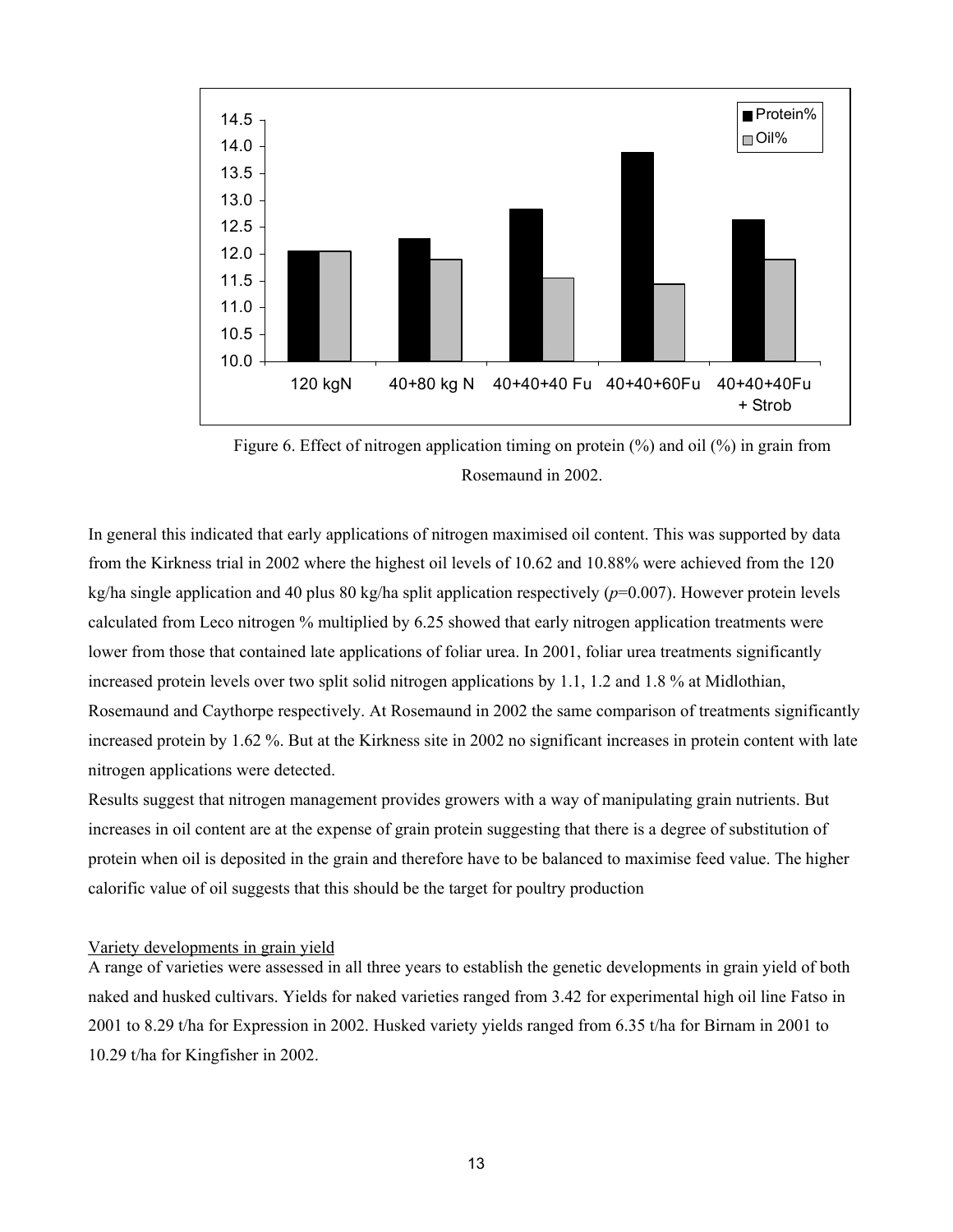

Figure 7. Variety effects on grain yield t/ha at Rosemaund in three years, 2001 (vertical stripes), 2002 (solid bar), 2003 (diagonal stripe).

| Husked varieties                                                 | Dalguise, Millennium, Kingfisher, Jalna, Gerald, Birnam, 95-96, |
|------------------------------------------------------------------|-----------------------------------------------------------------|
|                                                                  | Buffalo, Ayr.                                                   |
| <b>IGER</b> experimental Husked varieties                        | 95-75, Cn5/1, 95-27Cn5/1, 94-166Cn4/1.                          |
| Naked oats                                                       | Icon, Hendon, Lexicon, Krypton, Expression, Grafton.            |
| IGER experimental Naked oat varieties 95-240Cn3/1/1/1/1, 96-140. |                                                                 |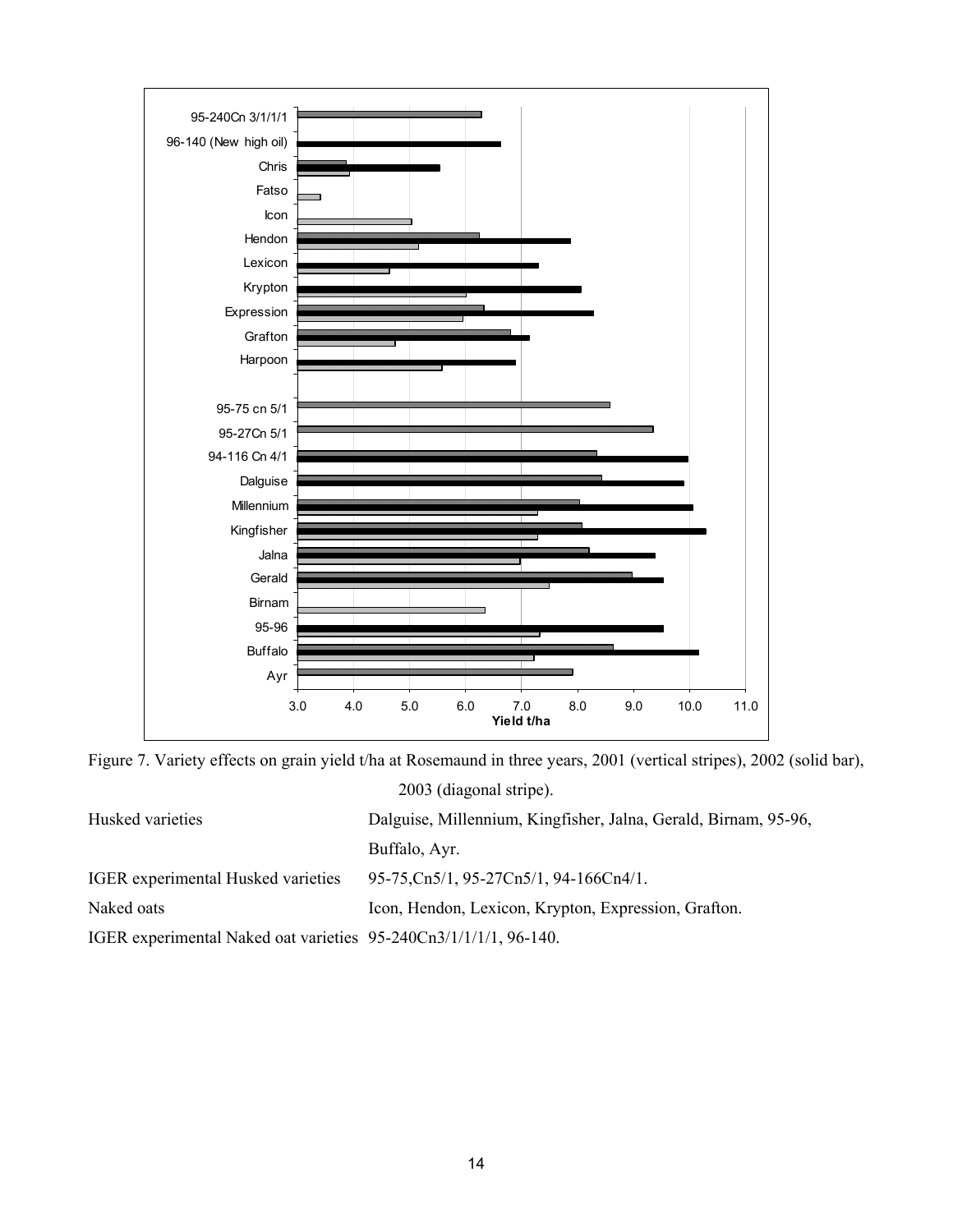#### **TECHNICAL DETAIL**

#### **Introduction**

Traditional animal feed usage of oats has been on farm feeding as a valuable concentrate for cattle and sheep with little usage by feed compounders. The high fibre content of husked oats, which reduces digestibility and dilutes the concentration of other nutrients, has limited use to ruminants and horses which have the capacity to digest fibre (Cuddeford, 1996). Advances in plant breeding at IGER, Aberystwyth had led to the development of naked oats. Naked oats thresh clear from the husk and are thus highly digestible. Studies have shown that naked oats are particularly suited to non-ruminants, especially poultry, which have a limited ability to cope with fibre (Bolton & Blair, 1974; Valentine & Clothier, 1992). Considerable commercial interest had been expressed in investigating the use of oats in poultry rations, as birds fed commercially on oat diets appeared to perform better than expected from the nutritional description of oat grain.

Oats offer the grower a viable cereal break crop with a low demand for input. They are resistant to the main strain of take-all affecting wheat or barley (*Gaeumannomyces graminis var tritici*) and therefore offer a take-all break. They have naturally high foliar disease resistance and good nitrogen utilisation thus have a lower requirement in chemical and energy inputs. Recent advances in plant breeding producing higher yielding lodging resistant varieties have left oats well placed to fit into the rotation of a sustainable farming system. However the relatively modest annual UK production is constrained by the lack of viable markets to sustain an attractive return to the grower. The animal feed market has the potential to double the area of oats under production, whilst offering the compounder a starch based high-energy alternative to the high levels of wheat currently used in poultry diets. To maximise this new potential market for the growers and assure continuity of supply for the compounder naked oats would have to be grown using agronomic management that maximises return to the grower by optimising cost of production and output whilst maintaining nutritional grain quality desired by the poultry industry end-user. This paper describes field trials used to investigate agronomic management techniques (seed rate, variety, nitrogen rate and timing) that could be used to balance optimisation of output, cost of production and nutritional grain quality of oats.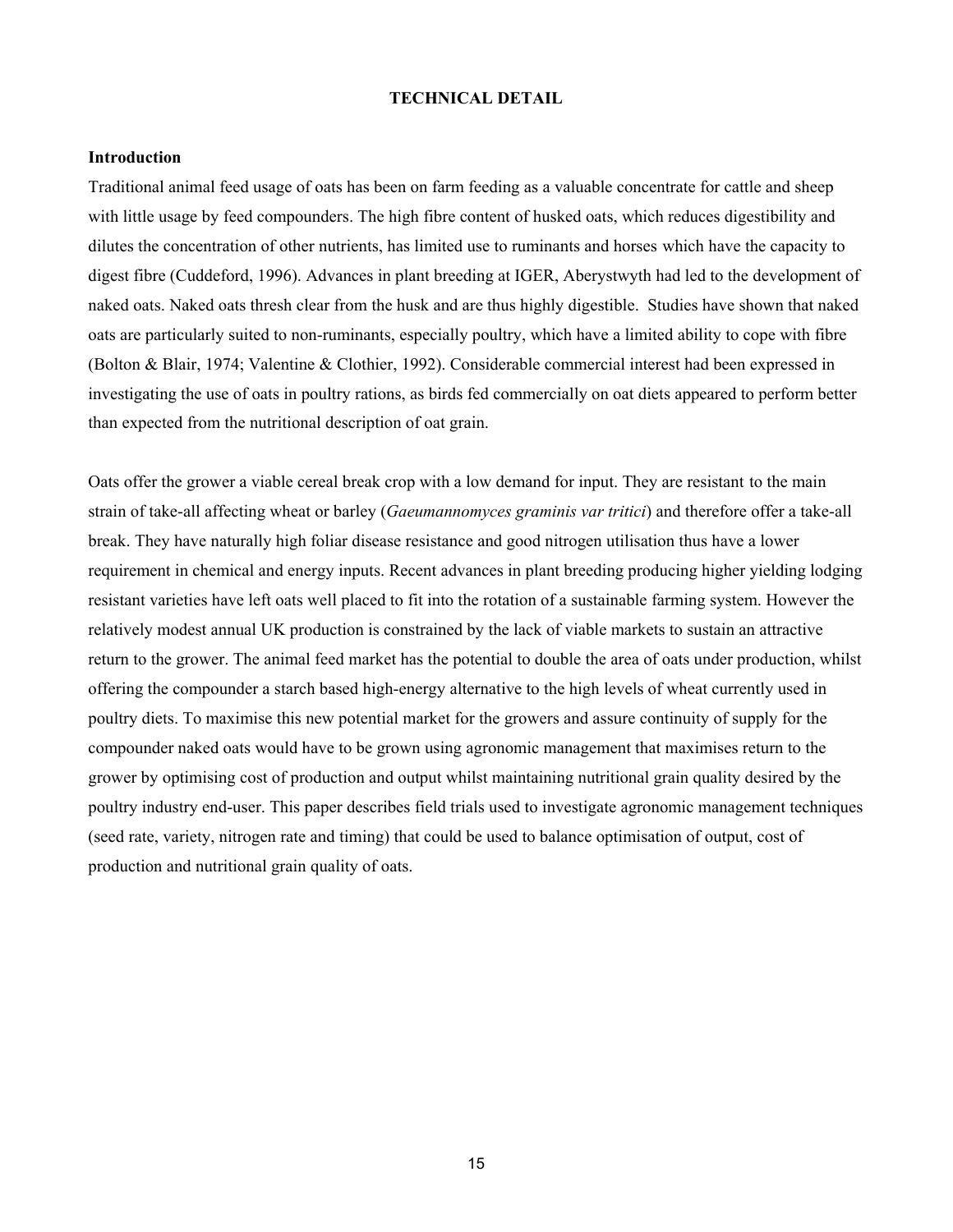# **APPENDIX 1 Variety x Seed rate Interaction experiments**

#### Materials and Methods

Experiments were carried out at ADAS Rosemaund, Herefordshire  $(52.1<sup>o</sup>N, 2.5<sup>o</sup>W)$  in each of three years. In the 2000-01 season, three varieties (Grafton, Icon, Millennium), which represented commercially available varieties at the time, were chosen. Grafton as the leading conventional height naked oat; Icon as the only commercially available dwarf naked oat and Millennium as a thin-husked conventional variety. These varieties were sown at five seed rates (50, 100, 200, 400 and 800 seeds m<sup>-2</sup>) in a split plot design with variety as main plots and seed rate as sub-plots each replicated four times.

In the 2001-02 season, three varieties (Grafton, Lexicon, Hendon), were chosen. Grafton as the leading conventional height naked oat; Lexicon as a popular conventional height naked oat and Hendon as a new dwarf naked oat. These varieties were sown at three seed rates (200, 400 and 600 seeds m-²). Three different seed lots of each variety from different parent seed crops were used. The experimental design was a split plot plus two way factorial with variety as main plots and seed rate and seed lot as sub-plots each replicated four times. In the 2002-03, two varieties (Grafton, Millennium), were chosen. Grafton as the leading conventional height naked oat and Millennium as a thin-husked conventional variety. These varieties were sown at five seed rates (50, 100, 200, 400 and 600 seeds m-²) in a fully randomised two way factorial design replicated four times. Plot sizes in all years were 2m wide by 24m long and were drilled with a Wintersteiger tractor mounted seed drill fitted with Suffolk coulters. All plots received standard rates of agrochemicals and fertilisers with an aim to maintain undisturbed and healthy crop growth.

Crop establishment was assessed pre-tillering with the number of plants counted in 10 x 1m row lengths per plot. Tiller production was assessed by fortnightly counts of ten tagged plants per plot on three seed rates in 2001 and 2002. Weekly measurements of light interception with ceptometers (Sunfleck meters) allowed canopy development to be monitored through the growing season. Crop growth was measured as both dry matter and green area index when 50% of all the main shoots reached stem extension (GS31) and at mid-anthesis (GS65). An assessment of the components of yield was made on samples taken immediately pre-harvest. Grain yield was measured using a plot combine from a harvest area of 10m by 2m. Grain specific weight was measured using a manual chondrometer, grain moisture content was calculated after oven drying at  $80^{\circ}$ C for 48 hrs. Thousandgrain weight was measured using a numigral grain counter.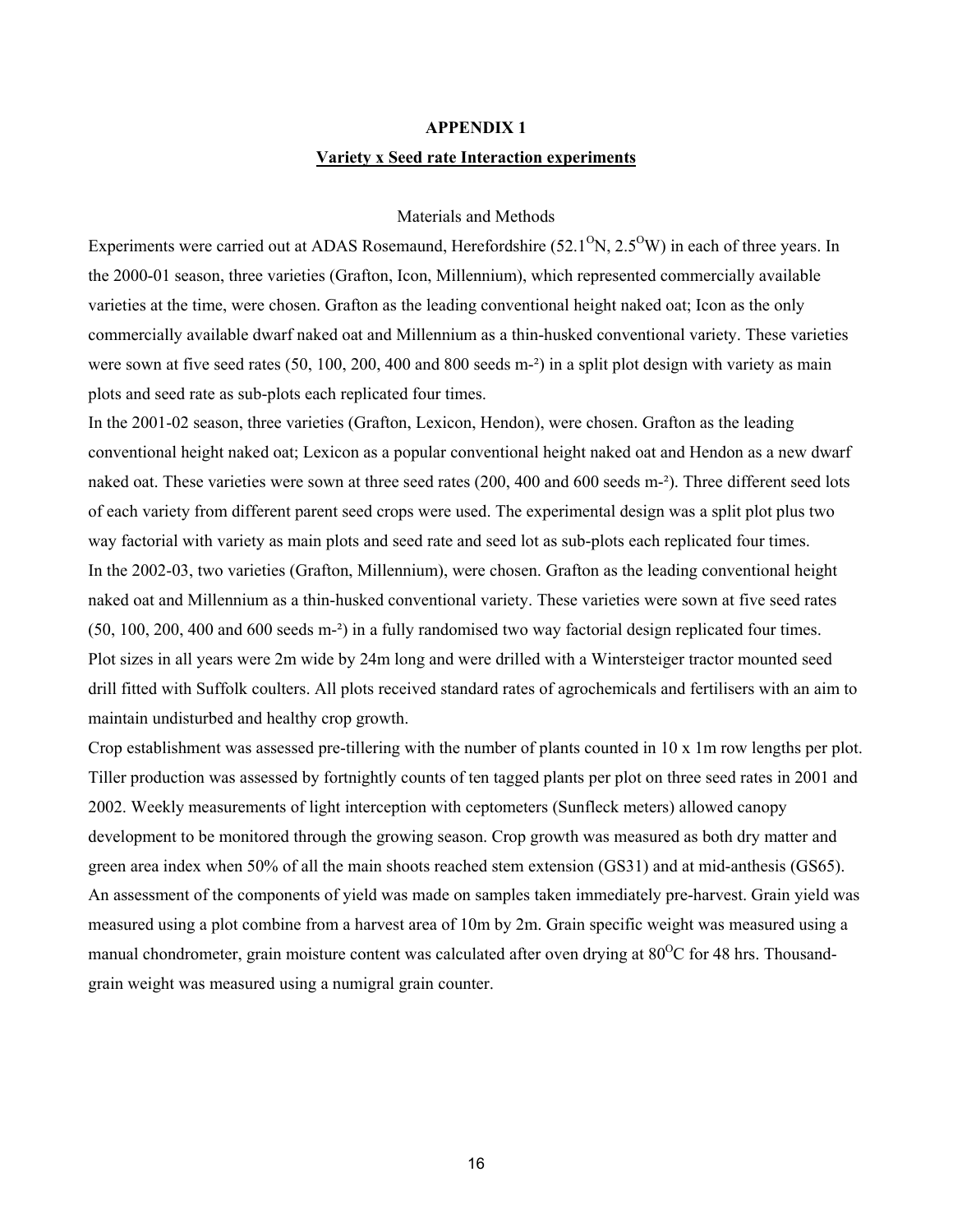## Year 1 (2001 harvest) results

### Table 1. Autumn plant populations

| Variety                | Seedrate              | Plants/ $m^2$ |
|------------------------|-----------------------|---------------|
|                        | Seeds m <sup>-2</sup> |               |
| Grafton                | 50                    | 42.59         |
|                        | 100                   | 62.22         |
|                        | 200                   | 97.41         |
|                        | 400                   | 185.56        |
|                        | 600                   | 320.37        |
| Grafton                | Mean                  | 141.63        |
| Icon                   | 50                    | 35.93         |
|                        | 100                   | 53.33         |
|                        | 200                   | 95.93         |
|                        | 400                   | 182.96        |
|                        | 600                   | 292.96        |
| Icon                   | Mean                  | 132.22        |
| Millennium             | 50                    | 50.00         |
|                        | 100                   | 93.33         |
|                        | 200                   | 160.00        |
|                        | 400                   | 202.22        |
|                        | 600                   | 278.52        |
| Millennium             | Mean                  | 158.44        |
|                        |                       |               |
| Mean                   | 50                    | 42.84         |
|                        | 100                   | 69.63         |
|                        | 200                   | 117.78        |
|                        | 400                   | 190.25        |
|                        | 600                   | 297.28        |
|                        |                       |               |
| Overall                | Mean                  | 144.10        |
| $CV\%$                 |                       | 16.5          |
| Variety SED            |                       | 12.20         |
| p value                |                       | <b>NS</b>     |
| DF                     |                       | 6             |
| <b>Seedrate SED</b>    |                       | 9.74          |
| p value                |                       | $0.001$       |
| <b>Interaction SED</b> |                       | 19.40         |
| p value                |                       | 0.016         |
| DF                     |                       | 36            |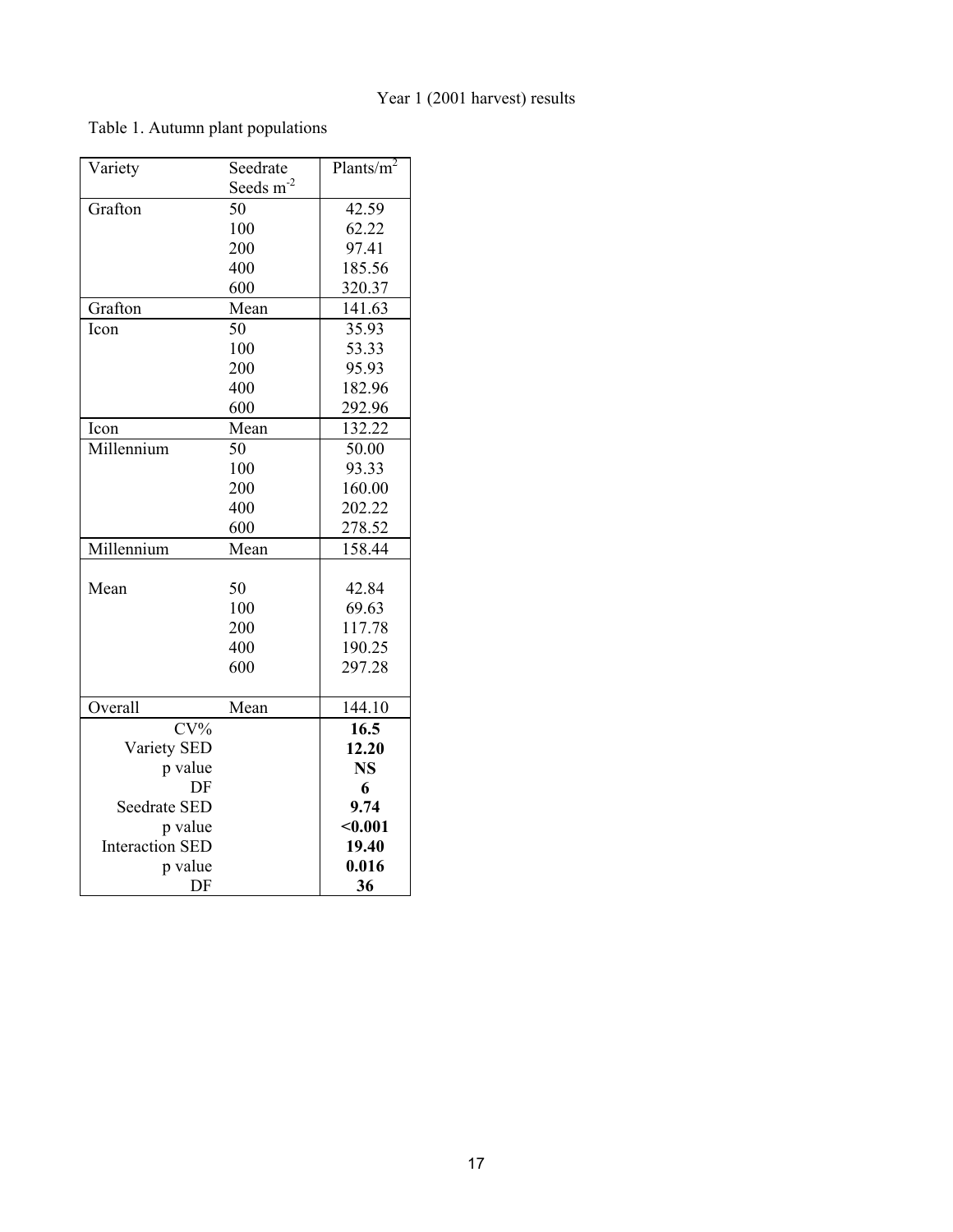

Figure 1. Tiller production through time 2001 season mean of three varieties.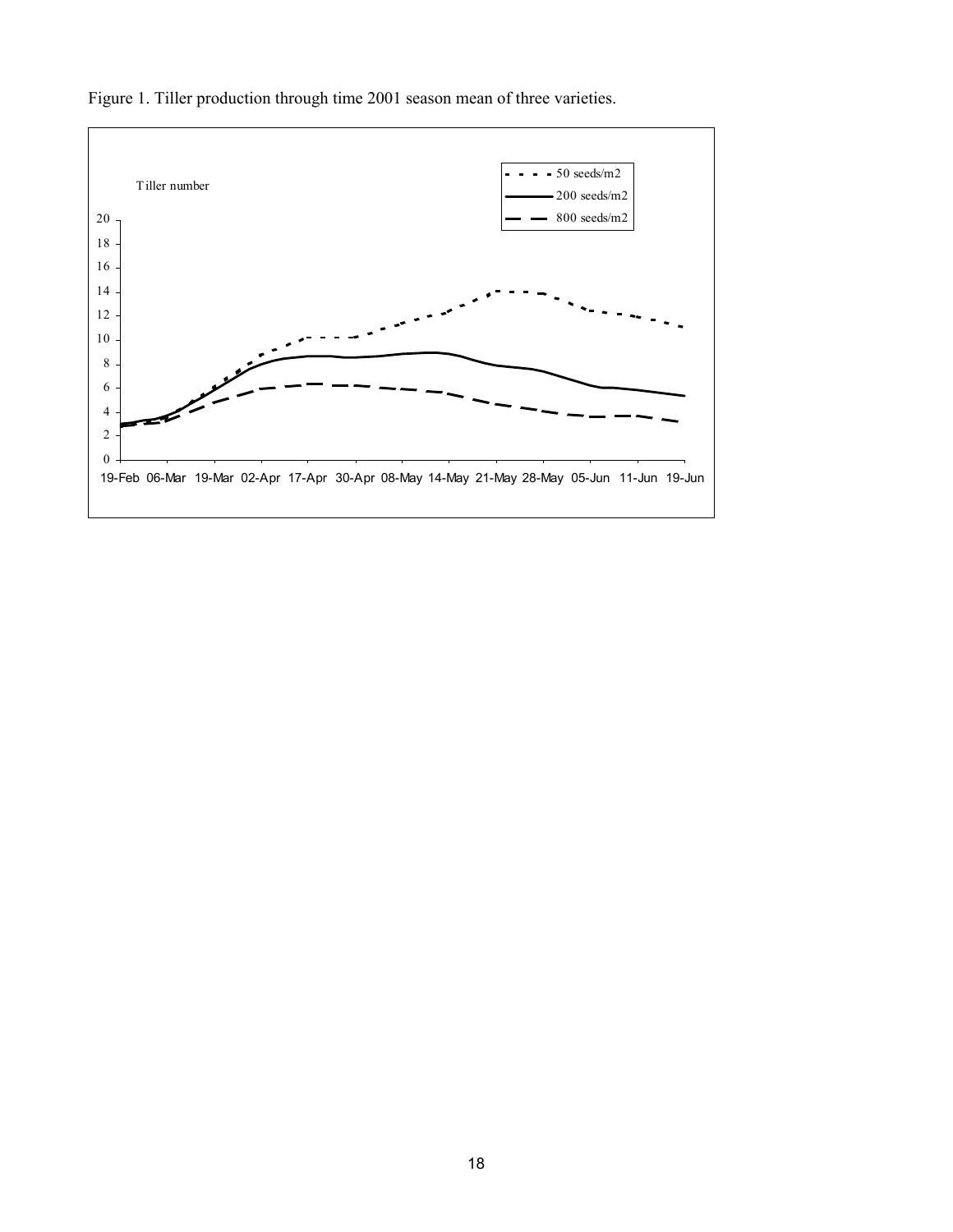## Table 2. GS31 Biomass, Canopy size

|            |                        |                         |                         |                          | Green area index        |                         |                         |
|------------|------------------------|-------------------------|-------------------------|--------------------------|-------------------------|-------------------------|-------------------------|
| Variety    | Seedrate               |                         |                         |                          |                         |                         |                         |
|            | Seeds m                | Established             | Fertile                 | Dying                    |                         |                         |                         |
|            | $\overline{c}$         | plants m <sup>2</sup>   | shoots/m <sup>2</sup>   | shoots/ $\overline{m}^2$ | Leaf                    | Stem                    | Total                   |
| Grafton    | 50                     | 17                      | 212.96                  | 3.90                     | 0.84                    | 0.06                    | 0.90                    |
|            | 100                    | 35                      | 369.04                  | 1.54                     | 1.25                    | 0.11                    | 1.36                    |
|            | 200                    | 107                     | 488.30                  | 20.77                    | 2.20                    | 0.16                    | 2.36                    |
|            | 400                    | 137                     | 775.52                  | 29.46                    | 2.67                    | 0.26                    | 2.92                    |
|            | 600                    | 233                     | 817.16                  | 62.73                    | 3.88                    | 0.35                    | 4.23                    |
| Grafton    | Mean                   | 112                     | 532.59                  | 23.68                    | 2.17                    | 0.19                    | 2.35                    |
| Icon       | 50                     | 25                      | 325.37                  | 4.42                     | 0.69                    | 0.06                    | 0.75                    |
|            | 100                    | 45                      | 608.25                  | 9.18                     | 1.05                    | 0.11                    | 1.16                    |
|            | 200                    | 92                      | 921.18                  | 42.18                    | 2.48                    | 0.20                    | 2.67                    |
|            | 400                    | 195                     | 864.22                  | 77.77                    | 3.11                    | 0.26                    | 3.37                    |
|            | 600                    | 264                     | 1354.01                 | 180.01                   | 4.31                    | 0.42                    | 4.73                    |
| Icon       | Mean                   | 114                     | 776.08                  | 54.33                    | 2.19                    | 0.19                    | 2.38                    |
| Millennium | 50                     | 56                      | 609.82                  | 10.93                    | 1.78                    | 0.15                    | 1.93                    |
|            | 100                    | 112                     | 642.15                  | 17.20                    | 2.50                    | 0.21                    | 2.71                    |
|            | 200                    | 173                     | 735.02                  | 49.09                    | 3.12                    | 0.29                    | 3.41                    |
|            | 400                    | 161                     | 712.22                  | 31.70                    | 2.95                    | 0.25                    | 3.20                    |
|            | 600                    | 374                     | 809.36                  | 54.34                    | 3.82                    | 0.33                    | 4.15                    |
| Millennium | Mean                   | 160                     | 701.71                  | 32.65                    | 2.83                    | 0.25                    | 3.08                    |
|            |                        |                         |                         |                          |                         |                         |                         |
| Mean       | 50                     | 32.8                    | 382.72                  | 6.42                     | 1.10                    | 0.09                    | 1.19                    |
|            | 100                    | 63.8                    | 539.81                  | 9.31                     | 1.60                    | 0.14                    | 1.74                    |
|            | 200                    | 124.2                   | 714.83                  | 37.35                    | 2.60                    | 0.22                    | 2.81                    |
|            | 400                    | 164.3                   | 783.99                  | 46.31                    | 2.91                    | 0.25                    | 3.16                    |
|            | 600                    | 290.1                   | 993.51                  | 99.03                    | 4.00                    | 0.36                    | 4.37                    |
|            |                        |                         |                         |                          |                         |                         |                         |
| Overall    | Mean                   | 128                     | 667.72                  | 36.49                    | 2.40                    | 0.21                    | 2.61                    |
| $CV\%$     |                        | 7.7                     | 9.9                     | 43.0                     | 7.3                     | 5.4                     | 6.7                     |
|            | Variety SED            | 8.51                    | 54.80                   | 13.78                    | 0.14                    | 0.01                    | 0.14                    |
|            | p value                | 0.003                   | 0.017                   | 0.103                    | 0.027                   | 0.014                   | 0.021                   |
|            | DF                     | $\overline{\mathbf{4}}$ | $\overline{\mathbf{4}}$ | $\overline{\mathbf{4}}$  | $\overline{\mathbf{4}}$ | $\overline{\mathbf{4}}$ | $\overline{\mathbf{4}}$ |
|            | Seedrate SED           | 13.94                   | 100.50                  | 9.56                     | 0.28                    | 0.02                    | 0.30                    |
| p value    |                        | $0.001$                 | $0.001$                 | $0.001$                  | $0.001$                 | $0.001$                 | $0.001$                 |
|            | <b>Interaction SED</b> | 23.22                   | 165.10                  | 20.23                    | 0.46                    | 0.04                    | 0.49                    |
|            | p value                | 0.009                   | 0.118                   | $0.001$                  | <b>NS</b>               | 0.07                    | <b>NS</b>               |
|            | DF                     | 22                      | 22                      | 22                       | 22                      | 22                      | 22                      |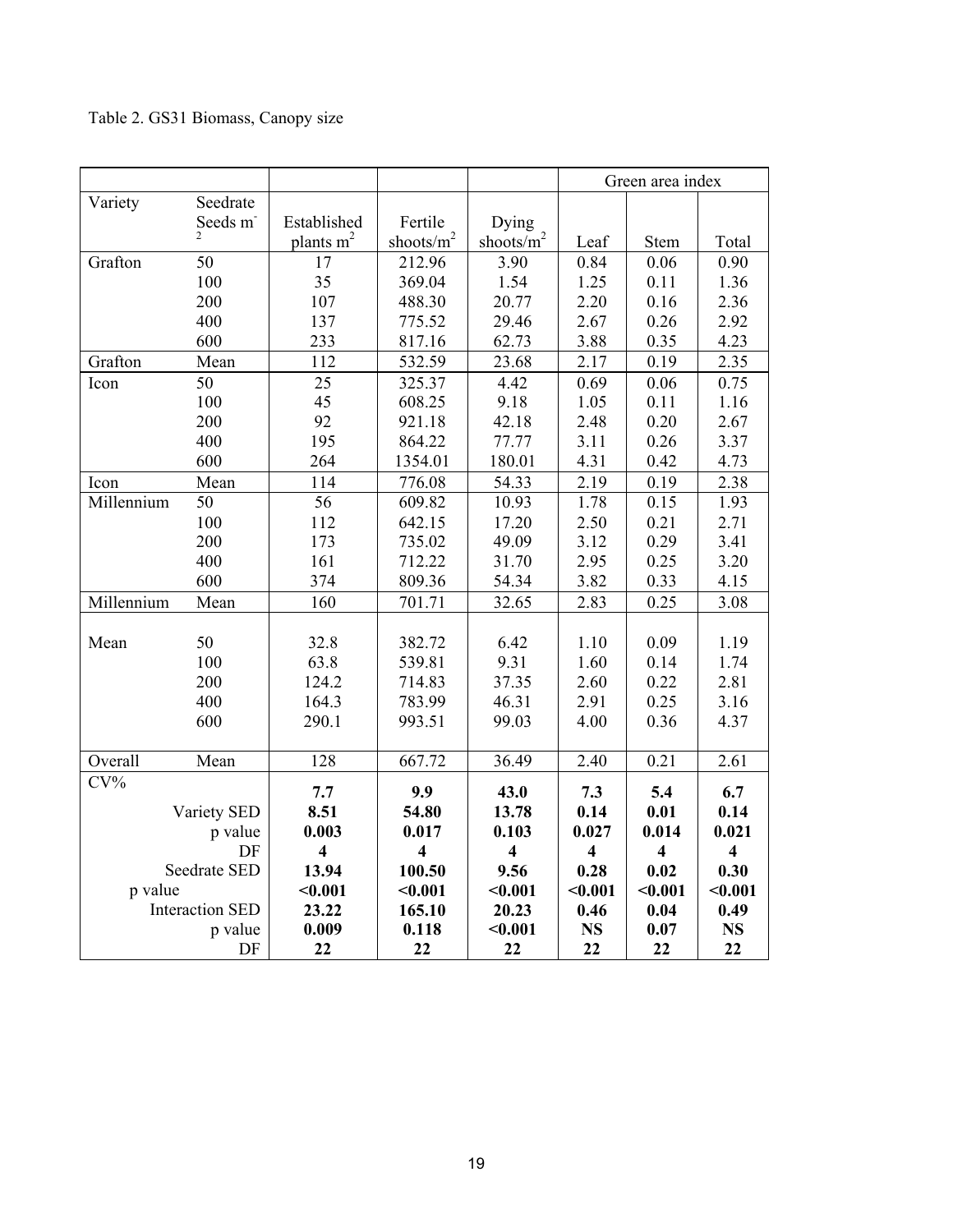Table 3. GS31 Biomass, Crop dry matter t/ha

| Variety      | Seedrate               |            |           |         |
|--------------|------------------------|------------|-----------|---------|
|              | Seeds m                |            | Green     |         |
|              | $\overline{c}$         | Green Leaf | Stem      | Total   |
| Grafton      | 50                     | 0.45       | 0.22      | 0.70    |
|              | 100                    | 0.62       | 0.36      | 0.99    |
|              | 200                    | 1.20       | 0.67      | 1.98    |
|              | 400                    | 1.44       | 0.97      | 2.55    |
|              | 600                    | 2.23       | 1.72      | 4.30    |
| Grafton      | Mean                   | 1.19       | 0.79      | 2.10    |
| Icon         | 50                     | 0.38       | 0.17      | 0.57    |
|              | 100                    | 0.55       | 0.33      | 0.95    |
|              | 200                    | 1.32       | 0.72      | 2.24    |
|              | 400                    | 1.76       | 0.99      | 3.05    |
|              | 600                    | 2.59       | 1.77      | 5.09    |
| Icon         | Mean                   | 1.23       | 0.73      | 2.18    |
| Millennium   | 50                     | 1.15       | 0.76      | 1.96    |
|              | 100                    | 1.74       | 1.03      | 2.83    |
|              | 200                    | 2.04       | 1.29      | 3.56    |
|              | 400                    | 1.97       | 1.25      | 3.37    |
|              | 600                    | 2.51       | 1.71      | 4.56    |
| Millennium   | Mean                   | 1.88       | 1.21      | 3.26    |
|              |                        |            |           |         |
| Mean         | 50                     | 0.66       | 0.38      | 1.08    |
|              | 100                    | 0.97       | 0.58      | 1.59    |
|              | 200                    | 1.52       | 0.89      | 2.59    |
|              | 400                    | 1.73       | 1.07      | 2.99    |
|              | 600                    | 2.44       | 1.73      | 4.65    |
|              |                        |            |           |         |
| Overall      | Mean                   | 1.44       | 0.91      | 2.52    |
| $CV\%$       |                        | 6.2        | 7.5       | 6.1     |
|              | Variety SED            | 0.07       | 0.06      | 0.13    |
|              | p value                | 0.002      | 0.004     | 0.002   |
|              | DF                     | 4          | 4         | 4       |
| Seedrate SED |                        | 0.15       | 0.10      | 0.25    |
| p value      |                        | < 0.001    | < 0.001   | < 0.001 |
|              | <b>Interaction SED</b> | 0.25       | 0.17      | 0.41    |
|              | p value                | 0.111      | <b>NS</b> | 0.047   |
|              | DF                     | 22         | 22        | 22      |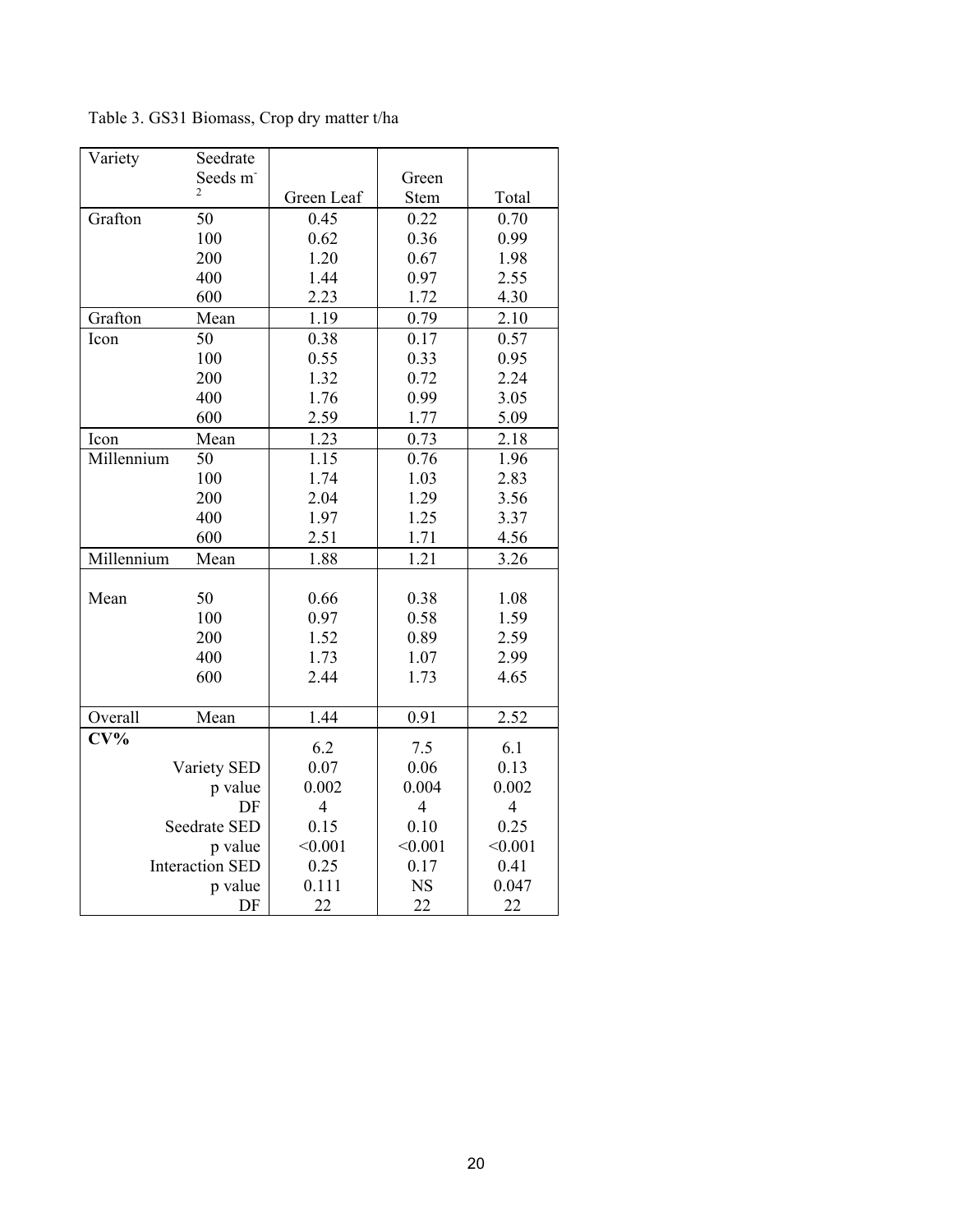## Table 4. GS65 Biomass, Canopy size

|            |                        |                         | Green Area Index        |                         |                         |                         |
|------------|------------------------|-------------------------|-------------------------|-------------------------|-------------------------|-------------------------|
| Variety    | Seedrate               |                         |                         |                         |                         |                         |
|            | Seeds m                | Fertile                 |                         |                         |                         |                         |
|            | $\overline{c}$         | shoots/ $m^2$           | Leaf                    | Stem                    | Ear                     | Total                   |
| Grafton    | 50                     | 164.40                  | 1.77                    | 0.96                    | 0.50                    | 3.23                    |
|            | 100                    | 170.07                  | 2.29                    | 0.73                    | 0.60                    | 3.62                    |
|            | 200                    | 199.95                  | 2.23                    | 0.79                    | 0.61                    | 3.62                    |
|            | 400                    | 326.40                  | 2.49                    | 1.01                    | 0.79                    | 4.29                    |
|            | 600                    | 461.88                  | 2.43                    | 1.14                    | 0.72                    | 4.29                    |
| Grafton    | Mean                   | 264.54                  | 2.24                    | 0.93                    | 0.64                    | 3.81                    |
| Icon       | 50                     | 281.44                  | 2.89                    | 0.68                    | 0.95                    | 4.53                    |
|            | 100                    | 244.98                  | 2.40                    | 0.57                    | 0.82                    | 3.79                    |
|            | 200                    | 333.08                  | 2.96                    | 0.72                    | 0.82                    | 4.50                    |
|            | 400                    | 418.43                  | 2.63                    | 0.78                    | 0.87                    | 4.27                    |
|            | 600                    | 694.66                  | 4.02                    | 1.11                    | 1.22                    | 6.34                    |
| Icon       | Mean                   | 373.08                  | 2.91                    | 0.75                    | 0.92                    | 4.57                    |
| Millennium | 50                     | 246.42                  | 2.53                    | 0.86                    | 0.49                    | 3.87                    |
|            | 100                    | 323.73                  | 2.38                    | 0.88                    | 0.48                    | 3.74                    |
|            | 200                    | 353.37                  | 2.08                    | 0.94                    | 0.48                    | 3.51                    |
|            | 400                    | 477.21                  | 3.11                    | 1.18                    | 0.64                    | 4.93                    |
|            | 600                    | 690.77                  | 2.87                    | 1.34                    | 0.60                    | 4.81                    |
| Millennium | Mean                   | 422.94                  | 2.63                    | 1.05                    | 0.54                    | 4.22                    |
|            |                        |                         |                         |                         |                         |                         |
| Mean       | 50                     | 230.75                  | 2.40                    | 0.83                    | 0.65                    | 3.88                    |
|            | 100                    | 246.26                  | 2.36                    | 0.73                    | 0.63                    | 3.72                    |
|            | 200                    | 295.47                  | 2.42                    | 0.82                    | 0.64                    | 3.88                    |
|            | 400                    | 407.35                  | 2.74                    | 0.99                    | 0.77                    | 4.50                    |
|            | 600                    | 615.77                  | 3.11                    | 1.20                    | 0.84                    | 5.15                    |
|            |                        |                         |                         |                         |                         |                         |
| Overall    | Mean                   | 351.45                  | 2.58                    | 0.91                    | 0.70                    | 4.19                    |
| $CV\%$     |                        | 20.1                    | 25.0                    | 21.3                    | 19.7                    | 20.5                    |
|            | Variety SED            | 35.5                    | 0.319                   | 0.074                   | 0.097                   | 0.464                   |
|            | p value                | 0.025                   | <b>NS</b>               | 0.065                   | 0.028                   | <b>NS</b>               |
|            | DF                     | $\overline{\mathbf{4}}$ | $\overline{\mathbf{4}}$ | $\overline{\mathbf{4}}$ | $\overline{\mathbf{4}}$ | $\overline{\mathbf{4}}$ |
|            | <b>Seedrate SED</b>    | 33.9                    | 0.308                   | 0.092                   | 0.066                   | 0.409                   |
|            | p value                | $0.001$                 | 0.071                   | $0.001$                 | 0.004                   | 0.005                   |
|            | <b>Interaction SED</b> | 63.4                    | 0.574                   | 0.160                   | 0.141                   | 0.785                   |
|            | p value                | <b>NS</b>               | <b>NS</b>               | <b>NS</b>               | <b>NS</b>               | <b>NS</b>               |
|            | DF                     | 22                      | 22                      | 22                      | 22                      | 22                      |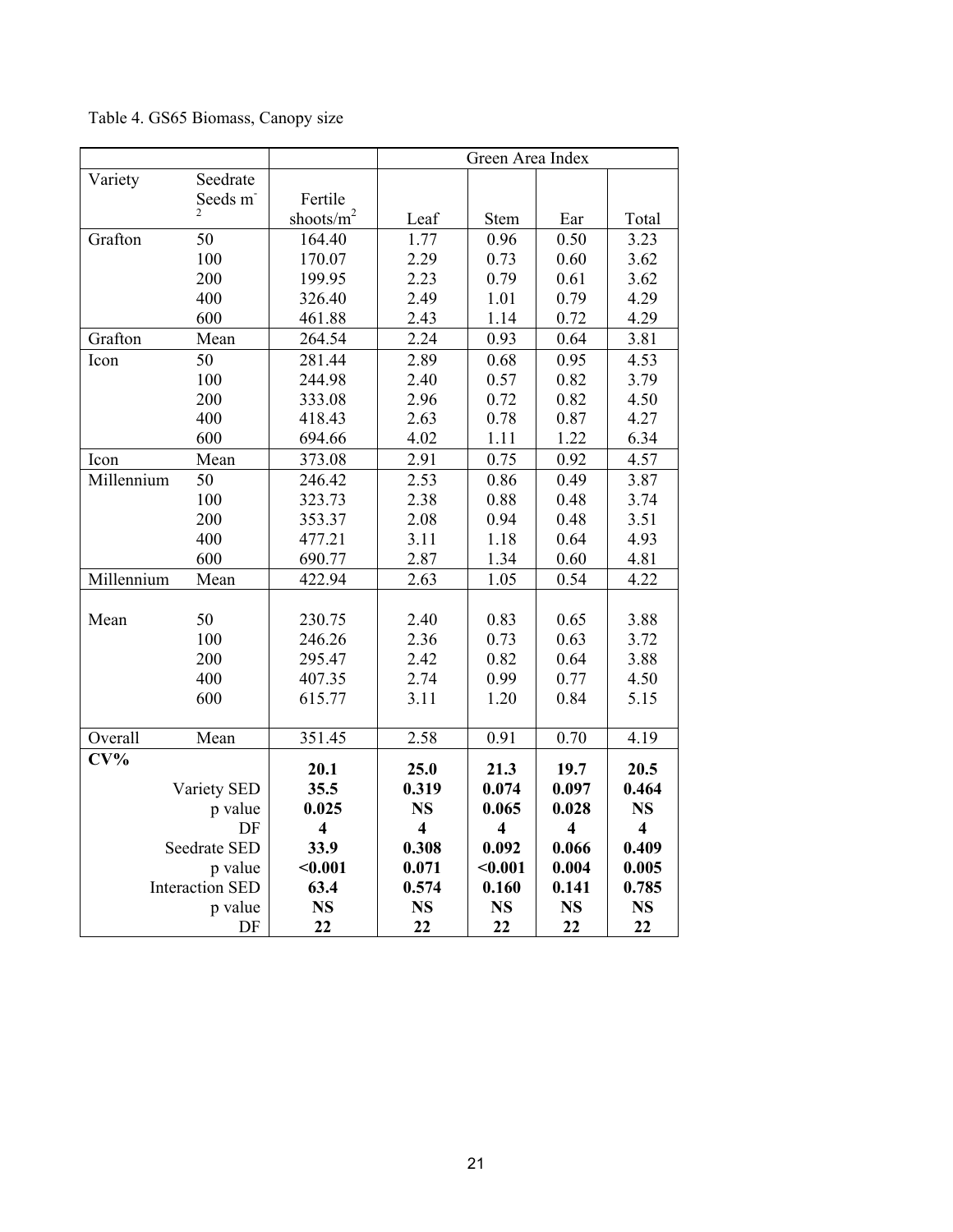Table 5. GS65 Biomass, Crop dry matter t/ha

| Variety    | Seedrate               |                         |                         |                         |                         |
|------------|------------------------|-------------------------|-------------------------|-------------------------|-------------------------|
|            | Seeds m                |                         | Green                   | Green                   |                         |
|            | 2                      | Green Leaf              | Stem                    | Ear                     | Total                   |
| Grafton    | 50                     | 1.26                    | 4.87                    | 2.28                    | 8.49                    |
|            | 100                    | 1.15                    | 4.90                    | 2.09                    | 8.25                    |
|            | 200                    | 1.23                    | 5.54                    | 2.47                    | 9.25                    |
|            | 400                    | 1.19                    | 6.09                    | 2.79                    | 10.22                   |
|            | 600                    | 1.18                    | 6.28                    | 2.99                    | 10.61                   |
| Grafton    | Mean                   | 1.20                    | 5.54                    | 2.52                    | 9.36                    |
| Icon       | 50                     | 1.33                    | 4.25                    | 3.37                    | 9.03                    |
|            | 100                    | 1.18                    | 4.37                    | 3.34                    | 9.07                    |
|            | 200                    | 1.30                    | 4.81                    | 3.32                    | 9.60                    |
|            | 400                    | 1.17                    | 4.79                    | 3.77                    | 9.91                    |
|            | 600                    | 1.64                    | 6.73                    | 5.11                    | 13.83                   |
| Icon       | Mean                   | 1.30                    | 4.87                    | 3.69                    | 10.04                   |
| Millennium | 50                     | 1.43                    | 5.13                    | 2.36                    | 9.09                    |
|            | 100                    | 1.31                    | 5.91                    | 2.80                    | 10.18                   |
|            | 200                    | 1.16                    | 5.91                    | 2.74                    | 9.95                    |
|            | 400                    | 1.51                    | 6.73                    | 3.06                    | 11.47                   |
|            | 600                    | 1.35                    | 7.13                    | 3.71                    | 12.34                   |
| Millennium | Mean                   | 1.37                    | 6.18                    | 2.95                    | 10.65                   |
|            |                        |                         |                         |                         |                         |
| Mean       | 50                     | 1.34                    | 4.75                    | 2.67                    | 8.87                    |
|            | 100                    | 1.21                    | 5.06                    | 2.74                    | 9.17                    |
|            | 200                    | 1.23                    | 5.42                    | 2.84                    | 9.60                    |
|            | 400                    | 1.29                    | 5.87                    | 3.20                    | 10.53                   |
|            | 600                    | 1.39                    | 6.72                    | 3.94                    | 12.26                   |
|            |                        |                         |                         |                         |                         |
| Overall    | Mean                   | 1.29                    | 5.53                    | 3.04                    | 10.00                   |
| $CV\%$     |                        | 19.3                    | 18.1                    | 18.7                    | 17.7                    |
|            | Variety SED            | 0.122                   | 0.398                   | 0.321                   | 0.851                   |
|            | p value                | <b>NS</b>               | <b>NS</b>               | 0.036                   | <b>NS</b>               |
|            | DF                     | $\overline{\mathbf{4}}$ | $\overline{\mathbf{4}}$ | $\overline{\mathbf{4}}$ | $\overline{\mathbf{4}}$ |
|            | Seedrate SED           | 0.118                   | 0.474                   | 0.272                   | 0.843                   |
|            | p value                | <b>NS</b>               | 0.002                   | $0.001$                 | 0.002                   |
|            | <b>Interaction SED</b> | 0.219                   | 0.836                   | 0.530                   | 1.559                   |
|            | p value                | <b>NS</b>               | <b>NS</b>               | <b>NS</b>               | <b>NS</b>               |
|            | DF                     | 22                      | 22                      | 22                      | 22                      |
|            |                        |                         |                         |                         |                         |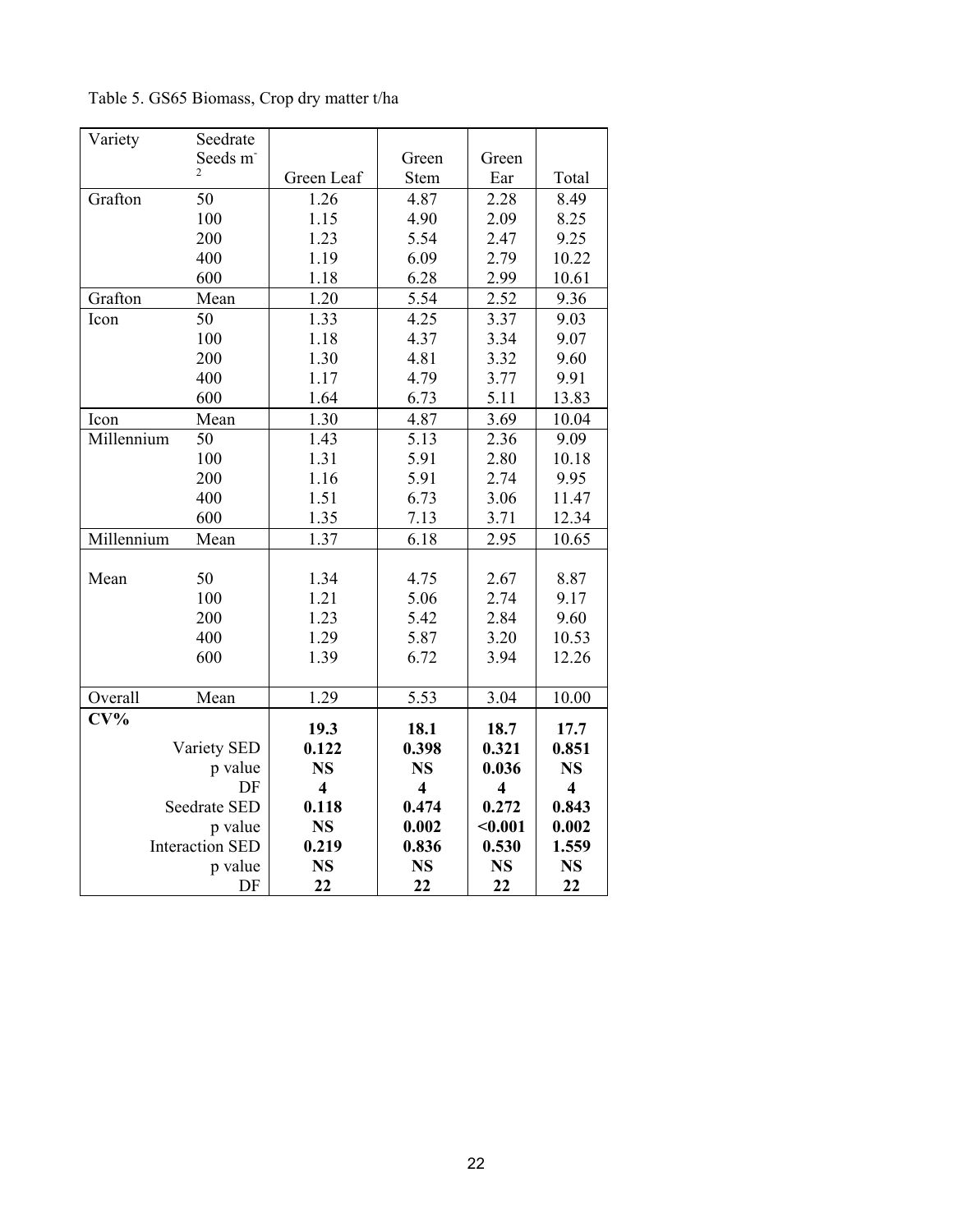Table 6. Pre-harvest Biomass, Crop dry matter t/ha

| Variety                | Seedrate    |                         |                         |                         |                         |
|------------------------|-------------|-------------------------|-------------------------|-------------------------|-------------------------|
|                        | Seeds $m-2$ | Straw                   | Grain                   | Chaff                   | Total                   |
| Grafton                | 50          | 3.23                    | 3.06                    | 1.51                    | 7.80                    |
|                        | 100         | 4.33                    | 4.23                    | 1.89                    | 10.45                   |
|                        | 200         | 3.89                    | 3.80                    | 1.70                    | 9.38                    |
|                        | 400         | 5.49                    | 5.72                    | 2.36                    | 13.57                   |
|                        | 600         | 4.78                    | 5.10                    | 1.84                    | 11.73                   |
| Grafton                | Mean        | 4.35                    | 4.38                    | 1.86                    | 10.59                   |
| Icon                   | 50          | 2.56                    | 3.46                    | 2.35                    | 8.37                    |
|                        | 100         | 3.14                    | 3.81                    | 2.38                    | 9.33                    |
|                        | 200         | 2.88                    | 3.59                    | 2.23                    | 8.70                    |
|                        | 400         | 3.83                    | 4.88                    | 2.48                    | 11.19                   |
|                        | 600         | 3.42                    | 4.47                    | 2.21                    | 10.10                   |
| Icon                   | Mean        | 3.15                    | 4.01                    | 2.34                    | 9.50                    |
| Millennium             | 50          | 4.61                    | 5.32                    | 1.24                    | 11.18                   |
|                        | 100         | 4.08                    | 5.63                    | 1.10                    | 10.81                   |
|                        | 200         | 3.98                    | 5.55                    | 1.11                    | 10.64                   |
|                        | 400         | 4.96                    | 6.54                    | 1.17                    | 12.67                   |
|                        | 600         | 4.63                    | 5.74                    | 1.06                    | 11.43                   |
| Millennium             | Mean        | 4.48                    | 5.77                    | 1.14                    | 11.40                   |
|                        |             |                         |                         |                         |                         |
| Mean                   | 50          | 3.47                    | 3.95                    | 1.70                    | 9.12                    |
|                        | 100         | 3.85                    | 4.56                    | 1.79                    | 10.20                   |
|                        | 200         | 3.58                    | 4.31                    | 1.68                    | 9.57                    |
|                        | 400         | 4.76                    | 5.71                    | 2.00                    | 12.48                   |
|                        | 600         | 4.28                    | 5.11                    | 1.70                    | 11.09                   |
|                        |             |                         |                         |                         |                         |
| Overall                | Mean        | 4.00                    | 4.71                    | 1.78                    | 10.50                   |
| $CV\%$                 |             | 3.0                     | 2.5                     | 4.7                     | 2.6                     |
| Variety SED            |             | 0.10                    | 0.10                    | 0.07                    | 0.23                    |
| p value                |             | $0.001$                 | $0.001$                 | < 0.001                 | 0.005                   |
| DF                     |             | $\overline{\mathbf{4}}$ | $\overline{\mathbf{4}}$ | $\overline{\mathbf{4}}$ | $\overline{\mathbf{4}}$ |
| <b>Seedrate SED</b>    |             | 0.28                    | 0.40                    | 0.14                    | 0.75                    |
| p value                |             | $0.001$                 | 0.002                   | 0.147                   | 0.001                   |
| <b>Interaction SED</b> |             | 0.44                    | 0.63                    | 0.22                    | 1.18                    |
| p value                |             | <b>NS</b>               | <b>NS</b>               | <b>NS</b>               | <b>NS</b>               |
| DF                     |             | 22                      | 22                      | 22                      | 22                      |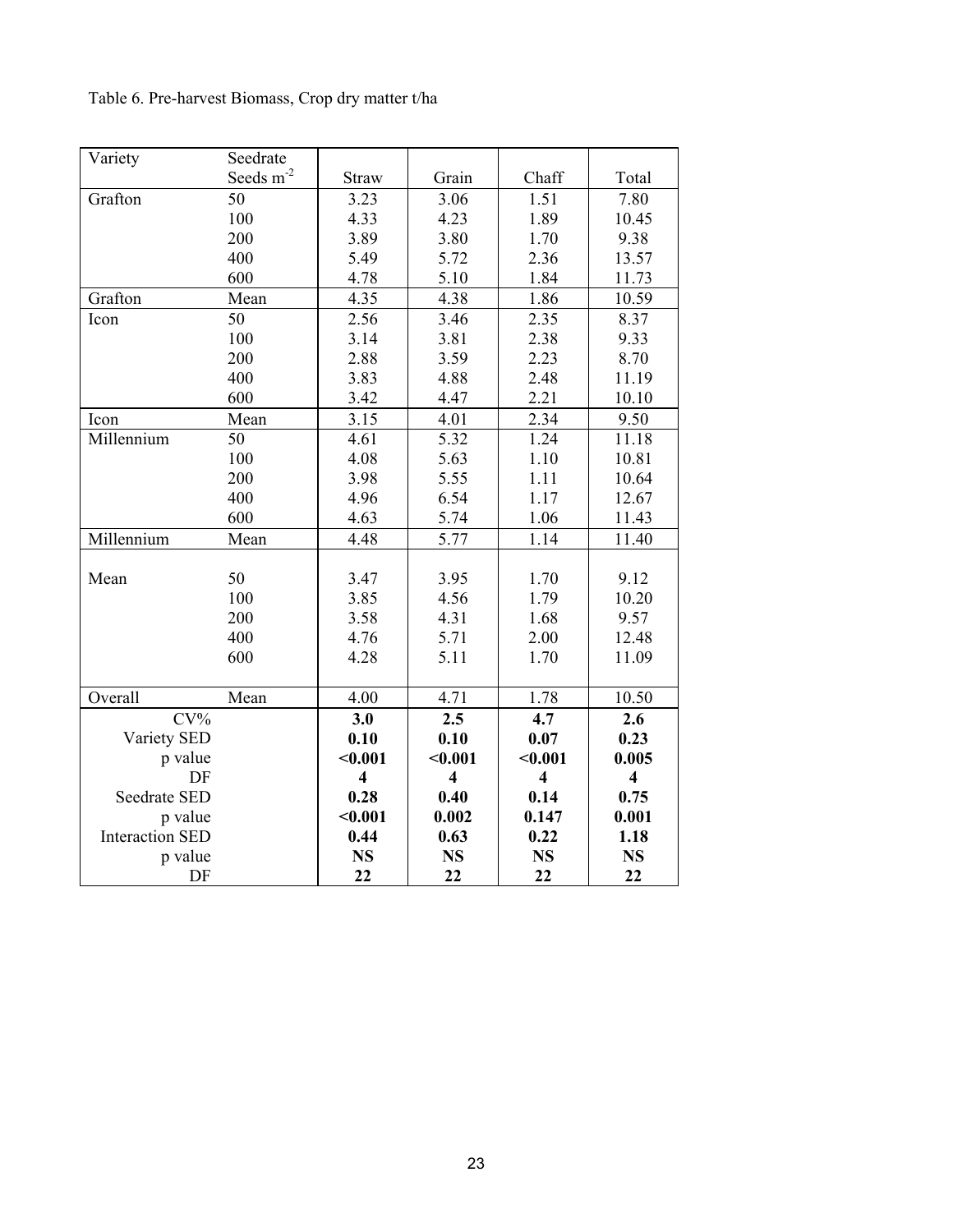## Table 7. Pre-harvest Biomass, yield components

| Variety                | Seedrate              |                         | Thousand                |                         |                         |                         |
|------------------------|-----------------------|-------------------------|-------------------------|-------------------------|-------------------------|-------------------------|
|                        | Seeds m <sup>-2</sup> |                         | grain                   | Grain                   | Grain                   | Ear                     |
|                        |                       | Harvest                 | weight g                | weight                  | number                  | number                  |
|                        |                       | Index                   | @85%                    | (g)/ear                 | /ear                    | /m <sup>2</sup>         |
| Grafton                | 50                    | 38.66                   | 35.31                   | 2.11                    | 68.78                   | 144.23                  |
|                        | 100                   | 40.17                   | 32.19                   | 2.10                    | 75.72                   | 201.42                  |
|                        | 200                   | 39.88                   | 30.34                   | 1.75                    | 66.91                   | 212.79                  |
|                        | 400                   | 42.19                   | 28.73                   | 1.43                    | 56.91                   | 403.59                  |
|                        | 600                   | 43.53                   | 28.53                   | 1.19                    | 48.33                   | 432.35                  |
| Grafton                | Mean                  | 40.89                   | 31.02                   | 1.71                    | 63.33                   | 278.88                  |
| Icon                   | 50                    | 40.61                   | 35.28                   | 1.94                    | 68.90                   | 182.00                  |
|                        | 100                   | 40.64                   | 32.47                   | 1.78                    | 63.23                   | 216.32                  |
|                        | 200                   | 41.10                   | 31.92                   | 1.49                    | 53.94                   | 238.53                  |
|                        | 400                   | 43.65                   | 30.93                   | 1.26                    | 46.72                   | 394.43                  |
|                        | 600                   | 44.31                   | 29.28                   | 1.08                    | 42.53                   | 420.35                  |
| Icon                   | Mean                  | 41.90                   | 32.17                   | 1.54                    | 55.96                   | 281.04                  |
| Millennium             | $\overline{50}$       | 47.66                   | 48.00                   | 2.24                    | 53.57                   | 262.98                  |
|                        | 100                   | 52.11                   | 49.02                   | 2.02                    | 47.26                   | 284.12                  |
|                        | 200                   | 52.15                   | 48.21                   | 1.53                    | 36.63                   | 361.37                  |
|                        | 400                   | 51.60                   | 47.66                   | 1.41                    | 34.03                   | 464.48                  |
|                        | 600                   | 50.39                   | 42.17                   | 1.04                    | 28.70                   | 562.60                  |
| Millennium             | Mean                  | 50.68                   | 46.93                   | 1.66                    | 40.28                   | 388.95                  |
|                        |                       |                         |                         |                         |                         |                         |
| Mean                   | 50                    | 42.31                   | 39.53                   | 2.09                    | 63.75                   | 196.40                  |
|                        | 100                   | 44.30                   | 37.89                   | 1.97                    | 62.07                   | 233.95                  |
|                        | 200                   | 44.38                   | 36.82                   | 1.59                    | 52.49                   | 270.90                  |
|                        | 400                   | 45.81                   | 35.77                   | 1.37                    | 45.89                   | 420.83                  |
|                        | 600                   | 46.08                   | 33.33                   | 1.10                    | 39.85                   | 471.76                  |
|                        |                       |                         |                         |                         |                         |                         |
| Overall                | Mean                  | 44.41                   | 36.57                   | 1.64                    | 53.43                   | 315.42                  |
| $CV\%$                 |                       | 1.8                     | 3.5                     | 7.6                     | 8.3                     | 4.3                     |
| Variety SED            |                       | 0.67                    | 1.05                    | 0.10                    | 3.58                    | 11.10                   |
| p value                |                       | $0.001$                 | $0.001$                 | <b>NS</b>               | 0.007                   | 0.001                   |
| DF                     |                       | $\overline{\mathbf{4}}$ | $\overline{\mathbf{4}}$ | $\overline{\mathbf{4}}$ | $\overline{\mathbf{4}}$ | $\overline{\mathbf{4}}$ |
| <b>Seedrate SED</b>    |                       | 1.42                    | 1.66                    | 0.18                    | 6.70                    | 32.80                   |
| p value                |                       | 0.09                    | 0.009                   | $0.001$                 | 0.009                   | $0.001$                 |
| <b>Interaction SED</b> |                       | 2.29                    | 2.78                    | 0.30                    | 10.98                   | 52.00                   |
| p value                |                       | <b>NS</b>               | <b>NS</b>               | <b>NS</b>               | <b>NS</b>               | <b>NS</b>               |
| DF                     |                       | 22                      | 22                      | 22                      | 22                      | 22                      |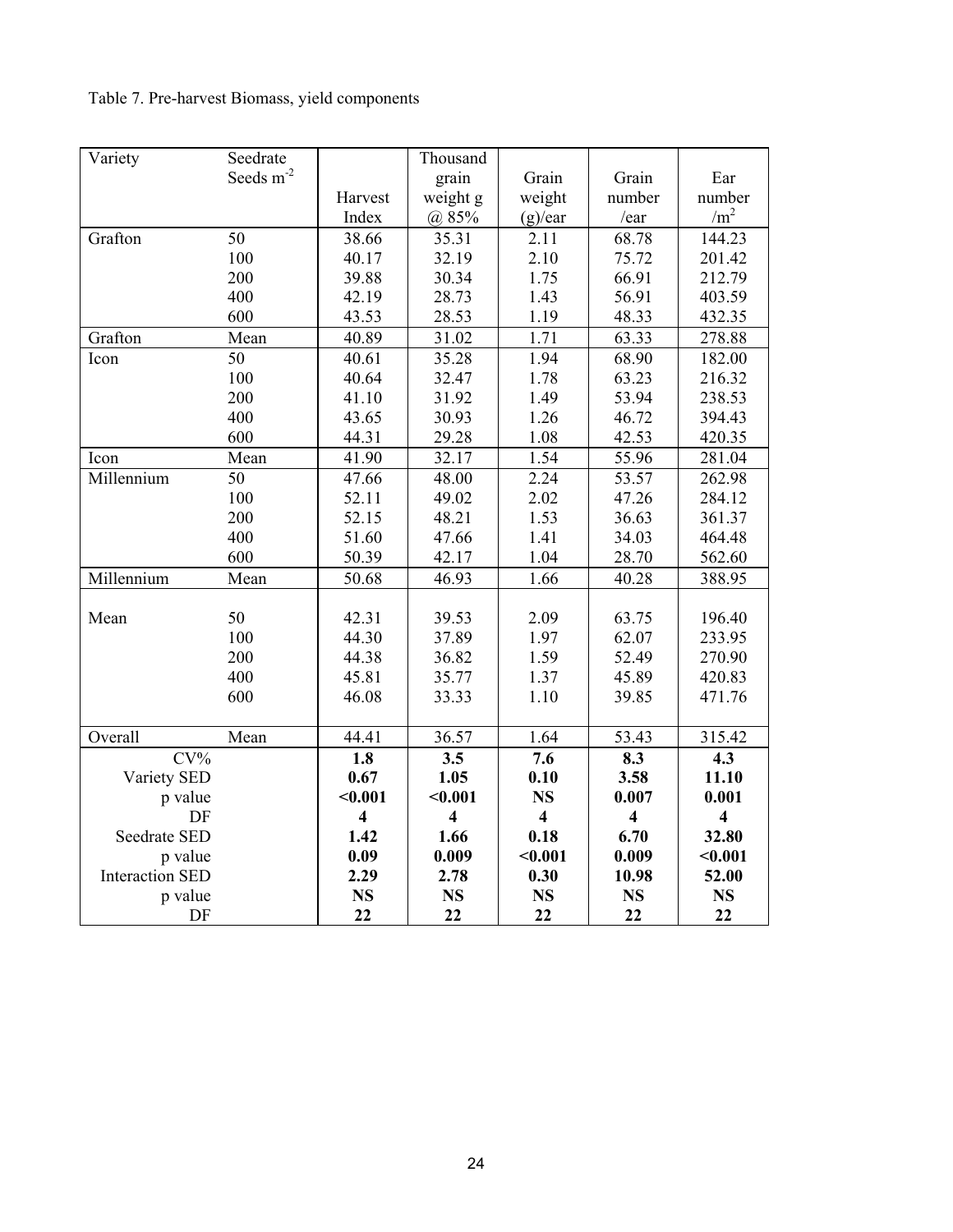### Table 8. Harvest data

| Variety                | Seedrate       | Grain yield t/ha | Specific weight kg/hl |
|------------------------|----------------|------------------|-----------------------|
|                        | Seeds $m^{-2}$ |                  |                       |
| Grafton                | 50             | 2.85             | 65.88                 |
|                        | 100            | 3.63             | 66.11                 |
|                        | 200            | 4.23             | 65.53                 |
|                        | 400            | 5.28             | 64.97                 |
|                        | 600            | 5.65             | 63.53                 |
| Grafton                | Mean           | 4.33             | 65.20                 |
| Icon                   | 50             | 3.54             | 65.22                 |
|                        | 100            | 4.69             | 64.84                 |
|                        | 200            | 5.02             | 65.61                 |
|                        | 400            | 5.91             | 65.74                 |
|                        | 600            | 5.63             | 65.53                 |
| Icon                   | Mean           | 4.92             | 65.38                 |
| Millennium             | 50             | 5.37             | 52.19                 |
|                        | 100            | 6.52             | 52.56                 |
|                        | 200            | 6.54             | 52.41                 |
|                        | 400            | 7.28             | 52.07                 |
|                        | 600            | 7.55             | 51.22                 |
| Millennium             | Mean           | 6.66             | 52.08                 |
|                        |                |                  |                       |
| Mean                   | 50             | 3.92             | 61.10                 |
|                        | 100            | 4.95             | 61.17                 |
|                        | 200            | 5.26             | 61.19                 |
|                        | 400            | 6.16             | 60.93                 |
|                        | 600            | 6.28             | 60.10                 |
| Overall                | Mean           | 5.29             | 60.96                 |
| $CV\%$                 |                | 3.8              | 1.4                   |
| Variety SED            |                | 0.14             | 0.59                  |
| p value                |                | $0.001$          | $0.001$               |
| DF                     |                | 6                | 6                     |
| <b>Seedrate SED</b>    |                | 0.18             | 0.47                  |
| p value                |                | $0.001$          | 0.007                 |
| <b>Interaction SED</b> |                | 0.31             | 0.93                  |
| p value                |                | <b>NS</b>        | <b>NS</b>             |
| DF                     |                | 36               | 36                    |
|                        |                |                  |                       |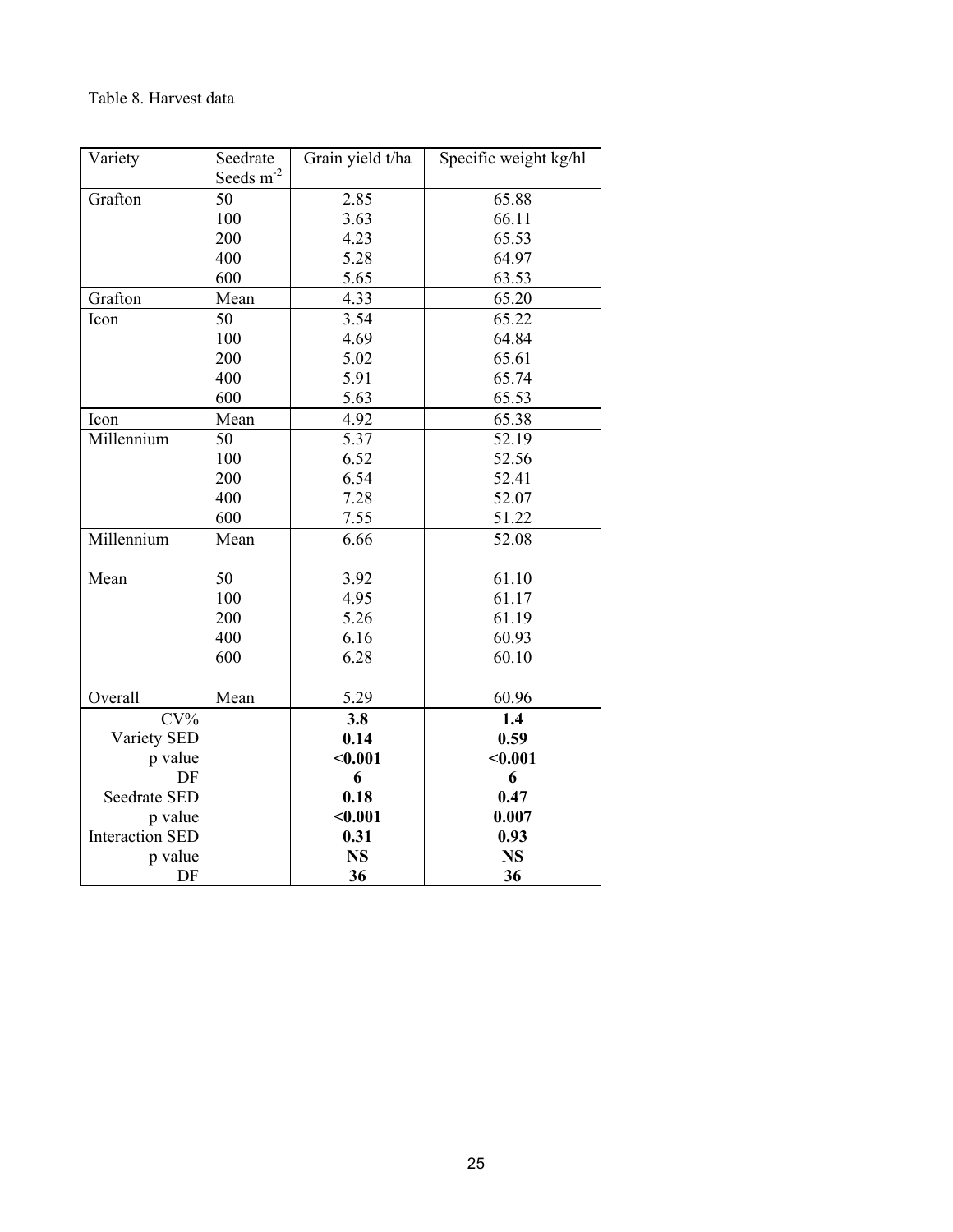### Table 9. Autumn plant populations

|         |                                   |              | Seed Lot                    |        |
|---------|-----------------------------------|--------------|-----------------------------|--------|
| Variety | Seedrate                          | $\mathbf{1}$ | $\mathcal{D}_{\mathcal{L}}$ | 3      |
|         | Seeds m <sup>-2</sup>             |              |                             |        |
| Grafton | 200                               | 111.11       | 120.49                      | 103.21 |
|         | 400                               | 193.09       | 199.51                      | 213.83 |
|         | 600                               | 230.12       | 291.36                      | 239.01 |
| Grafton | Mean                              | 178.11       | 203.79                      | 185.35 |
| Hendon  | 200                               | 156.05       | 167.90                      | 174.81 |
|         | 400                               | 290.37       | 283.46                      | 304.69 |
|         | 600                               | 358.52       | 396.54                      | 378.27 |
| Hendon  | Mean                              | 268.31       | 282.63                      | 285.93 |
| Lexicon | 200                               | 109.89       | 135.31                      | 109.89 |
|         | 400                               | 142.48       | 226.18                      | 203.22 |
|         | 600                               | 225.68       | 295.31                      | 307.67 |
| Lexicon | Mean                              | 168.25       | 217.78                      | 205.93 |
|         |                                   |              |                             |        |
| Mean    | 200                               | 125.35       | 141.23                      | 129.27 |
|         | 400                               | 208.31       | 236.05                      | 240.65 |
|         | 600                               | 271.44       | 327.74                      | 307.98 |
| Overall | Mean                              | 207.82       | 235.38                      | 228.21 |
|         | $CV\%$                            |              | 8.8                         |        |
|         | Variety SED                       |              | 10.79                       |        |
|         | p value                           |              | 0.002                       |        |
|         | DF                                |              | $\overline{\mathbf{4}}$     |        |
|         | Seedrate SED                      |              | 5.29                        |        |
|         | p value                           |              | < 0.001                     |        |
|         | Seedlot SED                       |              | 5.29                        |        |
|         | p value                           |              | $0.001$                     |        |
|         | Variety x Seedrate SED            |              | 8.58                        |        |
|         | p value                           |              | $0.001$                     |        |
|         | Variety x Seedlot SED             |              | 13.13<br>0.004              |        |
|         | p value<br>Seedrate x Seedlot SED |              | 9.16                        |        |
|         | p value                           |              | 0.013                       |        |
|         | Variety x Seedrate x Seedlot      |              | 18.45                       |        |
|         | <b>SED</b>                        |              |                             |        |
|         | p value                           |              | 0.030                       |        |
|         | DF                                |              | 42                          |        |
|         |                                   |              |                             |        |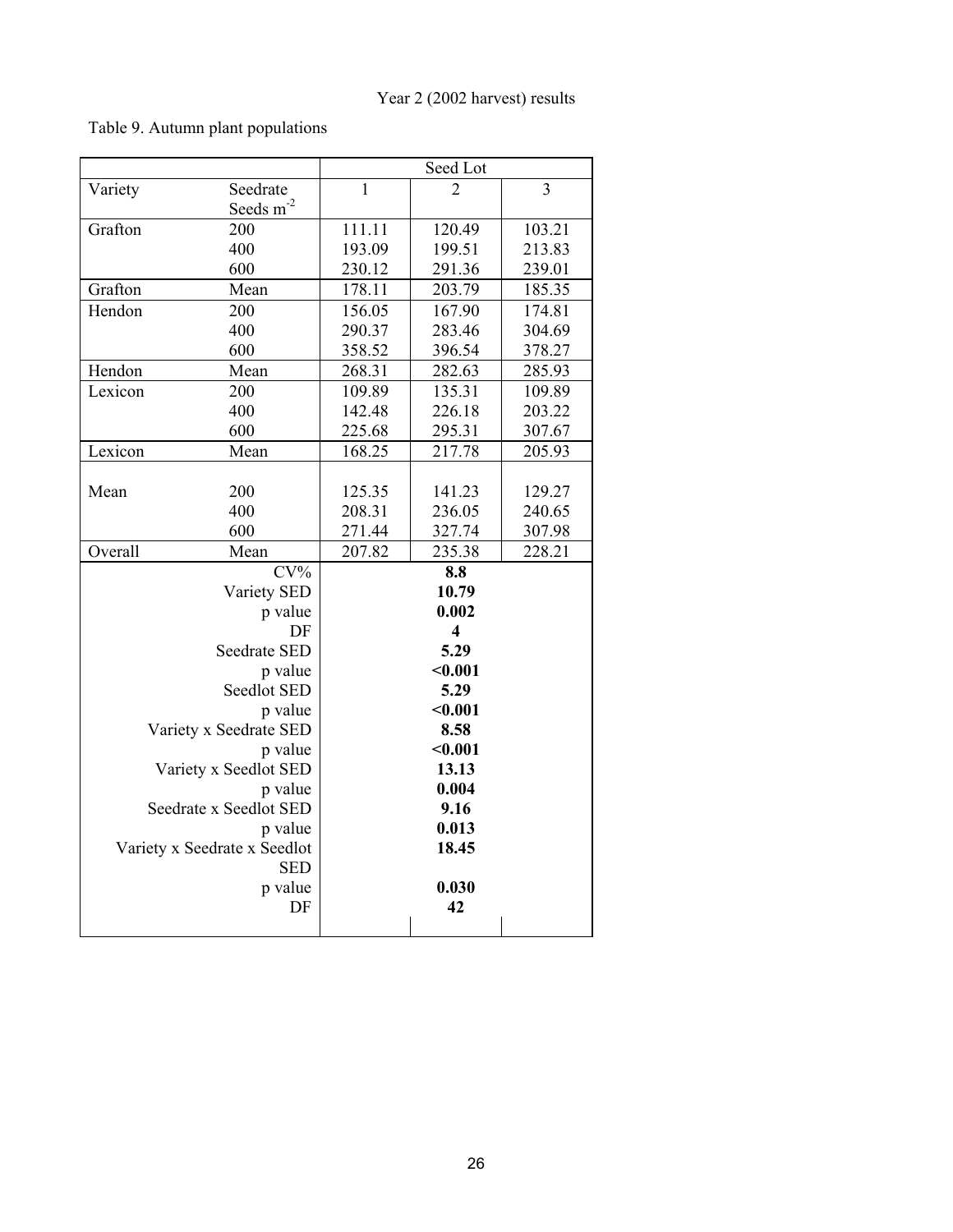

Figure 2. Tiller production through time 2002 season mean of three varieties

Figure 3. Percentage Photosynthetic Active Radiation absorbed by the crop mean of three varieties.

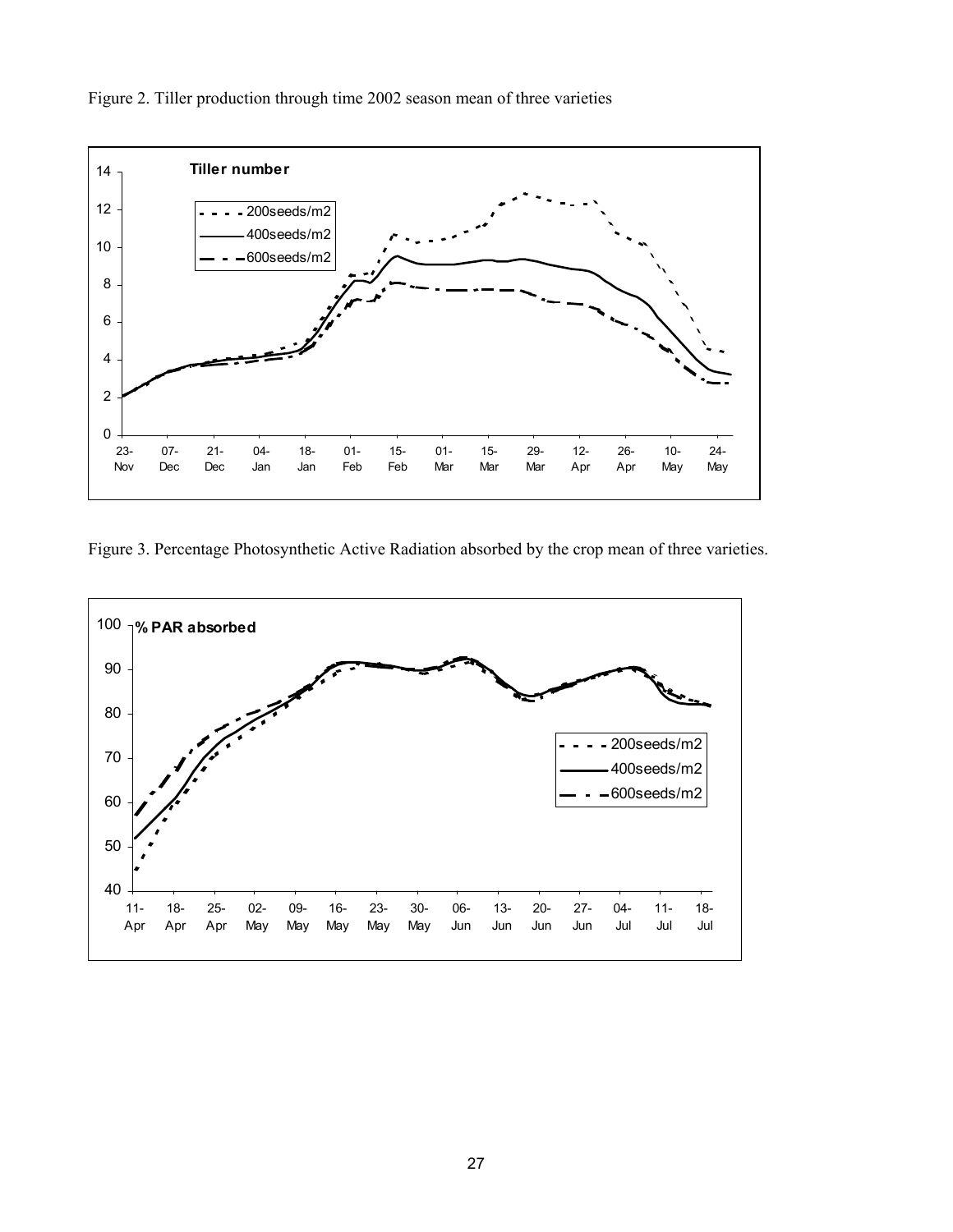|         |                        |                         |                         |                         |           | Green area index        |                         |
|---------|------------------------|-------------------------|-------------------------|-------------------------|-----------|-------------------------|-------------------------|
| Variety | Seedrate               | Established             |                         |                         |           |                         |                         |
|         | Seeds $m^{-2}$         | plants $m2$             | Fertile shoots/ $m^2$   | Dying shoots/ $m^2$     | Leaf      | Stem                    | Total                   |
| Grafton | 200                    | 99.59                   | 741.50                  | 105.94                  | 5.59      | 0.43                    | 6.02                    |
|         | 400                    | 138.68                  | 644.62                  | 205.24                  | 6.80      | 0.48                    | 7.28                    |
|         | 600                    | 165.43                  | 720.13                  | 128.92                  | 6.71      | 0.43                    | 7.14                    |
| Grafton | Mean                   | 134.57                  | 702.08                  | 146.70                  | 6.37      | 0.45                    | 6.81                    |
| Hendon  | 200                    | 102.47                  | 876.06                  | 45.26                   | 5.18      | 0.33                    | 5.51                    |
|         | 400                    | 183.13                  | 851.99                  | 85.79                   | 5.40      | 0.36                    | 5.77                    |
|         | 600                    | 197.53                  | 903.29                  | 244.43                  | 5.26      | 0.45                    | 5.71                    |
| Hendon  | Mean                   | 161.04                  | 877.12                  | 125.16                  | 5.28      | 0.38                    | 5.66                    |
| Lexicon | 200                    | 126.34                  | 923.68                  | 259.86                  | 5.31      | 0.43                    | 5.75                    |
|         | 400                    | 143.21                  | 1007.06                 | 225.34                  | 5.83      | 0.45                    | 6.28                    |
|         | 600                    | 158.02                  | 881.42                  | 255.83                  | 5.39      | 0.40                    | 5.79                    |
| Lexicon | Mean                   | 142.52                  | 937.38                  | 247.01                  | 5.51      | 0.43                    | 5.94                    |
|         |                        |                         |                         |                         |           |                         |                         |
| Mean    | 200                    | 109.47                  | 847.08                  | 137.02                  | 5.36      | 0.40                    | 5.76                    |
|         | 400                    | 155.01                  | 834.56                  | 172.13                  | 6.01      | 0.43                    | 6.44                    |
|         | 600                    | 173.66                  | 834.94                  | 209.72                  | 5.79      | 0.43                    | 6.21                    |
| Overall | Mean                   | 146.04                  | 838.86                  | 172.96                  | 5.72      | 0.42                    | 6.14                    |
| $CV\%$  |                        | 18.0                    | 18.0                    | 66.1                    | 16.4      | 19.1                    | 11.7                    |
|         | Variety SED            | 10.86                   | 73.0                    | 46.7                    | 0.653     | 0.157                   | 0.388                   |
|         | p value                | <b>NS</b>               | 0.069                   | <b>NS</b>               | <b>NS</b> | <b>NS</b>               | NS                      |
|         | DF                     | $\overline{\mathbf{4}}$ | $\overline{\mathbf{4}}$ | $\overline{\mathbf{4}}$ | 4         | $\overline{\mathbf{4}}$ | $\overline{\mathbf{4}}$ |
|         | Seedrate SED           | 9.74                    | 71.2                    | 40.9                    | 0.443     | 0.136                   | 0.250                   |
|         | p value                | $0.001$                 | <b>NS</b>               | <b>NS</b>               | <b>NS</b> | <b>NS</b>               | 0.041                   |
|         | Variety x Seedrate SED | 17.54                   | 124.4                   | 87.8                    | 0.905     | 0.247                   | 0.526                   |
|         | p value                | <b>NS</b>               | <b>NS</b>               | <b>NS</b>               | <b>NS</b> | <b>NS</b>               | 0.048                   |
|         | DF                     | 12                      | 12                      | 12                      | 12        | 12                      | 12                      |
|         |                        |                         |                         |                         |           |                         |                         |

Table 10. GS31 Biomass, Canopy size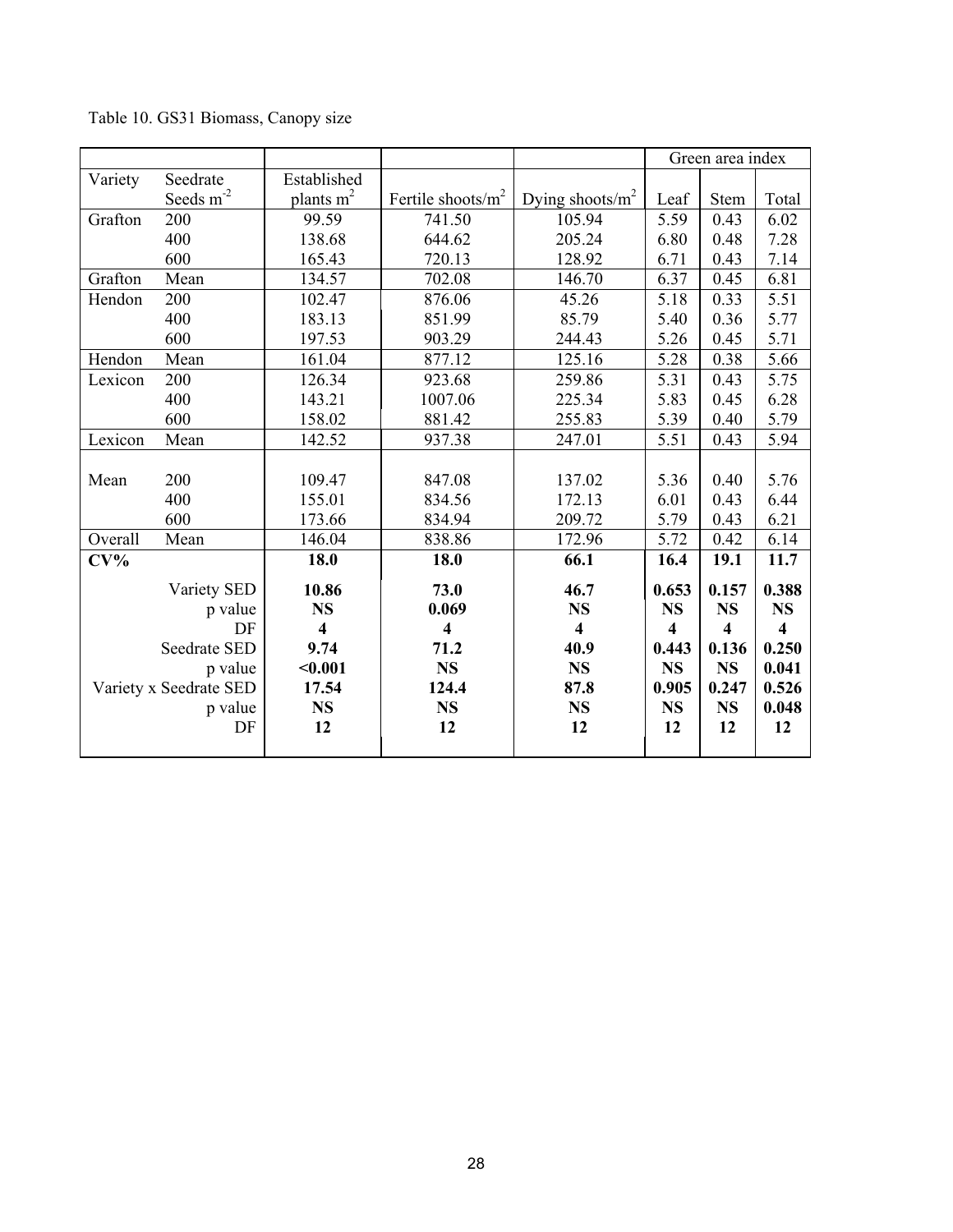| Variety | Seedrate               |                         |                         |                         |                         |                         |
|---------|------------------------|-------------------------|-------------------------|-------------------------|-------------------------|-------------------------|
|         | Seeds $m^{-2}$         | Green Leaf              | Green Stem              | Dead leaf               | Dead & Dying shoots     | Total                   |
| Grafton | 200                    | 2.37                    | 1.49                    | 0.18                    | 0.07                    | 4.12                    |
|         | 400                    | 2.82                    | 1.84                    | 0.85                    | 0.17                    | 5.68                    |
|         | 600                    | 2.82                    | 1.59                    | 0.21                    | 0.08                    | 4.70                    |
| Grafton | Mean                   | 2.67                    | 1.64                    | 0.41                    | 0.11                    | 4.83                    |
| Hendon  | 200                    | 2.59                    | 1.18                    | 0.10                    | 0.02                    | 3.88                    |
|         | 400                    | 2.80                    | 1.33                    | 0.16                    | 0.04                    | 4.32                    |
|         | 600                    | 2.88                    | 1.79                    | 0.29                    | 0.15                    | 5.10                    |
| Hendon  | Mean                   | 2.75                    | 1.43                    | 0.18                    | 0.07                    | 4.44                    |
| Lexicon | 200                    | 2.55                    | 1.52                    | 0.17                    | 0.18                    | 4.43                    |
|         | 400                    | 2.69                    | 1.46                    | 0.20                    | 0.14                    | 4.48                    |
|         | 600                    | 2.63                    | 1.34                    | 0.16                    | 0.14                    | 4.27                    |
| Lexicon | Mean                   | 2.62                    | 1.44                    | 0.18                    | 0.15                    | 4.39                    |
|         |                        |                         |                         |                         |                         |                         |
| Mean    | 200                    | 2.50                    | 1.40                    | 0.15                    | 0.09                    | 4.14                    |
|         | 400                    | 2.77                    | 1.54                    | 0.40                    | 0.11                    | 4.83                    |
|         | 600                    | 2.78                    | 1.57                    | 0.22                    | 0.12                    | 4.69                    |
| Overall | Mean                   | 2.68                    | 1.50                    | 0.26                    | 0.11                    | 4.55                    |
| $CV\%$  |                        | 13.3                    | 19.1                    | 130.9                   | 58.4                    | 11.7                    |
|         | Variety SED            | 0.210                   | 0.156                   | 0.169                   | 0.051                   | 0.388                   |
|         | p value                | <b>NS</b>               | <b>NS</b>               | <b>NS</b>               | <b>NS</b>               | <b>NS</b>               |
|         | DF                     | $\overline{\mathbf{4}}$ | $\overline{\mathbf{4}}$ | $\overline{\mathbf{4}}$ | $\overline{\mathbf{4}}$ | $\overline{\mathbf{4}}$ |
|         | Seedrate SED           | 0.169                   | 0.136                   | 0.159                   | 0.030                   | 0.250                   |
|         | p value                | <b>NS</b>               | <b>NS</b>               | <b>NS</b>               | <b>NS</b>               | 0.041                   |
|         | Variety x Seedrate SED | 0.318                   | 0.247                   | 0.282                   | 0.066                   | 0.526                   |
|         | p value                | <b>NS</b>               | <b>NS</b>               | <b>NS</b>               | 0.087                   | 0.048                   |
|         | DF                     | 12                      | 12                      | 12                      | 12                      | 12                      |
|         |                        |                         |                         |                         |                         |                         |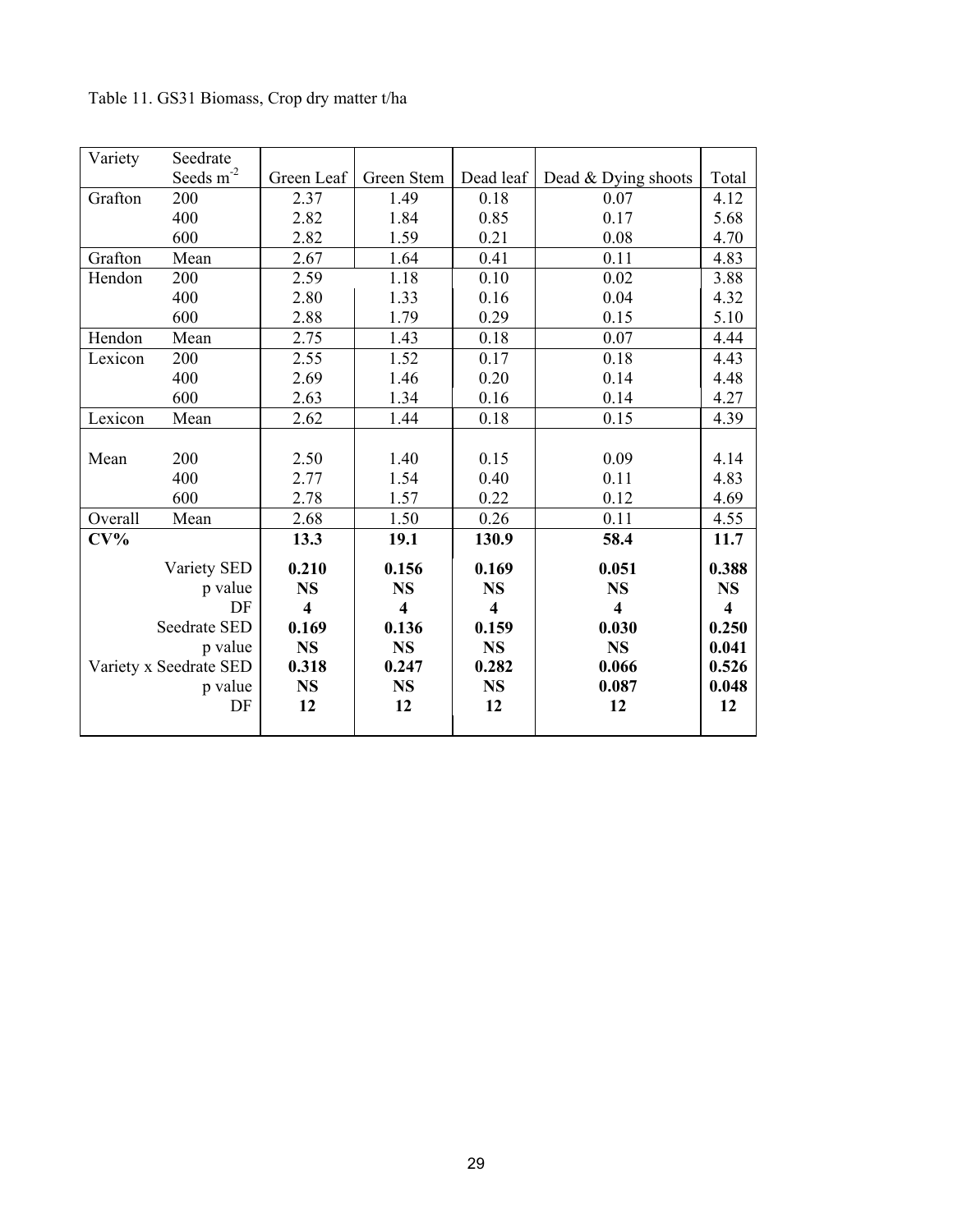## Table 12. GS65 Biomass, Canopy size

|         |                        |                         |                         |                         | Green Area Index        |                         |                         |
|---------|------------------------|-------------------------|-------------------------|-------------------------|-------------------------|-------------------------|-------------------------|
| Variety | Seedrate               |                         |                         |                         |                         |                         |                         |
|         | Seeds $m^{-2}$         | Fertile shoots/ $m^2$   | Dying shoots/ $m^2$     | Leaf                    | <b>Stem</b>             | Ear                     | Total                   |
| Grafton | 200                    | 252.34                  | 69.30                   | 5.41                    | 2.07                    | 0.89                    | 8.37                    |
|         | 400                    | 348.90                  | 33.15                   | 5.50                    | 2.18                    | 0.90                    | 8.59                    |
|         | 600                    | 410.54                  | 37.77                   | 5.62                    | 2.22                    | 0.92                    | 8.76                    |
| Grafton | Mean                   | 337.26                  | 46.74                   | 5.51                    | 2.16                    | 0.91                    | 8.57                    |
| Hendon  | 200                    | 324.65                  | 45.28                   | 5.06                    | 1.34                    | 1.03                    | 7.43                    |
|         | 400                    | 437.86                  | 68.68                   | 4.68                    | 1.55                    | 1.19                    | 7.42                    |
|         | 600                    | 444.93                  | 43.59                   | 4.74                    | 1.50                    | 1.04                    | 7.28                    |
| Hendon  | Mean                   | 402.48                  | 52.52                   | 4.83                    | 1.46                    | 1.09                    | 7.38                    |
| Lexicon | 200                    | 286.83                  | 63.62                   | 4.90                    | 1.98                    | 0.84                    | 7.72                    |
|         | 400                    | 415.69                  | 178.76                  | 5.31                    | 2.51                    | 1.04                    | 8.85                    |
|         | 600                    | 419.91                  | 166.92                  | 4.55                    | 2.33                    | 0.92                    | 7.79                    |
| Lexicon | Mean                   | 374.14                  | 136.43                  | 4.92                    | 2.27                    | 0.93                    | 8.12                    |
|         |                        |                         |                         |                         |                         |                         |                         |
| Mean    | 200                    | 287.94                  | 59.40                   | 5.12                    | 1.80                    | 0.92                    | 7.84                    |
|         | 400                    | 400.82                  | 93.53                   | 5.16                    | 2.08                    | 1.04                    | 8.29                    |
|         | 600                    | 425.12                  | 82.76                   | 4.97                    | 2.01                    | 0.96                    | 7.94                    |
| Overall | Mean                   | 371.29                  | 78.56                   | 5.08                    | 1.96                    | 0.97                    | 8.02                    |
|         | $CV\%$                 | 14.2                    | 46.5                    | 9.7                     | 11.2                    | 8.7                     | 9.2                     |
|         | Variety SED            | 28.5                    | 21.55                   | 0.555                   | 0.186                   | 0.037                   | 0.738                   |
|         | p value                | <b>NS</b>               | 0.024                   | <b>NS</b>               | 0.023                   | 0.015                   | <b>NS</b>               |
|         | DF                     | $\overline{\mathbf{4}}$ | $\overline{\mathbf{4}}$ | $\overline{\mathbf{4}}$ | $\overline{\mathbf{4}}$ | $\overline{\mathbf{4}}$ | $\overline{\mathbf{4}}$ |
|         | Seedrate SED           | 24.9                    | 17.22                   | 0.232                   | 0.104                   | 0.040                   | 0.348                   |
|         | p value                | $0.001$                 | <b>NS</b>               | <b>NS</b>               | 0.045                   | 0.028                   | <b>NS</b>               |
|         | Variety x Seedrate SED | 45.3                    | 32.51                   | 0.645                   | 0.237                   | 0.068                   | 0.887                   |
|         | p value                | <b>NS</b>               | 0.025                   | <b>NS</b>               | <b>NS</b>               | <b>NS</b>               | <b>NS</b>               |
|         | DF                     | 12                      | 12                      | 12                      | 12                      | 12                      | 12                      |
|         |                        |                         |                         |                         |                         |                         |                         |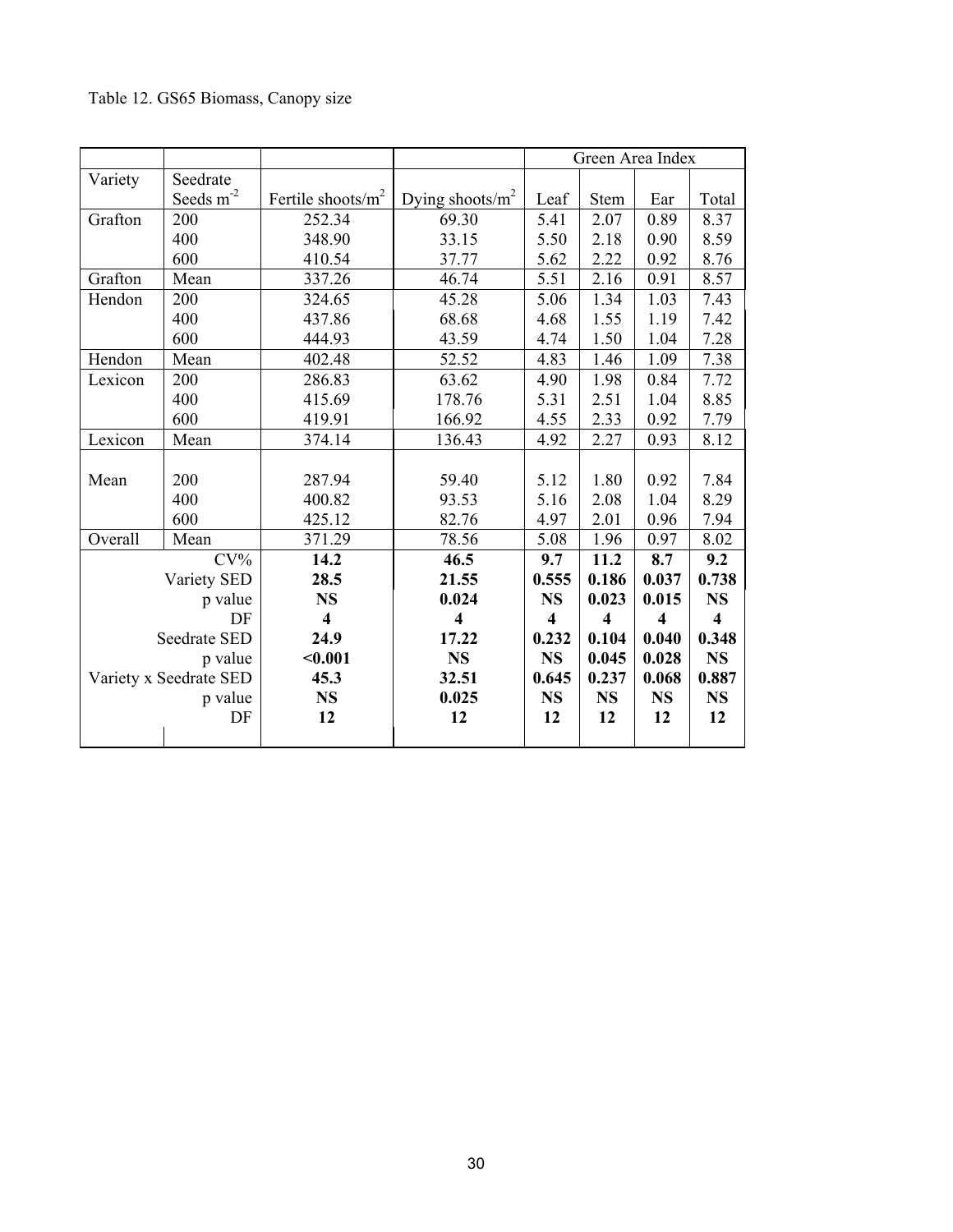| Table 13. GS65 Biomass, Crop dry matter t/ha |  |  |  |  |  |  |
|----------------------------------------------|--|--|--|--|--|--|
|----------------------------------------------|--|--|--|--|--|--|

| Variety | Seedrate               |                         |                         |                         |                         |
|---------|------------------------|-------------------------|-------------------------|-------------------------|-------------------------|
|         | Seeds m <sup>-2</sup>  | Green Leaf              | Green Stem              | Green Ear               | Total                   |
| Grafton | 200                    | 2.08                    | 9.62                    | 3.79                    | 16.13                   |
|         | 400                    | 2.15                    | 9.49                    | 4.06                    | 16.20                   |
|         | 600                    | 2.03                    | 8.75                    | 4.31                    | 15.67                   |
| Grafton | Mean                   | 2.08                    | 9.29                    | 4.05                    | 16.00                   |
| Hendon  | 200                    | 2.23                    | 7.68                    | 4.20                    | 14.52                   |
|         | 400                    | 2.08                    | 8.17                    | 4.99                    | 15.85                   |
|         | 600                    | 2.01                    | 7.61                    | 4.95                    | 15.13                   |
| Hendon  | Mean                   | 2.11                    | 7.82                    | 4.71                    | 15.17                   |
| Lexicon | 200                    | 2.03                    | 9.03                    | 3.41                    | 14.99                   |
|         | 400                    | 2.20                    | 10.11                   | 4.09                    | 17.19                   |
|         | 600                    | 1.91                    | 9.08                    | 3.75                    | 15.41                   |
| Lexicon | Mean                   | 2.04                    | 9.41                    | 3.75                    | 15.86                   |
|         |                        |                         |                         |                         |                         |
| Mean    | 200                    | 2.11                    | 8.78                    | 3.80                    | 15.21                   |
|         | 400                    | 2.14                    | 9.26                    | 4.38                    | 16.41                   |
|         | 600                    | 1.98                    | 8.48                    | 4.34                    | 15.40                   |
| Overall | Mean                   | 2.08                    | 8.84                    | 4.17                    | 15.68                   |
|         | $CV\%$                 | 7.8                     | 6.8                     | 8.3                     | 6.4                     |
|         | Variety SED            | 0.163                   | 0.405                   | 0.156                   | 0.679                   |
|         | p value                | <b>NS</b>               | 0.030                   | 0.009                   | <b>NS</b>               |
|         | DF                     | $\overline{\mathbf{4}}$ | $\overline{\mathbf{4}}$ | $\overline{\mathbf{4}}$ | $\overline{\mathbf{4}}$ |
|         | Seedrate SED           | 0.077                   | 0.284                   | 0.163                   | 0.472                   |
|         | p value                | <b>NS</b>               | 0.052                   | 0.006                   | 0.055                   |
|         | Variety x Seedrate SED | 0.196                   | 0.570                   | 0.278                   | 0.953                   |
|         | p value                | <b>NS</b>               | <b>NS</b>               | <b>NS</b>               | <b>NS</b>               |
|         | DF                     | 12                      | 12                      | 12                      | 12                      |
|         |                        |                         |                         |                         |                         |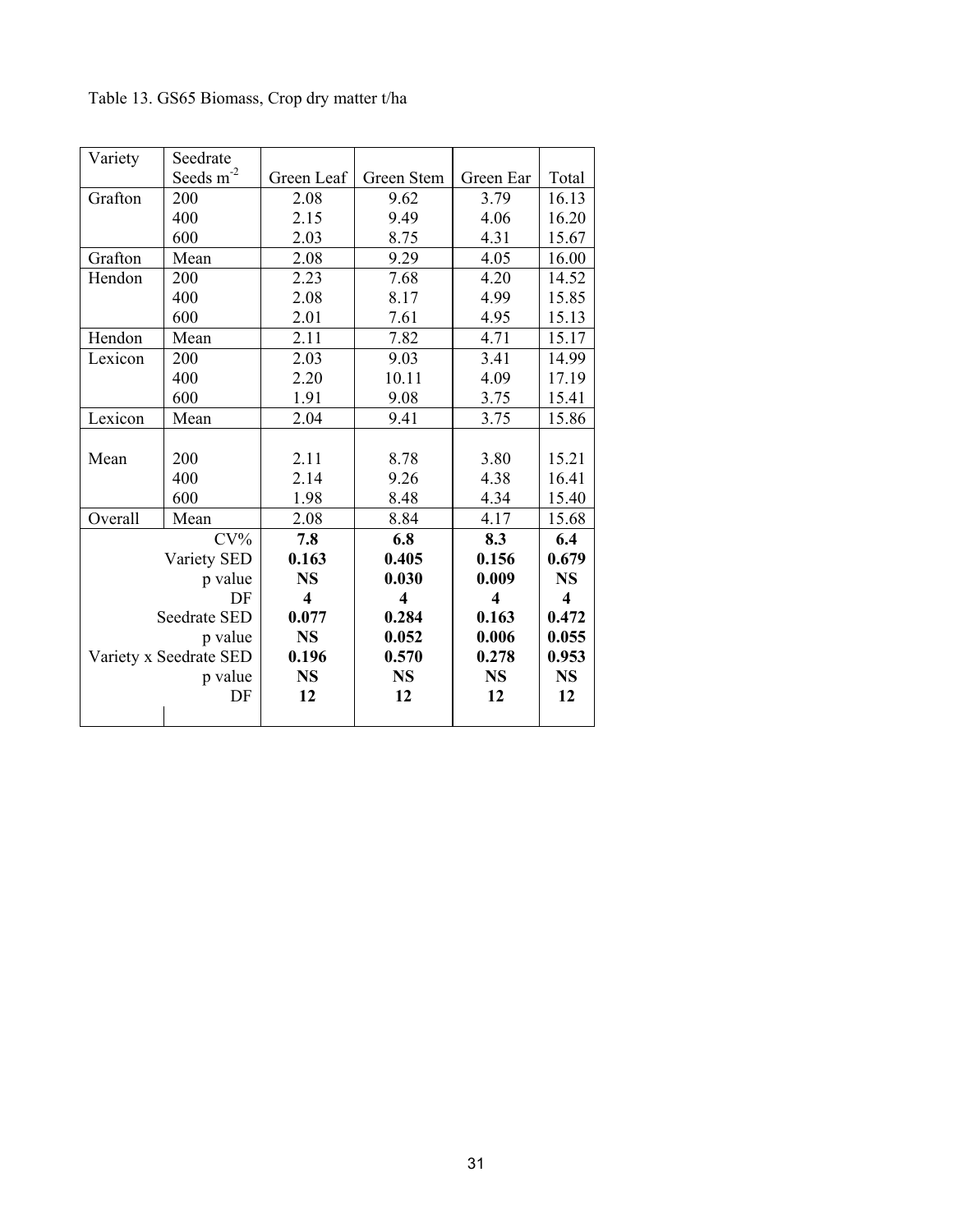## Table 14. Yield t/ha @ 85%

|          |                                                                                                                                                                                                                                                                                                                                       | Seed Lot                     |                                                                                                                                                                                                              |
|----------|---------------------------------------------------------------------------------------------------------------------------------------------------------------------------------------------------------------------------------------------------------------------------------------------------------------------------------------|------------------------------|--------------------------------------------------------------------------------------------------------------------------------------------------------------------------------------------------------------|
| Seedrate | $\mathbf{1}$                                                                                                                                                                                                                                                                                                                          | 2                            | 3                                                                                                                                                                                                            |
|          |                                                                                                                                                                                                                                                                                                                                       |                              |                                                                                                                                                                                                              |
| 200      | 6.23                                                                                                                                                                                                                                                                                                                                  | 6.51                         | 6.16                                                                                                                                                                                                         |
| 400      | 6.63                                                                                                                                                                                                                                                                                                                                  | 6.76                         | 6.55                                                                                                                                                                                                         |
| 600      | 6.92                                                                                                                                                                                                                                                                                                                                  | 6.84                         | 6.76                                                                                                                                                                                                         |
| Mean     | 6.59                                                                                                                                                                                                                                                                                                                                  | 6.70                         | 6.49                                                                                                                                                                                                         |
| 200      | 6.90                                                                                                                                                                                                                                                                                                                                  | 7.24                         | 7.35                                                                                                                                                                                                         |
| 400      |                                                                                                                                                                                                                                                                                                                                       | 7.66                         | 7.56                                                                                                                                                                                                         |
| 600      | 7.40                                                                                                                                                                                                                                                                                                                                  | 7.16                         | 7.57                                                                                                                                                                                                         |
| Mean     |                                                                                                                                                                                                                                                                                                                                       | 7.35                         | 7.49                                                                                                                                                                                                         |
| 200      | 6.14                                                                                                                                                                                                                                                                                                                                  | 6.22                         | 6.11                                                                                                                                                                                                         |
| 400      | 6.27                                                                                                                                                                                                                                                                                                                                  | 6.93                         | 6.60                                                                                                                                                                                                         |
|          | 6.47                                                                                                                                                                                                                                                                                                                                  | 6.85                         | 6.69                                                                                                                                                                                                         |
| Mean     | 6.29                                                                                                                                                                                                                                                                                                                                  | 6.67                         | 6.44                                                                                                                                                                                                         |
|          |                                                                                                                                                                                                                                                                                                                                       |                              |                                                                                                                                                                                                              |
| 200      | 6.42                                                                                                                                                                                                                                                                                                                                  | 6.66                         | 6.54                                                                                                                                                                                                         |
|          |                                                                                                                                                                                                                                                                                                                                       |                              | 6.90                                                                                                                                                                                                         |
|          | 6.93                                                                                                                                                                                                                                                                                                                                  |                              | 7.01                                                                                                                                                                                                         |
|          |                                                                                                                                                                                                                                                                                                                                       |                              | 6.82                                                                                                                                                                                                         |
|          |                                                                                                                                                                                                                                                                                                                                       |                              |                                                                                                                                                                                                              |
|          |                                                                                                                                                                                                                                                                                                                                       |                              |                                                                                                                                                                                                              |
|          |                                                                                                                                                                                                                                                                                                                                       |                              |                                                                                                                                                                                                              |
|          |                                                                                                                                                                                                                                                                                                                                       |                              |                                                                                                                                                                                                              |
|          |                                                                                                                                                                                                                                                                                                                                       |                              |                                                                                                                                                                                                              |
|          |                                                                                                                                                                                                                                                                                                                                       |                              |                                                                                                                                                                                                              |
|          |                                                                                                                                                                                                                                                                                                                                       |                              |                                                                                                                                                                                                              |
|          |                                                                                                                                                                                                                                                                                                                                       |                              |                                                                                                                                                                                                              |
|          |                                                                                                                                                                                                                                                                                                                                       |                              |                                                                                                                                                                                                              |
|          |                                                                                                                                                                                                                                                                                                                                       |                              |                                                                                                                                                                                                              |
|          |                                                                                                                                                                                                                                                                                                                                       |                              |                                                                                                                                                                                                              |
|          |                                                                                                                                                                                                                                                                                                                                       |                              |                                                                                                                                                                                                              |
|          |                                                                                                                                                                                                                                                                                                                                       |                              |                                                                                                                                                                                                              |
|          |                                                                                                                                                                                                                                                                                                                                       |                              |                                                                                                                                                                                                              |
|          |                                                                                                                                                                                                                                                                                                                                       |                              |                                                                                                                                                                                                              |
|          |                                                                                                                                                                                                                                                                                                                                       |                              |                                                                                                                                                                                                              |
|          |                                                                                                                                                                                                                                                                                                                                       |                              |                                                                                                                                                                                                              |
|          |                                                                                                                                                                                                                                                                                                                                       |                              |                                                                                                                                                                                                              |
|          | Seeds m <sup>-2</sup><br>600<br>400<br>600<br>Mean<br>$CV\%$<br>Variety SED<br>p value<br>DF<br><b>Seedrate SED</b><br>p value<br>Seedlot SED<br>p value<br>Variety x Seedrate SED<br>p value<br>Variety x Seedlot SED<br>p value<br>Seedrate x Seedlot SED<br>p value<br>Variety x Seedrate x Seedlot<br><b>SED</b><br>p value<br>DF | 7.51<br>7.27<br>6.80<br>6.72 | 7.12<br>6.95<br>6.91<br>4.0<br>0.107<br>0.002<br>$\overline{\mathbf{4}}$<br>0.074<br>$0.001$<br>0.066<br>0.042<br>0.149<br><b>NS</b><br>0.142<br><b>NS</b><br>0.123<br><b>NS</b><br>0.230<br><b>NS</b><br>23 |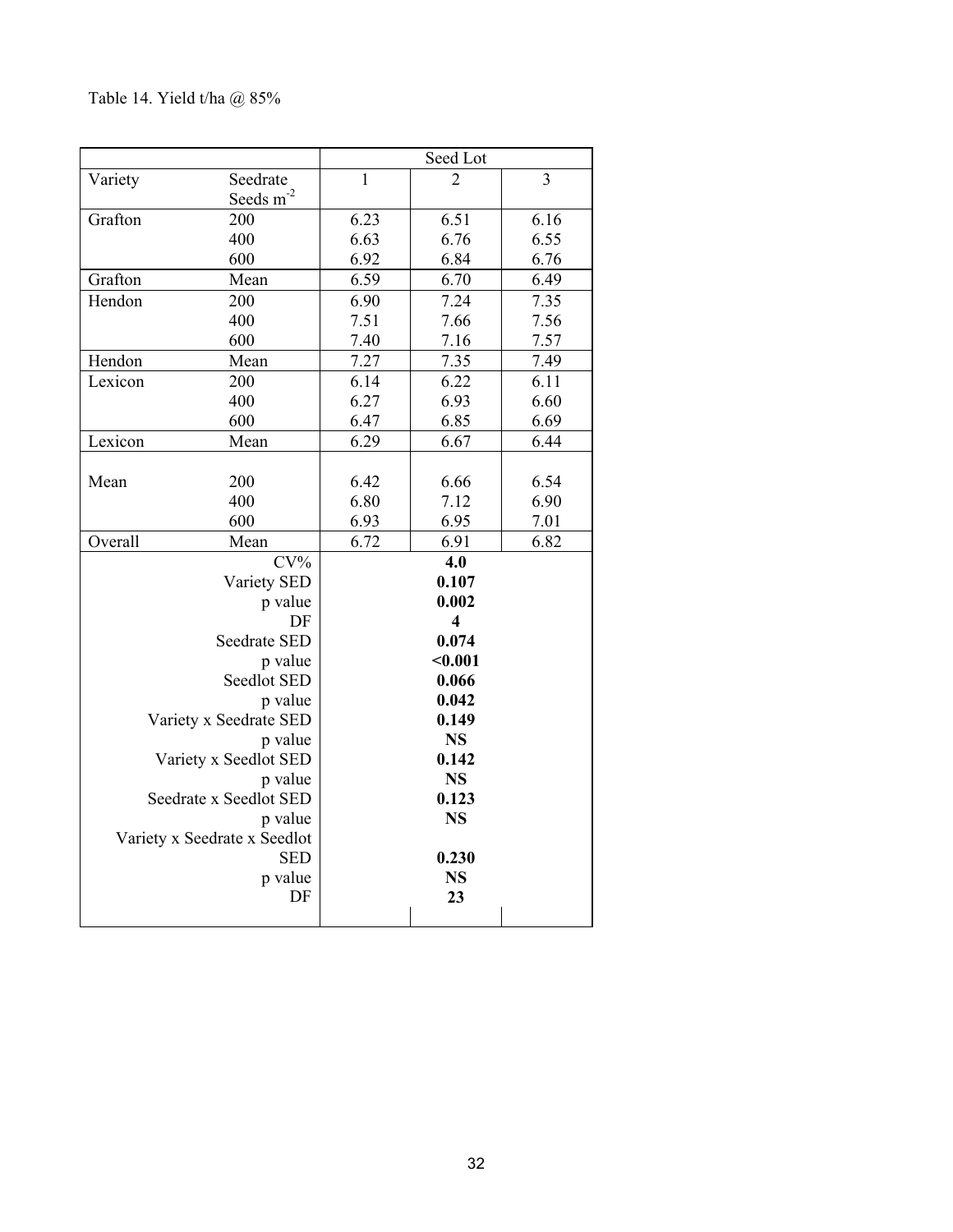# Table 15. Specific Weight kg/hl

|             |                                            | Seed Lot     |                         |       |
|-------------|--------------------------------------------|--------------|-------------------------|-------|
| Variety     | Seedrate                                   | $\mathbf{1}$ | 2                       | 3     |
|             | Seeds m <sup>-2</sup>                      |              |                         |       |
| Grafton     | 200                                        | 67.95        | 67.98                   | 68.28 |
|             | 400                                        | 68.35        | 68.03                   | 68.01 |
|             | 600                                        | 67.91        | 67.93                   | 67.42 |
| Grafton     | Mean                                       | 68.07        | 67.98                   | 67.90 |
| Hendon      | 200                                        | 65.96        | 65.49                   | 65.75 |
|             | 400                                        | 65.25        | 65.06                   | 65.62 |
|             | 600                                        | 65.42        | 65.00                   | 65.39 |
| Hendon      | Mean                                       | 65.54        | 65.19                   | 65.59 |
| Lexicon     | 200                                        | 65.87        | 66.23                   | 66.38 |
|             | 400                                        | 66.25        | 67.36                   | 66.09 |
|             | 600                                        | 66.66        | 65.92                   | 66.22 |
| Lexicon     | Mean                                       | 66.26        | 66.50                   | 66.23 |
|             |                                            |              |                         |       |
| Mean        | 200                                        | 66.59        | 66.56                   | 66.80 |
|             | 400                                        | 66.62        | 66.82                   | 66.57 |
|             | 600                                        | 66.66        | 66.28                   | 66.34 |
| Overall     | Mean                                       | 66.62        | 66.56                   | 66.57 |
|             | $CV\%$                                     |              | 1.0                     |       |
|             | Variety SED                                |              | 0.279                   |       |
|             | p value                                    |              | 0.002                   |       |
|             | DF                                         |              | $\overline{\mathbf{4}}$ |       |
|             | Seedrate SED                               |              | 0.233                   |       |
|             | p value                                    | <b>NS</b>    |                         |       |
| Seedlot SED |                                            | 0.186        |                         |       |
| p value     |                                            |              | <b>NS</b>               |       |
|             | Variety x Seedrate SED                     |              | 0.431                   |       |
|             | p value                                    |              | <b>NS</b>               |       |
|             | Variety x Seedlot SED                      |              | 0.383                   |       |
|             | p value                                    |              | <b>NS</b>               |       |
|             | Seedrate x Seedlot SED                     |              | 0.345                   |       |
|             | p value                                    |              | <b>NS</b>               |       |
|             | Variety x Seedrate x Seedlot<br><b>SED</b> |              | 0.613                   |       |
|             | p value                                    |              | <b>NS</b>               |       |
|             | DF                                         |              | 24                      |       |
|             |                                            |              |                         |       |
|             |                                            |              |                         |       |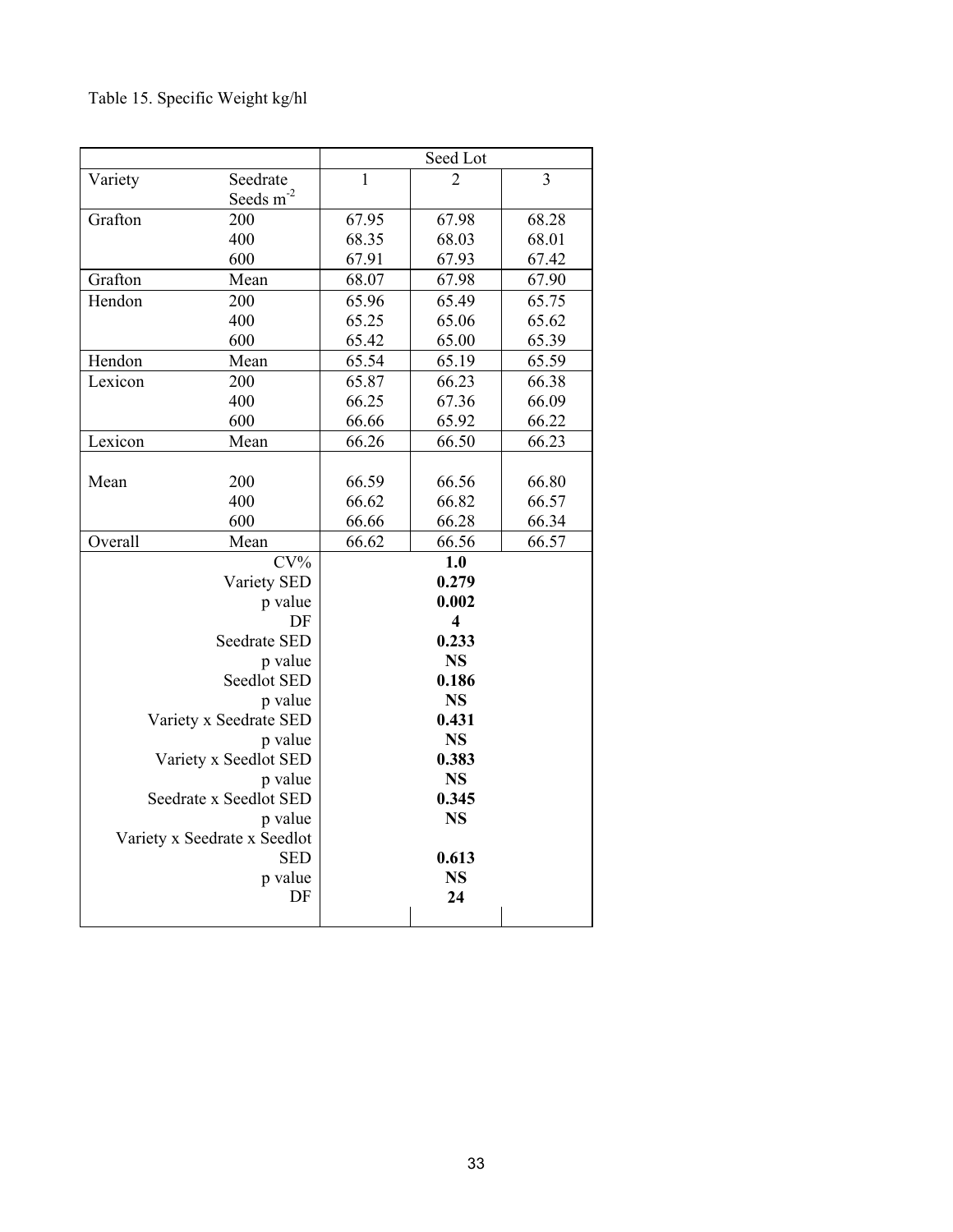# Table 16. Thousand grain weight g

|                       | Seed Lot                                                                                                                                                                                                                                                                                                     |                                  |                                                                                                                                                                                                                     |  |
|-----------------------|--------------------------------------------------------------------------------------------------------------------------------------------------------------------------------------------------------------------------------------------------------------------------------------------------------------|----------------------------------|---------------------------------------------------------------------------------------------------------------------------------------------------------------------------------------------------------------------|--|
| Seedrate              | $\mathbf{1}$                                                                                                                                                                                                                                                                                                 | 2                                | 3                                                                                                                                                                                                                   |  |
| Seeds m <sup>-2</sup> |                                                                                                                                                                                                                                                                                                              |                                  |                                                                                                                                                                                                                     |  |
| 200                   | 30.97                                                                                                                                                                                                                                                                                                        | 31.41                            | 30.96                                                                                                                                                                                                               |  |
| 400                   | 30.42                                                                                                                                                                                                                                                                                                        | 33.77                            | 30.21                                                                                                                                                                                                               |  |
| 600                   | 29.96                                                                                                                                                                                                                                                                                                        | 30.82                            | 30.13                                                                                                                                                                                                               |  |
| Mean                  | 30.45                                                                                                                                                                                                                                                                                                        | 32.00                            | 30.43                                                                                                                                                                                                               |  |
| 200                   | 24.94                                                                                                                                                                                                                                                                                                        | 26.95                            | 26.86                                                                                                                                                                                                               |  |
| 400                   | 27.12                                                                                                                                                                                                                                                                                                        | 25.99                            | 26.25                                                                                                                                                                                                               |  |
|                       | 26.03                                                                                                                                                                                                                                                                                                        | 26.28                            | 26.64                                                                                                                                                                                                               |  |
| Mean                  | 26.03                                                                                                                                                                                                                                                                                                        | 26.41                            | 26.58                                                                                                                                                                                                               |  |
| 200                   | 28.81                                                                                                                                                                                                                                                                                                        | 27.91                            | 28.20                                                                                                                                                                                                               |  |
| 400                   | 25.74                                                                                                                                                                                                                                                                                                        | 28.04                            | 27.56                                                                                                                                                                                                               |  |
| 600                   | 28.01                                                                                                                                                                                                                                                                                                        | 28.28                            | 27.46                                                                                                                                                                                                               |  |
| Mean                  |                                                                                                                                                                                                                                                                                                              | 28.08                            | 27.74                                                                                                                                                                                                               |  |
|                       |                                                                                                                                                                                                                                                                                                              |                                  |                                                                                                                                                                                                                     |  |
|                       | 28.24                                                                                                                                                                                                                                                                                                        | 28.76                            | 28.67                                                                                                                                                                                                               |  |
|                       |                                                                                                                                                                                                                                                                                                              |                                  | 28.01                                                                                                                                                                                                               |  |
|                       |                                                                                                                                                                                                                                                                                                              |                                  | 28.08                                                                                                                                                                                                               |  |
|                       |                                                                                                                                                                                                                                                                                                              |                                  | 28.25                                                                                                                                                                                                               |  |
|                       |                                                                                                                                                                                                                                                                                                              |                                  |                                                                                                                                                                                                                     |  |
|                       |                                                                                                                                                                                                                                                                                                              |                                  |                                                                                                                                                                                                                     |  |
|                       |                                                                                                                                                                                                                                                                                                              |                                  |                                                                                                                                                                                                                     |  |
|                       |                                                                                                                                                                                                                                                                                                              |                                  |                                                                                                                                                                                                                     |  |
|                       |                                                                                                                                                                                                                                                                                                              |                                  |                                                                                                                                                                                                                     |  |
|                       |                                                                                                                                                                                                                                                                                                              |                                  |                                                                                                                                                                                                                     |  |
|                       |                                                                                                                                                                                                                                                                                                              |                                  |                                                                                                                                                                                                                     |  |
|                       |                                                                                                                                                                                                                                                                                                              |                                  |                                                                                                                                                                                                                     |  |
|                       |                                                                                                                                                                                                                                                                                                              |                                  |                                                                                                                                                                                                                     |  |
|                       |                                                                                                                                                                                                                                                                                                              |                                  |                                                                                                                                                                                                                     |  |
|                       |                                                                                                                                                                                                                                                                                                              |                                  |                                                                                                                                                                                                                     |  |
|                       |                                                                                                                                                                                                                                                                                                              |                                  |                                                                                                                                                                                                                     |  |
|                       |                                                                                                                                                                                                                                                                                                              |                                  |                                                                                                                                                                                                                     |  |
|                       |                                                                                                                                                                                                                                                                                                              |                                  |                                                                                                                                                                                                                     |  |
|                       |                                                                                                                                                                                                                                                                                                              |                                  |                                                                                                                                                                                                                     |  |
|                       |                                                                                                                                                                                                                                                                                                              |                                  |                                                                                                                                                                                                                     |  |
|                       |                                                                                                                                                                                                                                                                                                              |                                  |                                                                                                                                                                                                                     |  |
|                       |                                                                                                                                                                                                                                                                                                              |                                  |                                                                                                                                                                                                                     |  |
|                       | 600<br>200<br>400<br>600<br>Mean<br>$CV\%$<br>Variety SED<br>p value<br>DF<br>Seedrate SED<br>p value<br>Seedlot SED<br>p value<br>Variety x Seedrate SED<br>p value<br>Variety x Seedlot SED<br>p value<br>Seedrate x Seedlot SED<br>p value<br>Variety x Seedrate x Seedlot<br><b>SED</b><br>p value<br>DF | 27.52<br>27.76<br>28.00<br>28.00 | 29.27<br>28.46<br>28.83<br>7.4<br>0.255<br>$0.001$<br>$\overline{\mathbf{4}}$<br>0.523<br><b>NS</b><br>0.315<br>0.058<br>0.783<br><b>NS</b><br>0.513<br><b>NS</b><br>0.834<br><b>NS</b><br>1.450<br><b>NS</b><br>24 |  |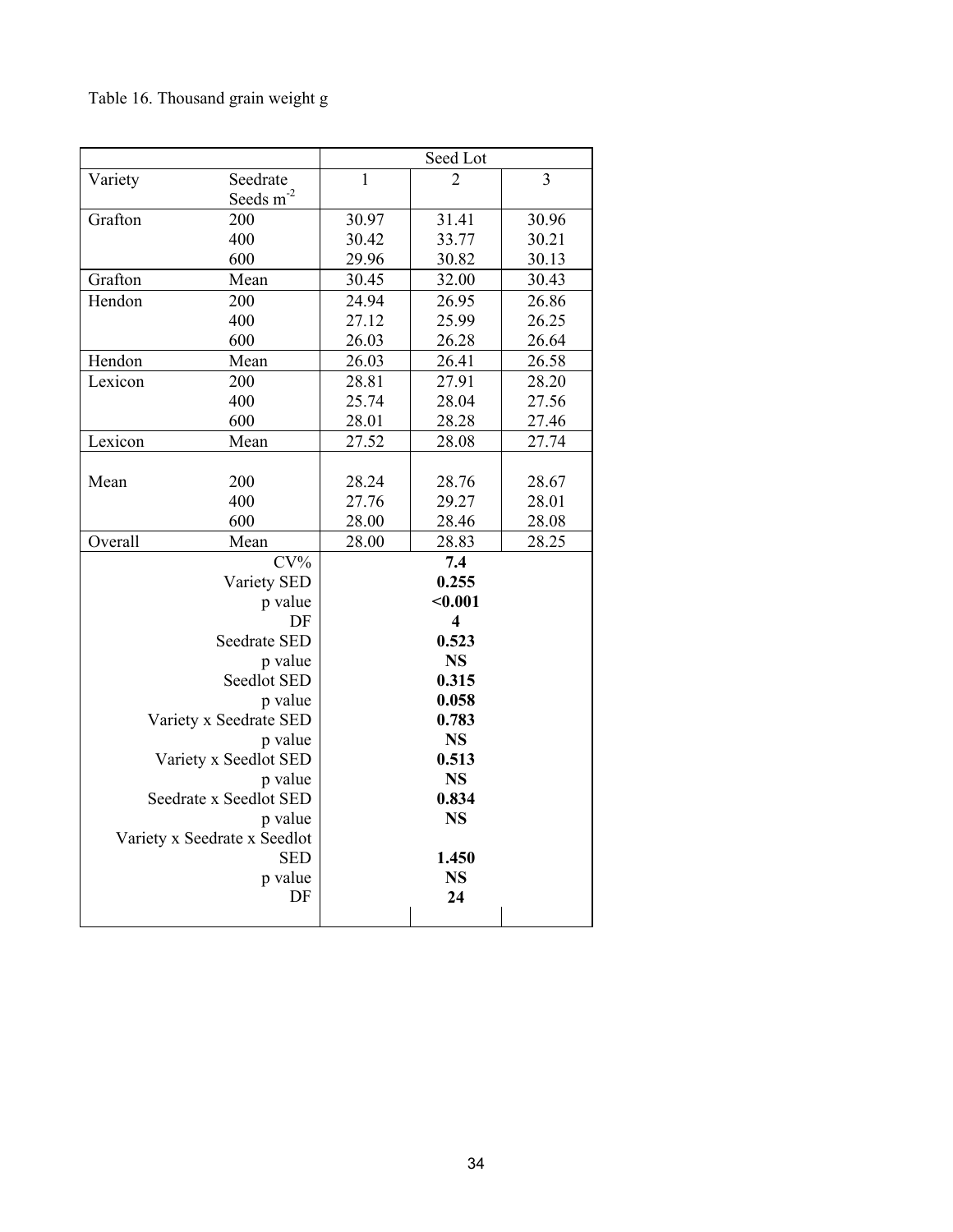Table 17. Autumn plant populations

| Variety                | Seedrate    | Plants/ $m^2$ |
|------------------------|-------------|---------------|
|                        | Seeds $m-2$ |               |
| Grafton                | 50          | 47.78         |
|                        | 100         | 81.48         |
|                        | 200         | 143.33        |
|                        | 400         | 283.33        |
|                        | 600         | 360.00        |
| Grafton                | Mean        | 183.19        |
| Millennium             | 50          | 62.59         |
|                        | 100         | 109.63        |
|                        | 200         | 188.15        |
|                        | 400         | 325.18        |
|                        | 600         | 468.15        |
| Millennium             | Mean        | 230.74        |
|                        |             |               |
| Mean                   | 50          | 55.19         |
|                        | 100         | 95.56         |
|                        | 200         | 165.74        |
|                        | 400         | 304.26        |
|                        | 600         | 414.07        |
|                        |             |               |
| Overall                | Mean        | 206.96        |
| $CV\%$                 |             | 9.7           |
| Variety SED            |             | 6.36          |
| p value                |             | $0.001$       |
| Seedrate SED           |             | 10.06         |
| p value                |             | $0.001$       |
| <b>Interaction SED</b> |             | 14.23         |
| p value                |             | $0.001$       |
| DF                     |             | 27            |
|                        |             |               |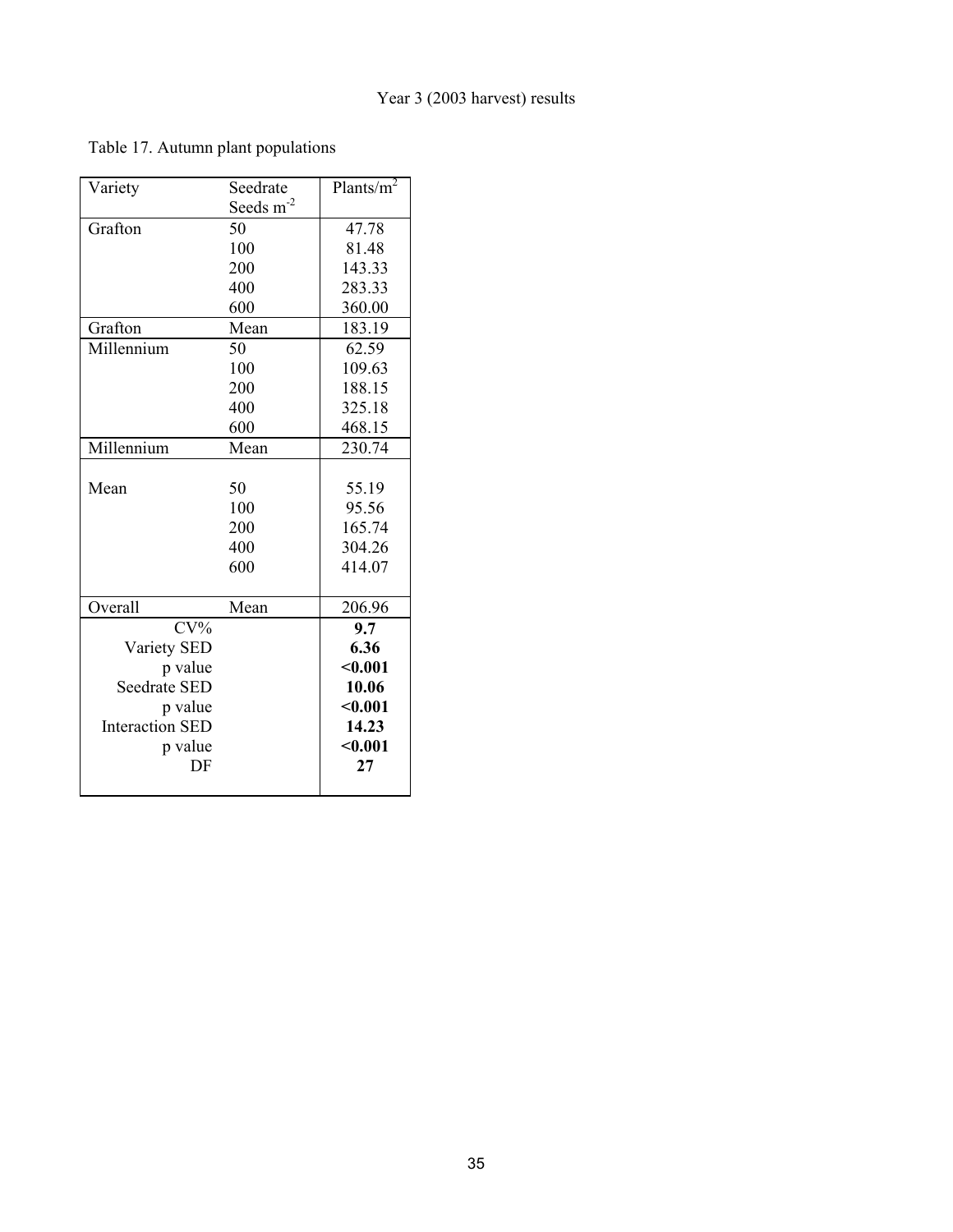

Figure 4. Percentage Photosynthetic Active Radiation absorbed by the crop mean of two varieties.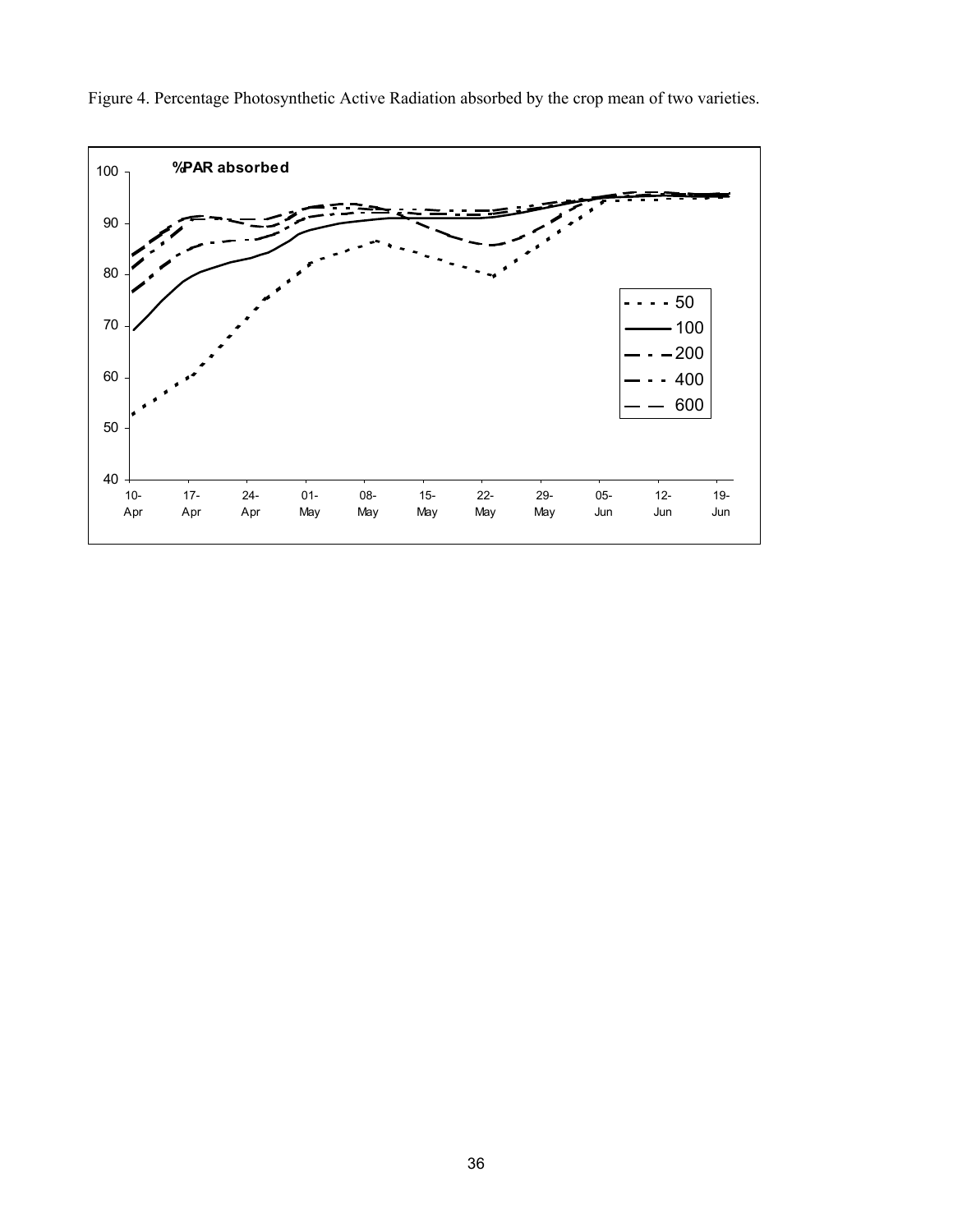# Table 18. Pre-harvest Biomass, Crop dry matter t/ha

| Variety                | Seedrate                     |              |           |           |           |
|------------------------|------------------------------|--------------|-----------|-----------|-----------|
|                        | Seeds $\mathrm{m}^\text{-2}$ | <b>Straw</b> | Grain     | Chaff     | Total     |
| Grafton                | 50                           | 7.84         | 5.84      | 1.91      | 15.60     |
|                        | 100                          | 9.57         | 5.78      | 2.02      | 17.37     |
|                        | 200                          | 8.50         | 5.10      | 2.12      | 15.72     |
|                        | 400                          | 8.13         | 4.91      | 1.46      | 14.49     |
|                        | 600                          | 8.12         | 5.41      | 1.46      | 14.99     |
| Grafton                | Mean                         | 8.43         | 5.41      | 1.79      | 15.63     |
| Millennium             | 50                           | 9.74         | 5.38      | 4.14      | 19.27     |
|                        | 100                          | 7.36         | 6.44      | 2.08      | 15.88     |
|                        | 200                          | 6.30         | 4.47      | 1.23      | 11.99     |
|                        | 400                          | 8.13         | 4.16      | 1.35      | 13.64     |
|                        | 600                          | 7.25         | 4.41      | 1.44      | 13.10     |
| Millennium             | Mean                         | 7.76         | 4.97      | 2.05      | 14.78     |
|                        |                              |              |           |           |           |
| Mean                   | 50                           | 8.79         | 5.61      | 3.03      | 17.43     |
|                        | 100                          | 8.47         | 6.11      | 2.05      | 16.63     |
|                        | 200                          | 7.40         | 4.78      | 1.68      | 13.86     |
|                        | 400                          | 8.13         | 4.53      | 1.40      | 14.07     |
|                        | 600                          | 7.68         | 4.91      | 1.45      | 14.05     |
|                        |                              |              |           |           |           |
| Overall                | Mean                         | 8.09         | 5.19      | 1.92      | 15.21     |
| $CV\%$                 |                              | 17.7         | 29.5      | 39.0      | 18.4      |
| Variety SED            |                              | 0.452        | 0.484     | 0.237     | 0.887     |
| p value                |                              | <b>NS</b>    | <b>NS</b> | <b>NS</b> | <b>NS</b> |
| Seedrate SED           |                              | 0.715        | 0.765     | 0.374     | 1.402     |
| p value                |                              | <b>NS</b>    | <b>NS</b> | $0.001$   | 0.040     |
| <b>Interaction SED</b> |                              | 1.011        | 1.082     | 0.529     | 1.983     |
| p value                |                              | 0.041        | <b>NS</b> | 0.004     | <b>NS</b> |
| DF                     |                              | 27           | 27        | 27        | 27        |
|                        |                              |              |           |           |           |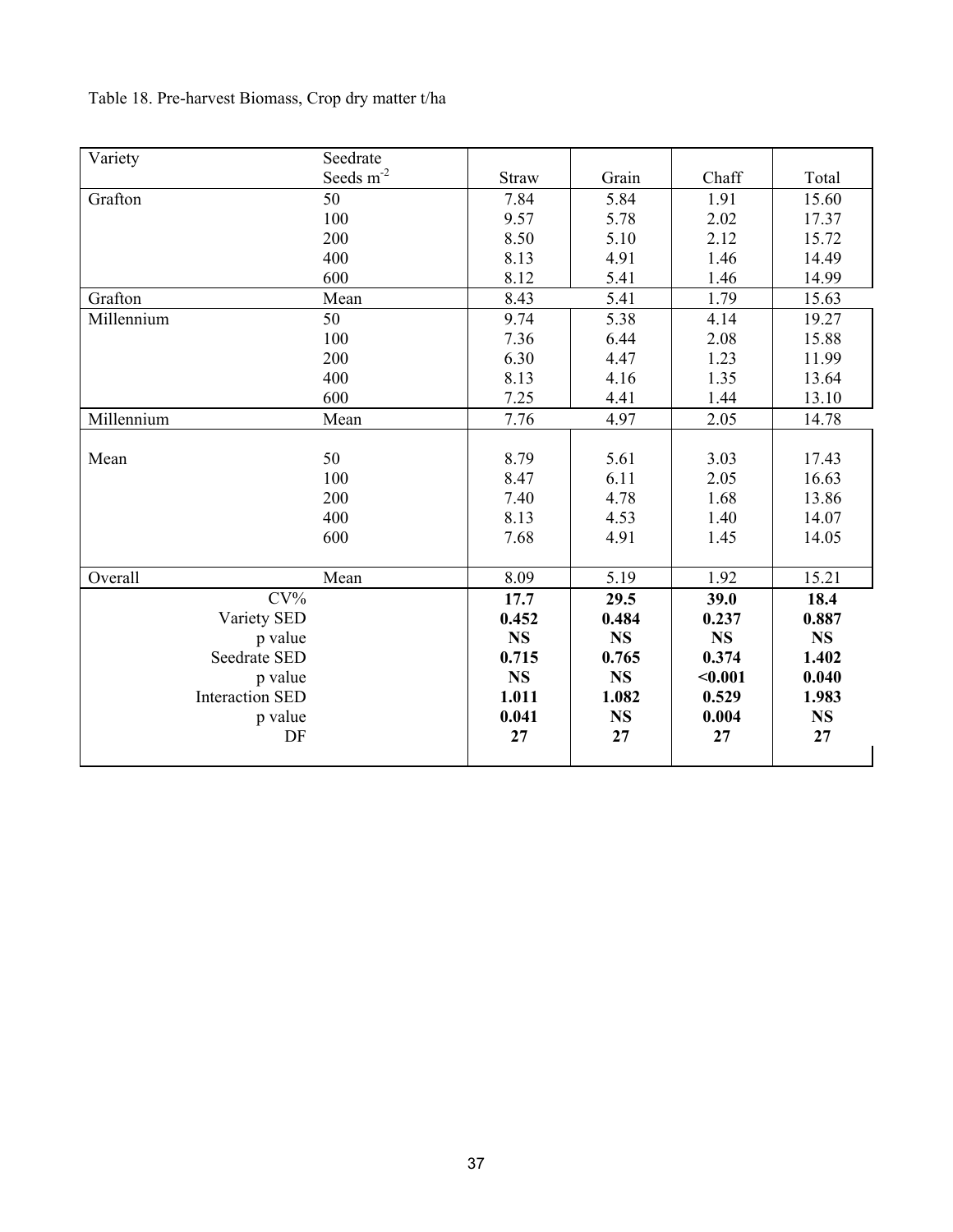Table 19. Pre-harvest Biomass, yield components

| Variety                | Seedrate       |           | Thousand     | Grain     |            |                 |
|------------------------|----------------|-----------|--------------|-----------|------------|-----------------|
|                        | Seeds $m^{-2}$ | Harvest   | grain weight | weight    | Grain      | Ear number      |
|                        |                | Index     | $g$ (a) 85%  | (g)/ear   | number/ear | /m <sup>2</sup> |
| Grafton                | 50             | 37.45     | 28.62        | 2.57      | 104.26     | 229.21          |
|                        | 100            | 33.34     | 30.28        | 1.54      | 59.42      | 416.91          |
|                        | 200            | 32.41     | 28.10        | 1.57      | 64.08      | 328.33          |
|                        | 400            | 33.95     | 28.24        | 1.57      | 64.31      | 320.07          |
|                        | 600            | 36.05     | 30.18        | 1.41      | 54.77      | 392.21          |
| Grafton                | Mean           | 34.64     | 29.08        | 1.73      | 69.37      | 337.35          |
| Millennium             | 50             | 27.66     | 31.21        | 1.36      | 49.58      | 393.74          |
|                        | 100            | 40.49     | 34.92        | 1.48      | 49.20      | 430.27          |
|                        | 200            | 36.89     | 33.34        | 1.09      | 37.20      | 412.93          |
|                        | 400            | 29.66     | 29.44        | 0.89      | 33.15      | 477.19          |
|                        | 600            | 32.16     | 29.58        | 0.96      | 37.99      | 520.06          |
| Millennium             | Mean           | 33.37     | 31.70        | 1.15      | 41.42      | 446.84          |
|                        |                |           |              |           |            |                 |
| Mean                   | 50             | 32.56     | 29.91        | 1.97      | 76.92      | 311.48          |
|                        | 100            | 36.91     | 32.60        | 1.51      | 54.31      | 423.59          |
|                        | 200            | 34.65     | 30.72        | 1.33      | 50.64      | 370.63          |
|                        | 400            | 31.81     | 28.84        | 1.23      | 48.73      | 398.63          |
|                        | 600            | 34.11     | 29.88        | 1.19      | 46.38      | 456.14          |
|                        |                |           |              |           |            |                 |
| Overall                | Mean           | 34.01     | 30.39        | 1.44      | 55.40      | 392.09          |
| $CV\%$                 |                | 19.7      | 15.1         | 29.8      | 29.5       | 20.9            |
| Variety SED            |                | 2.12      | 1.453        | 0.136     | 5.18       | 25.9            |
| p value                |                | <b>NS</b> | <b>NS</b>    | < 0.001   | $0.001$    | $0.001$         |
| Seedrate SED           |                | 3.35      | 2.298        | 0.215     | 8.18       | 40.9            |
| p value                |                | <b>NS</b> | <b>NS</b>    | 0.008     | 0.006      | 0.018           |
| <b>Interaction SED</b> |                | 4.74      | 3.250        | 0.304     | 11.57      | 57.9            |
| p value                |                | <b>NS</b> | <b>NS</b>    | <b>NS</b> | <b>NS</b>  | <b>NS</b>       |
| DF                     |                | 27        | 27           | 27        | 27         | 27              |
|                        |                |           |              |           |            |                 |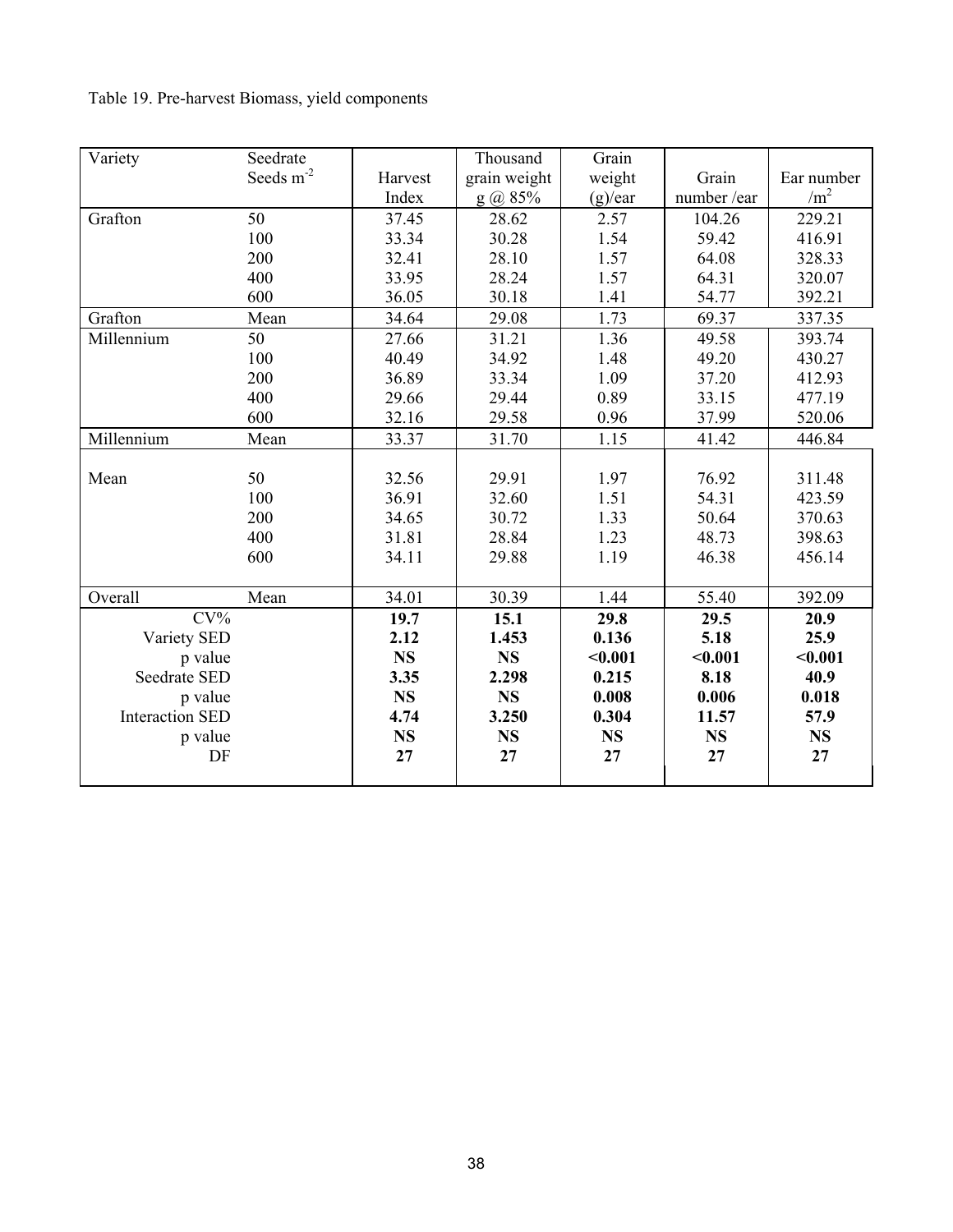### Table 20. Harvest data

| Variety                | Seedrate              | Grain      | Specific  | Thousand  |
|------------------------|-----------------------|------------|-----------|-----------|
|                        | Seeds m <sup>-2</sup> | yield t/ha | weight    | grain     |
|                        |                       |            | kg/hl     | weight g  |
| Grafton                | 50                    | 5.91       | 62.49     | 29.56     |
|                        | 100                   | 6.69       | 63.68     | 29.77     |
|                        | 200                   | 6.70       | 64.84     | 27.74     |
|                        | 400                   | 7.14       | 64.79     | 27.88     |
|                        | 600                   | 6.09       | 64.44     | 26.87     |
| Grafton                | Mean                  | 6.47       | 64.05     | 28.36     |
| Millennium             | 50                    | 8.45       | 52.15     | 39.76     |
|                        | 100                   | 8.66       | 52.01     | 38.78     |
|                        | 200                   | 8.28       | 49.24     | 37.88     |
|                        | 400                   | 8.07       | 50.17     | 38.90     |
|                        | 600                   | 7.61       | 49.06     | 37.68     |
| Millennium             | Mean                  | 8.21       | 50.53     | 38.60     |
|                        |                       |            |           |           |
| Mean                   | 50                    | 7.18       | 57.32     | 34.66     |
|                        | 100                   | 7.68       | 57.85     | 34.28     |
|                        | 200                   | 7.49       | 57.04     | 32.81     |
|                        | 400                   | 7.61       | 57.48     | 33.39     |
|                        | 600                   | 6.85       | 56.75     | 32.28     |
|                        |                       |            |           |           |
| Overall                | Mean                  | 7.37       | 57.29     | 33.48     |
| $CV\%$                 |                       | 6.2        | 3.0       | 5.8       |
| Variety SED            |                       | 0.145      | 0.551     | 0.610     |
| p value                |                       | $0.001$    | $0.001$   | $0.001$   |
| <b>Seedrate SED</b>    |                       | 0.229      | 0.871     | 0.964     |
| p value                |                       | 0.007      | <b>NS</b> | <b>NS</b> |
| <b>Interaction SED</b> |                       | 0.324      | 1.232     | 1.363     |
| p value                |                       | 0.022      | 0.016     | <b>NS</b> |
| DF                     |                       | 26         | 27        | 27        |
|                        |                       |            |           |           |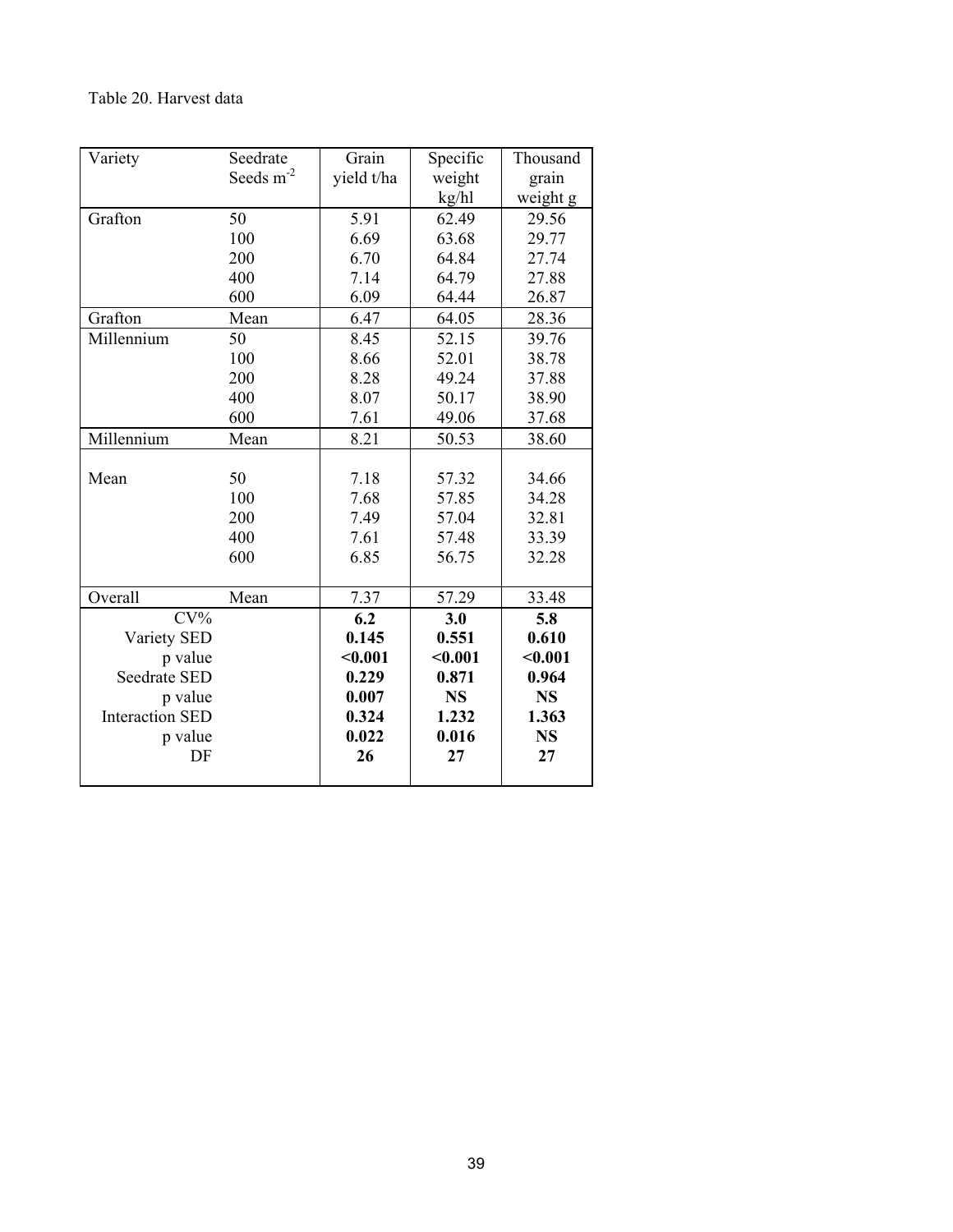## Table 21. Whole plot lodging assessments

|                        |                       | Lodging assessments % |             |             |  |
|------------------------|-----------------------|-----------------------|-------------|-------------|--|
| Variety                | Seedrate              | $20th$ June           | $17th$ July | $29th$ July |  |
|                        | Seeds m <sup>-2</sup> |                       |             |             |  |
| Grafton                | 50                    | 0.00                  | 0.00        | 0.00        |  |
|                        | 100                   | 0.00                  | 0.00        | 10.00       |  |
|                        | 200                   | 0.00                  | 1.25        | 30.00       |  |
|                        | 400                   | 0.00                  | 1.25        | 70.00       |  |
|                        | 600                   | 0.00                  | 13.25       | 83.75       |  |
| Grafton                | Mean                  | 0.00                  | 3.15        | 38.75       |  |
| Millennium             | 50                    | 0.00                  | 2.00        | 10.00       |  |
|                        | 100                   | 0.00                  | 20.75       | 35.00       |  |
|                        | 200                   | 18.75                 | 66.25       | 66.25       |  |
|                        | 400                   | 38.75                 | 48.75       | 66.25       |  |
|                        | 600                   | 42.50                 | 77.50       | 71.25       |  |
| Millennium             | Mean                  | 20.00                 | 43.05       | 49.75       |  |
|                        |                       |                       |             |             |  |
| Mean                   | 50                    | 0.00                  | 1.00        | 5.00        |  |
|                        | 100                   | 0.00                  | 10.38       | 22.50       |  |
|                        | 200                   | 9.38                  | 33.75       | 48.13       |  |
|                        | 400                   | 19.38                 | 25.00       | 68.13       |  |
|                        | 600                   | 21.25                 | 45.38       | 77.50       |  |
|                        |                       |                       |             |             |  |
| Overall                | Mean                  | 10.00                 | 23.10       | 44.25       |  |
| $CV\%$                 |                       | 71.7                  | 59.9        | 35.7        |  |
| Variety SED            |                       | 2.27                  | 4.38        | 5.00        |  |
| p value                |                       | $0.001$               | $0.001$     | 0.037       |  |
| Seedrate SED           |                       | 3.58                  | 6.92        | 7.91        |  |
| p value                |                       | $0.001$               | $0.001$     | $0.001$     |  |
| <b>Interaction SED</b> |                       | 5.07                  | 9.79        | 11.18       |  |
| p value                |                       | $0.001$               | $0.001$     | 0.028       |  |
| DF                     |                       | 27                    | 27          | 27          |  |
|                        |                       |                       |             |             |  |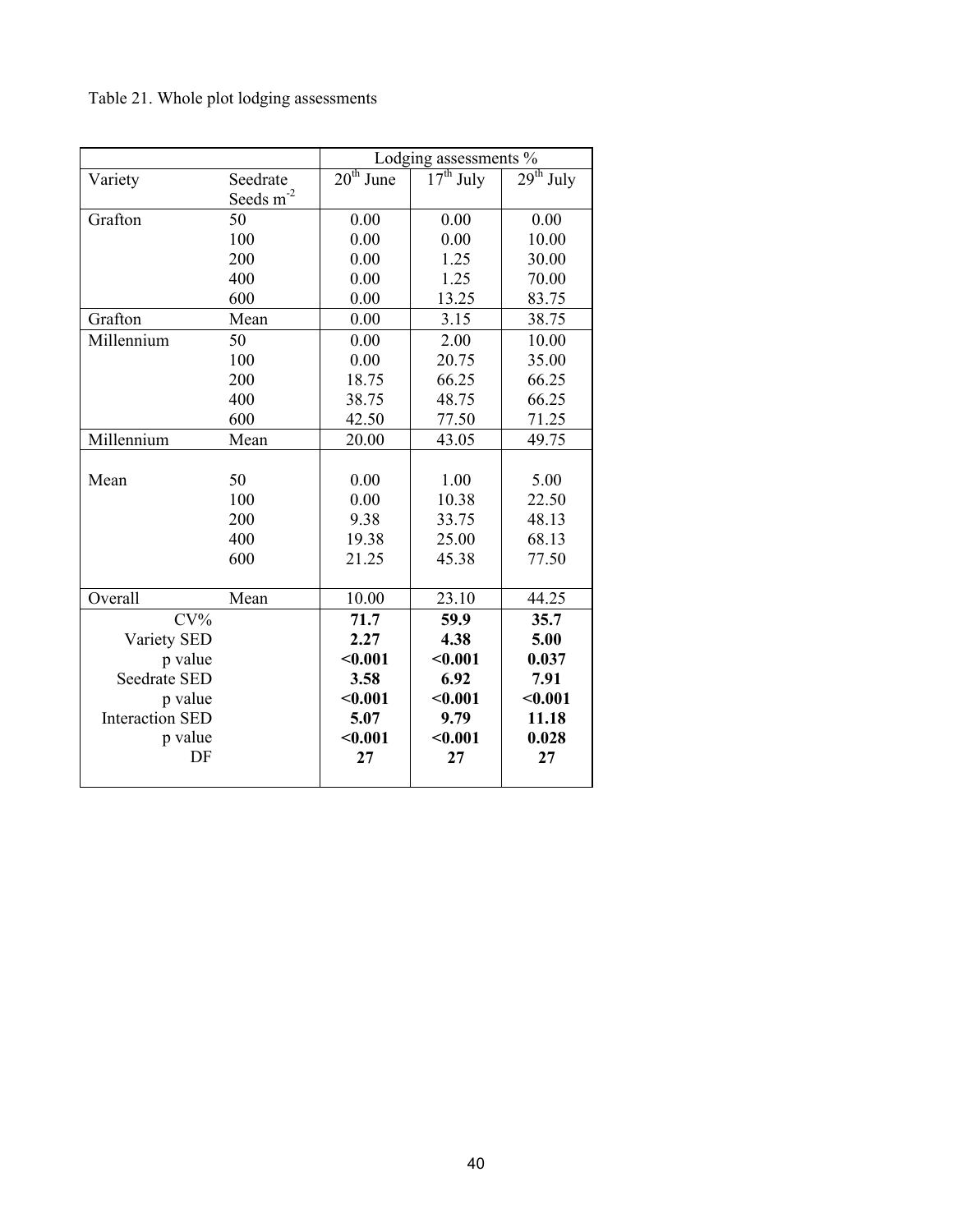### **APPENDIX 2**

### **Variety evaluation experiments**

### Materials and Methods

Experiments were carried out at ADAS Rosemaund, Herefordshire (52.1<sup>o</sup>N, 2.5<sup>o</sup>W) in each of three years 2001 to 2003. A range of varieties were sown at a standard seed rate (400 seeds m<sup>-2</sup>). The list of varieties tested in each year can be seen in the following table.

| Variety                                  | 2001             | 2002   | 2003 |
|------------------------------------------|------------------|--------|------|
| Ayr                                      |                  |        |      |
| <b>Birnam</b>                            |                  |        |      |
| <b>Buffalo</b>                           |                  |        |      |
| Dalguise                                 |                  |        |      |
| Expression                               |                  |        | くくくく |
| Gerald                                   |                  |        |      |
| Grafton                                  |                  |        |      |
| Harpoon                                  |                  | へくくくくく |      |
| Hendon                                   |                  |        |      |
| Icon                                     | へんへんへんへんへんへんへんへん |        |      |
| Image                                    |                  |        |      |
| Jalna                                    |                  |        |      |
| Kingfisher                               |                  |        |      |
| Krypton                                  |                  |        |      |
| Lexicon                                  |                  | くくくく   |      |
| Millennium                               |                  |        |      |
| Viscount                                 |                  |        |      |
| 91-229Cn234 (Chris – high oil)           |                  |        |      |
| 91-229Cn253 (Fatso - high oil            |                  |        |      |
| 93-76Cn1/1                               |                  |        |      |
| 94-116Cn4/1 (New husked dwarf)           |                  |        |      |
| 95-205Acn1/2 (Large grained short naked) |                  |        |      |
| 95-56Acn3 (MM/Jalna)                     |                  |        |      |
| 96-140Cn1 (New high oil)                 |                  |        |      |
| 95-240Cn 3/1/1/1                         |                  |        |      |
| 95-27 Cn5/1                              |                  |        |      |
| 95-75 Cn5/1                              |                  |        |      |

The experimental design was fully randomised block design with four replicates.

Plot sizes in all years were 2m wide by 24m long and were drilled with a Wintersteiger tractor mounted seed drill fitted with Suffolk coulters. All plots received standard rates of agrochemicals and fertilisers with an aim to maintain undisturbed and healthy crop growth.

Crop establishment was assessed pre-tillering with the number of plants counted in 10 x 1m row lengths per plot. An assessment of the components of yield was made on samples taken immediately pre-harvest. Grain yield was measured using a plot combine from a harvest area of 10m by 2m. Grain specific weight was measured using a manual chondrometer, grain moisture content was calculated after oven drying at 80<sup>o</sup>C for 48 hrs. Thousandgrain weight was measured using a numigral grain counter.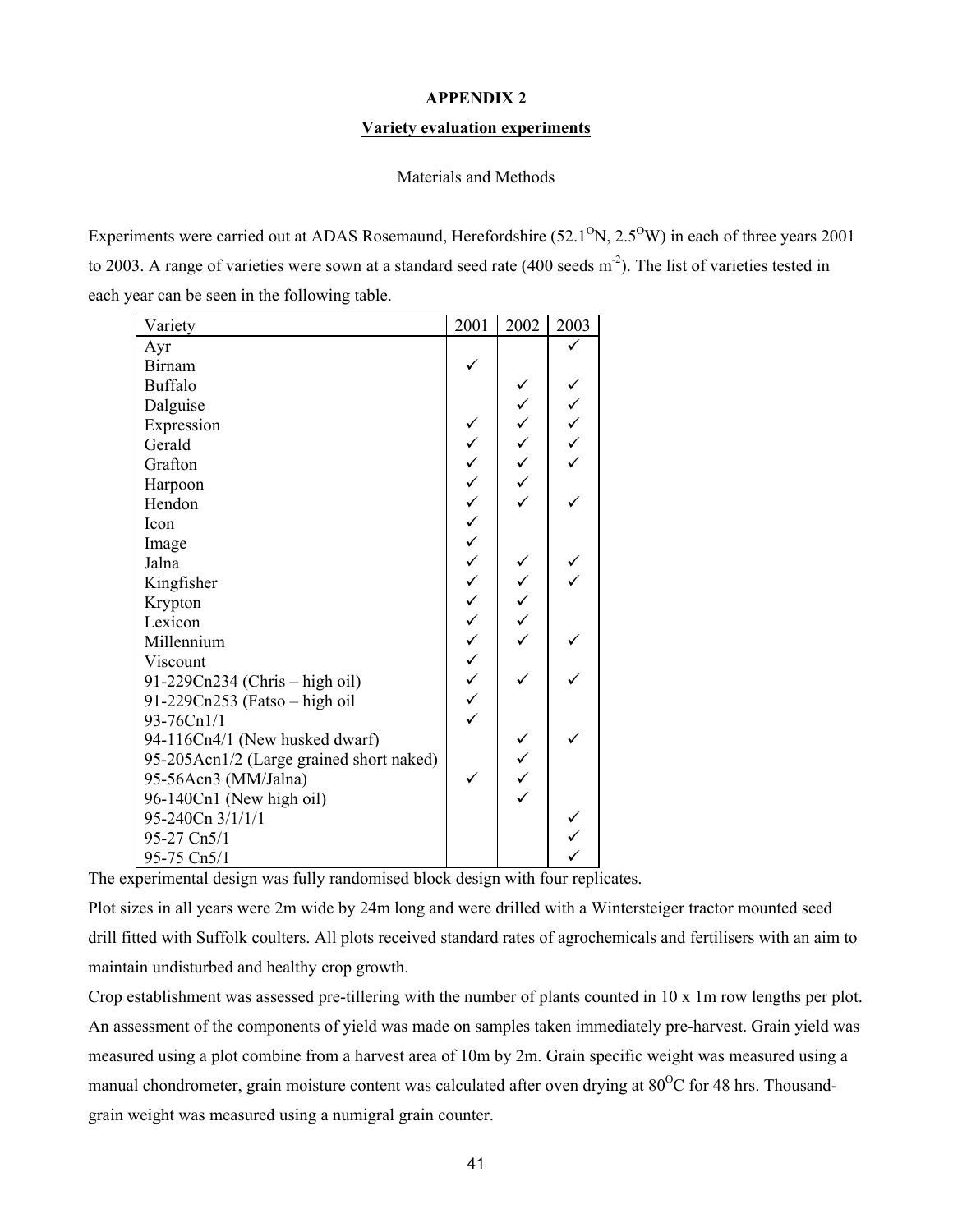### Year 1 (2001 harvest) results

Table 22. Autumn plant populations

| Variety                        | Plants/ $\overline{m^2}$ |
|--------------------------------|--------------------------|
| <b>Birnam</b>                  | 157.4                    |
| Expression                     | 200.0                    |
| Gerald                         | 204.8                    |
| Grafton                        | 182.2                    |
| Harpoon                        | 181.9                    |
| Hendon                         | 211.1                    |
| <b>Icon</b>                    | 150.0                    |
| Image                          | $\ast$                   |
| Jalna                          | 136.3                    |
| Kingfisher                     | 221.5                    |
| Krypton                        | 201.9                    |
| Lexicon                        | 181.9                    |
| Millennium                     | 205.2                    |
| Viscount                       | 103.3                    |
| 91-229Cn234 (Chris – high oil) | 194.8                    |
| 91-229Cn253 (Fatso - high oil  | 192.2                    |
| 93-76Cn1/1                     | 224.8                    |
| 95-56Acn3 (MM/Jalna)           | 236.3                    |
| Overall Mean                   | 187.4                    |
| $CV\%$                         | 13.7                     |
| Variety SED                    | 18.21                    |
| p value                        | $0.001$                  |
| DF                             | 48                       |
|                                |                          |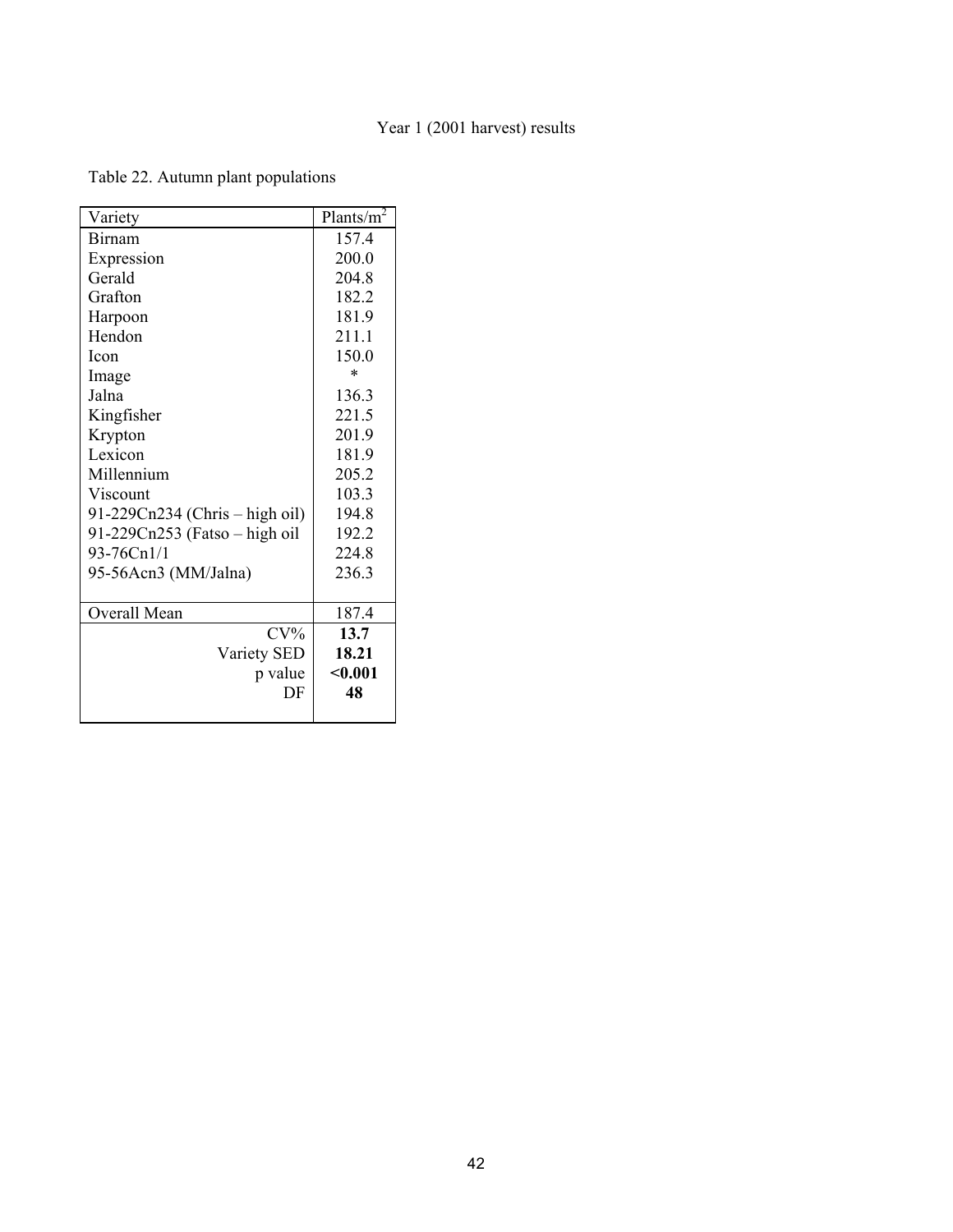### Table 23. Harvest data

| Variety                        | Grain yield t/ha | Specific weight kg/hl |
|--------------------------------|------------------|-----------------------|
| <b>Birnam</b>                  | 6.35             | 52.37                 |
| Expression                     | 5.97             | 64.23                 |
| Gerald                         | 7.49             | 54.40                 |
| Grafton                        | 4.75             | 65.33                 |
| Harpoon                        | 5.59             | 67.23                 |
| Hendon                         | 5.17             | 62.38                 |
| Icon                           | 5.03             | 66.92                 |
| Image                          | 3.80             | 51.78                 |
| Jalna                          | 6.98             | 54.51                 |
| Kingfisher                     | 7.30             | 53.01                 |
| Krypton                        | 6.02             | 63.32                 |
| Lexicon                        | 4.65             | 64.47                 |
| Millennium                     | 7.28             | 52.16                 |
| Viscount                       | 6.31             | 51.96                 |
| 91-229Cn234 (Chris – high oil) | 3.93             | 60.92                 |
| 91-229Cn253 (Fatso - high oil  | 3.42             | 60.45                 |
| 93-76Cn1/1                     | 7.24             | 48.72                 |
| 95-56Acn3 (MM/Jalna)           | 7.34             | 55.52                 |
|                                |                  |                       |
| Overall Mean                   | 5.80             | 58.32                 |
| $CV\%$                         | 8.8              | 2.0                   |
| Variety SED                    | 0.37             | 0.81                  |
| p value                        | $0.001$          | < 0.001               |
| DF                             | 46               | 48                    |
|                                |                  |                       |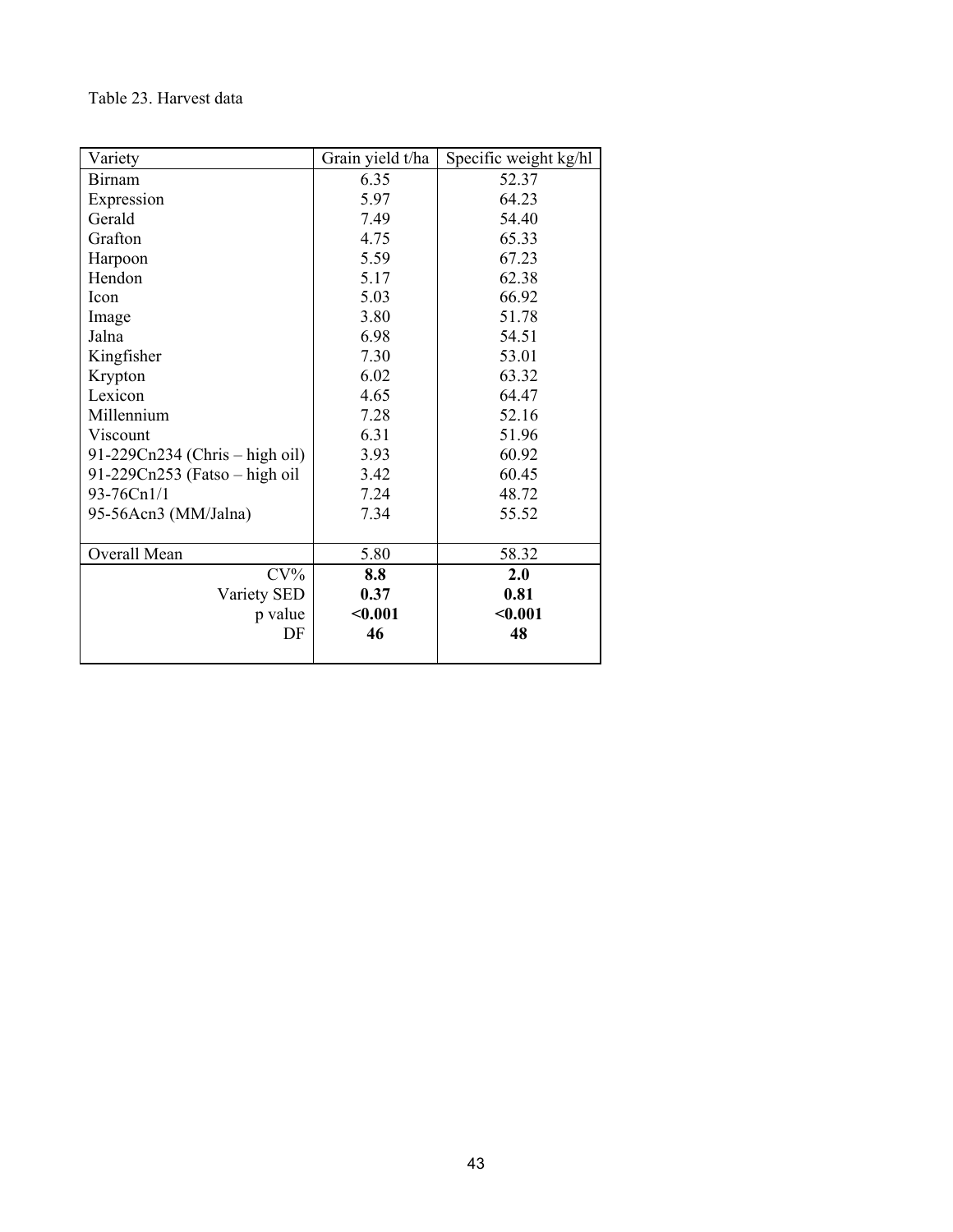|                                | Lodging assessments % |
|--------------------------------|-----------------------|
| Variety                        | $29th$ July           |
| Birnam                         | 10.00                 |
| Expression                     | 8.75                  |
| Gerald                         | 0.00                  |
| Grafton                        | 3.50                  |
| Harpoon                        | 1.50                  |
| Hendon                         | 0.00                  |
| <b>Icon</b>                    | 0.00                  |
| Image                          | *                     |
| Jalna                          | 0.75                  |
| Kingfisher                     | 67.00                 |
| Krypton                        | 18.25                 |
| Lexicon                        | 1.50                  |
| Millennium                     | 12.50                 |
| Viscount                       | 18.75                 |
| 91-229Cn234 (Chris – high oil) | 55.75                 |
| 91-229Cn253 (Fatso – high oil  | 28.75                 |
| 93-76Cn1/1                     | 0.00                  |
| 95-56Acn3 (MM/Jalna)           | 3.75                  |
|                                |                       |
| Overall Mean                   | 13.57                 |
| $CV\%$                         | 141.7                 |
| Variety SED                    | 13.6                  |
| p value                        | $0.001$               |
| DF                             | 48                    |
|                                |                       |

Table 23. Whole plot lodging assessments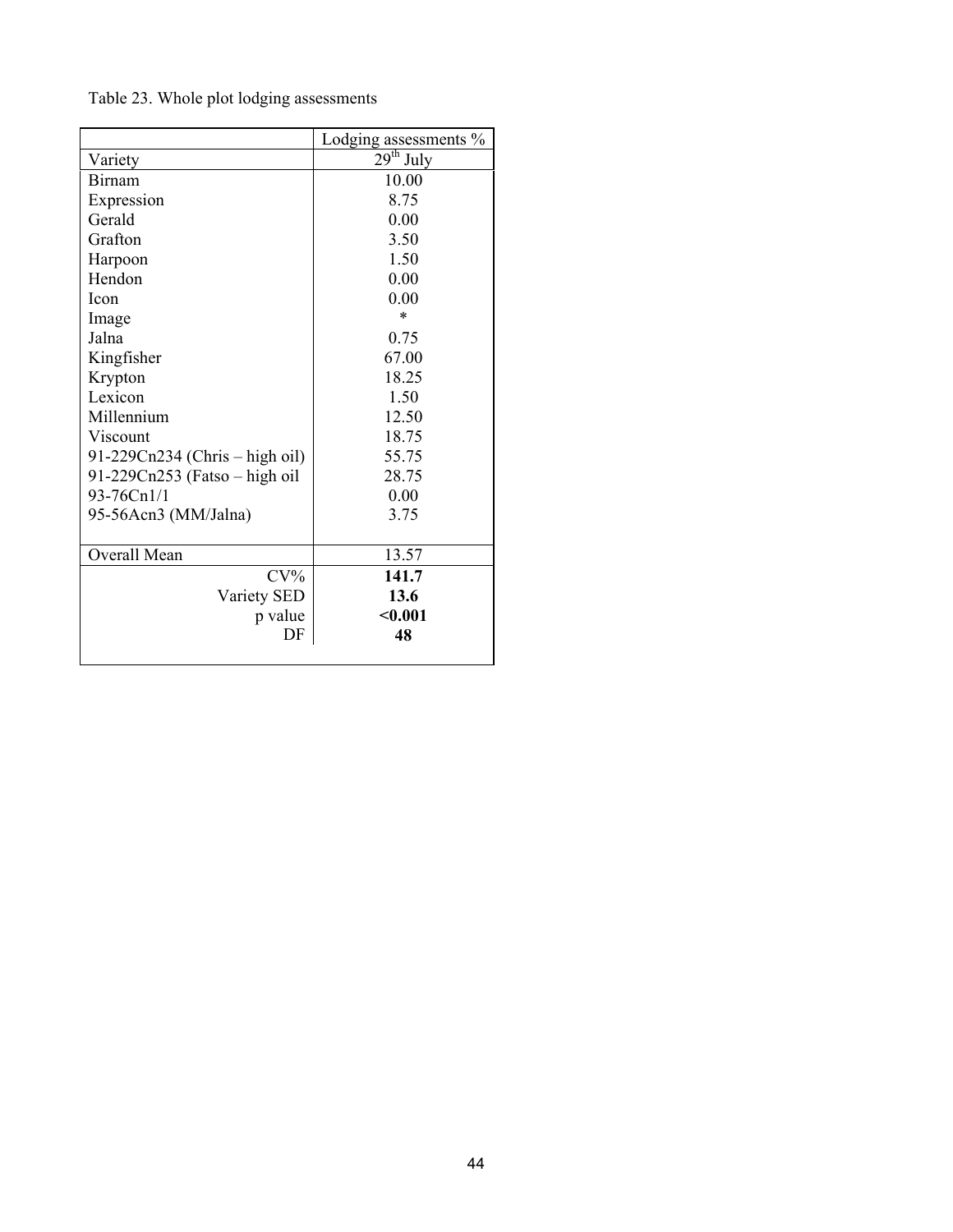### Table 24. Plant populations

| Variety                                  | Autumn Plants/m <sup>2</sup> |
|------------------------------------------|------------------------------|
| <b>Buffalo</b>                           | 284.44                       |
| Dalguise                                 | 307.78                       |
| Expression                               | 255.18                       |
| Gerald                                   | 297.04                       |
| Grafton                                  | 178.27                       |
| Harpoon                                  | 253.33                       |
| Hendon                                   | 252.59                       |
| Jalna                                    | 301.48                       |
| Kingfisher                               | 287.04                       |
| Krypton                                  | 248.89                       |
| Lexicon                                  | 218.52                       |
| Millennium                               | 271.48                       |
| 91-229Cn234 (Chris – high oil)           | 247.78                       |
| 94-116Cn4/1 (New husked dwarf)           | 308.52                       |
| 95-205Acn1/2 (Large grained short naked) | 273.70                       |
| 95-56Acn3 (MM/Jalna)                     | 275.56                       |
| 96-140Cn1 (New high oil)                 | 254.44                       |
| Overall Mean                             | 266.82                       |
| $CV\%$                                   | 7.6                          |
| Variety SED                              | 14.26                        |
| p value                                  | < 0.001                      |
| DF                                       | 46                           |
|                                          |                              |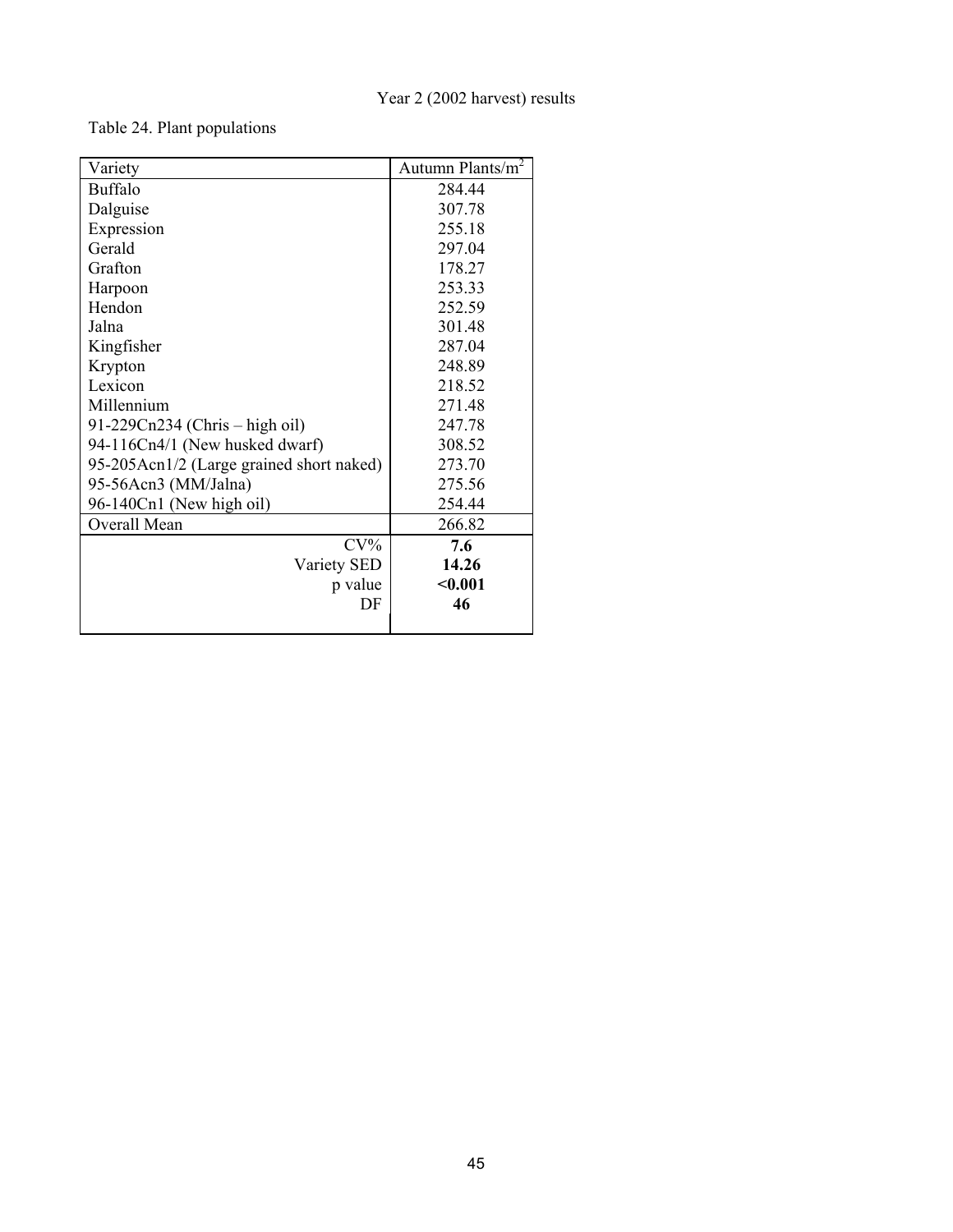### Table 25. Harvest data

| Variety                           | Grain yield t/ha | Specific weight kg/hl | Thousand grain weight g |
|-----------------------------------|------------------|-----------------------|-------------------------|
| <b>Buffalo</b>                    | 10.16            | 54.59                 | 39.12                   |
| Dalguise                          | 9.90             | 56.83                 | 44.04                   |
| Expression                        | 8.29             | 65.01                 | 32.93                   |
| Gerald                            | 9.54             | 56.54                 | 39.00                   |
| Grafton                           | 7.15             | 66.60                 | 32.88                   |
| Harpoon                           | 6.90             | 65.51                 | 33.74                   |
| Hendon                            | 7.87             | 63.53                 | 28.54                   |
| Jalna                             | 9.40             | 56.82                 | 41.13                   |
| Kingfisher                        | 10.29            | 56.76                 | 46.11                   |
| Krypton                           | 8.07             | 62.90                 | 30.15                   |
| Lexicon                           | 7.31             | 64.31                 | 29.44                   |
| Millennium                        | 10.07            | 53.71                 | 49.47                   |
| 91-229Cn234 (Chris – high oil)    | 5.54             | 64.14                 | 23.92                   |
| 94-116Cn4/1 (New husked dwarf)    | 9.98             | 53.54                 | 38.44                   |
| 95-205Acn1/2 (Large grained short |                  |                       |                         |
| naked)                            | 6.74             | 65.50                 | 35.17                   |
| 95-56Acn3 (MM/Jalna)              | 9.54             | 57.00                 | 49.39                   |
| 96-140Cn1 (New high oil)          | 6.62             | 64.45                 | 26.37                   |
| Overall Mean                      | 8.45             | 60.41                 | 36.32                   |
| $CV\%$                            | 7.0              | 3.6                   | 5.6                     |
| Variety SED                       | 0.416            | 1.552                 | 1.437                   |
| p value                           | $0.001$          | < 0.001               | $0.001$                 |
| DF                                | 45               | 46                    | 46                      |
|                                   |                  |                       |                         |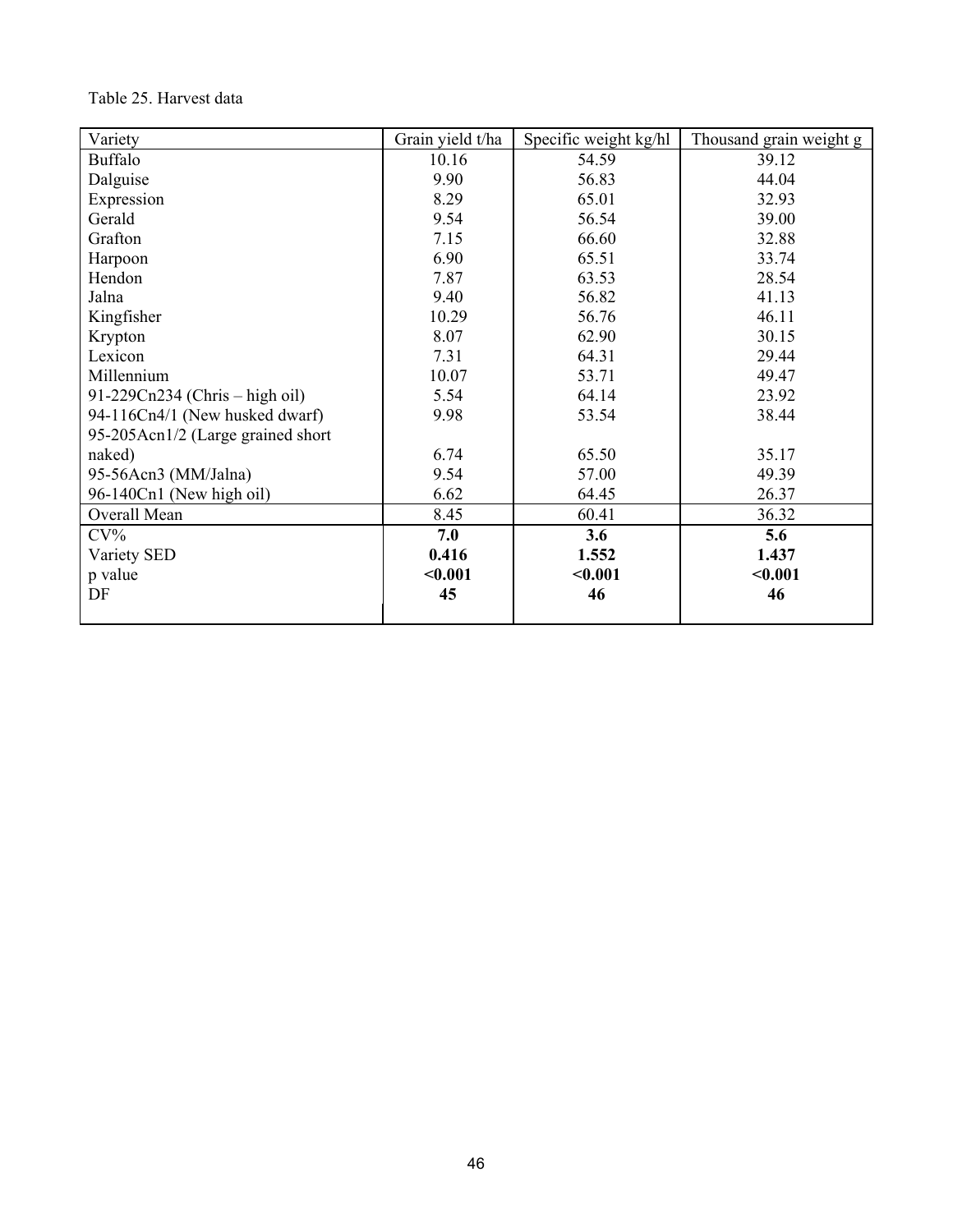Table 26. Whole plot lodging assessments

|                                          |            | Lodging assessments %      |
|------------------------------------------|------------|----------------------------|
| Variety                                  | $6th$ July | $\overline{9^{th}}$ August |
| <b>Buffalo</b>                           | 0.00       | 0.00                       |
| Dalguise                                 | 0.00       | 21.25                      |
| Expression                               | 6.25       | 31.25                      |
| Gerald                                   | 0.00       | 0.00                       |
| Grafton                                  | 0.00       | 0.00                       |
| Harpoon                                  | 0.00       | 0.00                       |
| Hendon                                   | 0.00       | 1.00                       |
| Jalna                                    | 12.50      | 6.25                       |
| Kingfisher                               | 0.00       | 23.75                      |
| Krypton                                  | 9.50       | 27.00                      |
| Lexicon                                  | 3.75       | 23.75                      |
| Millennium                               | 0.00       | 2.50                       |
| 91-229Cn234 (Chris – high oil)           | 19.25      | 1.25                       |
| 94-116Cn4/1 (New husked dwarf)           | 0.00       | 0.00                       |
| 95-205Acn1/2 (Large grained short naked) | 0.00       | 1.25                       |
| 95-56Acn3 (MM/Jalna)                     | 0.00       | 0.00                       |
| 96-140Cn1 (New high oil)                 | 0.00       | 6.25                       |
| Overall Mean                             | 3.11       | 8.82                       |
| $CV\%$                                   | 203.0      | 117.8                      |
| Variety SED                              | 4.313      | 7.16                       |
| p value                                  | < 0.001    | $0.001$                    |
| DF                                       | 46         | 46                         |
|                                          |            |                            |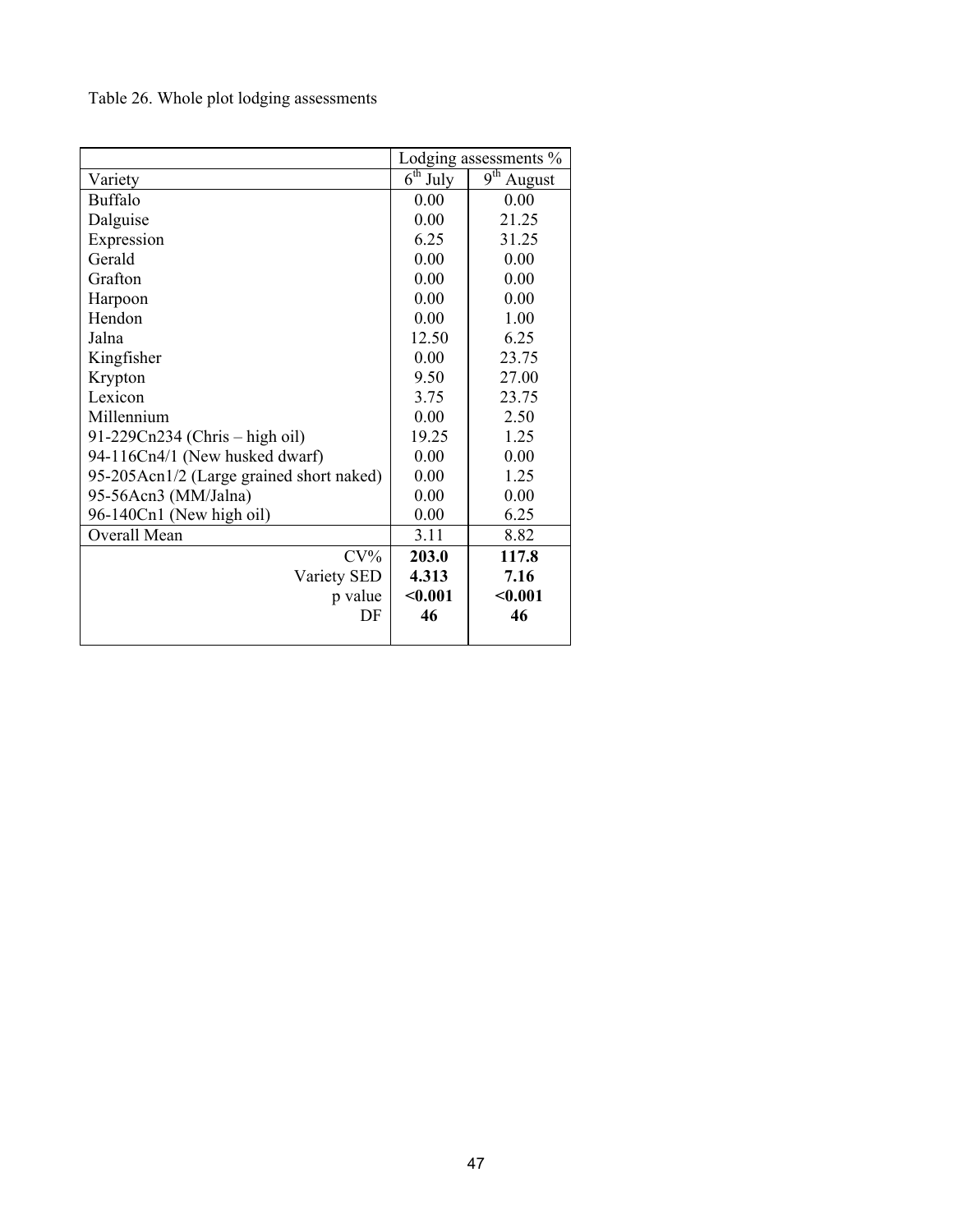Table 27. Autumn plant populations

| Variety                        | Plants/ $m^2$ |
|--------------------------------|---------------|
| Ayr                            | 263.70        |
| <b>Buffalo</b>                 | 254.07        |
| Dalguise                       | 278.15        |
| Expression                     | 278.52        |
| Gerald                         | 244.07        |
| Grafton                        | 234.44        |
| Hendon                         | 433.70        |
| Jalna                          | 275.56        |
| Kingfisher                     | 259.63        |
| Millennium                     | 262.22        |
| 91-229Cn234 (Chris – high oil) | 298.15        |
| 94-116Cn4/1 (New husked dwarf) | 275.56        |
| 95-240Cn 3/1/1/1               | 268.89        |
| 95-27 Cn5/1                    | 317.78        |
| 95-75 Cn5/1                    | 292.96        |
|                                |               |
| Overall Mean                   | 282.49        |
| $CV\%$                         | 6.9           |
| Variety SED                    | 13.77         |
| p value                        | $0.001$       |
| DF                             | 40            |
|                                |               |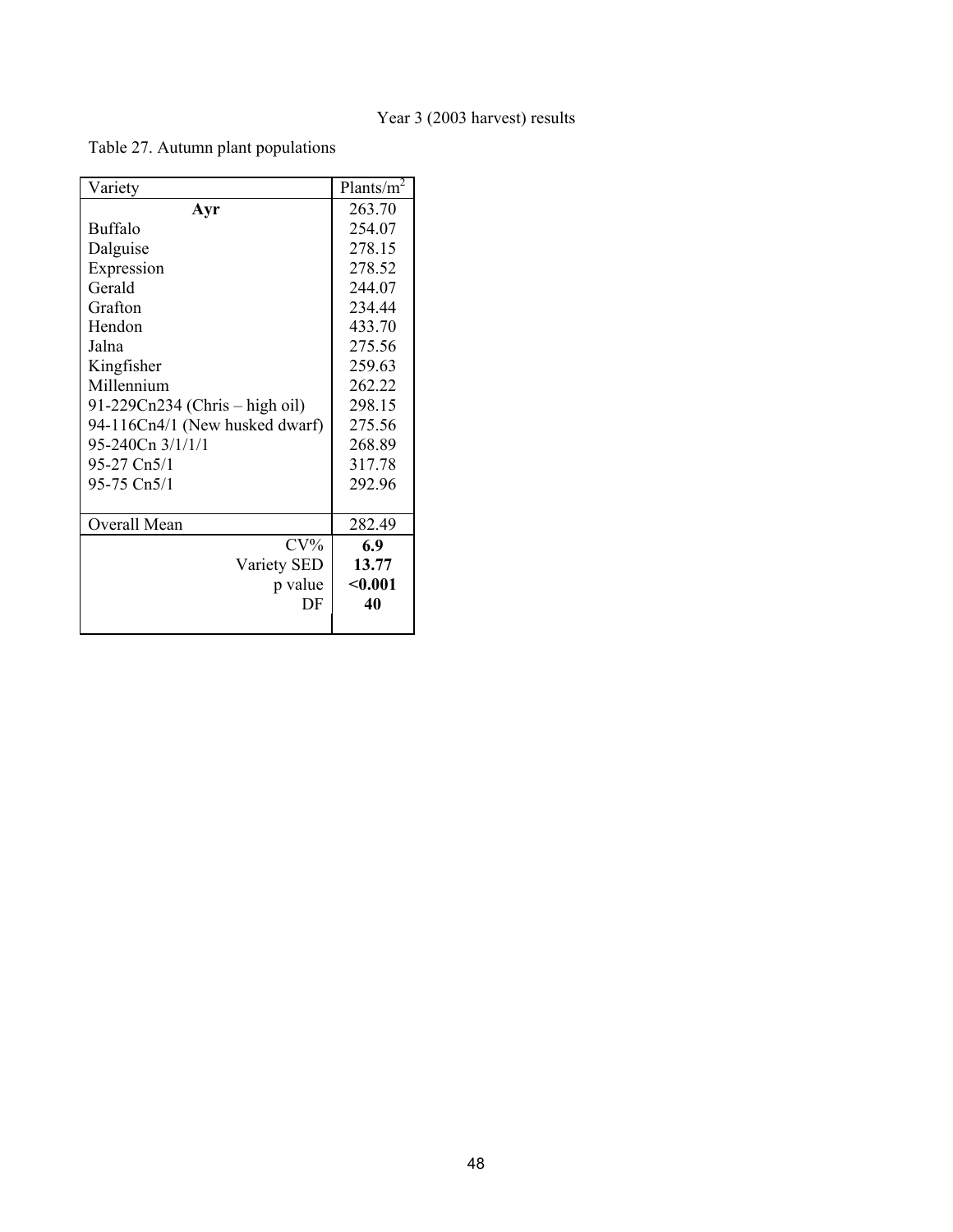| Variety                        | <b>Straw</b> | Grain | Chaff     | Total |
|--------------------------------|--------------|-------|-----------|-------|
| Ayr                            | 6.78         | 4.24  | 1.35      | 12.38 |
| <b>Buffalo</b>                 | 8.36         | 7.89  | 2.47      | 18.72 |
| Dalguise                       | 7.85         | 5.34  | 2.57      | 15.76 |
| Expression                     | 9.27         | 7.70  | 2.10      | 19.06 |
| Gerald                         | 8.32         | 3.88  | 2.09      | 14.29 |
| Grafton                        | 8.29         | 4.43  | 0.93      | 13.65 |
| Hendon                         | 5.95         | 4.66  | 2.25      | 12.87 |
| Jalna                          | 7.91         | 7.18  | 1.22      | 16.31 |
| Kingfisher                     | 8.30         | 5.54  | 2.24      | 16.08 |
| Millennium                     | 8.08         | 6.40  | 3.39      | 17.87 |
| 91-229Cn234 (Chris – high oil) | 8.23         | 2.76  | 1.40      | 12.39 |
| 94-116Cn4/1 (New husked dwarf) | 6.56         | 6.85  | 2.36      | 15.77 |
| 95-240Cn 3/1/1/1               | 10.50        | 5.33  | 2.43      | 18.26 |
| 95-27 Cn5/1                    | 7.79         | 5.87  | 1.86      | 15.52 |
| 95-75 Cn5/1                    | 7.10         | 3.69  | 0.90      | 11.70 |
|                                |              |       |           |       |
| Overall Mean                   | 7.94         | 5.44  | 2.07      | 15.45 |
| $CV\%$                         | 15.1         | 24.3  | 44.3      | 15.8  |
| Variety SED                    | 0.976        | 1.080 | 0.747     | 1.996 |
| p value                        | 0.021        | 0.001 | <b>NS</b> | 0.006 |
| DF                             | 25           | 25    | 25        | 25    |
|                                |              |       |           |       |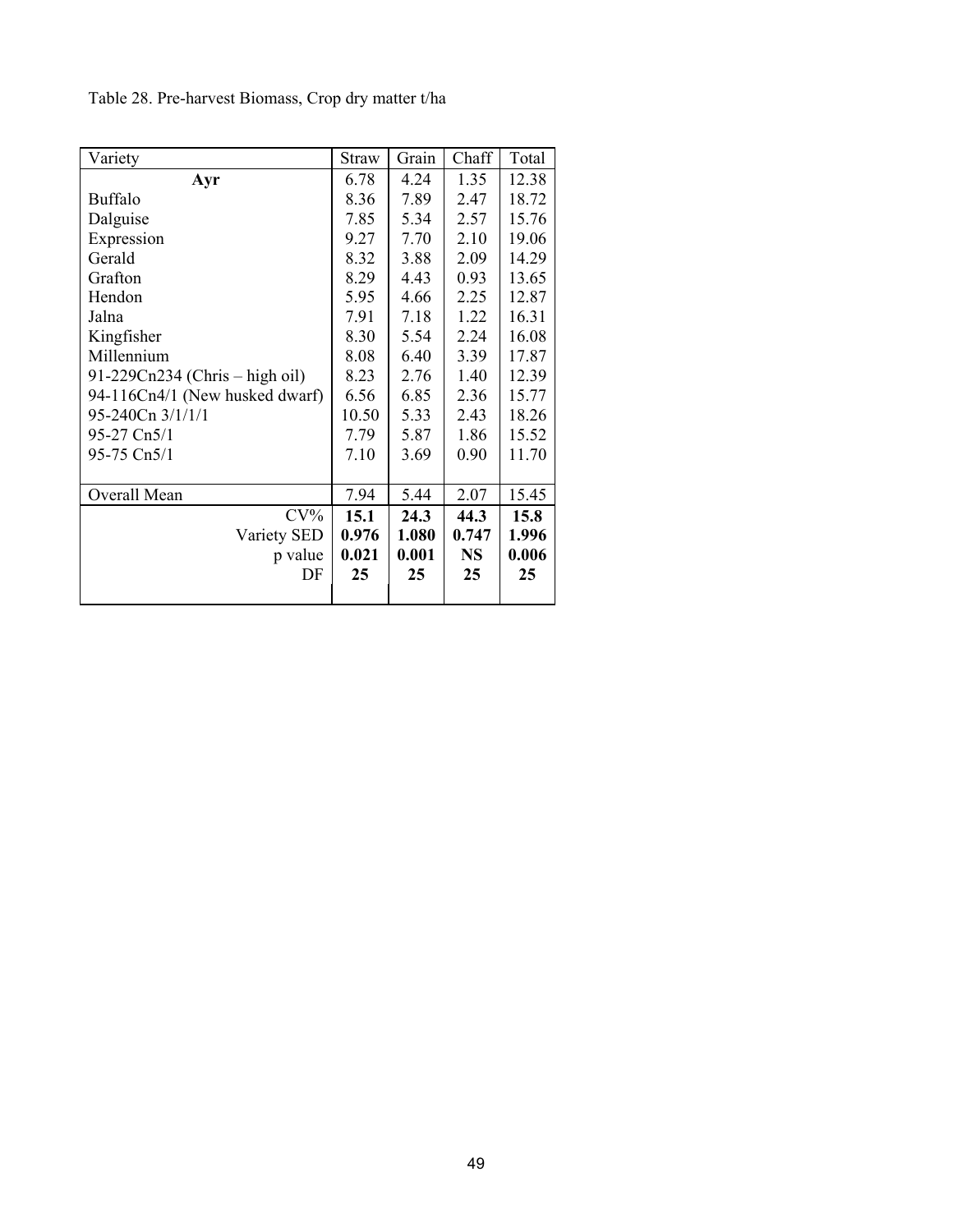## Table 29. Pre-harvest Biomass, yield components

| Variety             | Harvest | Thousand grain weight | Grain weight | Grain      | Ear number      |
|---------------------|---------|-----------------------|--------------|------------|-----------------|
|                     | Index   | $g$ (a) 85%           | (g)/ear      | number/ear | /m <sup>2</sup> |
| Ayr                 | 34.55   | 36.16                 | 0.71         | 22.30      | 624.77          |
| <b>Buffalo</b>      | 41.47   | 33.84                 | 2.02         | 69.16      | 393.84          |
| Dalguise            | 33.77   | 32.52                 | 0.74         | 26.31      | 736.98          |
| Expression          | 40.46   | 31.48                 | 1.43         | 53.06      | 550.33          |
| Gerald              | 26.75   | 29.28                 | 0.69         | 26.98      | 571.21          |
| Grafton             | 32.24   | 32.66                 | 1.19         | 41.46      | 384.60          |
| Hendon              | 36.20   | 36.04                 | 1.05         | 32.52      | 498.46          |
| Jalna               | 44.72   | 33.67                 | 1.68         | 57.19      | 447.51          |
| Kingfisher          | 34.59   | 31.55                 | 1.54         | 56.77      | 360.65          |
| Millennium          | 35.84   | 22.21                 | 0.91         | 47.81      | 711.73          |
| 91-229Cn234 (Chris- |         |                       |              |            |                 |
| high oil)           | 20.90   | 23.27                 | 0.71         | 36.64      | 362.09          |
| 94-116Cn4/1 (New    |         |                       |              |            |                 |
| husked dwarf)       | 43.45   | 34.58                 | 1.69         | 56.06      | 418.25          |
| 95-240Cn 3/1/1/1    | 29.24   | 25.28                 | 1.34         | 63.75      | 420.77          |
| 95-27 Cn5/1         | 34.0    | 30.59                 | 1.06         | 41.70      | 538.54          |
| 95-75 Cn5/1         | 30.29   | 27.12                 | 0.69         | 29.50      | 472.93          |
|                     |         |                       |              |            |                 |
| Overall Mean        | 34.26   | 30.73                 | 1.18         | 43.90      | 499.66          |
| $CV\%$              | 15.9    | 16.8                  | 28.6         | 27.8       | 23.4            |
| Variety SED         | 4.46    | 4.206                 | 0.271        | 9.97       | 95.4            |
| p value             | 0.002   | 0.040                 | $0.001$      | $0.001$    | 0.005           |
| DF                  | 39      | 39                    | 39           | 39         | 39              |
|                     |         |                       |              |            |                 |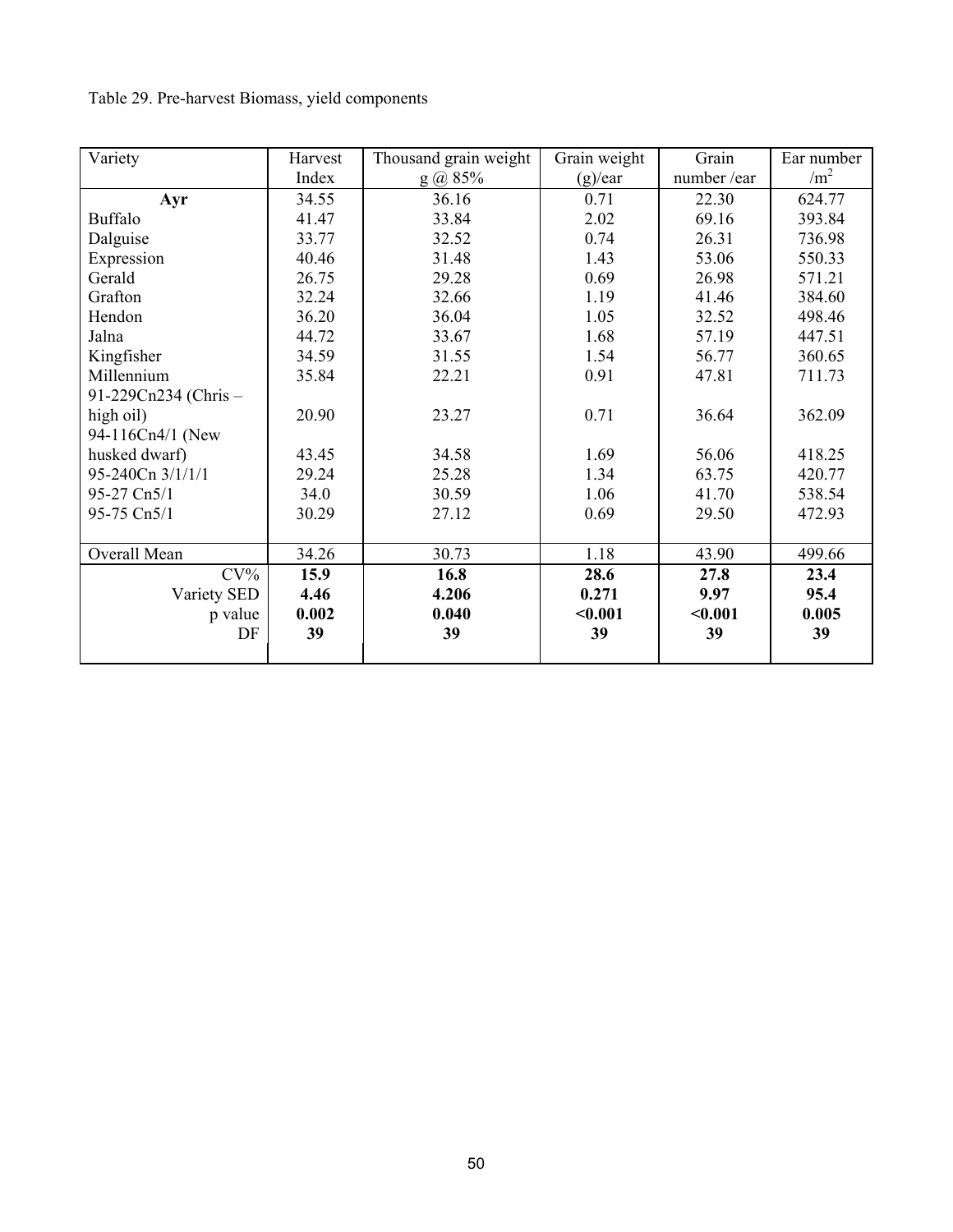### Table 30. Harvest data

| Variety                        | Grain yield t/ha | Specific weight kg/hl | Thousand grain weight g |
|--------------------------------|------------------|-----------------------|-------------------------|
| Ayr                            | 7.92             | 55.21                 | 36.00                   |
| <b>Buffalo</b>                 | 8.66             | 50.18                 | 31.24                   |
| Dalguise                       | 8.43             | 56.28                 | 34.93                   |
| Expression                     | 6.34             | 63.14                 | 27.19                   |
| Gerald                         | 8.99             | 54.83                 | 31.88                   |
| Grafton                        | 6.82             | 63.86                 | 29.75                   |
| Hendon                         | 6.24             | 59.27                 | 19.61                   |
| Jalna                          | 8.21             | 56.00                 | 31.58                   |
| Kingfisher                     | 8.08             | 54.78                 | 35.72                   |
| Millennium                     | 8.04             | 55.42                 | 38.49                   |
| 91-229Cn234 (Chris – high oil) | 3.87             | 63.74                 | 20.54                   |
| 94-116Cn4/1 (New husked dwarf) | 8.35             | 54.38                 | 29.78                   |
| 95-240Cn 3/1/1/1               | 6.29             | 66.65                 | 23.69                   |
| 95-27 Cn5/1                    | 9.33             | 55.36                 | 32.31                   |
| 95-75 Cn5/1                    | 8.51             | 55.05                 | 30.72                   |
|                                |                  |                       |                         |
| Overall Mean                   | 7.60             | 57.61                 | 30.23                   |
| $CV\%$                         | 7.5              | 5.8                   | 9.0                     |
| Variety SED                    | 0.402            | 2.36                  | 1.934                   |
| p value                        | < 0.001          | < 0.001               | < 0.001                 |
| DF                             | 39               | 39                    | 39                      |
|                                |                  |                       |                         |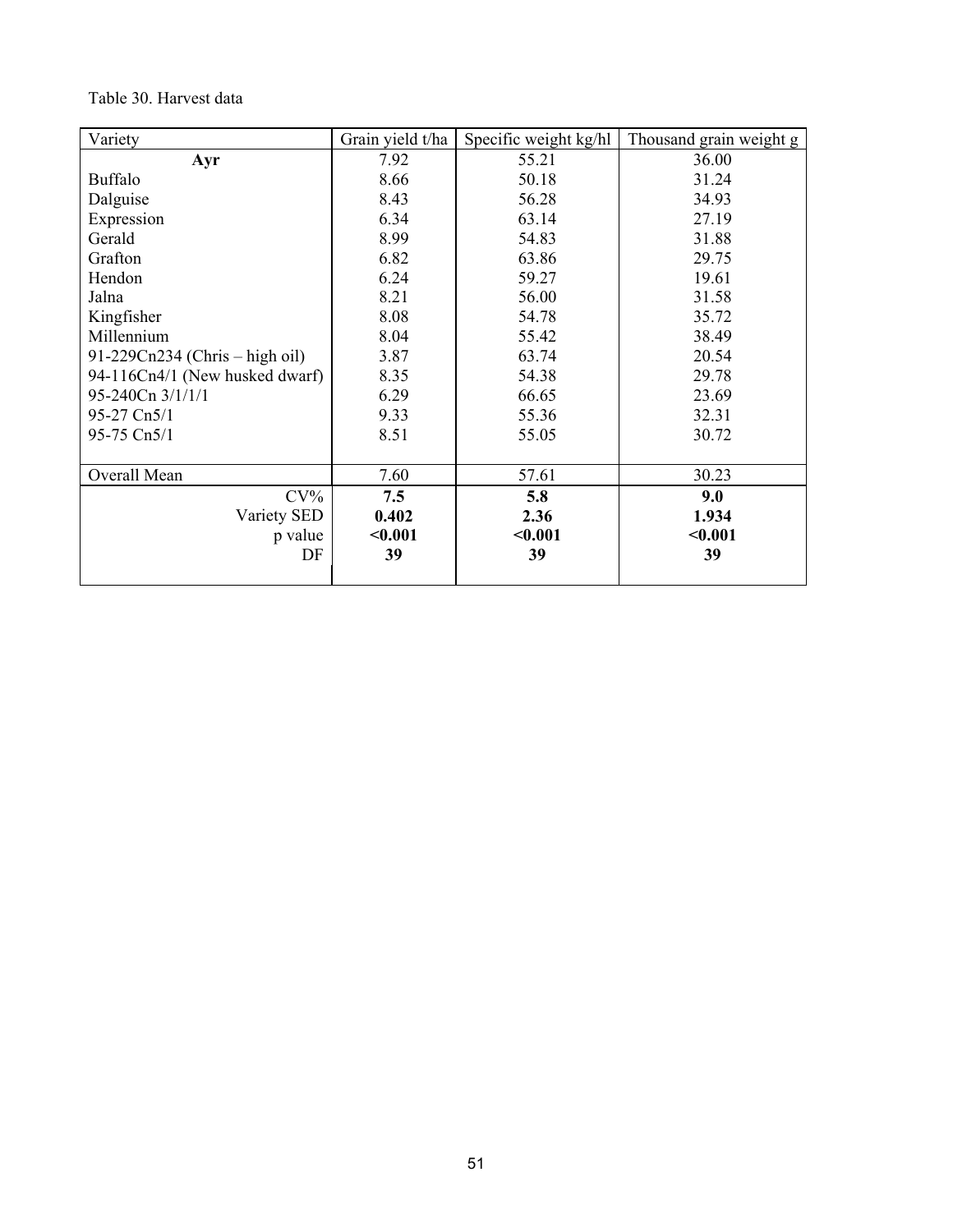# Table 31. Whole plot lodging assessments

|                                | Lodging assessments $%$ |                                    |             |  |
|--------------------------------|-------------------------|------------------------------------|-------------|--|
| Variety                        | $20th$ June             | $\overline{17}$ <sup>th</sup> July | $29th$ July |  |
| Ayr                            | 3.75                    | 67.50                              | 77.50       |  |
| <b>Buffalo</b>                 | 0.00                    | 0.00                               | 7.50        |  |
| Dalguise                       | 0.00                    | 70.00                              | 70.00       |  |
| Expression                     | 57.50                   | 62.50                              | 61.25       |  |
| Gerald                         | 0.00                    | 45.00                              | 30.00       |  |
| Grafton                        | 0.00                    | 1.25                               | 30.00       |  |
| Hendon                         | 0.00                    | 2.50                               | 11.25       |  |
| Jalna                          | 22.50                   | 51.25                              | 47.50       |  |
| Kingfisher                     | 25.00                   | 71.25                              | 45.00       |  |
| Millennium                     | 10.00                   | 66.25                              | 70.00       |  |
| 91-229Cn234 (Chris – high oil) | 76.25                   | 75.00                              | 95.00       |  |
| 94-116Cn4/1 (New husked dwarf) | 0.00                    | 13.75                              | 27.50       |  |
| 95-240Cn 3/1/1/1               | 29.25                   | 40.00                              | 47.50       |  |
| 95-27 Cn5/1                    | 11.20                   | 63.90                              | 39.70       |  |
| 95-75 Cn5/1                    | 17.80                   | 43.90                              | 54.70       |  |
|                                |                         |                                    |             |  |
| Overall Mean                   | 16.90                   | 44.90                              | 47.60       |  |
| $CV\%$                         | 72.4                    | 38.1                               | 40.2        |  |
| Variety SED                    | 8.64                    | 12.09                              | 13.53       |  |
| p value                        | $0.001$                 | $0.001$                            | $0.001$     |  |
| DF                             | 40                      | 40                                 | 40          |  |
|                                |                         |                                    |             |  |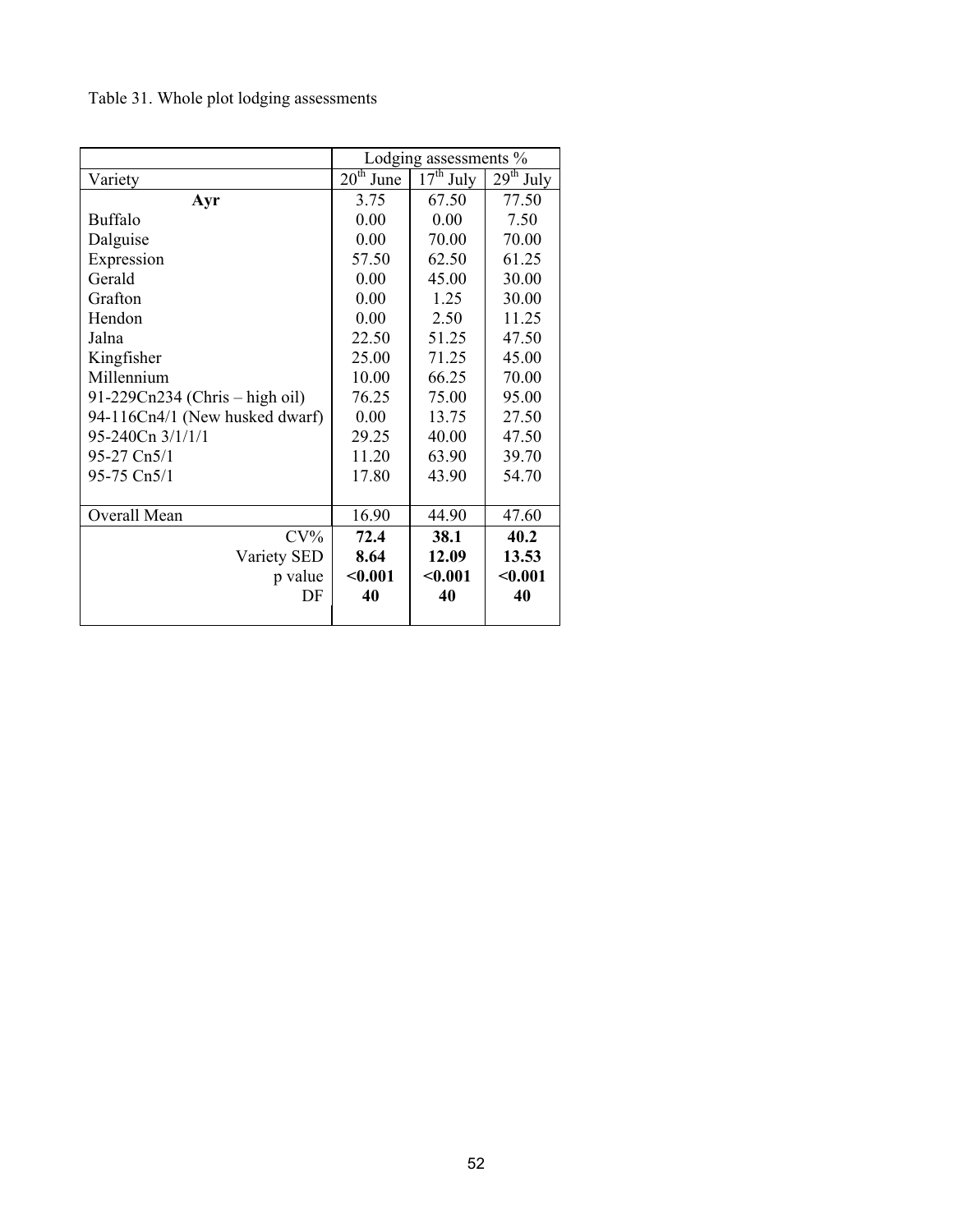#### **APPENDIX 3**

### **Variety x nitrogen/fungicide interaction experiments**

#### Materials and Methods

In 2001, three winter naked oat varieties (Grafton, Icon and Hendon) were sown at two seed rates 200 and 400 seeds m<sup>-2</sup> at two sites Rosemaund and Caythorpe. At Midlothian two spring oat varieties (Bullion and Neon) were sown at the same seed rates.

|  |  |  | Three nitrogen treatments with different rates and timings of prilled ammonium nitrate were applied as follows: |
|--|--|--|-----------------------------------------------------------------------------------------------------------------|
|  |  |  |                                                                                                                 |

|         |       | Ammonium Nitrate kg N/ha |         | Foliar Urea<br>kg N/ha | Total Rate kg<br>N/ha |
|---------|-------|--------------------------|---------|------------------------|-----------------------|
| Trt No. | GS 30 | GS 31/2                  | GS 33/7 | GS65                   |                       |
|         | 80    |                          | 40      |                        | 120                   |
|         | 40    | 40                       | 40      |                        | 120                   |
|         | 40    | 40                       | 40      | 60                     | 180                   |

Three fungicide treatment programmes were applied as follows:

| Treatment No. | Product                    | Rate l/ha | Timing                      |
|---------------|----------------------------|-----------|-----------------------------|
|               | Alto $100 + \text{Corbel}$ |           | $0.4 + 0.5$ GS 31/2 & GS 39 |
|               | Mantra                     | 1 O       | GS 31/2                     |
|               | Mantra                     |           | GS 31/2 & GS 39             |

The experimental design was a split plot plus three way factorial with varieties as main plots, seed rate, nitrogen and fungicide treatments as randomised sub-plots with three replicates.

In 2002, three winter naked oat varieties (Grafton, Hendon and Expression) were sown at two seed rates 200 and 400 seeds m<sup>-2</sup> at three sites Rosemaund, Abbots Ripton and Kirkness. Due to poor plant establishment associated with sowing problems the Abbots Ripton site had to be abandoned.

| Treatment No. |          | Ammonium Nitrate kg N/ha Foliar Urea kg N/ha |       |              | Fungicide l/ha |
|---------------|----------|----------------------------------------------|-------|--------------|----------------|
|               | GS 30/31 | GS 32                                        | GS 65 | GS31/2       | GS 39          |
|               | 120      |                                              |       | Alto 100 0.4 | Alto 100 0.4   |
|               |          |                                              |       | Corbel 0.5   | Corbel 0.5     |
|               | 40       | 80                                           |       | Alto 100 0.4 | Alto 100 0.4   |
|               |          |                                              |       | Corbel $0.5$ | Corbel $0.5$   |
|               | 40       | 40                                           | 40    | Alto 100 0.4 | Alto 100 0.4   |
|               |          |                                              |       | Corbel 0.5   | Corbel $0.5$   |
| 4             | 40       | 40                                           | 60    | Alto 100 0.4 | Alto 100 0.4   |
|               |          |                                              |       | Corbel 0.5   | Corbel 0.5     |
|               | 40       | 40                                           | 40    | Opera 1.0    | Opera 1.0      |

Five nitrogen/fungicide treatments with different type and timings of nitrogen were applied as follows:

The experimental design was a split plot plus two way factorial with varieties as main plots, seed rate and nitrogen/fungicide treatments as randomised sub-plots with three replicates.

In 2003, three winter oat varieties (Hendon, Buffalo and Millenium) were sown at a single seed rate of 400 seeds m<sup>-2</sup> at two sites Rosemaund, Abbots Ripton.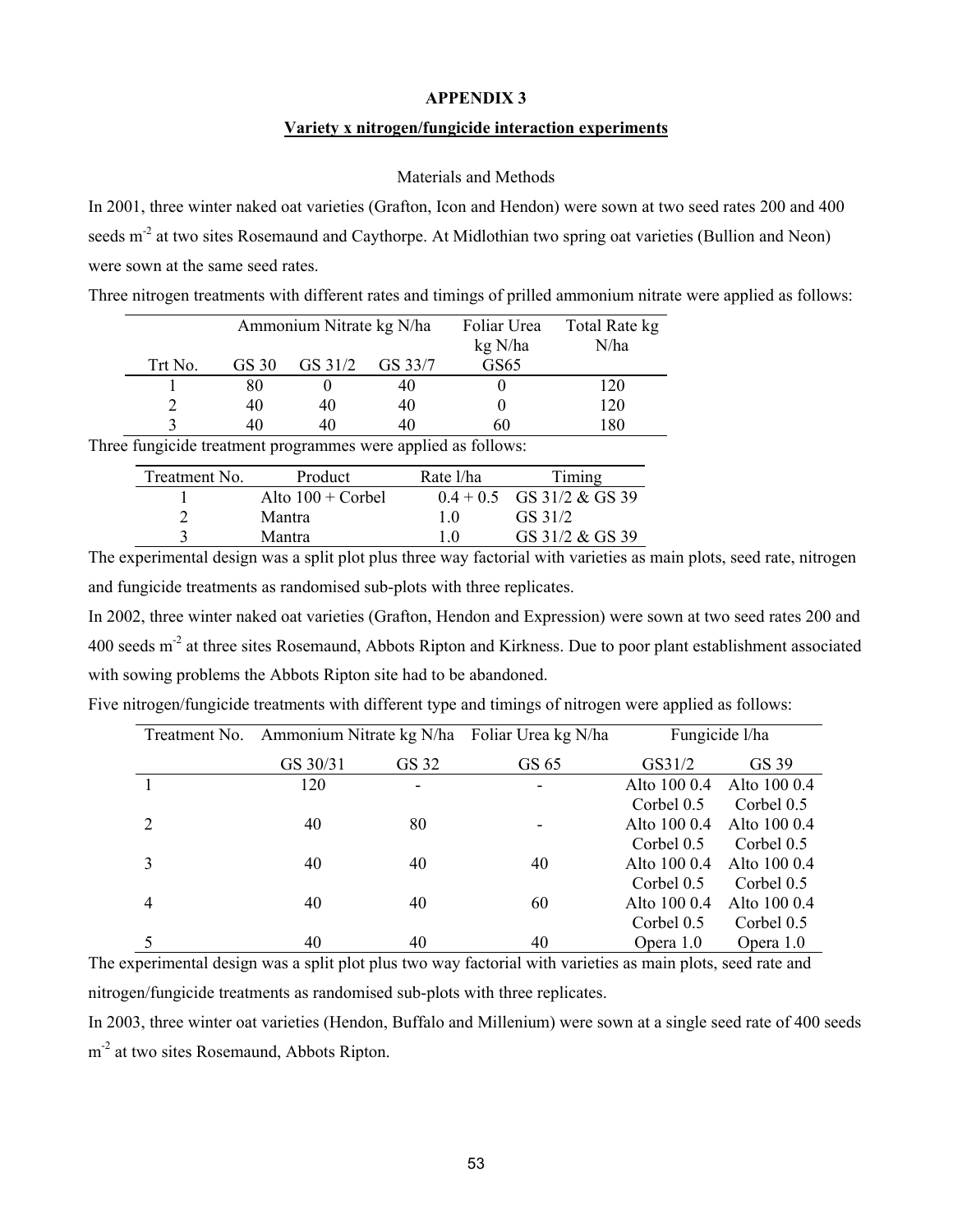Three nitrogen treatments with different rates and timings of prilled ammonium nitrate were applied at Rosemaund as follows:

|           | Ammonium Nitrate N kg/ha |       |                         |
|-----------|--------------------------|-------|-------------------------|
| Treatment | GS 30                    | GS 32 | Total N kg/ha           |
|           | 40                       | 60    | 100 (RB 209 rec $+30$ ) |
|           | 40                       | 120   | 160 (RB 209 rec + 90)   |
|           | 40                       | 180   | 220 (RB 209 rec + 150)  |

Six nitrogen treatments with different rates and timings of prilled ammonium nitrate were applied at Abbots Ripton as follows:

|           | Ammonium Nitrate N kg/ha |       | Foliar Urea |           |                         |
|-----------|--------------------------|-------|-------------|-----------|-------------------------|
|           |                          |       |             | $N$ kg/ha |                         |
| Treatment | GS 30                    | GS 32 | GS 65       | GS 65     | Total N kg/ha           |
|           | 40                       | 60    | $\theta$    |           | 100 (RB 209 rec - 30)   |
| ↑         | 40                       | 90    |             |           | 130 (RB 209 rec)        |
| 3         | 40                       | 90    | $_{0}$      | 30        | 160 (RB 209 rec $+30$ ) |
|           | 40                       | 90    | 30          |           | 160 (RB 209 rec $+30$ ) |
|           | 40                       | 120   | $\theta$    |           | 160 (RB 209 rec $+30$ ) |
|           | 40                       | 150   |             |           | 190 (RB 209 rec + 60)   |

The experimental design was a split plot plus factorial with nitrogen as main plots and variety as randomised sub-plots with three replicates.

In the detailed field experiments at ADAS Rosemaund crop establishment was assessed pre-tillering with the number of plants counted in 10m x 1m row lengths per plot. Weekly measurements of light interception with ceptometers (Sunfleck meters) allowed canopy development to be monitored through the growing season. Crop growth assessed as both dry matter and green area index measurements were taken from a sub set of treatments and experiments at stem extension (GS31) and when 50% of all the main shoots reached mid-anthesis (GS65). An assessment of the components of yield was made on samples taken immediately pre-harvest. Grain yield was measured using a plot combine from a harvest area of 10m by 2m. Grain specific weight was measured using a manual chondrometer, grain moisture content was calculated after oven drying at  $80^{\circ}$ C for 48 hrs. Thousandgrain weight was measured using a numigral grain counter. At the non-ADAS sites crop establishment and grain yield were assessed using the same methodology.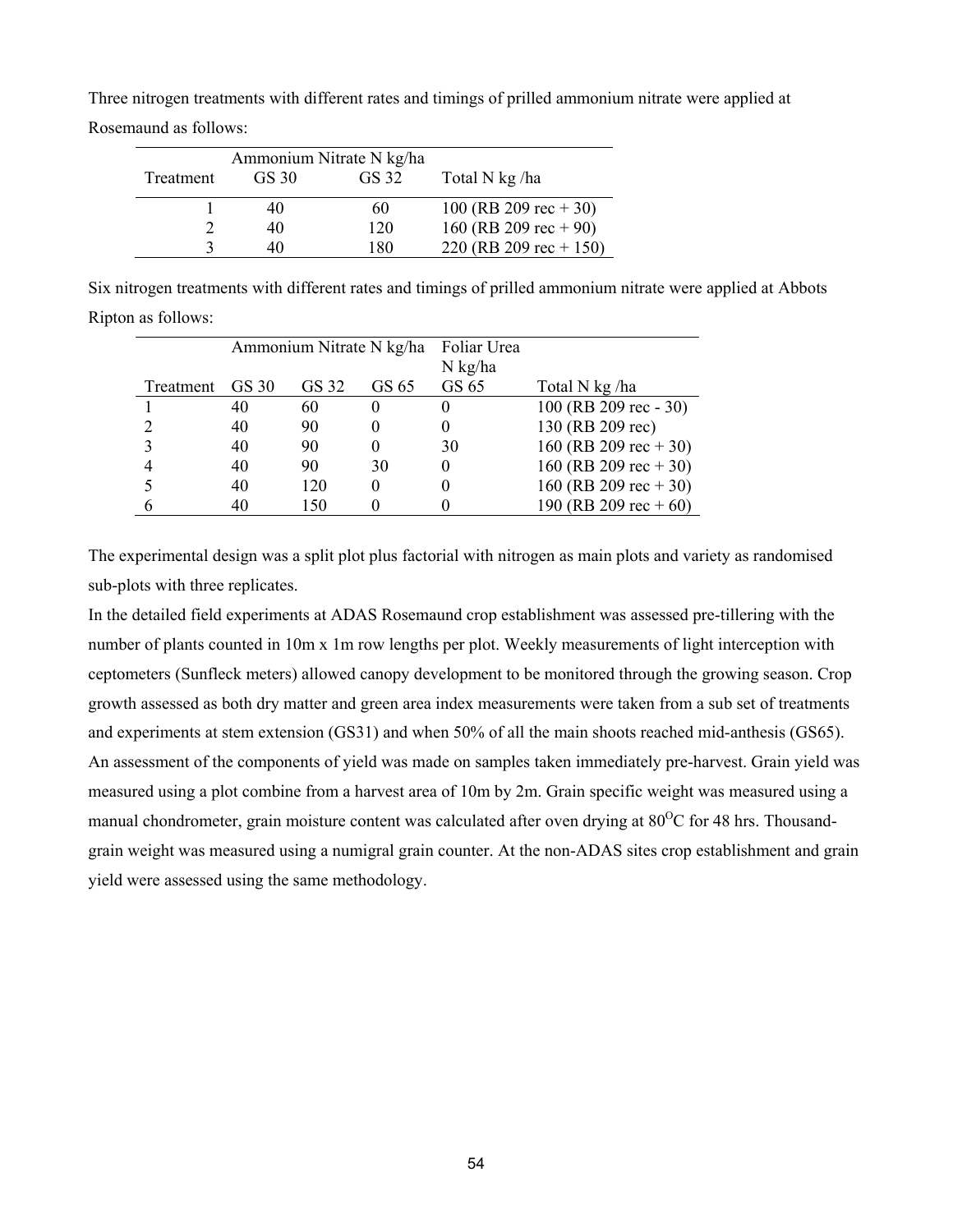### Year 1 (2001 harvest) results

## **ADAS Rosemaund Site**

Table 32. Autumn plant populations

| Variety                | Seedrate    | Plants/ $m^2$    |
|------------------------|-------------|------------------|
|                        | Seeds $m-2$ |                  |
| Grafton                | 200         | 182.96           |
|                        | 400         | 298.27           |
| Grafton                | Mean        | 240.62           |
| <b>Icon</b>            | 200         | 186.67           |
|                        | 400         | 296.79           |
| Icon                   | Mean        | 241.73           |
| Hendon                 | 200         | 208.64           |
|                        | 400         | 305.18           |
| Hendon                 | Mean        | 256.91           |
|                        |             | 246.42           |
| 200                    | Mean        | 192.76           |
| 400                    | Mean        | 300.08           |
| Overall                | Mean        |                  |
| $CV\%$                 |             | 6.9              |
| Variety SED            |             | 7.55             |
| p value                |             | <b>NS</b>        |
| DF                     |             | $\boldsymbol{4}$ |
| Seedrate SED           |             | 8.00             |
| p value                |             | < 0.001          |
| <b>Interaction SED</b> |             | 12.38            |
| p value                |             | <b>NS</b>        |
| DF                     |             | 6                |
|                        |             |                  |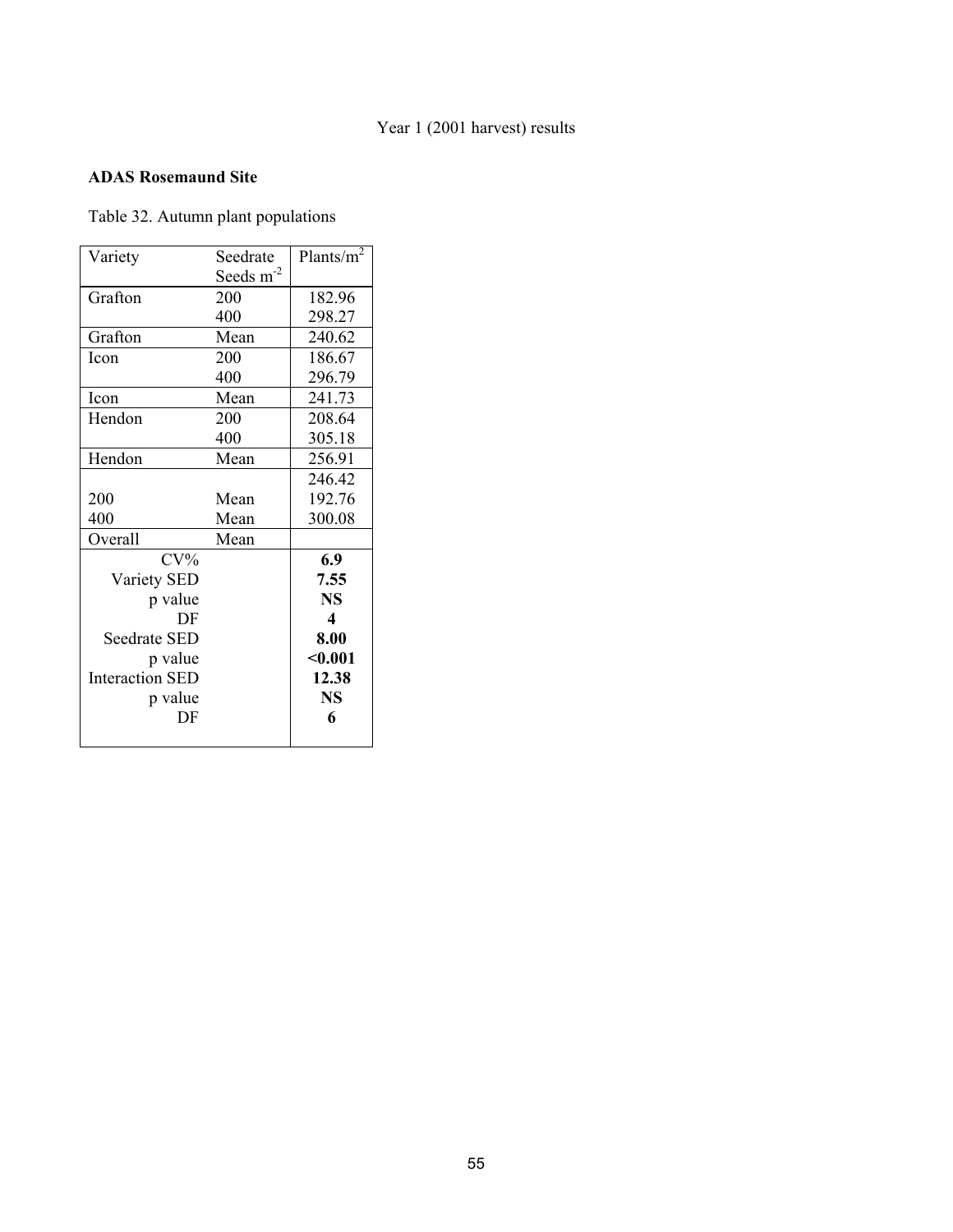| Yield (t/ha)       |          | Nitrogen          |             |                         |                  |
|--------------------|----------|-------------------|-------------|-------------------------|------------------|
| Variety            | Seedrate | Fungicide         | $80 + 40 N$ | $40 + 80$ N             | $40 + 80 + 60$ N |
| Grafton            | 200      | Alto/Corbel       | 5.93        | 6.28                    | 6.78             |
|                    |          | Mantra x1         | 6.60        | 6.65                    | 6.71             |
|                    |          | Mantra x2         | 6.18        | 6.89                    | 6.53             |
|                    | 200 Mean |                   | 6.24        | 6.61                    | 6.68             |
|                    | 400      | Alto/Corbel       | 6.34        | 6.17                    | 6.88             |
|                    |          | Mantra x1         | 6.31        | 6.35                    | 6.83             |
|                    |          | Mantra x2         | 6.73        | 6.65                    | 7.07             |
|                    | 400 Mean |                   | 6.46        | 6.39                    | 6.93             |
| Grafton Mean       |          |                   | 6.35        | 6.50                    | 6.80             |
| Hendon             | 200      | Alto/Corbel       | 7.30        | 7.03                    | 6.95             |
|                    |          | Mantra x1         | 7.40        | 7.10                    | 7.19             |
|                    |          | Mantra x2         | 7.17        | 6.97                    | 7.63             |
|                    | 200 Mean |                   | 7.29        | 7.03                    | 7.26             |
|                    | 400      | Alto/Corbel       | 7.15        | 7.08                    | 6.81             |
|                    |          | Mantra x1         | 7.49        | 7.13                    | 7.40             |
|                    |          | Mantra x2         | 7.51        | 7.48                    | 7.71             |
|                    | 400 Mean |                   | 7.38        | 7.23                    | 7.31             |
| <b>Hendon Mean</b> |          |                   | 7.34        | 7.13                    | 7.28             |
| Icon               | 200      | Alto/Corbel       | 7.64        | 7.12                    | 7.21             |
|                    |          | Mantra x1         | 7.24        | 7.45                    | 7.28             |
|                    |          | Mantra x2         | 7.33        | 7.29                    | 7.69             |
|                    |          | 200 Mean          |             | 7.29                    | 7.39             |
|                    | 400      | Alto/Corbel       | 7.46        | 7.71                    | 7.67             |
|                    |          | Mantra x1         | 7.75        | 7.51                    | 7.79             |
|                    |          | Mantra x2         | 7.39        | 7.70                    | 7.73             |
|                    |          | 400 Mean          |             | 7.64                    | 7.73             |
| Icon Mean          |          |                   | 7.47        | 7.47                    | 7.56             |
| Overall Mean       |          |                   | 7.05        | 7.03                    | 7.22             |
|                    |          | Variety p value   |             | 0.020                   |                  |
|                    |          | <b>SED</b>        |             | 0.201                   |                  |
|                    |          | df                |             | $\overline{\mathbf{4}}$ |                  |
|                    |          | Seed rate p value |             | 0.012                   |                  |
|                    |          | SED               |             | 0.0621                  |                  |
| Nitrogen p value   |          |                   |             | 0.034                   |                  |
|                    |          | <b>SED</b>        |             | 0.076                   |                  |
|                    |          | Fungicide p value |             | 0.012                   |                  |
|                    |          | <b>SED</b>        |             | 0.076                   |                  |
|                    |          | All interactions  |             | <b>NS</b>               |                  |
|                    |          | df                |             | 102                     |                  |
|                    |          | $cv\%$            |             | 5.6                     |                  |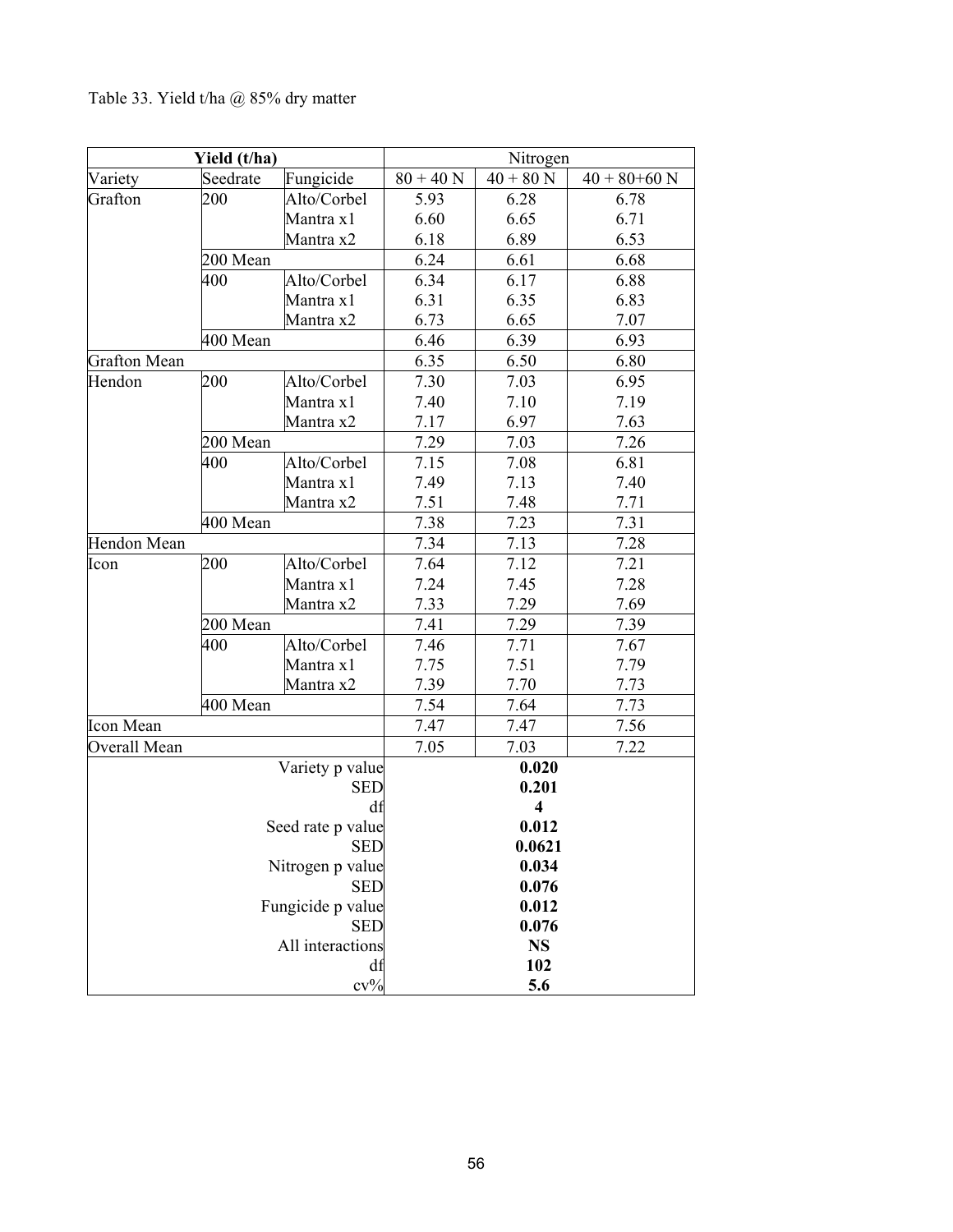# Table 34. Specific Weight kg/hl

| Specific Weight (kg/hl) |          | Nitrogen                                 |             |                         |                  |
|-------------------------|----------|------------------------------------------|-------------|-------------------------|------------------|
| Variety                 | Seedrate | Fungicide                                | $80 + 40 N$ | $40 + 80$ N             | $40 + 80 + 60$ N |
| Grafton                 | 200      | Alto/Corbel                              | 65.64       | 64.42                   | 63.88            |
|                         |          | Mantra x1                                | 64.84       | 63.85                   | 63.00            |
|                         |          | Mantra x2                                | 65.07       | 64.12                   | 63.71            |
|                         | 200 Mean |                                          | 65.19       | 64.13                   | 63.53            |
|                         | 400      | Alto/Corbel                              | 63.84       | 64.47                   | 64.08            |
|                         |          | Mantra x1                                | 64.82       | 63.33                   | 64.04            |
|                         |          | Mantra x2                                | 64.85       | 64.71                   | 62.92            |
|                         | 400 Mean |                                          | 64.50       | 64.17                   | 63.68            |
| <b>Grafton Mean</b>     |          |                                          | 64.84       | 64.15                   | 63.61            |
| Hendon                  | 200      | Alto/Corbel                              | 58.62       | 59.96                   | 59.94            |
|                         |          | Mantra x1                                | 58.30       | 59.50                   | 59.08            |
|                         |          | Mantra x2                                | 59.80       | 59.65                   | 59.65            |
|                         | 200 Mean |                                          | 58.91       | 59.70                   | 59.56            |
|                         | 400      | Alto/Corbel                              | 59.40       | 59.83                   | 59.74            |
|                         |          | Mantra x1                                | 58.81       | 60.66                   | 61.13            |
|                         |          | Mantra x2                                | 59.32       | 60.06                   | 59.49            |
|                         | 400 Mean |                                          | 59.18       | 60.18                   | 60.12            |
| Hendon Mean             |          |                                          | 59.04       | 59.94                   | 59.84            |
| Icon                    | 200      | Alto/Corbel                              | 63.45       | 61.71                   | 63.18            |
|                         |          | Mantra x1                                | 63.47       | 64.28                   | 63.48            |
|                         |          | Mantra x2                                | 64.00       | 63.15                   | 62.27            |
|                         | 200 Mean |                                          | 63.64       | 63.05                   | 62.98            |
|                         | 400      | Alto/Corbel                              | 63.94       | 63.15                   | 63.71            |
|                         |          | Mantra x1                                | 63.98       | 63.95                   | 63.75            |
|                         |          | Mantra x2                                | 63.55       | 63.29                   | 62.85            |
|                         | 400 Mean |                                          | 63.82       | 63.46                   | 63.43            |
| <b>Icon Mean</b>        |          |                                          | 63.73       | 63.26                   | 63.20            |
| Overall Mean            |          |                                          | 62.54       | 62.45                   | 62.22            |
|                         |          | Variety p value                          |             | 0.002                   |                  |
|                         |          | <b>SED</b>                               |             | 0.560                   |                  |
|                         |          | df                                       |             | $\overline{\mathbf{4}}$ |                  |
|                         |          | Seed rate p value                        |             | <b>NS</b>               |                  |
|                         |          | <b>SED</b>                               |             | 0.166                   |                  |
|                         |          | Nitrogen p value                         |             | <b>NS</b>               |                  |
|                         |          | <b>SED</b>                               |             | 0.204                   |                  |
|                         |          | Fungicide p value                        |             | <b>NS</b>               |                  |
|                         |          | <b>SED</b>                               |             | 0.204                   |                  |
|                         |          | Variety x Nitrogen p value<br><b>SED</b> |             | $0.001$<br>0.630        |                  |
|                         |          | All other interactions                   |             | <b>NS</b>               |                  |
|                         |          | df                                       |             | 102                     |                  |
|                         |          | $cv\%$                                   |             | 1.7                     |                  |
|                         |          |                                          |             |                         |                  |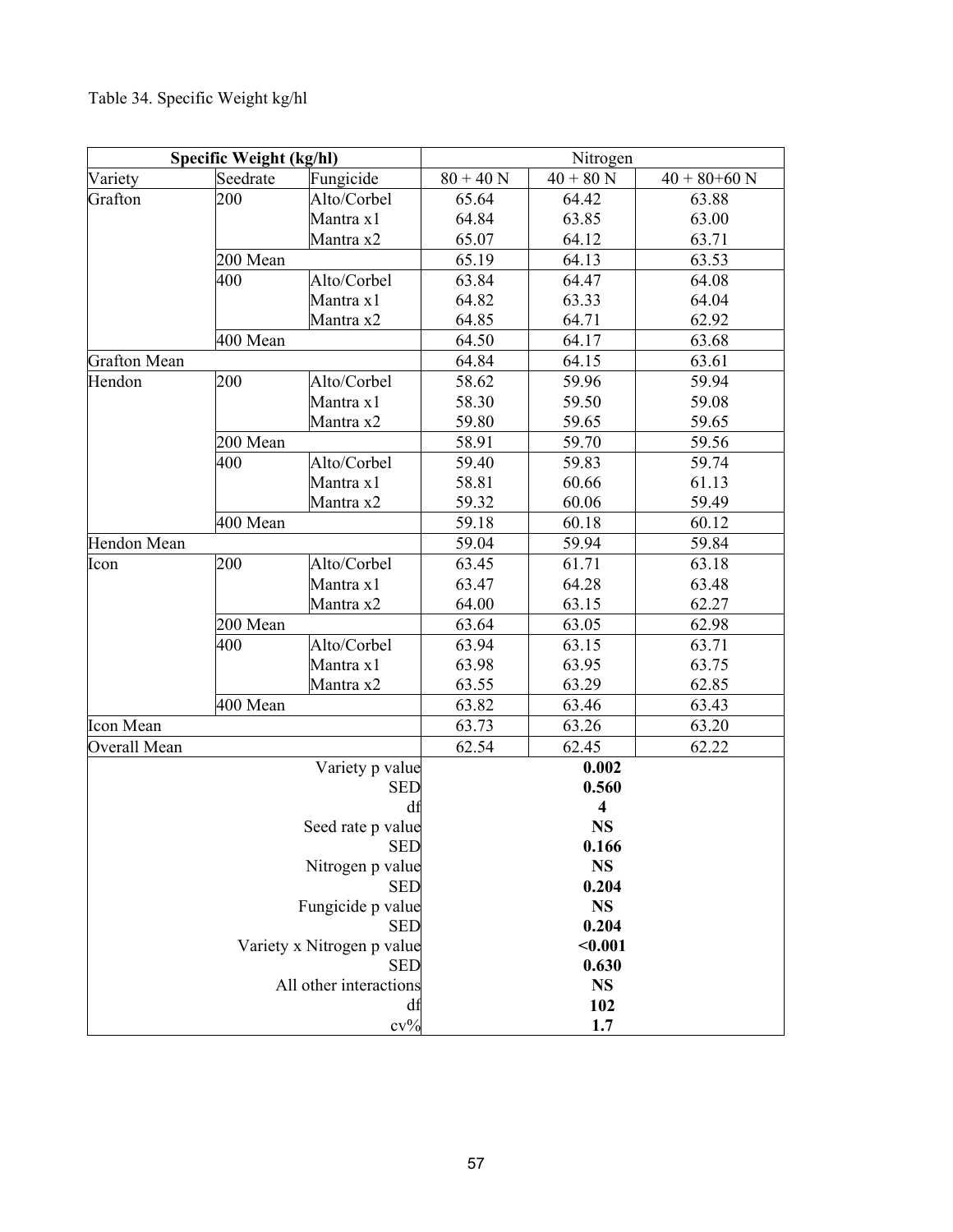### **Nitrogen x Variety trial SW Caythorpe Site**

| Plants/m2           |                   | N applied  |            |               |  |
|---------------------|-------------------|------------|------------|---------------|--|
| Variety             | Seed rate         | $N: 40+20$ | $N: 40+80$ | $N: 40+80+60$ |  |
| Grafton             | 200               | 131.58     | 115.09     | 120.18        |  |
|                     | 400               | 199.42     | 196.20     | 197.66        |  |
| <b>Grafton Mean</b> |                   | 165.50     | 159.33     | 158.92        |  |
| Napoleon            | 200               | 120.76     | 117.54     | 125.15        |  |
|                     | 400               | 216.37     | 220.47     | 222.51        |  |
| Napoleon Mean       |                   | 168.57     | 169.01     | 173.83        |  |
| Icon                | 200               | 127.78     | 127.19     | 129.82        |  |
|                     | 400               | 214.04     | 211.23     | 222.22        |  |
| Icon Mean           |                   | 170.91     | 173.88     | 176.02        |  |
| <b>Grand Mean</b>   |                   | 168.32     | 167.05     | 169.59        |  |
|                     | Variety p value   |            | 0.026      |               |  |
|                     | <b>SED</b>        |            | 4.74       |               |  |
|                     | Seed rate p value | $0.001$    |            |               |  |
|                     | <b>SED</b>        | 3.87       |            |               |  |
|                     | Nitrogen p value  | <b>NS</b>  |            |               |  |
|                     | <b>SED</b>        |            | 4.74       |               |  |
|                     | All interactions  |            | <b>NS</b>  |               |  |
|                     | df                |            | 64         |               |  |
|                     | $cv\%$            |            | 12.0       |               |  |
|                     |                   |            |            |               |  |

Table 35. Plant populations (10 May 2001)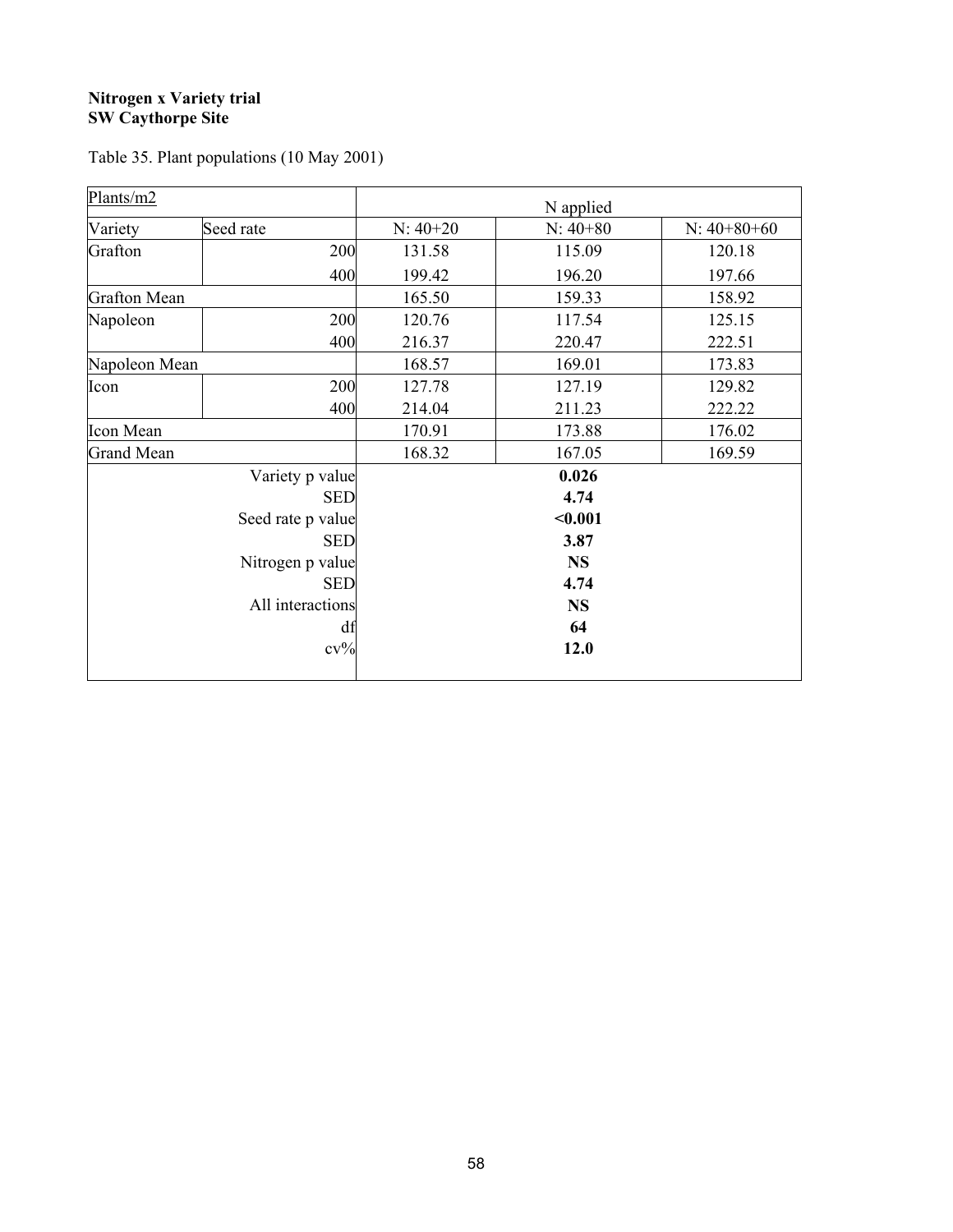## Table 36. Yield t/ha @ 85% dry matter

| Yield (t/ha)        |          | Nitrogen          |             |                         |              |
|---------------------|----------|-------------------|-------------|-------------------------|--------------|
| Variety             | Seedrate | Fungicide         | $40 + 20$ N | $40 + 80$ N             | $40+80+60$ N |
| Grafton             | 200      | Alto/Corbel       | 5.12        | 4.76                    | 5.10         |
|                     |          | Mantra x1         | 4.30        | 4.85                    | 5.27         |
|                     |          | Mantra x2         | 5.41        | 5.08                    | 5.03         |
|                     | 200 Mean |                   | 4.94        | 4.92                    | 5.13         |
|                     | 400      | Alto/Corbel       | 4.62        | 5.12                    | 5.08         |
|                     |          | Mantra x1         | 4.72        | 5.12                    | 5.14         |
|                     |          | Mantra x2         | 4.70        | 5.03                    | 5.22         |
|                     | 400 Mean |                   | 4.68        | 5.09                    | 5.15         |
| <b>Grafton Mean</b> |          |                   | 4.81        | 5.01                    | 5.14         |
| Hendon              | 200      | Alto/Corbel       | 4.47        | 4.70                    | 4.83         |
|                     |          | Mantra x1         | 4.93        | 4.70                    | 4.76         |
|                     |          | Mantra x2         | 4.76        | 5.01                    | 5.10         |
|                     | 200 Mean |                   | 4.72        | 4.80                    | 4.90         |
|                     | 400      | Alto/Corbel       | 4.62        | 4.99                    | 5.24         |
|                     |          | Mantra x1         | 4.68        | 5.12                    | 5.24         |
|                     |          | Mantra x2         | 4.62        | 5.16                    | 5.10         |
|                     | 400 Mean |                   | 4.64        | 5.09                    | 5.19         |
| Hendon Mean         |          |                   | 4.68        | 4.95                    | 5.04         |
| Icon                | 200      | Alto/Corbel       | 5.01        | 4.82                    | 4.78         |
|                     |          | Mantra x1         | 4.01        | 4.36                    | 4.55         |
|                     |          | Mantra x2         | 4.38        | 4.89                    | 5.24         |
|                     | 200 Mean |                   | 4.47        | 4.65                    | 4.85         |
|                     | 400      | Alto/Corbel       | 4.38        | 4.82                    | 5.10         |
|                     |          | Mantra x1         | 4.55        | 4.91                    | 4.62         |
|                     |          | Mantra x2         | 4.51        | 4.99                    | 5.16         |
|                     | 400 Mean |                   | 4.48        | 4.92                    | 4.96         |
| <b>Icon Mean</b>    |          |                   | 4.47        | 4.79                    | 4.91         |
| Overall Mean        |          |                   | 4.66        | 4.92                    | 5.03         |
|                     |          | Fungicide p value |             | <b>NS</b>               |              |
|                     |          | <b>SED</b>        |             | 0.135                   |              |
|                     |          | df                |             | $\overline{\mathbf{4}}$ |              |
|                     |          | Variety p value   |             | 0.019                   |              |
|                     |          | <b>SED</b>        |             | 0.091                   |              |
|                     |          | Seed rate p value |             | <b>NS</b>               |              |
|                     |          | <b>SED</b>        |             | 0.074                   |              |
|                     |          | Nitrogen p value  |             | $0.001$                 |              |
|                     |          | <b>SED</b>        |             | 0.091                   |              |
|                     |          | All interactions  |             | <b>NS</b>               |              |
|                     |          | df                |             | 98                      |              |
|                     |          | $cv\%$            |             | 9.7                     |              |
|                     |          |                   |             |                         |              |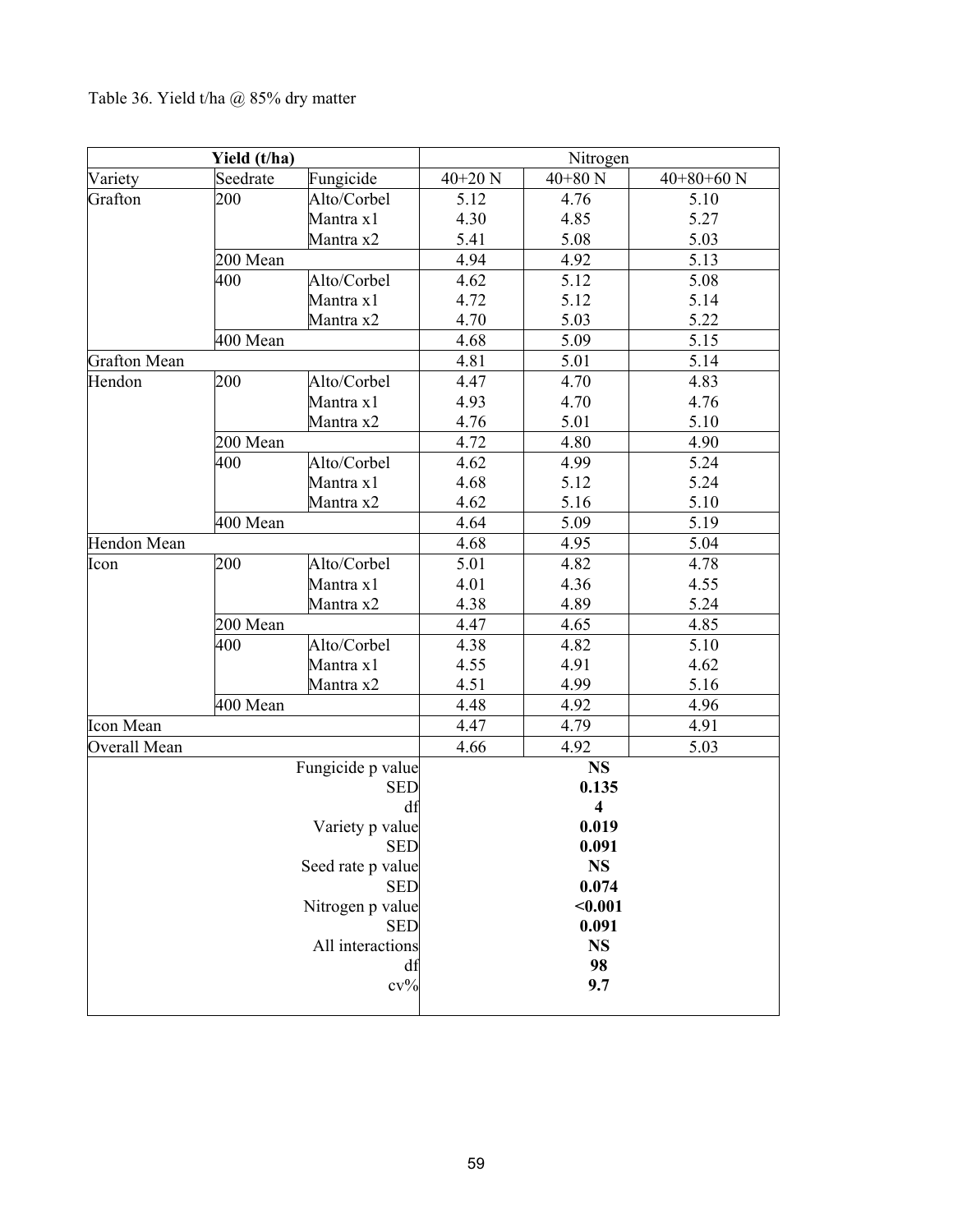## **Nitrogen x Variety trial**

## **SAG Midlothian Site**

Table 37. Yield t/ha @ 85% dry matter

| Yield (t/ha)        |          | Nitrogen          |        |           |              |
|---------------------|----------|-------------------|--------|-----------|--------------|
| Variety             | Seedrate | Fungicide         | 70 kgN | $100$ kgN | 100kgN +30FU |
| <b>Bullion</b>      | 200      | Alto/Corbel       | 3.81   | 4.39      | 4.99         |
|                     |          | Mantra x1         | 4.33   | 4.30      | 4.48         |
|                     |          | Mantra x2         | 4.05   | 4.00      | 4.36         |
|                     | 200 Mean |                   | 4.06   | 4.23      | 4.61         |
|                     | 400      | Alto/Corbel       | 4.01   | 4.45      | 4.53         |
|                     |          | Mantra x1         | 3.84   | 4.53      | 4.46         |
|                     |          | Mantra x2         | 3.90   | 4.49      | 4.67         |
|                     | 400 Mean |                   | 3.92   | 4.49      | 4.55         |
| <b>Bullion Mean</b> |          |                   | 3.99   | 4.36      | 4.58         |
| Neon                | 200      | Alto/Corbel       | 4.17   | 4.98      | 4.72         |
|                     |          | Mantra x1         | 4.19   | 4.80      | 4.89         |
|                     |          | Mantra x2         | 4.39   | 4.79      | 4.94         |
|                     | 200 Mean |                   | 4.25   | 4.86      | 4.85         |
|                     | 400      | Alto/Corbel       | 4.25   | 5.32      | 5.09         |
|                     |          | Mantra x1         | 4.64   | 5.23      | 5.39         |
|                     |          | Mantra x2         | 4.66   | 5.01      | 4.67         |
|                     | 400 Mean |                   | 4.52   | 5.19      | 5.05         |
| Neon Mean           |          |                   | 4.38   | 5.02      | 4.95         |
| Overall Mean        |          |                   | 4.19   | 4.69      | 4.77         |
|                     |          | Variety p value   |        | < 0.001   |              |
|                     |          | <b>SED</b>        |        | 0.071     |              |
|                     |          | Seed rate p value |        | 0.051     |              |
|                     |          | <b>SED</b>        |        | 0.071     |              |
|                     |          | Nitrogen p value  |        | $0.001$   |              |
|                     |          | <b>SED</b>        |        | 0.087     |              |
|                     |          | Fungicide p value |        | <b>NS</b> |              |
|                     |          | <b>SED</b>        |        | 0.087     |              |
|                     |          | All interactions  |        | <b>NS</b> |              |
|                     |          | df                |        | 70        |              |
|                     |          | $cv\%$            |        | 8.2       |              |
|                     |          |                   |        |           |              |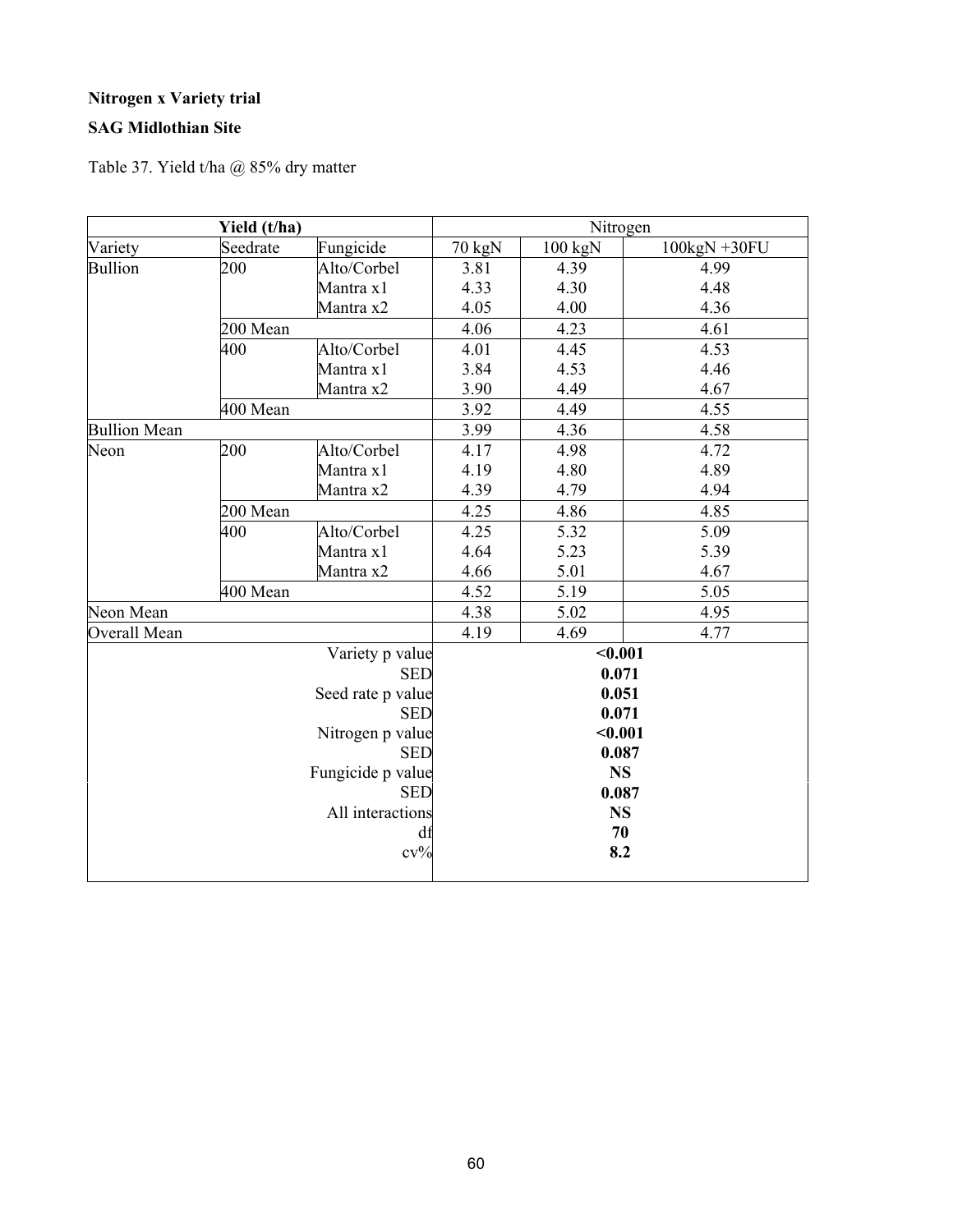# Table 37. Ear numbers/m2

| Ear numbers/ $m^2$  |          | Nitrogen                                                                                                                                                                  |                                                                                                         |         |              |  |
|---------------------|----------|---------------------------------------------------------------------------------------------------------------------------------------------------------------------------|---------------------------------------------------------------------------------------------------------|---------|--------------|--|
| Variety             | Seedrate | Fungicide                                                                                                                                                                 | 70 kgN                                                                                                  | 100 kgN | 100kgN +30FU |  |
| <b>Bullion</b>      | 200      | Alto/Corbel                                                                                                                                                               | 313.3                                                                                                   | 350.0   | 313.3        |  |
|                     |          | Mantra x1                                                                                                                                                                 | 260.0                                                                                                   | 306.7   | 266.7        |  |
|                     |          | Mantra x2                                                                                                                                                                 | 290.0                                                                                                   | 296.7   | 293.3        |  |
|                     | 200 Mean |                                                                                                                                                                           | 287.8                                                                                                   | 317.8   | 291.1        |  |
|                     | 400      | Alto/Corbel                                                                                                                                                               | 320.0                                                                                                   | 390.0   | 356.7        |  |
|                     |          | Mantra x1                                                                                                                                                                 | 310.0                                                                                                   | 360.0   | 333.3        |  |
|                     |          | Mantra x2                                                                                                                                                                 | 296.7                                                                                                   | 333.3   | 333.3        |  |
|                     | 400 Mean |                                                                                                                                                                           | 308.9                                                                                                   | 361.1   | 341.1        |  |
| <b>Bullion Mean</b> |          |                                                                                                                                                                           | 298.3                                                                                                   | 339.4   | 316.1        |  |
| Neon                | 200      | Alto/Corbel                                                                                                                                                               | 256.7                                                                                                   | 340.0   | 310.0        |  |
|                     |          | Mantra x1                                                                                                                                                                 | 263.3                                                                                                   | 326.7   | 346.7        |  |
|                     |          | Mantra x2                                                                                                                                                                 | 253.3                                                                                                   | 303.3   | 330.0        |  |
|                     | 200 Mean |                                                                                                                                                                           |                                                                                                         | 323.3   | 328.9        |  |
|                     | 400      | Alto/Corbel                                                                                                                                                               | 300.0                                                                                                   | 383.3   | 320.0        |  |
|                     |          | Mantra x1                                                                                                                                                                 | 323.3                                                                                                   | 363.3   | 370.0        |  |
|                     |          | Mantra x2                                                                                                                                                                 | 310.0                                                                                                   | 366.7   | 330.0        |  |
|                     | 400 Mean |                                                                                                                                                                           | 311.1                                                                                                   | 371.1   | 340.0        |  |
| Neon Mean           |          |                                                                                                                                                                           | 284.4                                                                                                   | 347.2   | 334.4        |  |
| Overall Mean        |          |                                                                                                                                                                           | 291.4                                                                                                   | 343.3   | 325.3        |  |
|                     |          | Variety p value<br><b>SED</b><br>Seed rate p value<br><b>SED</b><br>Nitrogen p value<br><b>SED</b><br>Fungicide p value<br><b>SED</b><br>All interactions<br>df<br>$cv\%$ | <b>NS</b><br>7.01<br>$0.001$<br>7.01<br>$0.001$<br>8.58<br><b>NS</b><br>8.58<br><b>NS</b><br>70<br>11.4 |         |              |  |
|                     |          |                                                                                                                                                                           |                                                                                                         |         |              |  |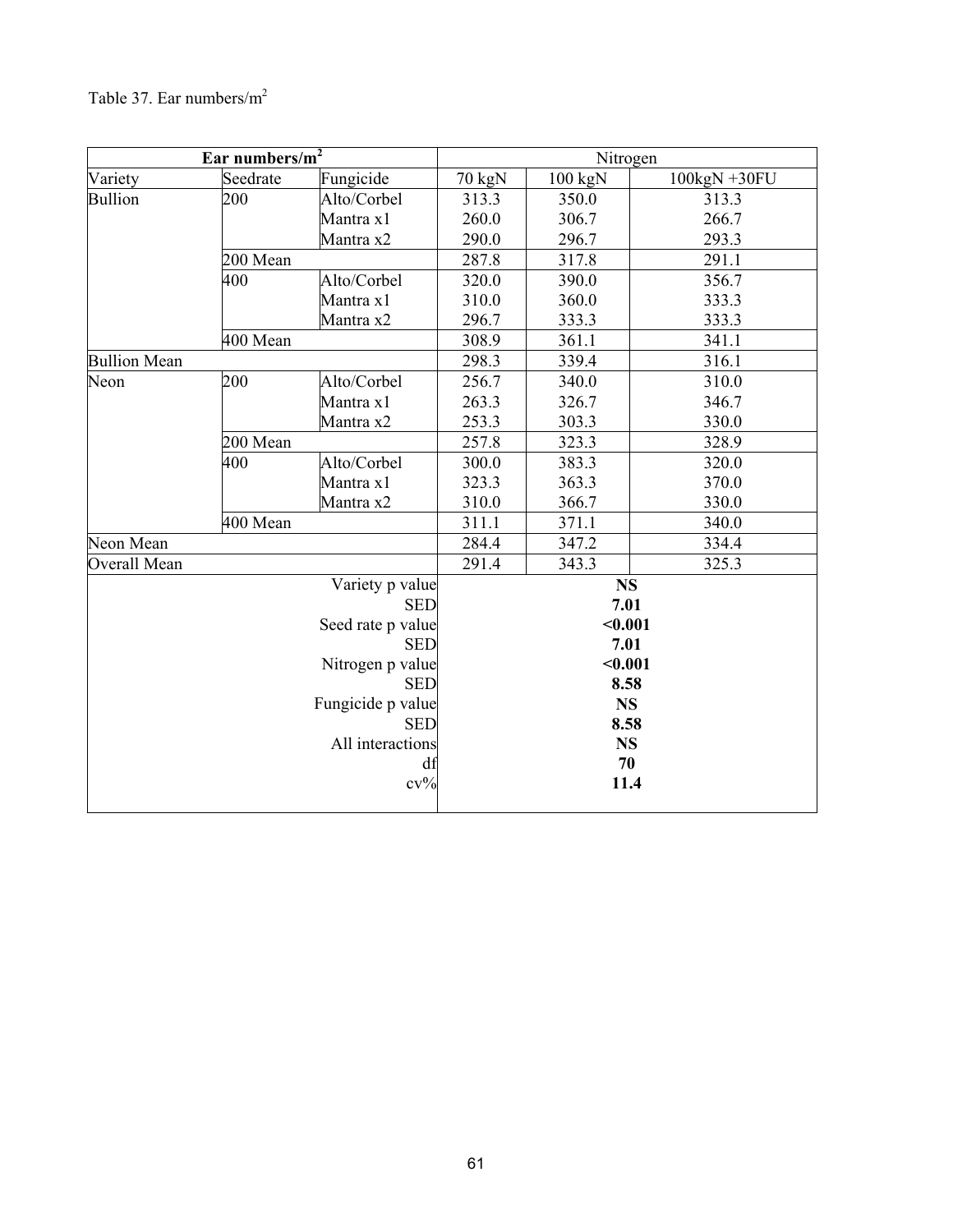## **ADAS Rosemaund Site**

Table 38. Autumn plant populations

| Variety                | Seedrate    | Plants/ $m^2$    |
|------------------------|-------------|------------------|
|                        | Seeds $m-2$ |                  |
| Expression             | 200         | 183.21           |
|                        | 400         | 272.59           |
| Expression             | Mean        | 227.90           |
| Grafton                | 200         | 114.57           |
|                        | 400         | 179.75           |
| Grafton                | Mean        | 147.16           |
| Hendon                 | 200         | 160.49           |
|                        | 400         | 288.89           |
| Hendon                 | Mean        | 224.69           |
|                        |             |                  |
| 200                    | Mean        | 152.76           |
| 400                    | Mean        | 247.08           |
| Overall                | Mean        | 199.92           |
| $CV\%$                 |             | 10.7             |
| Variety SED            |             | 14.38            |
| p value                |             | 0.008            |
| DF                     |             | $\boldsymbol{4}$ |
| Seedrate SED           |             | 10.06            |
| p value                |             | $0.001$          |
| <b>Interaction SED</b> |             | 18.94            |
| p value                |             | <b>NS</b>        |
| DF                     |             | 6                |
|                        |             |                  |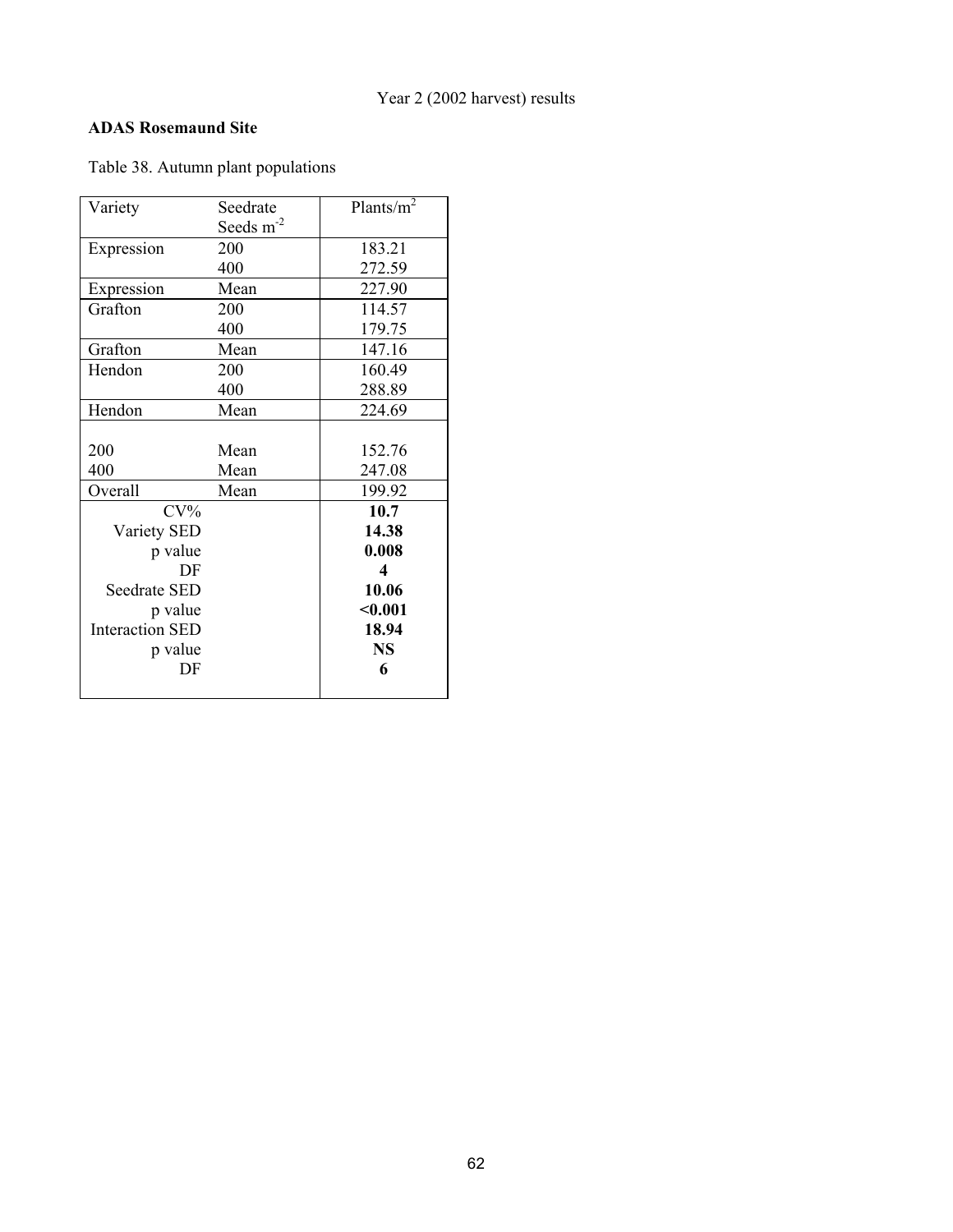Figure x. Percentage Photosynthetic Active Radiation absorbed by the crop in five nitrogen treatments mean of two varieties sown at 200 seeds/m<sup>2</sup>.



Figure x. Percentage Photosynthetic Active Radiation absorbed by the crop in five nitrogen treatments mean of two varieties sown at 400 seeds/m<sup>2</sup>.

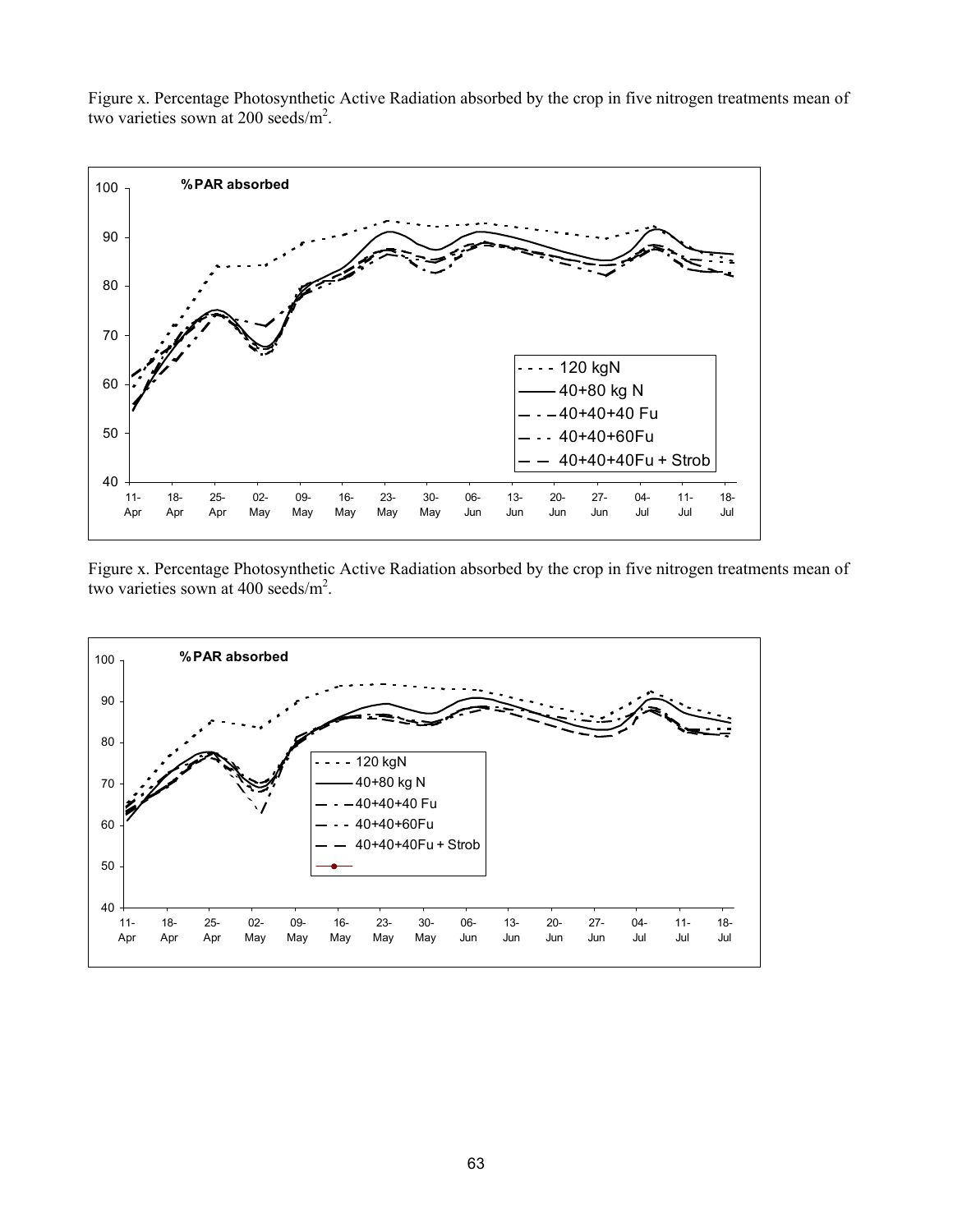|                               |          |                                   |                                               |                         | Green Area Index        |                         |                         |
|-------------------------------|----------|-----------------------------------|-----------------------------------------------|-------------------------|-------------------------|-------------------------|-------------------------|
| Variety                       | Nitrogen | Seedrate                          | Fertile                                       | Dying                   |                         |                         |                         |
|                               | kg/ha N  | Seeds $m-2$                       | $\frac{\text{shoots/m}^2}{\text{shoots/m}^2}$ | shoots/ $m^2$           | Leaf                    | Stem                    | Total                   |
| Expression                    | 40 GS30  | 200                               | 641.89                                        | 156.46                  | 5.41                    | 0.39                    | 5.81                    |
|                               |          | 400                               | 793.26                                        | 145.66                  | 4.73                    | 0.31                    | 5.04                    |
|                               | 40 GS30  | Mean                              | 717.58                                        | 151.06                  | 5.07                    | 0.35                    | 5.42                    |
|                               | 120 GS30 | 200                               | 881.99                                        | 122.51                  | 4.48                    | 0.32                    | 4.80                    |
|                               |          | 400                               | 955.21                                        | 131.16                  | 4.96                    | 0.39                    | 5.35                    |
|                               | 120 GS30 | Mean                              | 918.60                                        | 126.83                  | 4.72                    | 0.36                    | 5.08                    |
| Expression                    |          | Mean                              | 818.09                                        | 138.95                  | 4.90                    | 0.35                    | 5.25                    |
| Grafton                       | 40 GS30  | 200                               | 478.83                                        | 149.00                  | 4.01                    | 0.25                    | 4.25                    |
|                               |          | 400                               | 527.14                                        | 186.56                  | 3.87                    | 0.25                    | 4.12                    |
|                               | 40 GS30  | Mean                              | 502.98                                        | 167.78                  | 3.94                    | 0.25                    | 4.19                    |
|                               | 120 GS30 | 200                               | 664.53                                        | 139.99                  | 4.52                    | 0.29                    | 4.80                    |
|                               |          | 400                               | 774.30                                        | 159.80                  | 3.08                    | 0.19                    | 3.27                    |
|                               | 120 GS30 | Mean                              | 719.41                                        | 149.89                  | 3.80                    | 0.24                    | 4.04                    |
| Grafton                       |          | Mean                              | 611.20                                        | 158.84                  | 3.87                    | 0.24                    | 4.11                    |
| Hendon                        | 40 GS30  | 200                               | 938.06                                        | 155.62                  | 4.95                    | 0.35                    | 5.30                    |
|                               |          | 400                               | 814.22                                        | 245.33                  | 4.94                    | 0.31                    | 5.25                    |
|                               | 40 GS30  | Mean                              | 876.14                                        | 200.48                  | 4.94                    | 0.33                    | 5.27                    |
|                               | 120 GS30 | 200                               | 926.78                                        | 69.72                   | 6.23                    | 0.45                    | 6.69                    |
|                               |          | 400                               | 1141.86                                       | 105.96                  | 6.60                    | 0.49                    | 7.09                    |
|                               | 120 GS30 | Mean                              | 1034.32                                       | 87.84                   | 6.42                    | 0.47                    | 6.89                    |
| Hendon                        |          | Mean                              | 955.23                                        | 144.16                  | 5.68                    | 0.40                    | 6.08                    |
|                               |          | Overall mean                      | 794.84                                        | 147.31                  | 4.82                    | 0.33                    | 5.15                    |
|                               |          | $CV\%$                            |                                               |                         |                         |                         |                         |
|                               |          | Variety SED                       | 89.5                                          | 31.5                    | 0.690                   | 0.061                   |                         |
|                               |          | p value                           | 0.044                                         | <b>NS</b>               | <b>NS</b>               | <b>NS</b>               | <b>NS</b>               |
|                               |          | DF                                | $\overline{\mathbf{4}}$                       | $\overline{\mathbf{4}}$ | $\overline{\mathbf{4}}$ | $\overline{\mathbf{4}}$ | $\overline{\mathbf{4}}$ |
|                               |          | Seedrate SED                      | 46.1                                          | 20.5                    | 0.440                   | 0.043                   |                         |
|                               |          | p value                           | <b>NS</b>                                     | <b>NS</b>               | <b>NS</b>               | <b>NS</b>               | <b>NS</b>               |
|                               |          | Nitrogen SED                      | 46.1                                          | 20.5                    | 0.440                   | 0.043                   |                         |
|                               |          | p value                           | $0.001$                                       | 0.021                   | <b>NS</b>               | <b>NS</b>               | <b>NS</b>               |
|                               |          | Variety x Seedrate SED            | 105.9                                         | 40.2                    | 0.876                   | 0.081                   |                         |
|                               |          | p value                           | <b>NS</b>                                     | <b>NS</b>               | <b>NS</b>               | <b>NS</b>               | <b>NS</b>               |
| <b>Variety x Nitrogen SED</b> |          |                                   | 105.9                                         | 40.2                    | 0.876                   | 0.081                   |                         |
|                               |          | p value                           | <b>NS</b>                                     | <b>NS</b>               | <b>NS</b>               | <b>NS</b>               | <b>NS</b>               |
|                               |          | Seedrate x Nitrogen SED           | 65.2                                          | 28.9                    | 0.623                   | 0.061                   |                         |
|                               |          | p value                           | <b>NS</b>                                     | <b>NS</b>               | <b>NS</b>               | <b>NS</b>               | <b>NS</b>               |
|                               |          | Variety x Seedrate x Nitrogen SED | 132.6                                         | 18.68                   | 1.162                   | 0.110                   |                         |
|                               |          | p value                           | <b>NS</b>                                     | <b>NS</b>               | <b>NS</b>               | <b>NS</b>               | <b>NS</b>               |
|                               |          | DF                                | 18                                            | 18                      | 18                      | 18                      | 18                      |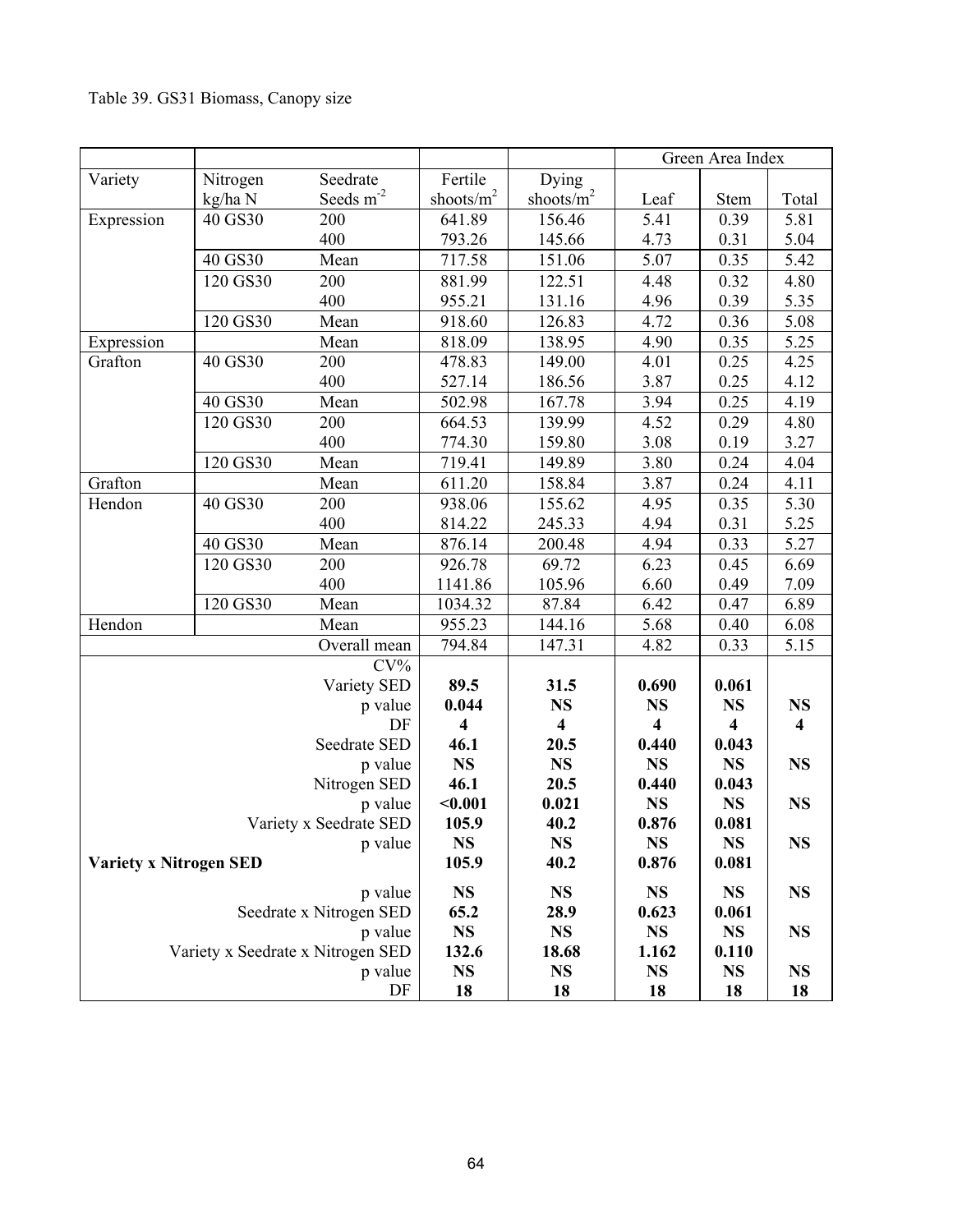Table 40. GS31 Biomass, Crop dry matter t/ha

|                               | Nitrogen<br>Seedrate<br>Variety |                                   | Green                   | Green                   |                         |                         |
|-------------------------------|---------------------------------|-----------------------------------|-------------------------|-------------------------|-------------------------|-------------------------|
|                               | kg/ha N                         | Seeds $m^{-2}$                    | Leaf                    | Stem                    | Dead leaf               | Total                   |
| Expression                    | 40 GS30                         | 200                               | 2.56                    | 1.26                    | 0.19                    | 4.18                    |
|                               |                                 | 400                               | 2.95                    | 1.37                    | 0.21                    | 4.67                    |
|                               | 40 GS30<br>Mean                 |                                   | 2.76                    | 1.32                    | 0.20                    | 4.42                    |
|                               | 120 GS30                        | 200                               |                         | 1.60                    | 0.15                    | 4.74                    |
|                               |                                 | 400                               | 3.31                    |                         | 0.27                    | 5.28                    |
|                               | 120 GS30                        | Mean                              | 3.08                    | 1.60                    | 0.21                    | 5.01                    |
| Expression                    |                                 | Mean                              | 2.92                    | 1.46                    | 0.20                    | 4.72                    |
| Grafton                       | 40 GS30                         | 200                               | 2.16                    | 1.26                    | 0.16                    | 3.66                    |
|                               |                                 | 400                               | 2.56                    | 1.48                    | 0.21                    | 4.44                    |
|                               | 40 GS30<br>Mean                 |                                   | 2.36                    | 1.37                    | 0.18                    | 4.05                    |
|                               | 120 GS30                        | 200                               | 2.38                    | 1.39                    | 0.11                    | 4.03                    |
|                               |                                 | 400                               | 2.94                    | 1.54                    | 0.17                    | 4.78                    |
|                               | 120 GS30                        | Mean                              | 2.66                    | 1.47                    | 0.14                    | 4.40                    |
| Grafton                       |                                 | Mean                              | 2.51                    | 1.42                    | 0.16                    | 4.22                    |
| Hendon                        | 40 GS30                         | 200                               | 2.76                    | 1.52                    | 0.15                    | 4.51                    |
|                               |                                 | 400                               | 2.61                    | 1.43                    | 0.15                    | 4.33                    |
|                               | 40 GS30                         | Mean                              | 2.69                    | 1.48                    | 0.15                    | 4.42                    |
|                               | 120 GS30                        | 200                               | 2.74                    | 1.35                    | 0.07                    | 4.18                    |
|                               |                                 | 400                               | 3.07                    | 1.57                    | 0.11                    | 4.79                    |
|                               | $120$ GS30                      | Mean                              | 2.91                    | 1.46                    | 0.09                    | 4.48                    |
| Hendon                        |                                 | Mean                              | 2.80                    | 1.47                    | 0.12                    | 4.45                    |
|                               |                                 | Overall mean                      | 2.74                    | 1.45                    | 0.16                    | 4.46                    |
|                               |                                 | $CV\%$                            |                         |                         |                         |                         |
|                               |                                 | Variety SED                       | 0.074                   | 0.088                   | 0.040                   | 0.169                   |
|                               |                                 | p value                           | 0.012                   | <b>NS</b>               | <b>NS</b>               | <b>NS</b>               |
|                               |                                 | DF                                | $\overline{\mathbf{4}}$ | $\overline{\mathbf{4}}$ | $\overline{\mathbf{4}}$ | $\overline{\mathbf{4}}$ |
|                               |                                 | Seedrate SED                      | 0.169                   | 0.089                   | 0.023                   | 0.267                   |
|                               |                                 | p value                           | 0.067                   | <b>NS</b>               | 0.042                   | 0.078                   |
|                               |                                 | Nitrogen SED                      | 0.169                   | 0.089                   | 0.023                   | 0.267                   |
|                               |                                 | p value                           | <b>NS</b>               | <b>NS</b>               | <b>NS</b>               | <b>NS</b>               |
|                               |                                 | Variety x Seedrate SED            | 0.220                   | 0.141                   | 0.049                   | 0.368                   |
|                               |                                 | p value                           | <b>NS</b>               | <b>NS</b>               | <b>NS</b>               | <b>NS</b>               |
| <b>Variety x Nitrogen SED</b> |                                 |                                   | 0.220                   | 0.141                   | 0.049                   | 0.368                   |
|                               |                                 | p value                           | <b>NS</b>               | <b>NS</b>               | <b>NS</b>               | <b>NS</b>               |
|                               |                                 | Seedrate x Nitrogen SED           | 0.239                   | 0.127                   | 0.032                   | 0.378                   |
|                               |                                 | p value                           | <b>NS</b>               | <b>NS</b>               | <b>NS</b>               | <b>NS</b>               |
|                               |                                 | Variety x Seedrate x Nitrogen SED | 0.366                   | 0.210                   | 0.063                   | 0.591                   |
|                               |                                 | p value                           | <b>NS</b>               | <b>NS</b>               | <b>NS</b>               | <b>NS</b>               |
|                               |                                 | DF                                | 18                      | 18                      | 18                      | 18                      |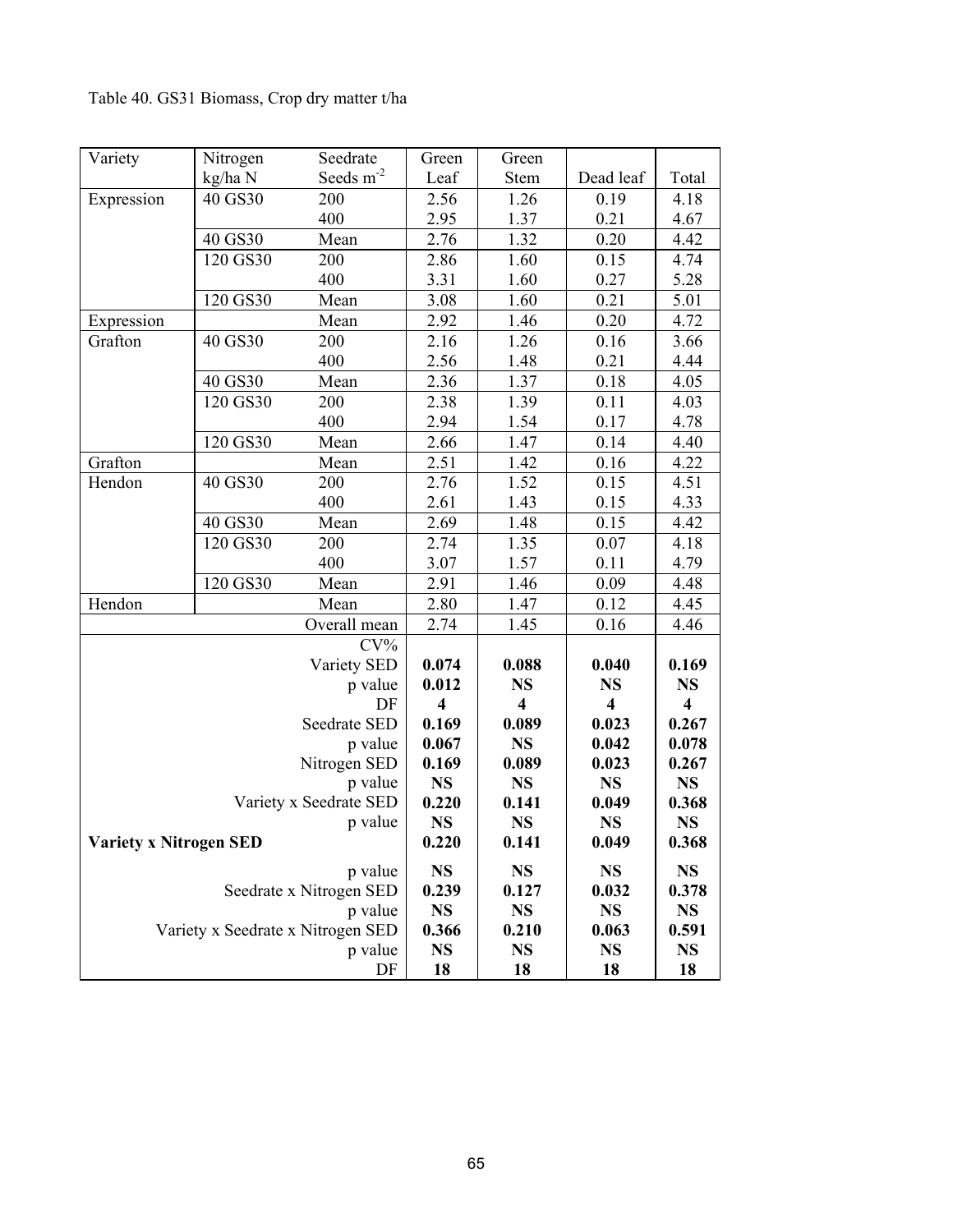| Table 41. GS65 Biomass, Shoot numbers |  |
|---------------------------------------|--|
|---------------------------------------|--|

| Variety | Nitrogen kg/ha N                | Seedrate                          |                       |                     |
|---------|---------------------------------|-----------------------------------|-----------------------|---------------------|
|         |                                 | Seeds m <sup>-2</sup>             | Fertile shoots/ $m^2$ | Dying shoots/ $m^2$ |
| Grafton | 40 GS30                         | 200                               | 293.34                | 33.12               |
|         |                                 | 400                               | 381.12                | 52.54               |
|         | 40 GS30                         | Mean                              | 337.23                | 42.83               |
|         | $40$ GS30 + 40 GS32 + 40 FU     | 200                               | 214.37                | 24.88               |
|         |                                 | 400                               | 294.32                | 24.09               |
|         | $40$ GS30 + 40 GS32 + 40 FU     | Mean                              | 254.34                | 24.48               |
|         | 120 GS30                        | 200                               | 247.18                | 36.44               |
|         |                                 | 400                               | 304.88                | 63.15               |
|         | 120 GS30                        | Mean                              | 276.03                | 49.80               |
| Grafton |                                 | Mean                              | 289.20                | 39.04               |
| Hendon  | 40 GS30                         | 200                               | 421.37                | 73.71               |
|         |                                 | 400                               | 530.38                | 96.18               |
|         | 40 GS30                         | Mean                              | 475.87                | 84.94               |
|         | $40$ GS30 + $40$ GS32 + $40$ FU | 200                               | 276.80                | 63.57               |
|         |                                 | 400                               | 417.85                | 73.32               |
|         | $40$ GS30 + $40$ GS32 + $40$ FU | Mean                              | 347.32                | 68.44               |
|         | 120 GS30                        | 200                               | 373.27                | 89.90               |
|         |                                 | 400                               | 499.74                | 200.99              |
|         | 120 GS30                        | Mean                              | 436.50                | 145.45              |
| Hendon  |                                 | Mean                              | 419.90                | 99.61               |
|         |                                 | Overall mean                      | 354.55                | 69.32               |
|         |                                 | $CV\%$                            | 19.9                  | 64.5                |
|         |                                 | Variety SED                       | 19.3                  | 17.15               |
|         |                                 | p value                           | 0.021                 | 0.072               |
|         |                                 | DF                                | $\overline{2}$        | $\overline{2}$      |
|         |                                 | Seedrate SED                      | 23.6                  | 14.90               |
|         |                                 | p value                           | $0.001$               | 0.048               |
|         |                                 | Nitrogen SED                      | 28.8                  | 18.25               |
|         |                                 | p value                           | 0.006                 | 0.033               |
|         |                                 | Variety x Seedrate SED            | 30.4                  | 22.72               |
|         |                                 | p value                           | <b>NS</b>             | <b>NS</b>           |
|         | <b>Variety x Nitrogen SED</b>   |                                   | 38.5                  | 27.17               |
|         |                                 | p value                           | <b>NS</b>             | <b>NS</b>           |
|         |                                 | Seedrate x Nitrogen SED           | 40.8                  | 25.81               |
|         |                                 | p value                           | <b>NS</b>             | <b>NS</b>           |
|         |                                 | Variety x Seedrate x Nitrogen SED | 56.1                  | 37.48               |
|         |                                 | p value                           | <b>NS</b>             | <b>NS</b>           |
|         |                                 | DF                                | 20                    | 20                  |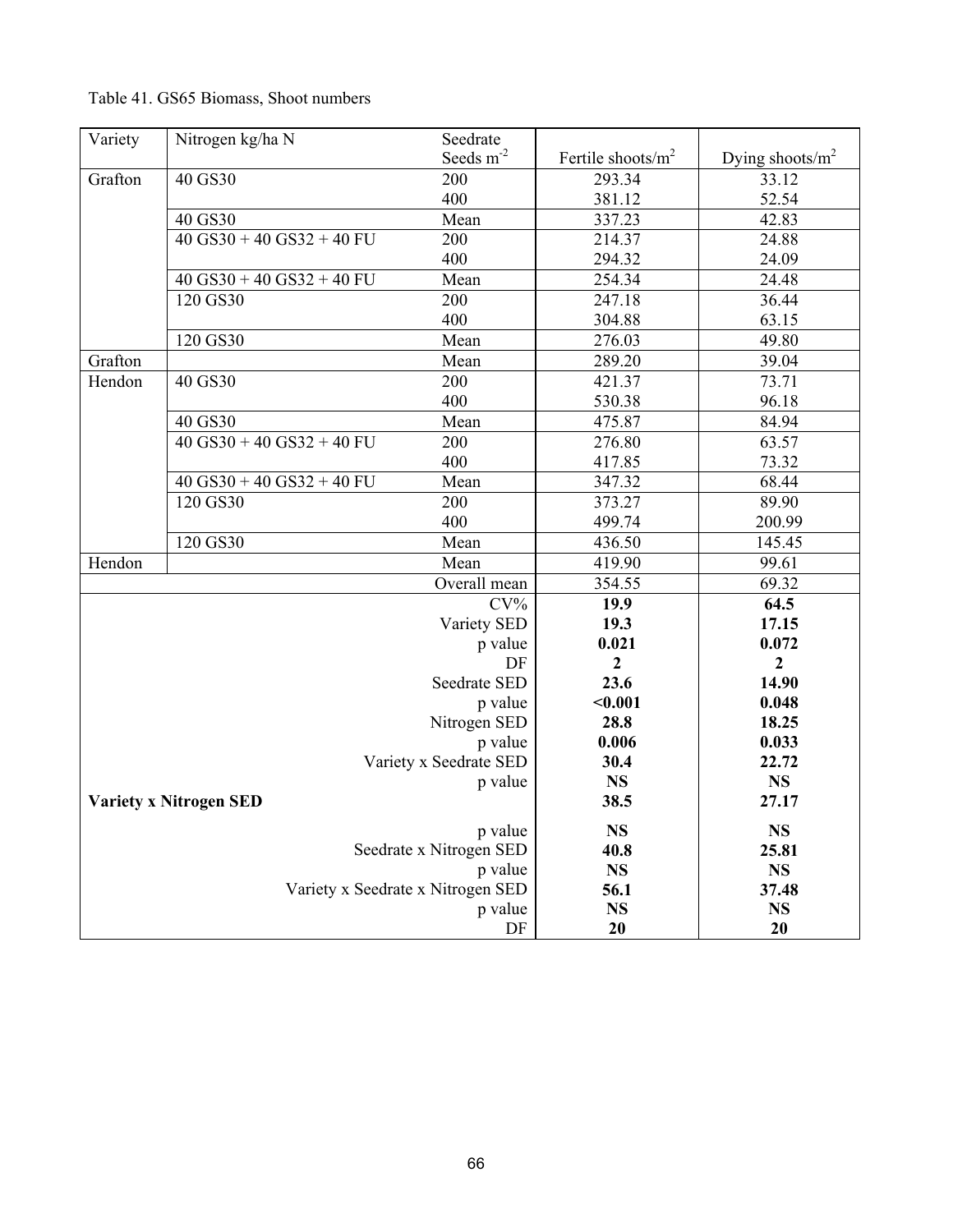|  | Table 42. GS65 Biomass, Canopy size |  |
|--|-------------------------------------|--|
|  |                                     |  |

|                                   |                                 |                       | Green Area Index |              |              |                |
|-----------------------------------|---------------------------------|-----------------------|------------------|--------------|--------------|----------------|
| Variety                           | Nitrogen kg/ha N                | Seedrate              |                  |              |              |                |
|                                   |                                 | Seeds m <sup>-2</sup> | Leaf             | Stem         | Ear          | Total          |
| Grafton                           | 40 GS30                         | 200                   | 6.48             | 2.70         | 1.26         | 10.44          |
|                                   |                                 | 400                   | 6.73             | 2.54         | 1.25         | 10.52          |
|                                   | 40 GS30                         | Mean                  | 6.60             | 2.62         | 1.26         | 10.48          |
|                                   | $40$ GS30 + 40 GS32 + 40 FU     | 200                   | 5.16             | 2.00         | 1.11         | 8.27           |
|                                   |                                 | 400                   | 5.34             | 2.08         | 1.07         | 8.48           |
|                                   | $40$ GS30 + $40$ GS32 + $40$ FU | Mean                  | 5.25             | 2.04         | 1.09         | 8.38           |
|                                   | 120 GS30                        | 200                   | 5.38             | 2.49         | 0.95         | 8.82           |
|                                   |                                 | 400                   | 4.87             | 2.14         | 1.05         | 8.06           |
|                                   | 120 GS30                        | Mean                  | 5.12             | 2.32         | 1.00         | 8.44           |
| Grafton                           |                                 | Mean                  | 5.66             | 2.32         | 1.11         | 9.10           |
| Hendon                            | 40 GS30                         | 200                   | 6.41             | 1.84         | 1.39         | 9.64           |
|                                   |                                 | 400                   | 7.56             | 2.37         | 1.77         | 11.70          |
|                                   | 40 GS30                         | Mean                  | 6.98             | 2.11         | 1.58         | 10.67          |
|                                   | $40$ GS30 + 40 GS32 + 40 FU     | 200                   | 6.07             | 1.65         | 1.23         | 8.96           |
|                                   |                                 | 400                   | 5.78             | 1.89         | 1.38         | 9.05           |
|                                   | $40$ GS30 + $40$ GS32 + $40$ FU | Mean                  | 5.93             | 1.77         | 1.31         | 9.00           |
|                                   | 120 GS30                        | 200                   | 6.05             | 1.76         | 1.11         | 8.92           |
|                                   |                                 | 400                   | 6.19             | 2.21         | 1.26         | 9.66           |
|                                   | 120 GS30                        | Mean                  | 6.14             | 2.03         | 1.20         | 9.36           |
| Hendon                            |                                 | Mean                  | 6.36             | 1.97         | 1.37         | 9.70           |
|                                   |                                 | Overall mean          | 6.00             | 2.15         | 1.24         | 9.39           |
|                                   |                                 | $CV\%$                | 10.3             | 18.6         | 12.9         |                |
|                                   |                                 | Variety SED           | 0.155            | 0.204        | 0.055        |                |
| p value                           |                                 |                       | 0.041            | <b>NS</b>    | 0.047        | <b>NS</b>      |
|                                   |                                 | DF                    | $\mathbf{2}$     | $\mathbf{2}$ | $\mathbf{2}$ | $\overline{2}$ |
|                                   |                                 | Seedrate SED          | 0.208            | 0.133        | 0.053        |                |
| p value                           |                                 |                       | <b>NS</b>        | <b>NS</b>    | 0.045        | <b>NS</b>      |
| Nitrogen SED                      |                                 |                       | 0.254            | 0.163        | 0.065        |                |
| p value                           |                                 |                       | $0.001$          | 0.034        | $0.001$      | <b>NS</b>      |
| Variety x Seedrate SED            |                                 |                       | 0.259            | 0.244        | 0.077        |                |
| p value                           |                                 |                       | <b>NS</b>        | <b>NS</b>    | <b>NS</b>    | <b>NS</b>      |
| <b>Variety x Nitrogen SED</b>     |                                 |                       | 0.332            | 0.278        | 0.093        |                |
| p value                           |                                 |                       | <b>NS</b>        | <b>NS</b>    | <b>NS</b>    | <b>NS</b>      |
| Seedrate x Nitrogen SED           |                                 |                       | 0.360            | 0.231        | 0.092        |                |
| p value                           |                                 |                       | <b>NS</b>        | <b>NS</b>    | <b>NS</b>    | <b>NS</b>      |
| Variety x Seedrate x Nitrogen SED |                                 |                       | 0.490            | 0.361        | 0.131        |                |
| p value                           |                                 |                       |                  | <b>NS</b>    | <b>NS</b>    | <b>NS</b>      |
| DF                                |                                 |                       |                  | 19           | 19           | 19             |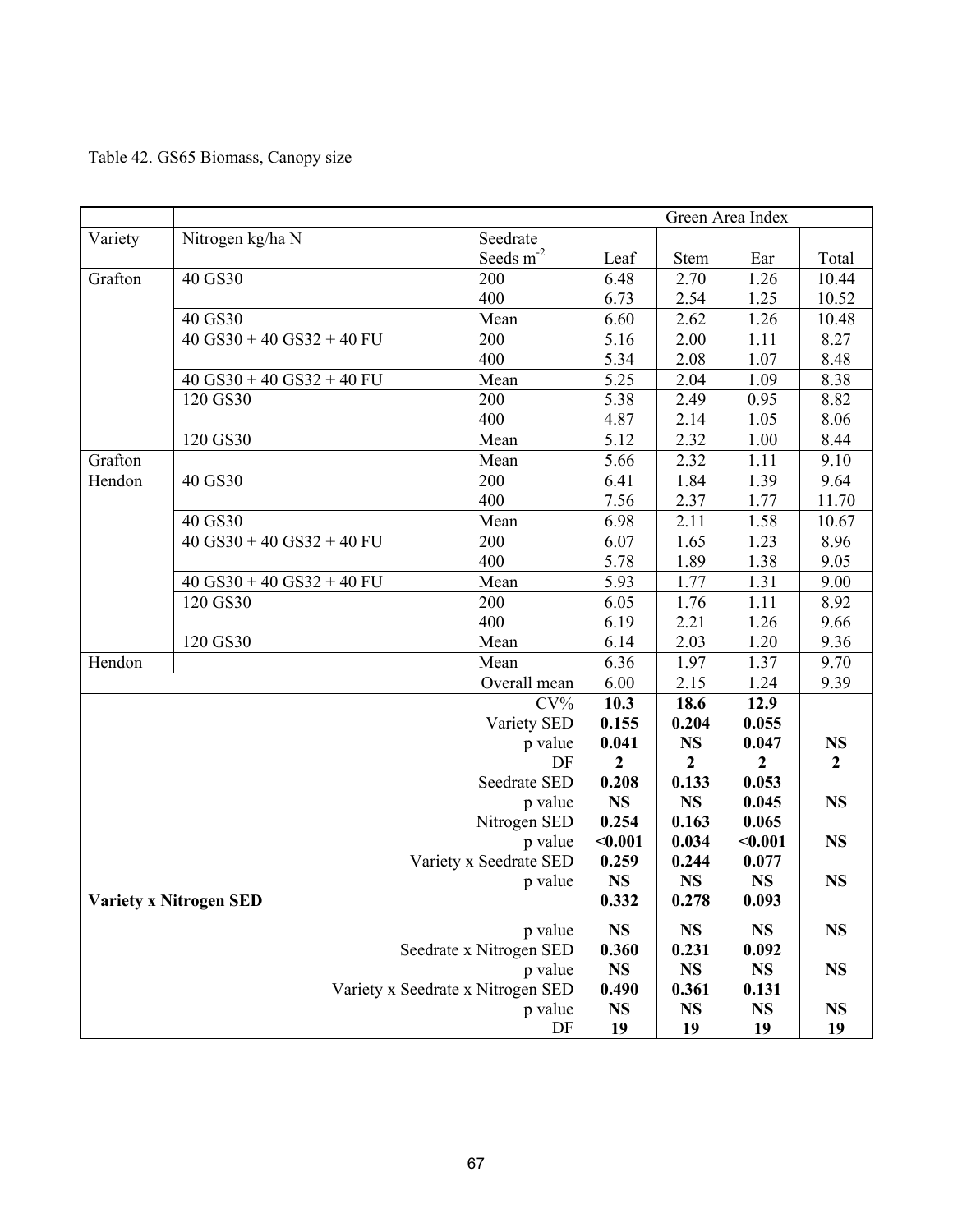## Table 43. GS65 Biomass, Crop dry matter t/ha

| Variety                           | Nitrogen kg/ha N                       | Seedrate               | Green          | Green          |              |                |
|-----------------------------------|----------------------------------------|------------------------|----------------|----------------|--------------|----------------|
|                                   |                                        | Seeds m <sup>-2</sup>  | Leaf           | Stem           | Green Ear    | Total          |
| Grafton                           | 40 GS30                                | 200                    | 2.50           | 10.03          | 4.61         | 17.48          |
|                                   |                                        | 400                    | 2.54           | 10.03          | 5.00         | 18.00          |
|                                   | 40 GS30                                | Mean                   | 2.52           | 10.03          | 4.80         | 17.74          |
|                                   | $\overline{40}$ GS30 + 40 GS32 + 40 FU | 200                    | 2.28           | 9.92           | 4.41         | 16.84          |
|                                   |                                        | 400                    | 2.12           | 9.79           | 5.02         | 17.33          |
|                                   | $40$ GS30 + $40$ GS32 + $40$ FU        | Mean                   | 2.20           | 9.85           | 4.72         | 17.09          |
|                                   | 120 GS30                               | 200                    | 2.08           | 10.03          | 3.71         | 16.55          |
|                                   |                                        | 400                    | 1.85           | 9.53           | 4.41         | 16.68          |
|                                   | 120 GS30                               | Mean                   | 1.97           | 9.78           | 4.06         | 16.61          |
| Grafton                           |                                        | Mean                   | 2.23           | 9.89           | 4.53         | 17.15          |
| Hendon                            | 40 GS30                                | 200                    | 2.65           | 7.85           | 5.04         | 16.02          |
|                                   |                                        | 400                    | 2.54           | 7.24           | 5.55         | 15.91          |
|                                   | 40 GS30                                | Mean                   | 2.59           | 7.54           | 5.30         | 15.96          |
|                                   | $40$ GS30 + $40$ GS32 + $40$ FU        | 200                    | 2.40           | 7.40           | 4.64         | 14.80          |
|                                   |                                        | 400                    | 2.37           | 7.93           | 5.30         | 16.14          |
|                                   | $40$ GS30 + $40$ GS32 + $40$ FU        | Mean                   | 2.38           | 7.66           | 4.97         | 15.47          |
|                                   | 120 GS30                               | 200                    | 2.50           | 8.19           | 4.67         | 16.40          |
|                                   |                                        | 400                    | 2.33           | 8.13           | 5.21         | 16.94          |
|                                   | 120 GS30                               | Mean                   | 2.42           | 8.16           | 4.94         | 16.67          |
| Hendon                            |                                        | Mean                   | 2.46           | 7.79           | 5.07         | 16.03          |
|                                   |                                        | Overall mean           | 2.35           | 8.84           | 4.80         | 16.59          |
|                                   |                                        | $CV\%$                 | 8.3            | 8.2            | 9.6          | 8.0            |
|                                   |                                        | Variety SED            | 0.091          | 0.265          | 0.069        | 0.336          |
| p value                           |                                        |                        | <b>NS</b>      | 0.016          | 0.016        | 0.080          |
|                                   |                                        | DF                     | $\overline{2}$ | $\overline{2}$ | $\mathbf{2}$ | $\overline{2}$ |
|                                   |                                        | Seedrate SED           | 0.065          | 0.240          | 0.154        | 0.443          |
|                                   |                                        | p value                | <b>NS</b>      | <b>NS</b>      | 0.001        | <b>NS</b>      |
|                                   |                                        | Nitrogen SED           | 0.079          | 0.294          | 0.189        | 0.543          |
|                                   |                                        | p value                | $0.001$        | <b>NS</b>      | 0.027        | <b>NS</b>      |
|                                   |                                        | Variety x Seedrate SED | 0.111          | 0.358          | 0.169        | 0.556          |
| p value                           |                                        |                        | <b>NS</b>      | <b>NS</b>      | <b>NS</b>    | <b>NS</b>      |
| <b>Variety x Nitrogen SED</b>     |                                        | 0.129                  | 0.431          | 0.229          | 0.711        |                |
| p value                           |                                        |                        | 0.074          | <b>NS</b>      | <b>NS</b>    | <b>NS</b>      |
| Seedrate x Nitrogen SED           |                                        |                        | 0.112          | 0.416          | 0.267        | 0.768          |
| p value                           |                                        |                        | <b>NS</b>      | <b>NS</b>      | <b>NS</b>    | <b>NS</b>      |
| Variety x Seedrate x Nitrogen SED |                                        |                        | 0.171          | 0.599          | 0.352        | 1.046          |
| p value                           |                                        |                        | <b>NS</b>      | <b>NS</b>      | <b>NS</b>    | <b>NS</b>      |
|                                   |                                        | DF                     | 20             | 20             | 20           | 20             |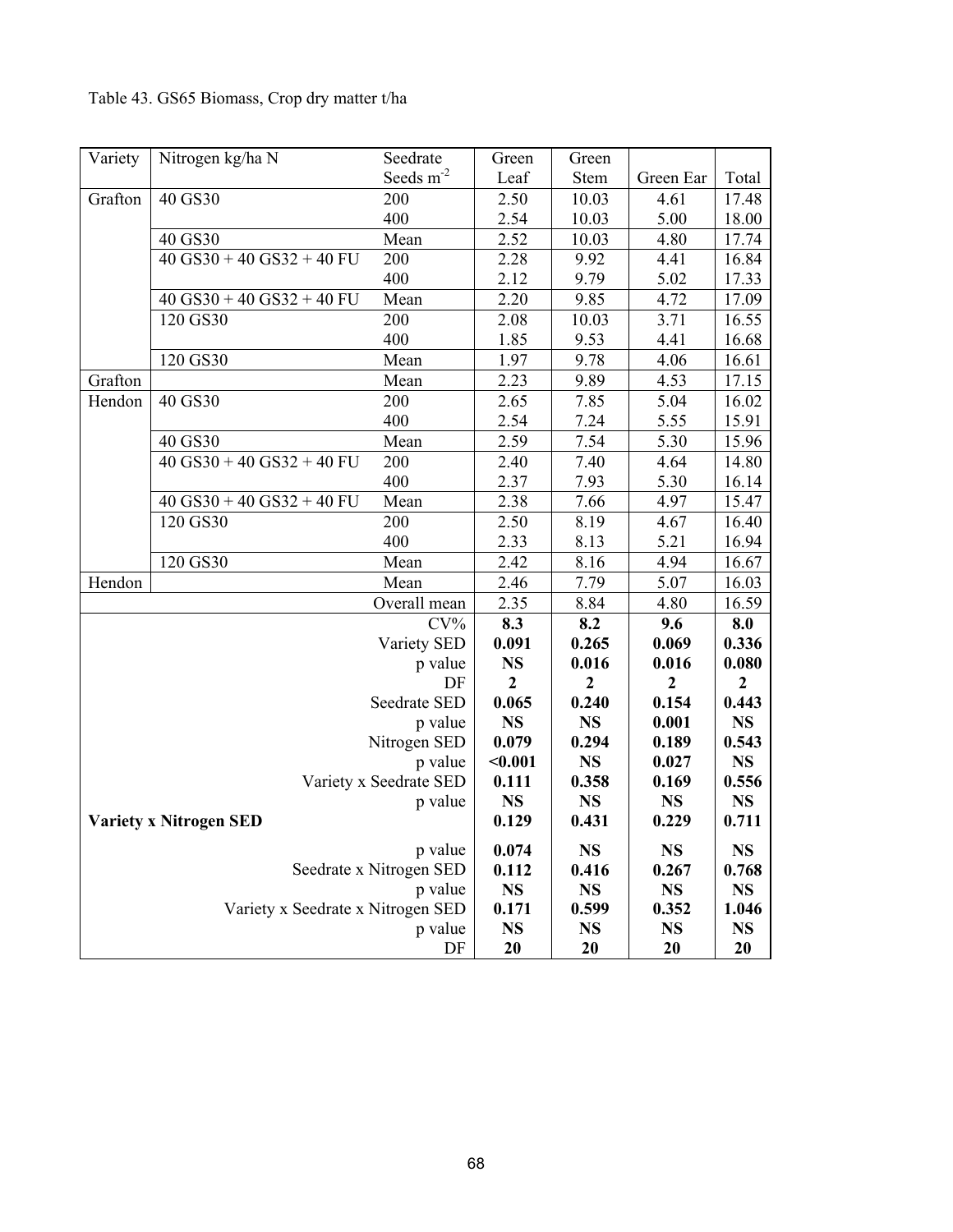| Table 44. Pre-harvest Biomass, Crop dry matter t/ha |  |
|-----------------------------------------------------|--|
|-----------------------------------------------------|--|

| Variety    | Nitrogen kg/ha N              | Seedrate       |       |       |       |       |
|------------|-------------------------------|----------------|-------|-------|-------|-------|
|            |                               | Seeds $m^{-2}$ | Straw | Grain | Chaff | Total |
| Expression | 40 GS30                       | 200            | 8.10  | 7.31  | 2.44  | 17.86 |
|            |                               | 400            | 8.13  | 7.46  | 2.31  | 17.90 |
|            | 40 GS30                       | Mean           | 8.11  | 7.39  | 2.38  | 17.88 |
|            | $40$ GS30 + 40 GS32 + 40 FU   | 200            | 8.49  | 8.22  | 2.49  | 19.19 |
|            |                               | 400            | 7.12  | 7.19  | 2.17  | 16.47 |
|            | $40$ GS30 + 40 GS32 + 40 FU   | Mean           | 7.80  | 7.70  | 2.33  | 17.83 |
|            | $40$ GS30 + 40 GS32 + 40 FU + | 200            |       |       |       |       |
|            | Strobilurin                   |                | 8.59  | 7.38  | 2.47  | 18.44 |
|            |                               | 400            | 7.72  | 7.24  | 2.36  | 17.32 |
|            | $40$ GS30 + 40 GS32 + 40 FU + | Mean           |       |       |       |       |
|            | Strobilurin                   |                | 8.16  | 7.31  | 2.42  | 17.88 |
|            | $40$ GS30 + 40 GS32 + 60 FU   | 200            | 7.67  | 7.19  | 1.92  | 16.78 |
|            |                               | 400            | 8.16  | 8.16  | 2.56  | 18.88 |
|            | $40$ GS30 + 40 GS32 + 60 FU   | Mean           | 7.92  | 7.67  | 2.24  | 17.83 |
|            | 120 GS30                      | 200            | 10.31 | 7.73  | 2.26  | 20.31 |
|            |                               | 400            | 7.74  | 5.21  | 1.06  | 14.01 |
|            | 120 GS30                      | Mean           | 8.77  | 6.22  | 1.54  | 16.53 |
| Expression |                               | Mean           | 8.13  | 7.29  | 2.20  | 17.63 |
| Grafton    | 40 GS30                       | 200            | 7.48  | 6.59  | 2.15  | 16.22 |
|            |                               | 400            | 8.39  | 8.22  | 2.44  | 19.06 |
|            | 40 GS30                       | Mean           | 7.94  | 7.40  | 2.30  | 17.64 |
|            | $40$ GS30 + 40 GS32 + 40 FU   | 200            | 7.51  | 7.05  | 2.27  | 16.84 |
|            |                               | 400            | 7.40  | 6.03  | 4.13  | 17.56 |
|            | $40$ GS30 + 40 GS32 + 40 FU   | Mean           | 7.45  | 6.54  | 3.20  | 17.20 |
|            | $40$ GS30 + 40 GS32 + 40 FU + | 200            |       |       |       |       |
|            | Strobilurin                   |                | 7.08  | 6.71  | 2.20  | 15.98 |
|            |                               | 400            | 7.73  | 7.70  | 2.41  | 17.85 |
|            | $40$ GS30 + 40 GS32 + 40 FU + | Mean           |       |       |       |       |
|            | Strobilurin                   |                | 7.41  | 7.20  | 2.30  | 16.91 |
|            | $40$ GS30 + 40 GS32 + 60 FU   | 200            | 6.97  | 6.07  | 2.16  | 15.19 |
|            |                               | 400            | 7.44  | 8.35  | 1.66  | 17.45 |
|            | $40$ GS30 + 40 GS32 + 60 FU   | Mean           | 7.20  | 7.21  | 1.91  | 16.32 |
|            | 120 GS30                      | 200            | 8.62  | 7.04  | 2.10  | 17.76 |
|            |                               | 400            | 8.89  | 7.08  | 2.16  | 18.13 |
|            | 120 GS30                      | Mean           | 8.76  | 7.06  | 2.13  | 17.95 |
| Grafton    |                               | Mean           | 7.75  | 7.08  | 2.37  | 17.20 |
| Hendon     | 40 GS30                       | 200            | 6.08  | 7.10  | 3.14  | 16.33 |
|            |                               | 400            | 6.08  | 7.19  | 3.07  | 16.34 |
|            | 40 GS30                       | Mean           | 6.08  | 7.15  | 3.10  | 16.33 |
|            | $40$ GS30 + 40 GS32 + 40 FU   | 200            | 5.72  | 7.55  | 3.07  | 16.35 |
|            |                               | 400            | 5.35  | 6.89  | 2.73  | 14.96 |
|            | $40$ GS30 + 40 GS32 + 40 FU   | Mean           | 5.53  | 7.22  | 2.90  | 15.65 |
|            | $40$ GS30 + 40 GS32 + 40 FU + | 200            |       |       |       |       |
|            | Strobilurin                   |                | 8.38  | 9.74  | 4.03  | 22.15 |
|            |                               | 400            | 5.76  | 7.90  | 2.87  | 16.53 |
|            | $40$ GS30 + 40 GS32 + 40 FU + | Mean           |       |       |       |       |
|            | Strobilurin                   |                | 7.07  | 8.82  | 3.45  | 19.34 |
|            | $40$ GS30 + 40 GS32 + 60 FU   | 200            | 6.73  | 7.10  | 3.74  | 17.57 |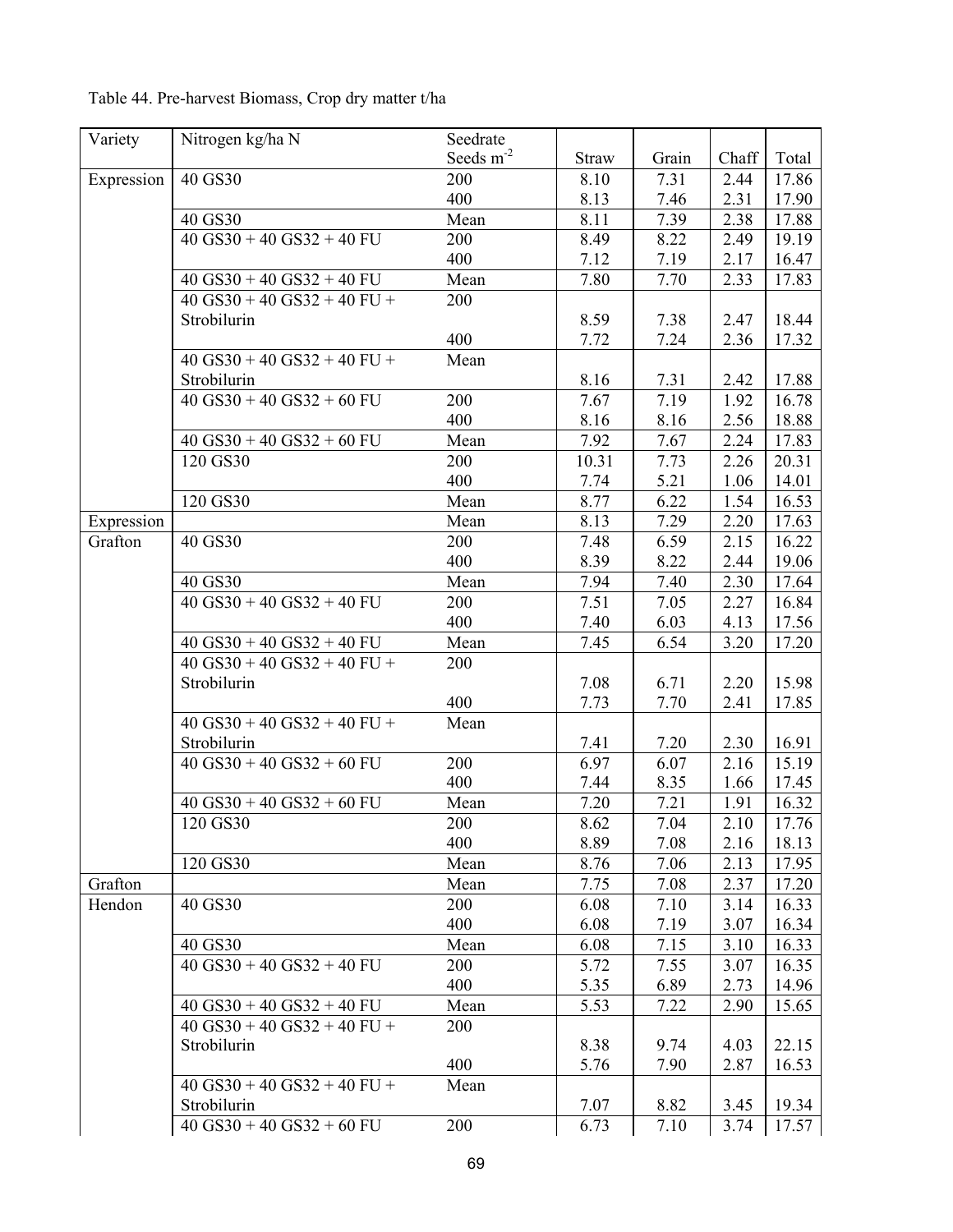|                                          |                             | 400                               | 6.58                    | 8.47                    | 3.10      | 18.15     |
|------------------------------------------|-----------------------------|-----------------------------------|-------------------------|-------------------------|-----------|-----------|
|                                          | $40$ GS30 + 40 GS32 + 60 FU | Mean                              | 6.65                    | 7.78                    | 3.42      | 17.86     |
|                                          | 120 GS30                    | 200                               | 7.76                    | 7.58                    | 2.71      | 18.04     |
|                                          |                             | 400                               | 8.24                    | 7.98                    | 2.91      | 19.13     |
|                                          | 120 GS30                    | Mean                              | 8.00                    | 7.78                    | 2.81      | 18.59     |
| Hendon                                   |                             | Mean                              | 6.67                    | 7.75                    | 3.14      | 17.55     |
|                                          |                             | Overall mean                      | 7.51                    | 7.38                    | 2.57      | 17.46     |
|                                          |                             | $CV\%$                            | 14.4                    | 14.7                    | 33.7      | 12.3      |
|                                          |                             | Variety SED                       | 0.497                   | 0.201                   | 0.126     | 0.657     |
|                                          |                             | p value                           | 0.080                   | 0.068                   | 0.004     | <b>NS</b> |
|                                          |                             | DF                                | $\overline{\mathbf{4}}$ | $\overline{\mathbf{4}}$ | 4         | 4         |
| Seedrate SED                             |                             | 0.230                             | 0.229                   | 0.183                   | 0.452     |           |
|                                          |                             | p value                           | <b>NS</b>               | <b>NS</b>               | <b>NS</b> | <b>NS</b> |
|                                          |                             | Nitrogen SED                      | 0.363                   | 0.362                   | 0.289     | 0.715     |
| p value                                  |                             | < 0.001                           | <b>NS</b>               | <b>NS</b>               | <b>NS</b> |           |
| Variety x Seedrate SED                   |                             |                                   | 0.571                   | 0.345                   | 0.257     | 0.860     |
| p value<br><b>Variety x Nitrogen SED</b> |                             | 0.065                             | 0.072                   | <b>NS</b>               | 0.012     |           |
|                                          |                             | 0.750                             | 0.595                   | 0.465                   | 1.29      |           |
|                                          |                             | p value                           | <b>NS</b>               | <b>NS</b>               | <b>NS</b> | <b>NS</b> |
|                                          |                             | Seedrate x Nitrogen SED           | 0.513                   | 0.511                   | 0.409     | 1.011     |
|                                          |                             | p value                           | <b>NS</b>               | 0.007                   | <b>NS</b> | 0.071     |
|                                          |                             | Variety x Seedrate x Nitrogen SED | 0.979                   | 0.864                   | 0.683     | 1.787     |
|                                          |                             | p value                           | <b>NS</b>               | <b>NS</b>               | <b>NS</b> | 0.098     |
|                                          |                             | DF                                | 53                      | 53                      | 53        | 53        |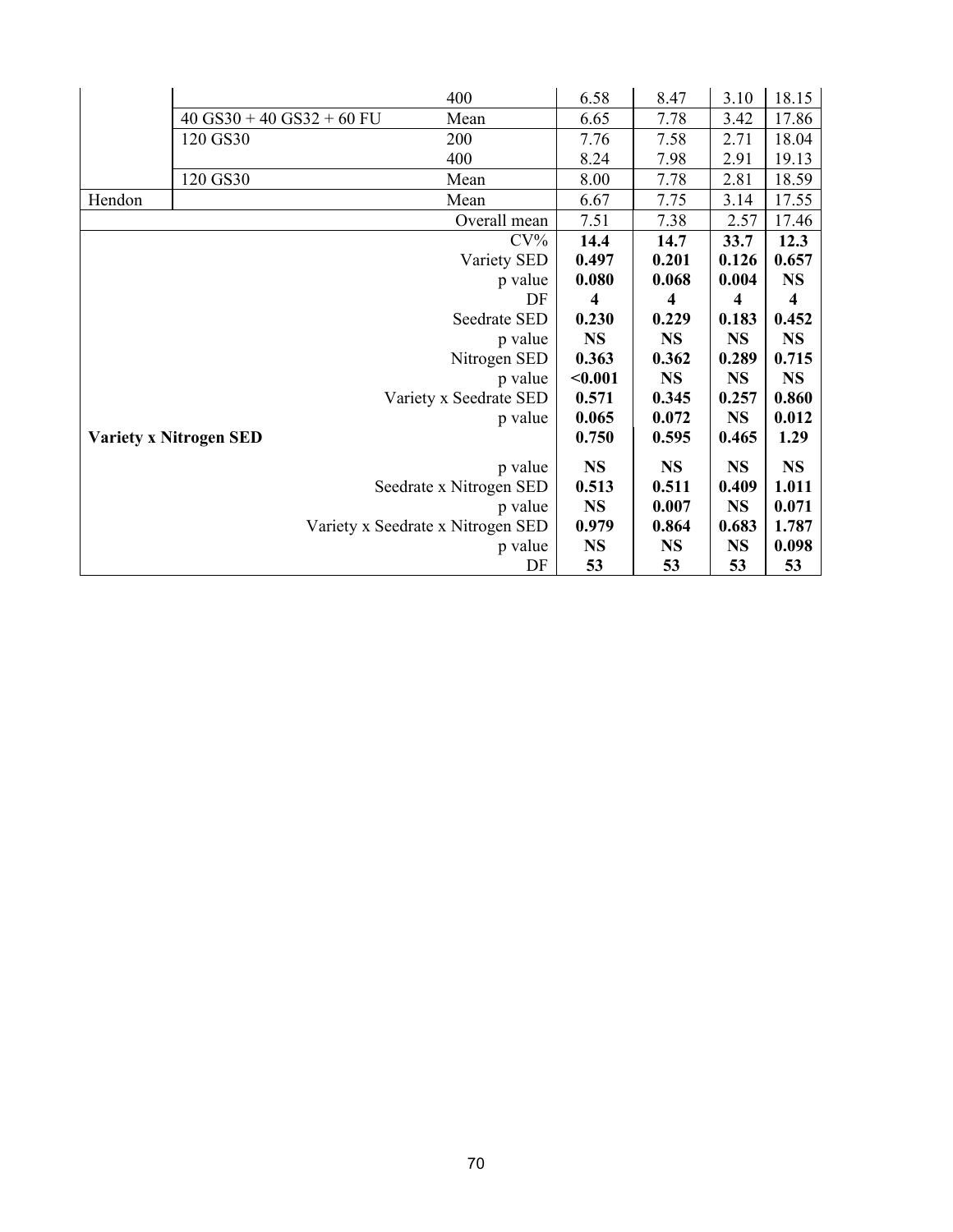| Variety    | Nitrogen kg/ha N                | Seedrate              |         | Grain  | Ear        |
|------------|---------------------------------|-----------------------|---------|--------|------------|
|            |                                 | Seeds m <sup>-2</sup> | Harvest | number | number     |
|            |                                 |                       | Index   | /ear   | $\rm /m^2$ |
| Expression | 40 GS30                         | 200                   | 40.99   | 76.11  | 362.33     |
|            |                                 | 400                   | 41.69   | 60.36  | 492.42     |
|            | 40 GS30                         | Mean                  | 41.34   | 68.23  | 427.37     |
|            | $40$ GS30 + 40 GS32 + 40 FU     | 200                   | 42.74   | 91.14  | 325.64     |
|            |                                 | 400                   | 43.66   | 58.59  | 457.89     |
|            | $40$ GS30 + 40 GS32 + 40 FU     | Mean                  | 43.20   | 74.86  | 391.76     |
|            | $40$ GS30 + 40 GS32 + 40 FU +   | 200                   |         |        |            |
|            | Strobilurin                     |                       | 40.01   | 70.76  | 361.00     |
|            |                                 | 400                   | 41.77   | 65.46  | 414.20     |
|            | $40$ GS30 + 40 GS32 + 40 FU +   | Mean                  |         |        |            |
|            | Strobilurin                     |                       | 40.89   | 68.11  | 387.60     |
|            | $40$ GS30 + 40 GS32 + 60 FU     | 200                   | 42.73   | 79.41  | 338.36     |
|            |                                 | 400                   | 43.24   | 61.02  | 465.54     |
|            | $40$ GS30 + 40 GS32 + 60 FU     | Mean                  | 42.98   | 70.22  | 401.95     |
|            | 120 GS30                        | 200                   | 38.04   | 69.62  | 360.64     |
|            |                                 | 400                   | 37.23   | 58.52  | 328.85     |
|            | 120 GS30                        | Mean                  | 37.55   | 64.07  | 344.74     |
| Expression |                                 | Mean                  | 41.32   | 69.10  | 390.69     |
| Grafton    | 40 GS30                         | 200                   | 40.59   | 99.68  | 250.48     |
|            |                                 | 400                   | 43.28   | 95.13  | 352.50     |
|            | 40 GS30                         | Mean                  | 41.94   | 97.41  | 301.49     |
|            | $40$ GS30 + 40 GS32 + 40 FU     | 200                   | 42.00   | 101.58 | 247.86     |
|            |                                 | 400                   | 35.14   | 72.23  | 321.15     |
|            | $40$ GS30 + 40 GS32 + 40 FU     | Mean                  | 38.57   | 86.90  | 284.50     |
|            | $40$ GS30 + 40 GS32 + 40 FU +   | 200                   |         |        |            |
|            | Strobilurin                     |                       | 42.09   | 107.64 | 231.24     |
|            |                                 | 400                   | 43.04   | 83.52  | 338.74     |
|            | $40$ GS30 + 40 GS32 + 40 FU +   | Mean                  |         |        |            |
|            | Strobilurin                     |                       | 42.57   | 95.58  | 284.99     |
|            | $40$ GS30 + 40 GS32 + 60 FU     | 200                   | 39.70   | 103.95 | 227.19     |
|            |                                 | 400                   | 48.68   | 101.63 | 299.88     |
|            | $40$ GS30 + 40 GS32 + 60 FU     | Mean                  | 44.19   | 102.79 | 263.54     |
|            | 120 GS30                        | 200                   | 39.69   | 92.19  | 285.66     |
|            |                                 | 400                   | 39.12   | 68.32  | 392.08     |
|            | 120 GS30                        | Mean                  | 39.41   | 80.26  | 338.87     |
| Grafton    |                                 | Mean                  | 41.33   | 92.59  | 294.68     |
| Hendon     | 40 GS30                         | 200                   | 43.86   | 91.71  | 356.68     |
|            |                                 | 400                   | 44.01   | 71.24  | 498.52     |
|            | 40 GS30                         | Mean                  | 43.93   | 81.48  | 427.60     |
|            | $40$ GS30 + $40$ GS32 + $40$ FU | 200                   | 46.40   | 87.56  | 356.38     |
|            |                                 | 400                   | 45.93   | 78.18  | 361.37     |
|            | $40$ GS30 + 40 GS32 + 40 FU     | Mean                  | 46.17   | 82.87  | 358.88     |
|            | $40$ GS30 + 40 GS32 + 40 FU +   | 200                   |         |        |            |
|            | Strobilurin                     |                       | 43.96   | 91.02  | 442.08     |
|            |                                 | 400                   | 47.70   | 75.21  | 457.66     |
|            | $40$ GS30 + 40 GS32 + 40 FU +   | Mean                  |         |        |            |
|            | Strobilurin                     |                       | 45.83   | 83.12  | 449.87     |

Table 45. Pre-harvest Biomass, Yield components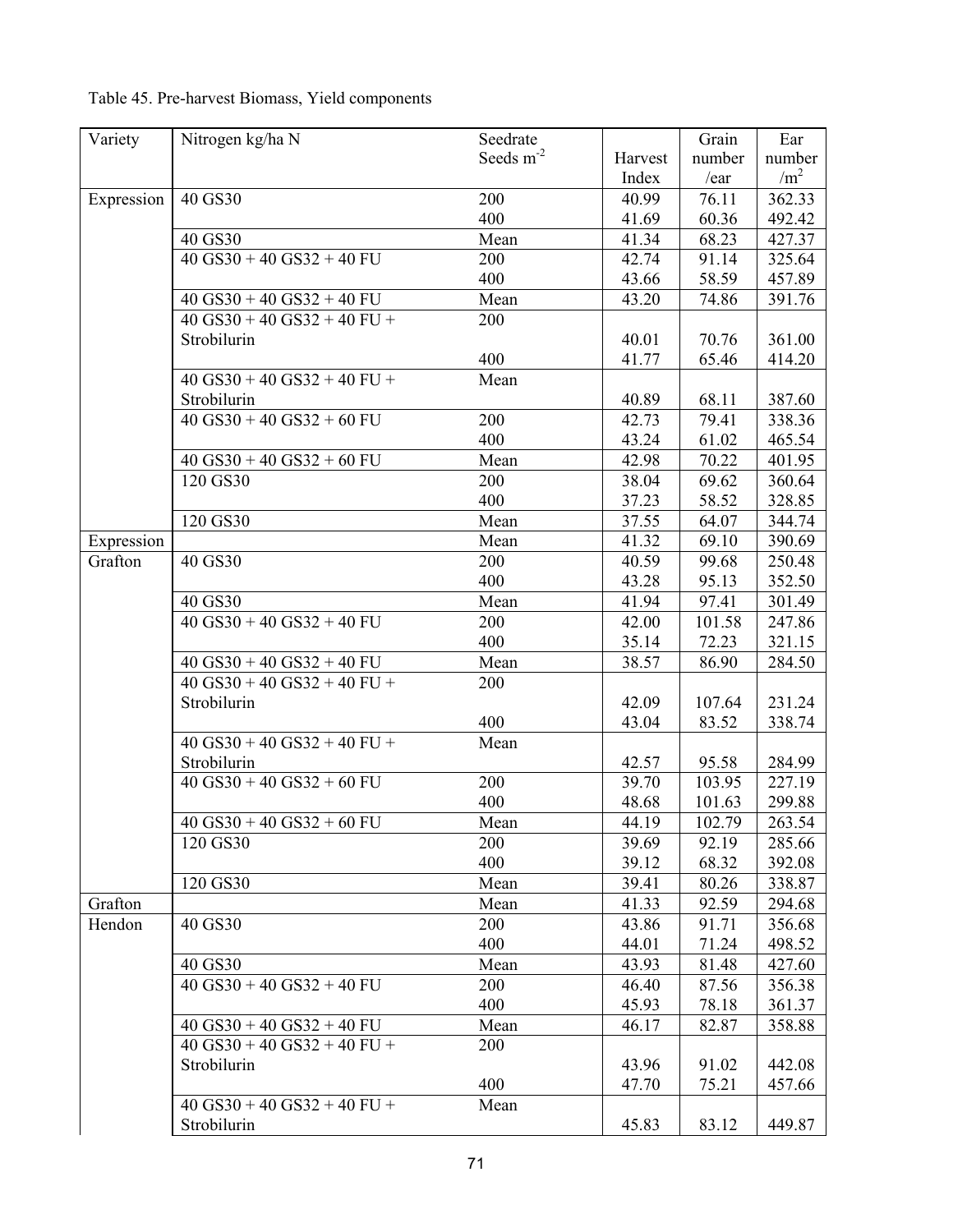|        | $40$ GS30 + 40 GS32 + 60 FU   | 200                               | 40.64                   | 90.60     | 326.37    |
|--------|-------------------------------|-----------------------------------|-------------------------|-----------|-----------|
|        |                               | 400                               | 46.63                   | 71.38     | 503.67    |
|        | $40$ GS30 + 40 GS32 + 60 FU   | Mean                              | 43.64                   | 80.99     | 415.02    |
|        | 120 GS30                      | 200                               | 42.13                   | 90.04     | 380.37    |
|        |                               | 400                               | 41.72                   | 76.47     | 498.76    |
|        | 120 GS30                      | Mean                              | 41.92                   | 83.26     | 439.56    |
| Hendon |                               | Mean                              | 44.30                   | 82.34     | 418.19    |
|        |                               | Overall mean                      | 42.33                   | 81.34     | 367.85    |
|        |                               | $CV\%$                            | 10.2                    | 15.3      | 17.31     |
|        |                               | Variety SED                       | 1.039                   | 4.25      | 8.21      |
|        |                               | p value                           | 0.067                   | 0.013     | $0.001$   |
|        |                               | DF                                | $\overline{\mathbf{4}}$ | 4         | 4         |
|        |                               | Seedrate SED                      | 0.905                   | 2.62      | 13.41     |
|        |                               | p value                           | <b>NS</b>               | $0.001$   | $0.001$   |
|        |                               | Nitrogen SED                      | 1.430                   | 4.15      | 21.21     |
|        |                               | p value                           | 0.063                   | <b>NS</b> | 0.052     |
|        |                               | Variety x Seedrate SED            | 1.519                   | 5.33      | 18.36     |
|        |                               | p value                           | <b>NS</b>               | <b>NS</b> | <b>NS</b> |
|        | <b>Variety x Nitrogen SED</b> |                                   | 2.447                   | 7.70      | 33.86     |
|        |                               | p value                           | <b>NS</b>               | <b>NS</b> | <b>NS</b> |
|        |                               | Seedrate x Nitrogen SED           | 2.023                   | 5.87      | 29.99     |
|        |                               | p value                           | <b>NS</b>               | <b>NS</b> | <b>NS</b> |
|        |                               | Variety x Seedrate x Nitrogen SED | 3.482                   | 10.54     | 49.96     |
|        |                               | p value                           | <b>NS</b>               | <b>NS</b> | <b>NS</b> |
|        |                               | DF                                | 53                      | 54        | 54        |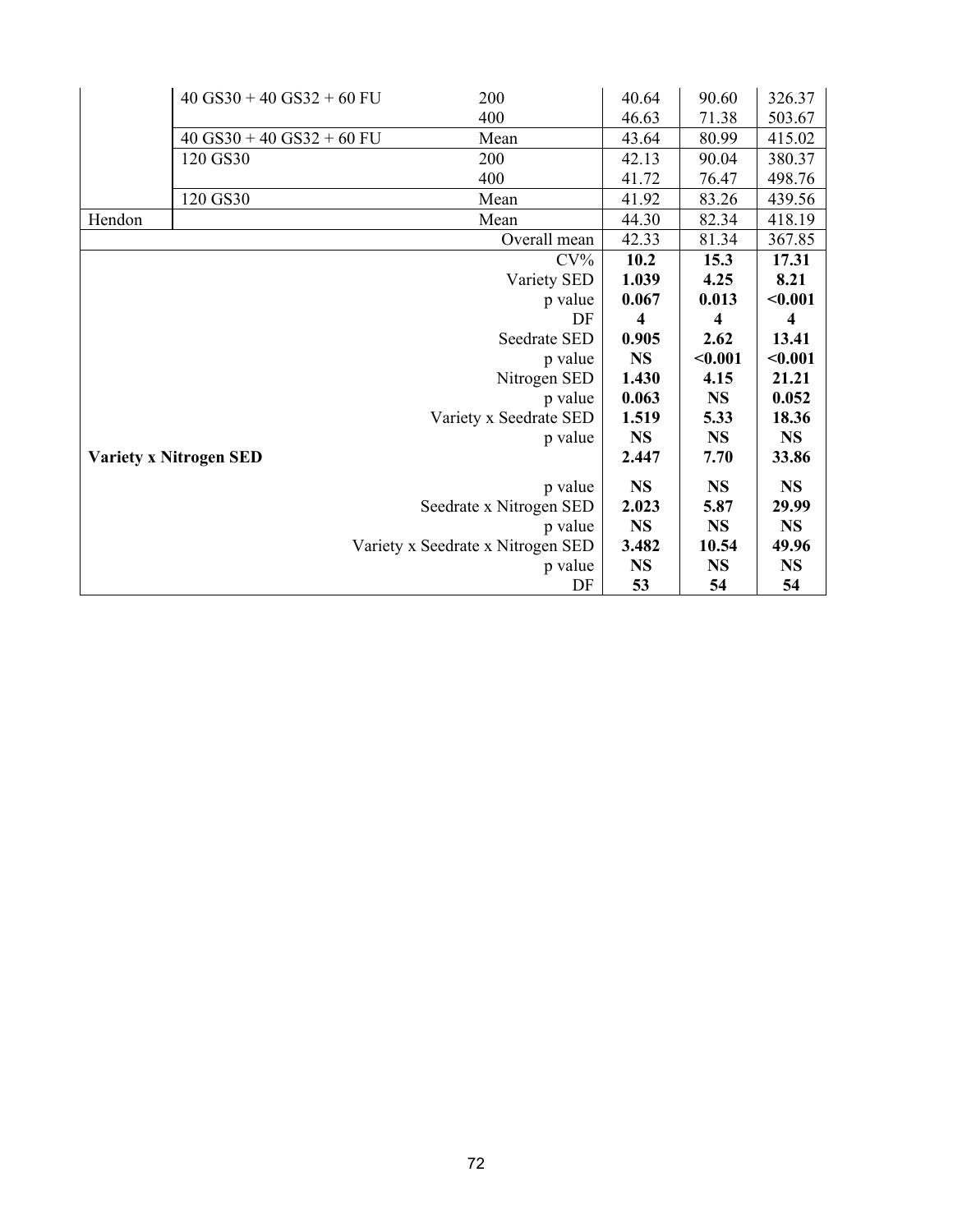### Table 46. Yield t/ha @ 85% dry matter

| Yield (t/ha)                   | Nit/Fung Treatment     |                         |                    |                             |      |                      |  |
|--------------------------------|------------------------|-------------------------|--------------------|-----------------------------|------|----------------------|--|
| Variety                        | Seedrate               |                         | 120 kgN 40+80 kg N | $40+40+40$ Fu $40+40+60$ Fu |      | $40+40+40Fu + Strob$ |  |
| Expression                     | 200                    | 7.24                    | 8.14               | 7.31                        | 7.46 | 7.98                 |  |
|                                | 400                    | 7.42                    | 8.34               | 7.94                        | 8.05 | 7.91                 |  |
| <b>Expression Total</b>        |                        | 7.33                    | 8.24               | 7.62                        | 7.75 | 7.94                 |  |
| Grafton                        | 200                    | 6.77                    | 6.98               | 6.76                        | 6.95 | 6.88                 |  |
|                                | 400                    | 8.03                    | 8.11               | 7.47                        | 7.35 | 7.05                 |  |
| <b>Grafton Total</b>           |                        | 7.40                    | 7.54               | 7.11                        | 7.15 | 6.97                 |  |
| Hendon                         | 200                    | 7.88                    | 7.54               | 7.67                        | 7.63 | 8.06                 |  |
|                                | 400                    | 8.31                    | 8.08               | 8.28                        | 8.30 | 8.11                 |  |
| Hendon Total                   |                        | 8.10                    | 7.81               | 7.98                        | 7.97 | 8.09                 |  |
| <b>Grand Total</b>             |                        | 7.61                    | 7.86               | 7.57                        | 7.62 | 7.67                 |  |
|                                | Variety p value        |                         |                    | 0.029                       |      |                      |  |
|                                | <b>SED</b>             | 0.176                   |                    |                             |      |                      |  |
|                                | df                     | $\overline{\mathbf{4}}$ |                    |                             |      |                      |  |
|                                | Seed rate p value      | 0.003                   |                    |                             |      |                      |  |
|                                | <b>SED</b>             | 0.107                   |                    |                             |      |                      |  |
|                                | Var x Srate p value    | <b>NS</b>               |                    |                             |      |                      |  |
|                                | <b>SED</b>             | 0.219                   |                    |                             |      |                      |  |
|                                | df                     | 6                       |                    |                             |      |                      |  |
|                                | Nit/Fung p value       | <b>NS</b>               |                    |                             |      |                      |  |
|                                | <b>SED</b>             | 0.145                   |                    |                             |      |                      |  |
|                                | Var x Nit/Fung p value | 0.058                   |                    |                             |      |                      |  |
|                                | <b>SED</b>             | 0.286                   |                    |                             |      |                      |  |
|                                | df                     | 24                      |                    |                             |      |                      |  |
| Srate x Nit/Fung p value       |                        | <b>NS</b>               |                    |                             |      |                      |  |
|                                | <b>SED</b>             | 0.227                   |                    |                             |      |                      |  |
| Var x Srate x Nit/Fung p value |                        | <b>NS</b>               |                    |                             |      |                      |  |
|                                | <b>SED</b>             |                         |                    | 0.417                       |      |                      |  |
|                                | df<br>$cv\%$           |                         |                    | 24                          |      |                      |  |
|                                |                        |                         | 6.9                |                             |      |                      |  |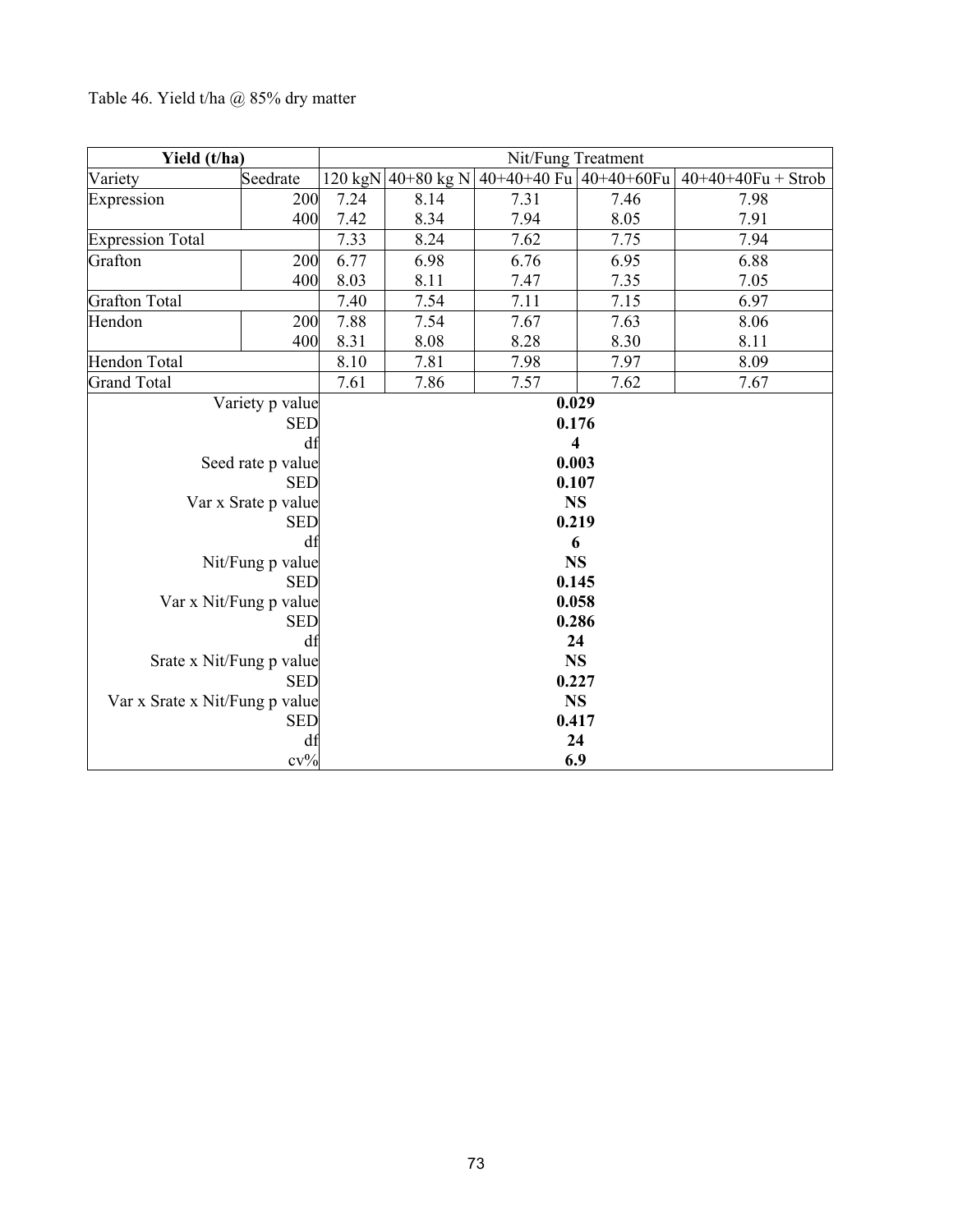| Specific Weight (kg/hl)        |                     | Nit/Fung Treatment      |       |         |       |                                                              |  |
|--------------------------------|---------------------|-------------------------|-------|---------|-------|--------------------------------------------------------------|--|
| Variety                        | Seedrate            |                         |       |         |       | 120 kgN 40+80 kg N 40+40+40 Fu 40+40+60Fu 40+40+40Fu + Strob |  |
| Expression                     | 200                 | 68.17                   | 68.00 | 68.21   | 68.05 | 68.15                                                        |  |
|                                | 400                 | 67.48                   | 68.13 | 67.76   | 68.08 | 67.95                                                        |  |
| <b>Expression Total</b>        |                     | 67.83                   | 68.06 | 67.98   | 68.06 | 68.05                                                        |  |
| Grafton                        | 200                 | 70.07                   | 68.96 | 69.58   | 69.91 | 70.38                                                        |  |
|                                | 400                 | 69.79                   | 69.18 | 70.53   | 70.68 | 70.95                                                        |  |
| <b>Grafton Total</b>           |                     | 69.93                   | 69.07 | 70.05   | 70.30 | 70.66                                                        |  |
| Hendon                         | 200                 | 67.78                   | 65.89 | 68.11   | 68.12 | 68.65                                                        |  |
|                                | 400                 | 67.16                   | 66.42 | 67.85   | 68.52 | 68.96                                                        |  |
| Hendon Total                   |                     | 67.47                   | 66.15 | 67.98   | 68.32 | 68.80                                                        |  |
| <b>Grand Total</b>             |                     | 68.41                   | 67.76 | 68.67   | 68.89 | 69.17                                                        |  |
|                                | Variety p value     |                         |       | $0.001$ |       |                                                              |  |
|                                | <b>SED</b>          | 0.141                   |       |         |       |                                                              |  |
|                                | df                  | $\overline{\mathbf{4}}$ |       |         |       |                                                              |  |
|                                | Seed rate p value   | <b>NS</b>               |       |         |       |                                                              |  |
|                                | <b>SED</b>          | 0.087                   |       |         |       |                                                              |  |
|                                | Var x Srate p value | 0.051                   |       |         |       |                                                              |  |
|                                | <b>SED</b>          | 0.176                   |       |         |       |                                                              |  |
|                                | df                  | 6                       |       |         |       |                                                              |  |
|                                | Nit/Fung p value    | $0.001$                 |       |         |       |                                                              |  |
|                                | <b>SED</b>          |                         | 0.240 |         |       |                                                              |  |
| Var x Nit/Fung p value         |                     | 0.017                   |       |         |       |                                                              |  |
|                                | <b>SED</b>          | 0.398                   |       |         |       |                                                              |  |
|                                | df                  | 24                      |       |         |       |                                                              |  |
| Srate x Nit/Fung p value       | <b>SED</b>          | <b>NS</b>               |       |         |       |                                                              |  |
|                                | 0.302               |                         |       |         |       |                                                              |  |
| Var x Srate x Nit/Fung p value |                     | <b>NS</b>               |       |         |       |                                                              |  |
|                                | <b>SED</b>          |                         |       | 0.522   |       |                                                              |  |
|                                | df<br>$cv\%$        |                         |       | 24      |       |                                                              |  |
|                                |                     |                         | 0.9   |         |       |                                                              |  |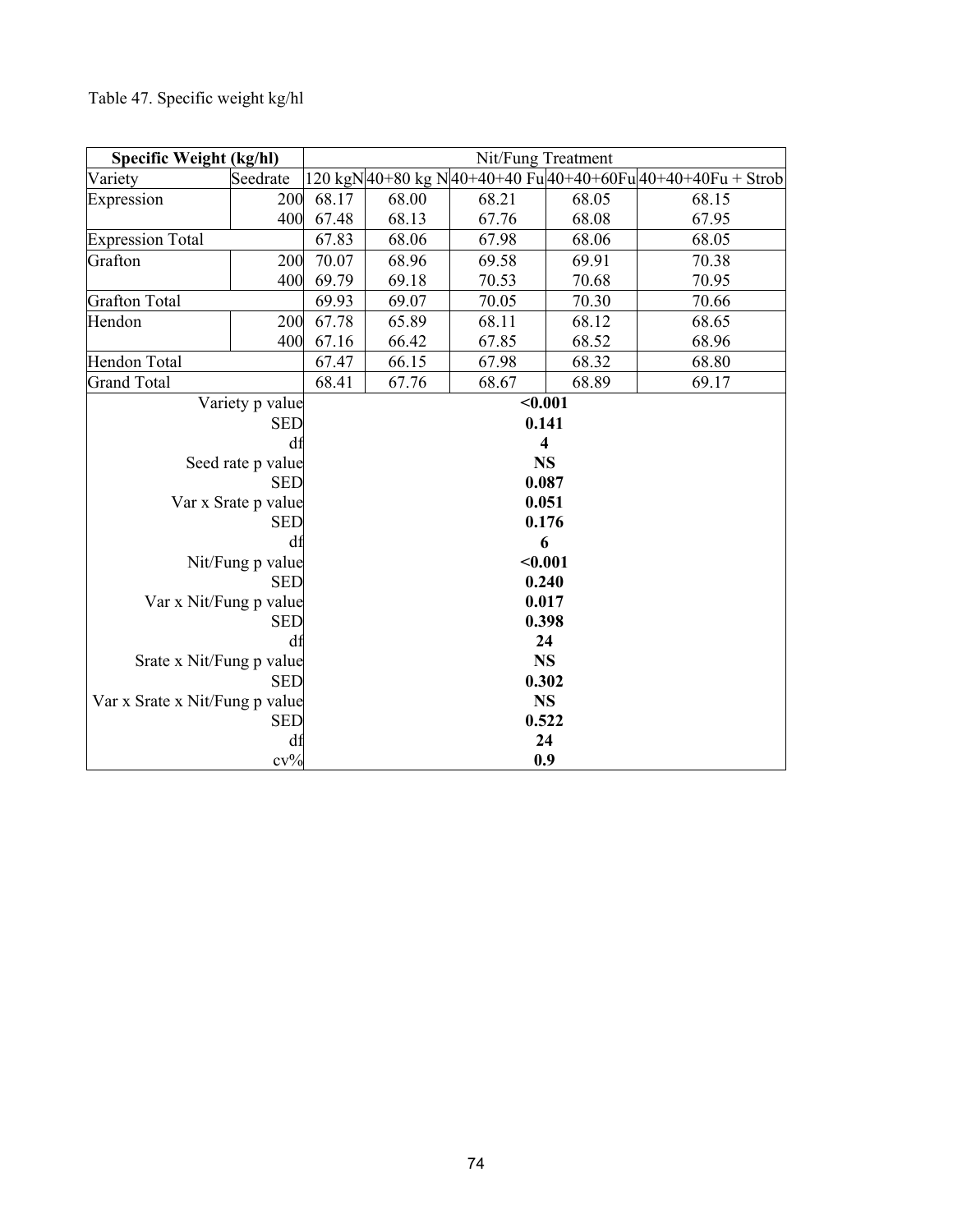# Table 48. Thousand grain weight g

| Thousand grain weight (g)      | Nit/Fung Treatment  |           |       |                                                      |       |                      |  |
|--------------------------------|---------------------|-----------|-------|------------------------------------------------------|-------|----------------------|--|
| Variety                        | Seedrate            |           |       | $120 \text{ kgN}$  40+80 kg N 40+40+40 Fu 40+40+60Fu |       | $40+40+40Fu + Strob$ |  |
| Expression                     | 200                 | 33.43     | 32.96 | 34.01                                                | 35.01 | 34.83                |  |
|                                | 400                 | 32.79     | 32.86 | 33.87                                                | 34.73 | 33.49                |  |
| <b>Expression Total</b>        |                     | 33.11     | 32.91 | 33.94                                                | 34.87 | 34.16                |  |
| Grafton                        | 200                 | 34.16     | 34.24 | 33.96                                                | 33.09 | 34.63                |  |
|                                | 400                 | 31.99     | 28.33 | 34.45                                                | 35.95 | 34.36                |  |
| <b>Grafton Total</b>           |                     | 33.07     | 31.29 | 34.20                                                | 34.52 | 34.49                |  |
| Hendon                         | 200                 | 28.16     | 27.48 | 25.28                                                | 30.33 | 30.73                |  |
|                                | 400                 | 27.26     | 27.60 | 29.09                                                | 29.72 | 29.41                |  |
| <b>Hendon Total</b>            |                     | 27.71     | 27.54 | 27.18                                                | 30.02 | 30.07                |  |
| <b>Grand Total</b>             |                     | 31.30     | 30.58 | 31.78                                                | 33.14 | 32.91                |  |
|                                | Variety p value     |           |       | 0.002                                                |       |                      |  |
|                                | <b>SED</b>          | 0.646     |       |                                                      |       |                      |  |
|                                | df                  | 4         |       |                                                      |       |                      |  |
|                                | Seed rate p value   | <b>NS</b> |       |                                                      |       |                      |  |
|                                | <b>SED</b>          | 0.443     |       |                                                      |       |                      |  |
|                                | Var x Srate p value | <b>NS</b> |       |                                                      |       |                      |  |
|                                | <b>SED</b>          | 0.844     |       |                                                      |       |                      |  |
|                                | df                  | 6         |       |                                                      |       |                      |  |
|                                | Nit/Fung p value    | 0.007     |       |                                                      |       |                      |  |
|                                | <b>SED</b>          | 0.720     |       |                                                      |       |                      |  |
| Var x Nit/Fung p value         |                     | <b>NS</b> |       |                                                      |       |                      |  |
|                                | <b>SED</b>          | 1.289     |       |                                                      |       |                      |  |
|                                | df                  | 24        |       |                                                      |       |                      |  |
| Srate x Nit/Fung p value       |                     | <b>NS</b> |       |                                                      |       |                      |  |
| <b>SED</b><br>1.058            |                     |           |       |                                                      |       |                      |  |
| Var x Srate x Nit/Fung p value |                     | <b>NS</b> |       |                                                      |       |                      |  |
|                                | <b>SED</b>          |           |       | 1.891                                                |       |                      |  |
|                                | df<br>$cv\%$        |           |       | 24                                                   |       |                      |  |
|                                |                     |           | 7.7   |                                                      |       |                      |  |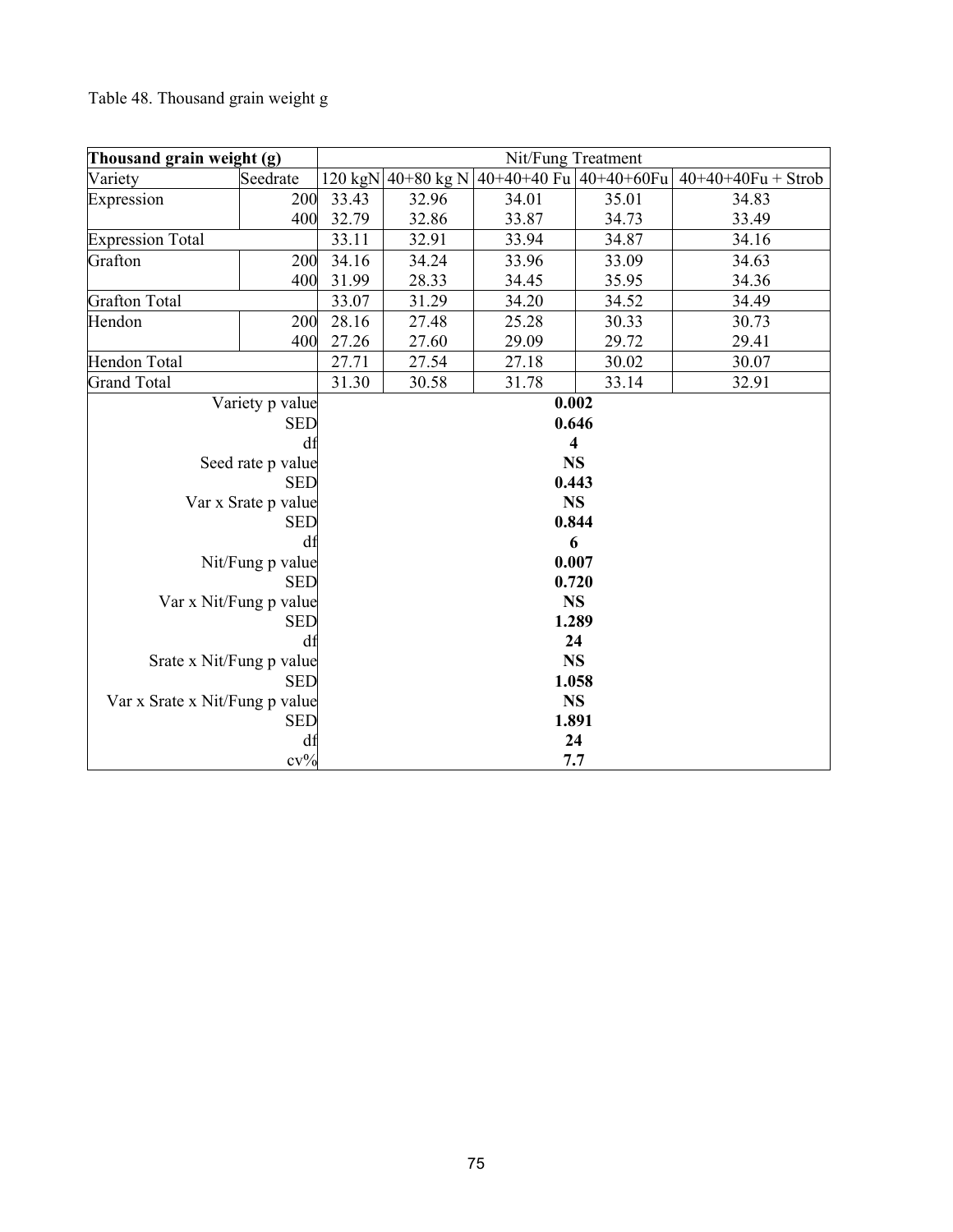### **Nitrogen x Variety x Seedrate trial**

### **SAG Kirkness Site**

Table 49. Yield t/ha @ 85% dry matter

| Yield (t/ha)                   | Nit/Fung Treatment     |           |                    |                              |      |                      |  |
|--------------------------------|------------------------|-----------|--------------------|------------------------------|------|----------------------|--|
| Variety                        | Seedrate               |           | 120 kgN 40+80 kg N | $40+40+40$ Fu $ 40+40+60$ Fu |      | $40+40+40Fu + Strob$ |  |
| Expression                     | 200                    | 4.98      | 4.92               | 4.98                         | 5.34 | 5.37                 |  |
|                                | 400                    | 5.02      | 5.07               | 5.36                         | 5.36 | 5.14                 |  |
| <b>Expression Total</b>        |                        | 5.00      | 5.00               | 5.17                         | 5.35 | 5.26                 |  |
| Grafton                        | 200                    | 5.71      | 5.84               | 5.76                         | 5.47 | 5.68                 |  |
|                                | 400                    | 5.82      | 6.41               | 5.96                         | 6.22 | 6.36                 |  |
| <b>Grafton Total</b>           |                        | 5.77      | 6.13               | 5.86                         | 5.84 | 6.02                 |  |
| Hendon                         | 200                    | 6.86      | 6.82               | 6.62                         | 6.48 | 6.41                 |  |
|                                | 400                    | 6.60      | 6.97               | 6.28                         | 6.88 | 7.05                 |  |
| Hendon Total                   |                        | 6.73      | 6.90               | 6.45                         | 6.68 | 6.73                 |  |
| <b>Grand Total</b>             |                        | 5.72      | 5.90               | 5.75                         | 5.87 | 5.91                 |  |
|                                | Variety p value        |           | $0.001$            |                              |      |                      |  |
|                                | <b>SED</b>             | 0.096     |                    |                              |      |                      |  |
|                                | Seed rate p value      | 0.007     |                    |                              |      |                      |  |
|                                | <b>SED</b>             | 0.078     |                    |                              |      |                      |  |
|                                | Nit/Fung p value       | <b>NS</b> |                    |                              |      |                      |  |
|                                | <b>SED</b>             | 0.123     |                    |                              |      |                      |  |
|                                | Var x Srate p value    | <b>NS</b> |                    |                              |      |                      |  |
|                                | <b>SED</b>             | 0.135     |                    |                              |      |                      |  |
|                                | Var x Nit/Fung p value | <b>NS</b> |                    |                              |      |                      |  |
|                                | <b>SED</b>             | 0.214     |                    |                              |      |                      |  |
| Srate x Nit/Fung p value       |                        | <b>NS</b> |                    |                              |      |                      |  |
|                                | <b>SED</b><br>0.175    |           |                    |                              |      |                      |  |
| Var x Srate x Nit/Fung p value |                        |           |                    | <b>NS</b>                    |      |                      |  |
|                                | <b>SED</b>             | 0.302     |                    |                              |      |                      |  |
|                                | df<br>$cv\%$           |           |                    | 48                           |      |                      |  |
|                                | 6.2                    |           |                    |                              |      |                      |  |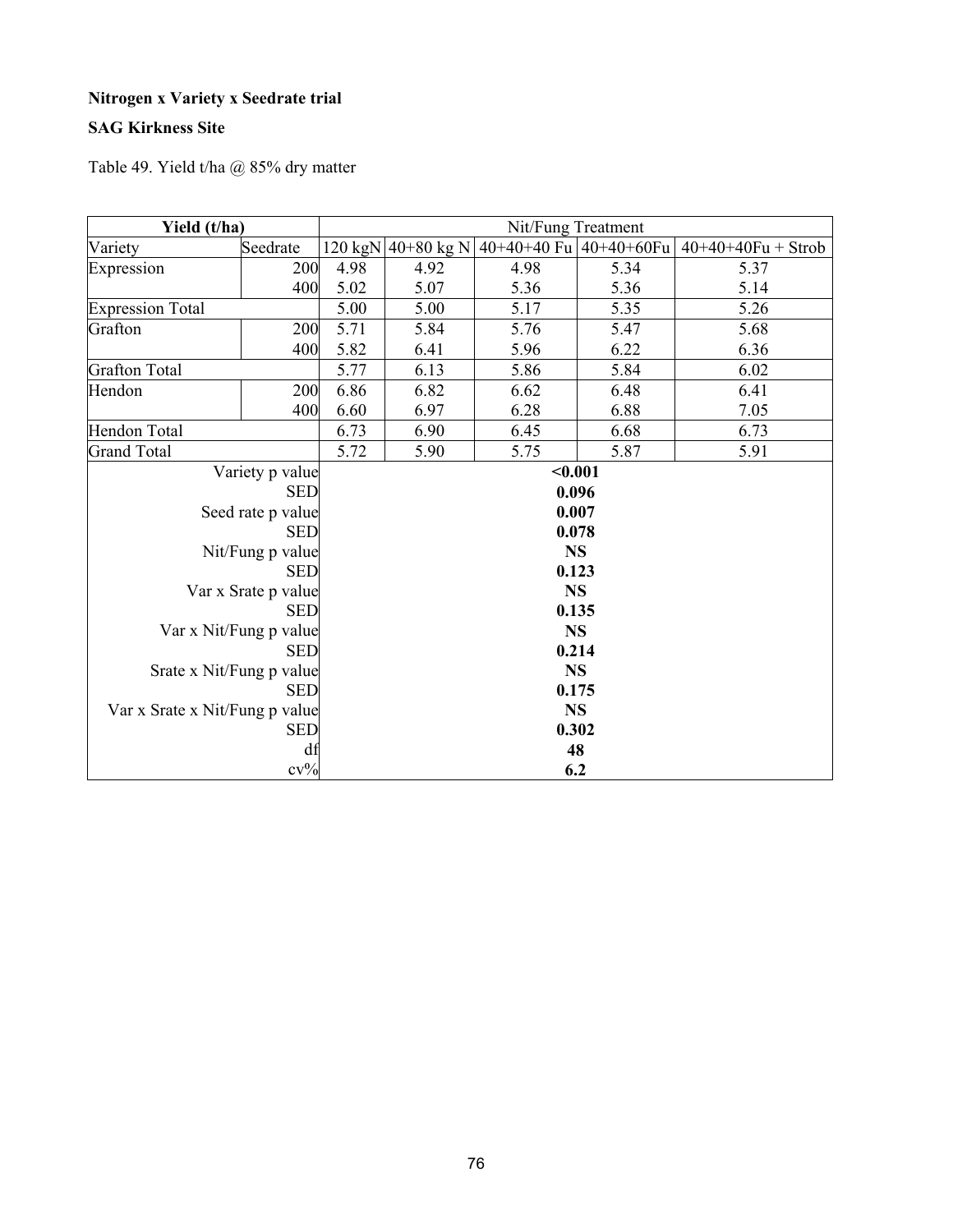# Table 50. Whole plot lodging assessments

| Lodging                        | Nit/Fung Treatment     |           |                    |                              |       |                      |  |
|--------------------------------|------------------------|-----------|--------------------|------------------------------|-------|----------------------|--|
| Variety                        | Seedrate               |           | 120 kgN 40+80 kg N | $40+40+40$ Fu $ 40+40+60$ Fu |       | $40+40+40Fu + Strob$ |  |
| Expression                     | 200                    | 58.33     | 71.67              | 15.00                        | 8.33  | 25.00                |  |
|                                | 400                    | 76.67     | 55.00              | 3.33                         | 16.67 | 16.67                |  |
| <b>Expression Total</b>        |                        | 67.50     | 63.33              | 9.17                         | 12.50 | 20.83                |  |
| Grafton                        | 200                    | 41.67     | 20.00              | 0.00                         | 0.00  | 0.00                 |  |
|                                | 400                    | 20.00     | 16.67              | 0.00                         | 0.00  | 0.00                 |  |
| <b>Grafton Total</b>           |                        | 30.83     | 18.33              | 0.00                         | 0.00  | 0.00                 |  |
| Hendon                         | 200                    | 0.00      | 0.00               | 0.00                         | 0.00  | 0.00                 |  |
|                                | 400                    | 0.00      | 0.00               | 0.00                         | 0.00  | 0.00                 |  |
| <b>Hendon Total</b>            |                        | 0.00      | 0.00               | 0.00                         | 0.00  | 0.00                 |  |
| <b>Grand Total</b>             |                        | 36.88     | 30.63              | 3.44                         | 4.69  | 7.81                 |  |
|                                | Variety p value        |           | $0.001$            |                              |       |                      |  |
|                                | <b>SED</b>             | 5.00      |                    |                              |       |                      |  |
|                                | Seed rate p value      | <b>NS</b> |                    |                              |       |                      |  |
|                                | <b>SED</b>             | 4.08      |                    |                              |       |                      |  |
|                                | Nit/Fung p value       | $0.001$   |                    |                              |       |                      |  |
|                                | <b>SED</b>             | 6.46      |                    |                              |       |                      |  |
|                                | Var x Srate p value    | <b>NS</b> |                    |                              |       |                      |  |
|                                | <b>SED</b>             | 7.07      |                    |                              |       |                      |  |
|                                | Var x Nit/Fung p value | 0.004     |                    |                              |       |                      |  |
|                                | <b>SED</b>             | 11.18     |                    |                              |       |                      |  |
| Srate x Nit/Fung p value       | <b>SED</b>             | <b>NS</b> |                    |                              |       |                      |  |
|                                | 9.13                   |           |                    |                              |       |                      |  |
| Var x Srate x Nit/Fung p value | <b>NS</b>              |           |                    |                              |       |                      |  |
|                                | <b>SED</b>             | 15.82     |                    |                              |       |                      |  |
|                                | df                     | 48        |                    |                              |       |                      |  |
|                                | $cv\%$                 |           |                    | 139.2                        |       |                      |  |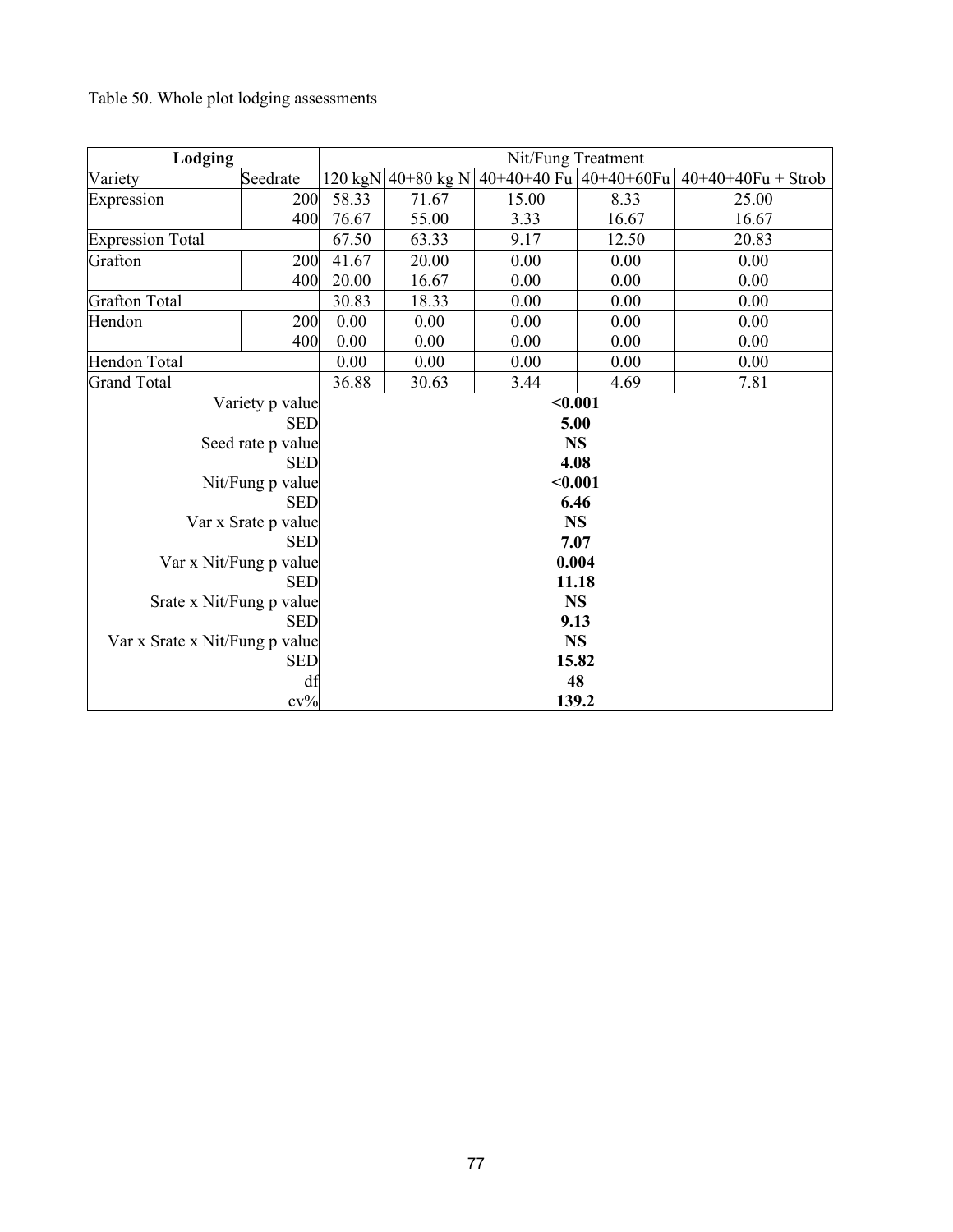#### ADAS Rosemaund site

### Table 51. Autumn plant populations

| Nitrogen               | Variety        | Plants/ $\overline{m^2}$ |
|------------------------|----------------|--------------------------|
| 100 kg/ha N            | Hendon         | 343.7                    |
|                        | <b>Buffalo</b> | 330.7                    |
|                        | Millennium     | 326.9                    |
| $100 \text{ kg/ha}$ N  | Mean           | 333.8                    |
| 160 kg/ha N            | Hendon         | 355.6                    |
|                        | <b>Buffalo</b> | 319.3                    |
|                        | Millennium     | 299.0                    |
| 160 kg/ha N            | Mean           | 324.6                    |
| 190 kg/ha N            | Hendon         | 360.6                    |
|                        | <b>Buffalo</b> | 377.4                    |
|                        | Millennium     | 346.7                    |
| 190 kg/ha N            | Mean           | 361.5                    |
|                        |                |                          |
| Hendon                 | Mean           | 342.5                    |
| <b>Buffalo</b>         | Mean           | 353.3                    |
| Millennium             | Mean           | 324.2                    |
| Overall                | Mean           | 340.0                    |
| $CV\%$                 |                | 4.4                      |
| Nitrogen SED           |                | 10.64                    |
| p value                |                | 0.031                    |
| DF                     |                | 6                        |
| Variety SED            |                | 13.06                    |
| P value                |                | <b>NS</b>                |
| $CV\%$                 |                | 9.4                      |
| <b>Interaction SED</b> |                | 21.32                    |
| P value                |                | <b>NS</b>                |
| DF                     |                | 13                       |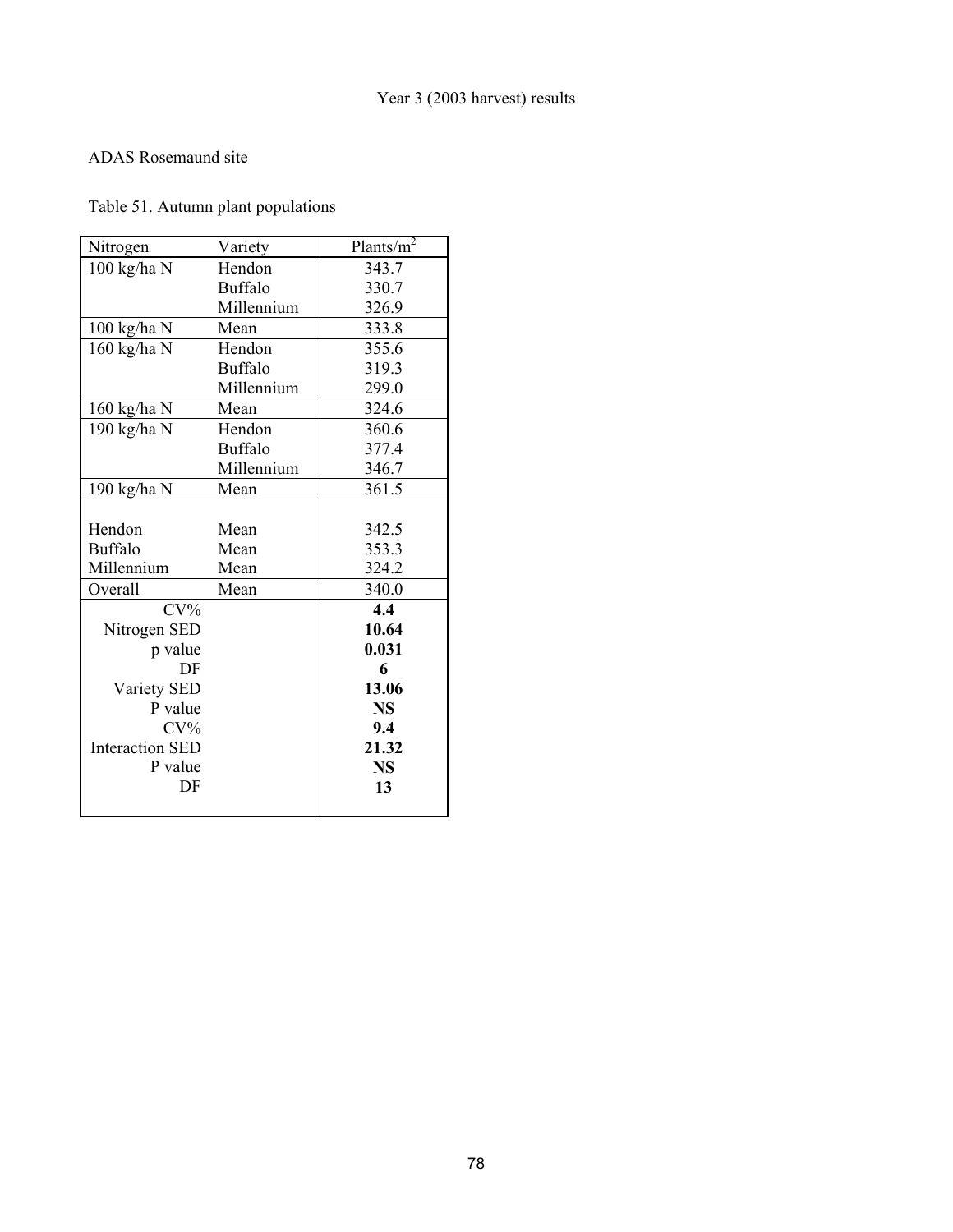

Figure x. Percentage Photosynthetic Active Radiation absorbed by the crop in three nitrogen treatments mean of three varieties.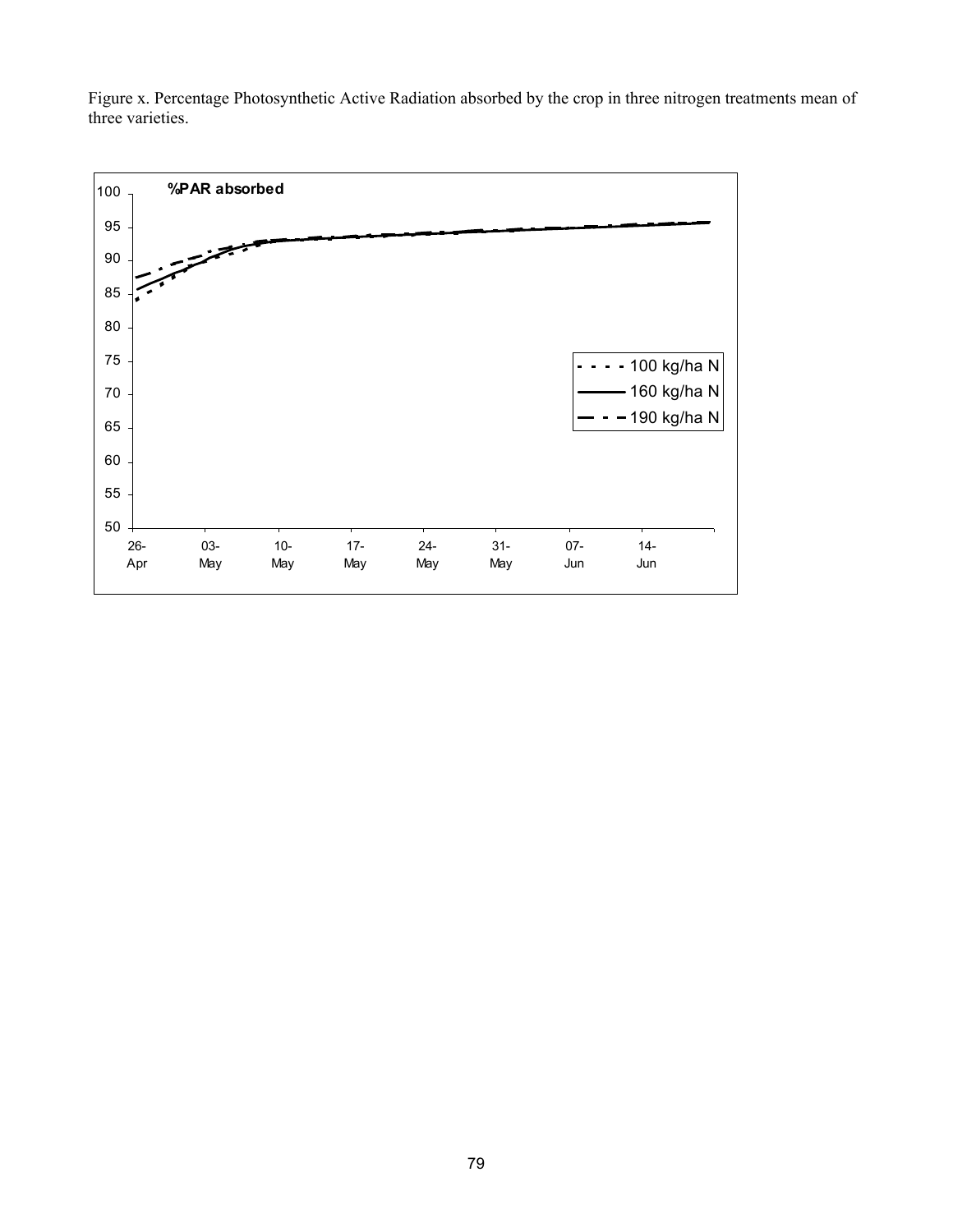| Nitrogen               | Variety    | Straw     | Grain     | Chaff     | Total     |
|------------------------|------------|-----------|-----------|-----------|-----------|
| 100 kg/ha N            | Hendon     | 7.57      | 6.25      | 3.41      | 17.24     |
|                        | Buffalo    | 5.98      | 5.68      | 3.02      | 14.69     |
|                        | Millennium | 6.73      | 6.96      | 2.05      | 15.74     |
| 100 kg/ha N            | Mean       | 6.76      | 6.30      | 2.83      | 15.89     |
| 160 kg/ha N            | Hendon     | 7.34      | 6.54      | 3.45      | 17.32     |
|                        | Buffalo    | 7.72      | 8.32      | 2.08      | 18.13     |
|                        | Millennium | 7.90      | 7.88      | 1.89      | 17.67     |
| 160 kg/ha N            | Mean       | 7.68      | 7.68      | 2.38      | 17.74     |
| 190 kg/ha N            | Hendon     | 7.68      | 7.00      | 3.23      | 17.91     |
|                        | Buffalo    | 7.48      | 7.48      | 1.69      | 16.66     |
|                        | Millennium | 5.56      | 4.58      | 1.57      | 11.71     |
| 190 kg/ha N            | Mean       | 6.91      | 6.36      | 2.16      | 15.43     |
|                        |            |           |           |           |           |
| Hendon                 | Mean       | 7.53      | 6.60      | 3.36      | 17.49     |
| <b>Buffalo</b>         | Mean       | 7.06      | 7.16      | 2.27      | 16.49     |
| Millennium             | Mean       | 6.73      | 6.48      | 1.84      | 15.04     |
| Overall                | Mean       | 7.10      | 6.75      | 2.46      | 16.31     |
| $CV\%$                 |            | 19.5      | 10.2      | 29.9      | 13.9      |
| Nitrogen SED           |            | 0.983     | 0.486     | 0.533     | 1.608     |
| p value                |            | <b>NS</b> | 0.071     | <b>NS</b> | <b>NS</b> |
| DF                     |            | 6         | 6         | 6         | 6         |
| Variety SED            |            | 0.520     | 0.912     | 0.543     | 1.538     |
| p value                |            | <b>NS</b> | <b>NS</b> | 0.023     | <b>NS</b> |
| $CV\%$                 |            | 17.8      | 33.2      | 52.8      | 23.0      |
| <b>Interaction SED</b> |            | 1.227     | 1.378     | 0.934     | 2.705     |
| p value                |            | <b>NS</b> | <b>NS</b> | <b>NS</b> | <b>NS</b> |
| DF                     |            | 17        | 17        | 17        | 17        |
|                        |            |           |           |           |           |

Table 52. Pre-harvest Biomass, Crop dry matter t/ha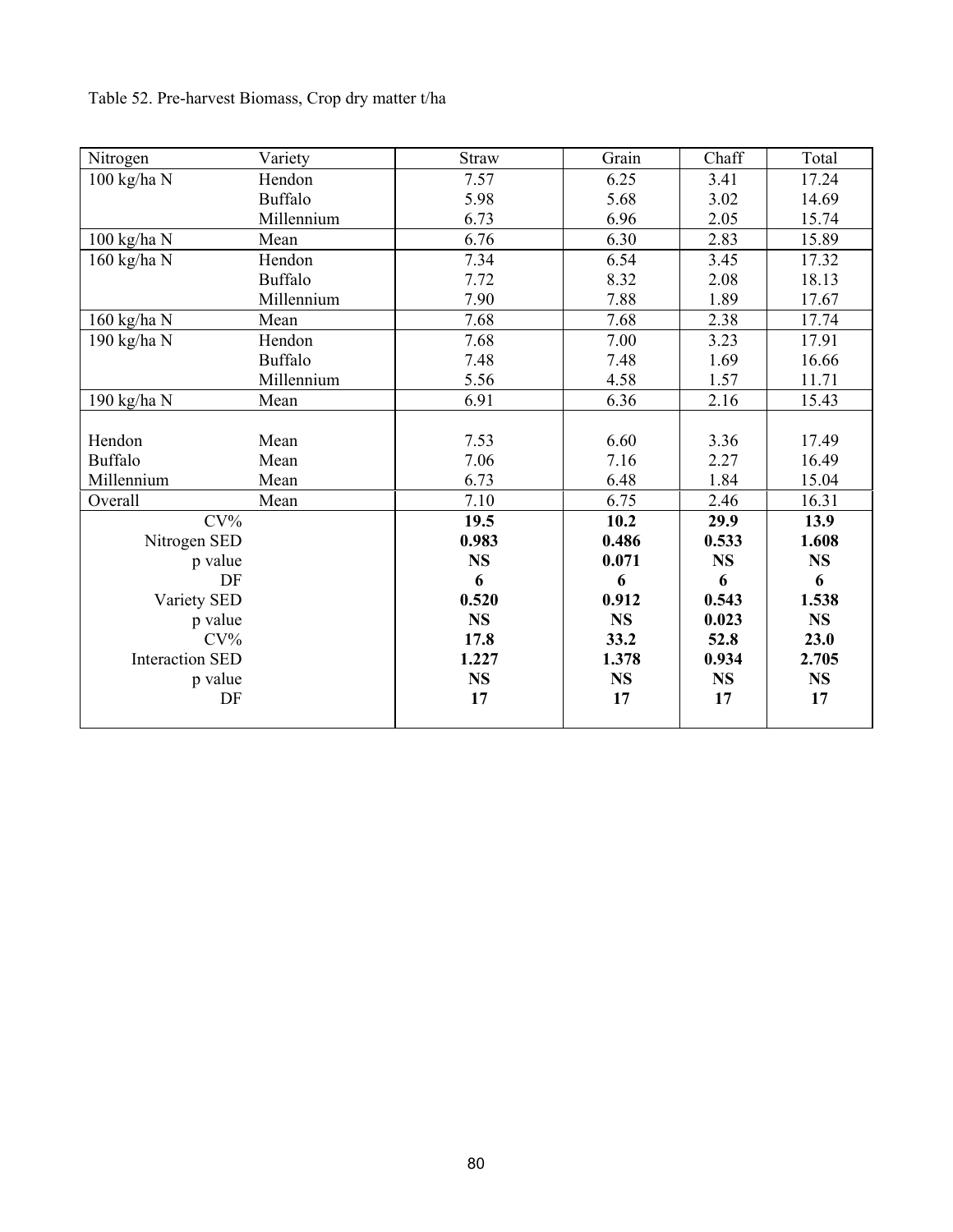| Nitrogen               | Variety        |               |                       |            | Grain     | Ear             |
|------------------------|----------------|---------------|-----------------------|------------|-----------|-----------------|
|                        |                |               | Thousand grain        | Grain      | number    | number          |
|                        |                | Harvest Index | weight g $\omega$ 85% | weight/ear | /ear      | /m <sup>2</sup> |
| 100 kg/ha N            | Hendon         | 36.53         | 20.51                 | 1.12       | 62.83     | 572.60          |
|                        | <b>Buffalo</b> | 40.78         | 28.84                 | 1.83       | 71.97     | 329.11          |
|                        | Millennium     | 44.38         | 37.19                 | 1.28       | 39.17     | 556.05          |
| 100 kg/ha N            | Mean           | 40.56         | 28.85                 | 1.41       | 57.99     | 485.92          |
| 160 kg/ha N            | Hendon         | 37.94         | 20.12                 | 1.17       | 66.86     | 566.07          |
|                        | <b>Buffalo</b> | 46.09         | 29.94                 | 2.05       | 78.87     | 408.02          |
|                        | Millennium     | 42.77         | 35.30                 | 1.12       | 35.17     | 690.29          |
| 160 kg/ha N            | Mean           | 42.66         | 29.21                 | 1.47       | 59.70     | 553.77          |
| 190 kg/ha N            | Hendon         | 38.92         | 20.58                 | 1.16       | 65.19     | 602.93          |
|                        | <b>Buffalo</b> | 45.04         | 28.65                 | 2.13       | 85.21     | 361.02          |
|                        | Millennium     | 38.45         | 31.98                 | 0.88       | 30.71     | 545.61          |
| 190 kg/ha N            | Mean           | 40.80         | 27.07                 | 1.39       | 60.37     | 503.19          |
|                        |                |               |                       |            |           |                 |
| Hendon                 | Mean           | 37.80         | 20.40                 | 1.15       | 64.96     | 580.53          |
| <b>Buffalo</b>         | Mean           | 43.97         | 29.14                 | 2.00       | 78.68     | 366.05          |
| Millennium             | Mean           | 41.86         | 34.82                 | 1.10       | 35.02     | 597.32          |
| Overall                | Mean           | 41.30         | 28.35                 | 1.42       | 59.34     | 513.16          |
| $CV\%$                 |                | 10.8          | 10.4                  | 11.0       | 16.4      | 8.9             |
| Nitrogen SED           |                | 3.12          | 2.070                 | 4.60       | 0.164     | 32.3            |
| p value                |                | <b>NS</b>     | <b>NS</b>             | <b>NS</b>  | <b>NS</b> | <b>NS</b>       |
| DF                     |                | 6             | 6                     | 6          | 6         | 6               |
| Variety SED            |                | 2.87          | 1.964                 | 5.90       | 0.182     | 32.8            |
| p value                |                | <b>NS</b>     | $0.001$               | < 0.001    | $0.001$   | $0.001$         |
| $CV\%$                 |                | 17.1          | 17.1                  | 24.3       | 31.6      | 15.6            |
| <b>Interaction SED</b> |                | 5.12          | 3.464                 | 9.53       | 0.305     | 56.5            |
| p value                |                | <b>NS</b>     | <b>NS</b>             | <b>NS</b>  | <b>NS</b> | <b>NS</b>       |
| DF                     |                | 17            | 17                    | 17         | 17        | 17              |
|                        |                |               |                       |            |           |                 |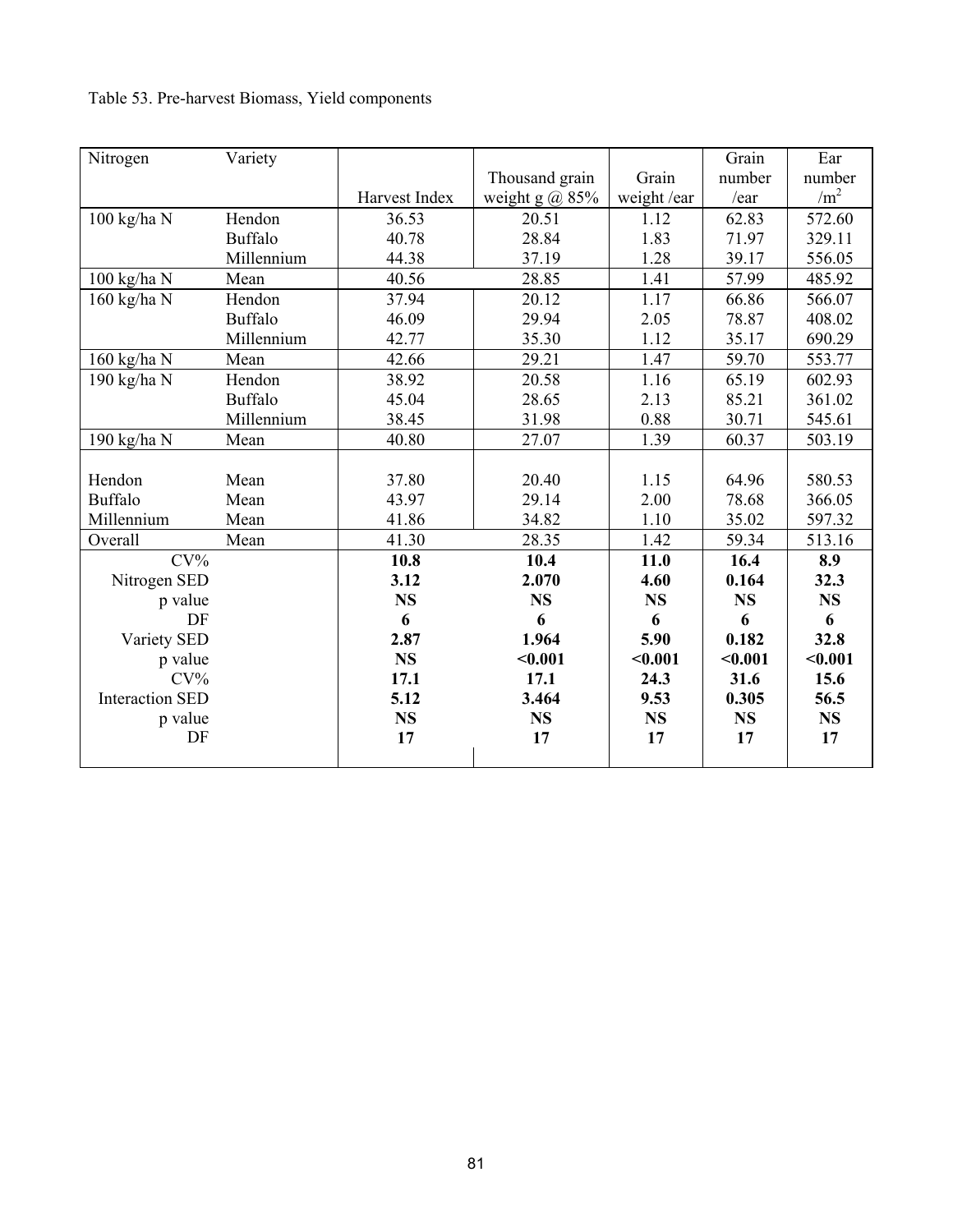#### Table 54. Yield data

| Nitrogen               | Variety        | Grain yield t/ha | Specific     | Thousand grain |
|------------------------|----------------|------------------|--------------|----------------|
|                        |                |                  | weight kg/hl | weight g       |
| $100$ kg/ha $\rm N$    | Hendon         | 6.37             | 57.37        | 20.43          |
|                        | <b>Buffalo</b> | 9.13             | 51.64        | 33.64          |
|                        | Millennium     | 9.20             | 51.17        | 41.76          |
| 100 kg/ha N            | Mean           | 8.23             | 53.39        | 31.95          |
| 160 kg/ha N            | Hendon         | 6.85             | 56.49        | 23.36          |
|                        | <b>Buffalo</b> | 9.10             | 48.23        | 34.59          |
|                        | Millennium     | 8.99             | 51.93        | 41.21          |
| 160 kg/ha N            | Mean           | 8.45             | 52.22        | 33.05          |
| 190 kg/ha N            | Hendon         | 6.17             | 59.63        | 19.64          |
|                        | <b>Buffalo</b> | 8.97             | 48.99        | 33.42          |
|                        | Millennium     | 9.25             | 51.69        | 41.28          |
| 190 kg/ha N            | Mean           | 8.13             | 53.44        | 31.44          |
|                        |                |                  |              |                |
| Hendon                 | Mean           | 6.46             | 57.83        | 21.14          |
| <b>Buffalo</b>         | Mean           | 9.07             | 49.62        | 33.88          |
| Millennium             | Mean           | 9.15             | 51.60        | 41.42          |
| Overall                | Mean           | 8.27             | 53.02        | 32.15          |
| $CV\%$                 |                | 2.6              | 2.9          | 4.5            |
| Nitrogen SED           |                | 0.153            | 1.074        | 1.027          |
| p value                |                | <b>NS</b>        | <b>NS</b>    | <b>NS</b>      |
| DF                     |                | 6                | 6            | 6              |
| Variety SED            |                | 0.225            | 1.045        | 1.110          |
| p value                |                | $0.001$          | < 0.001      | $0.001$        |
| $CV\%$                 |                | 6.7              | 4.8          | 8.5            |
| <b>Interaction SED</b> |                | 0.353            | 1.827        | 1.876          |
| p value                |                | <b>NS</b>        | <b>NS</b>    | <b>NS</b>      |
| DF                     |                | 17               | 18           | 18             |
|                        |                |                  |              |                |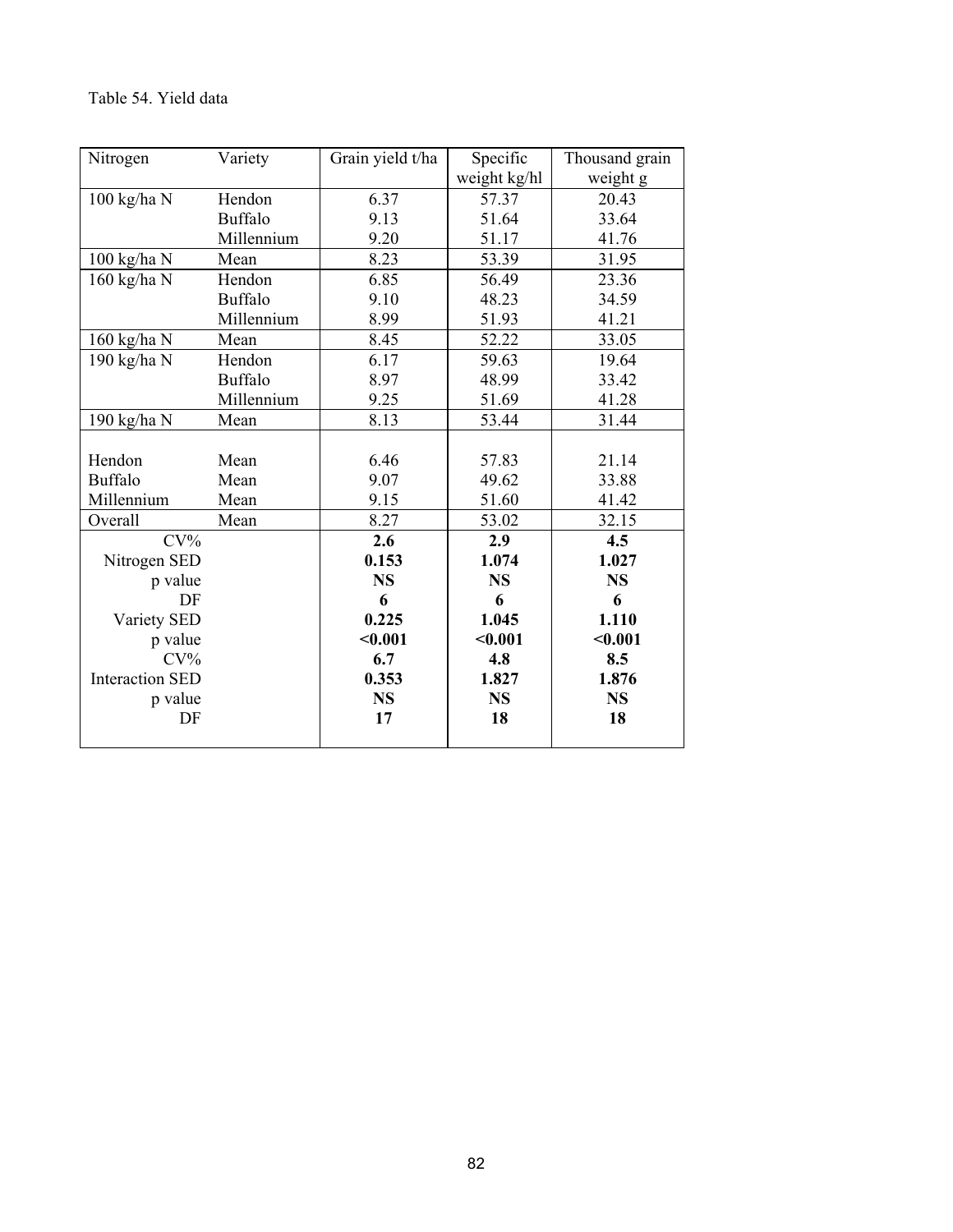### Table 55. Whole plot lodging assessments

|                        |                | Lodging assessments % |             |             |
|------------------------|----------------|-----------------------|-------------|-------------|
| Nitrogen               | Variety        | $20th$ June           | $17th$ July | $29th$ July |
| 100 kg/ha N            | Hendon         | 0.00                  | 2.50        | 37.50       |
|                        | <b>Buffalo</b> | 0.00                  | 0.00        | 8.75        |
|                        | Millennium     | 12.50                 | 33.75       | 31.25       |
| $100$ kg/ha N          | Mean           | 4.17                  | 12.08       | 25.83       |
| 160 kg/ha N            | Hendon         | 0.00                  | 0.00        | 43.75       |
|                        | <b>Buffalo</b> | 0.00                  | 0.00        | 17.50       |
|                        | Millennium     | 26.25                 | 57.50       | 51.25       |
| 160 kg/ha N            | Mean           | 8.75                  | 19.17       | 37.50       |
| 190 kg/ha N            | Hendon         | 0.00                  | 11.25       | 62.50       |
|                        | <b>Buffalo</b> | 0.00                  | 0.00        | 36.25       |
|                        | Millennium     | 46.25                 | 72.50       | 68.75       |
| 190 kg/ha N            | Mean           | 15.42                 | 27.92       | 55.83       |
|                        |                |                       |             |             |
| Hendon                 | Mean           | 0.00                  | 4.58        | 47.92       |
| <b>Buffalo</b>         | Mean           | 0.00                  | 0.00        | 20.83       |
| Millennium             | Mean           | 28.33                 | 54.58       | 50.42       |
| Overall                | Mean           | 9.44                  | 19.72       | 39.72       |
| $CV\%$                 |                | 51.9                  | 25.7        | 35.3        |
| Nitrogen SED           |                | 3.46                  | 3.58        | 9.91        |
| p value                |                | 0.047                 | 0.013       | 0.060       |
| DF                     |                | 6                     | 6           | 6           |
| Variety SED            |                | 3.30                  | 4.17        | 6.58        |
| p value                |                | $0.001$               | $0.001$     | < 0.001     |
| $CV\%$                 |                | 85.5                  | 51.7        | 40.6        |
| <b>Interaction SED</b> |                | 5.81                  | 6.90        | 13.59       |
| p value                |                | 0.003                 | 0.012       | <b>NS</b>   |
| DF                     |                | 18                    | 18          | 18          |
|                        |                |                       |             |             |